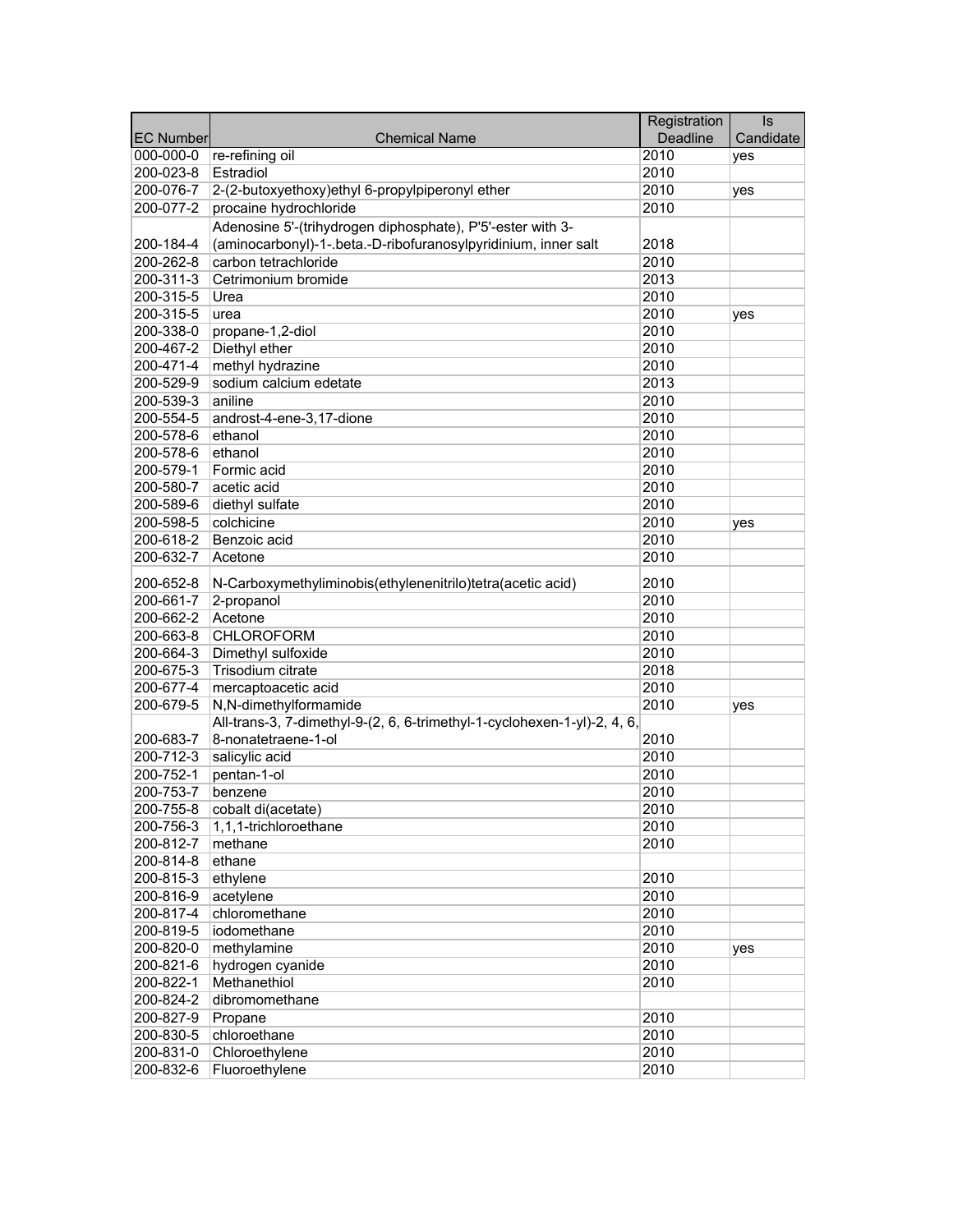| 200-834-7              | Ethylamine                                                      | 2010         |     |
|------------------------|-----------------------------------------------------------------|--------------|-----|
| 200-835-2              | Acetonitrile                                                    | ?            |     |
| 200-836-8              | Acetaldehyde                                                    | 2010         |     |
| 200-836-8              | acetaldehyde                                                    | 2010         |     |
| 200-838-9              | dichloromethane                                                 | 2010         |     |
| 200-839-4              | Difluoromethane                                                 | 2010         |     |
| 200-842-0              | Formamide                                                       | 2010         | yes |
| 200-843-6              | Carbon Disulfide                                                | 2010         |     |
| 200-848-3              | calcium acetylide                                               | 2010         |     |
| 200-849-9              | oxiran                                                          | 2010         |     |
| 200-855-1              | 2-bromopropane                                                  | 2010         | yes |
| 200-857-2              | Isobutane                                                       | 2010         |     |
| 200-858-8              | 2-Chloropropane                                                 | 2010         | yes |
| 200-860-9              | Isopropylamine                                                  | 2010         |     |
| 200-864-0              | 1,1-dichloroethene                                              | 2010         |     |
| 200-865-6              | acetyl chloride                                                 | 2010         |     |
| 200-866-1              | 1,1-difluoroethane                                              | 2010         |     |
| 200-867-7              | 1,1-difluoroethene                                              | 2010         |     |
| 200-872-4              | trifluoromethane                                                | 2010         |     |
| 200-875-0              | trimethylamine                                                  | 2010         | yes |
| 200-877-1              | dichloro(methyl)silane                                          | 2010         |     |
| 200-879-2              | methyloxirane                                                   | 2010         |     |
| 200-888-1              | tert.-Butylamine                                                | 2010         |     |
| 200-889-7              | 2-methylpropan-2-ol                                             | 2010         |     |
| 200-891-8              | 1-chloro-1,1-difluoroethane                                     | 2010         |     |
| 200-899-1              | tetramethylsilane                                               | 2010         |     |
| 200-900-5              | Chlorotrimethylsilane                                           | 2010         |     |
| 200-901-0              | Dichloro(dimethyl)silane                                        | 2010         |     |
| 200-902-6              | Trichloro(methyl)silane                                         | 2010         |     |
| 200-909-4              | 2-hydroxy-2-methylpropionitrile                                 | 2010         |     |
| 200-913-6              | 2,2,2-trifluoroethanol                                          | 2010         |     |
| 200-915-7              | tert-butyl hydroperoxide                                        | 2010         |     |
| 200-917-8              | trichloro(vinyl)silane                                          | 2010         |     |
| 200-922-5              | Trimethyl acetic acid                                           | 2010         |     |
| 200-927-2              | trichloroacetic acid                                            | 2010         |     |
| 200-929-3              | trifluoroacetic acid                                            | 2010         |     |
| 200-981-7              | diethyl 2-ethyl-2-(pentan-2-yl)malonate                         | 2013         |     |
|                        | 5-ethyl-6-hydroxy-2-mercapto-5-(pentan-2-yl)pyrimidin-4(5H)-one |              |     |
| 200-984-3<br>201-004-7 | Phenolphthalein                                                 | 2013<br>2010 |     |
| 201-039-8              | Dibutyltin dilaurate                                            | 2010         |     |
| 201-051-3              | 5,5-dimethylhydantoin                                           |              |     |
|                        |                                                                 | 2010<br>2010 |     |
| 201-052-9              | 3a, 4, 7, 7a-tetrahydro-4, 7-methanoindene<br>Dimethyl sulfate  | 2010         |     |
| 201-058-1              | tributyl o-acetylcitrate                                        |              |     |
| 201-067-0<br>201-069-1 | citric acid                                                     | 2010<br>2010 |     |
| 201-074-9              |                                                                 |              |     |
|                        | propylidynetrimethanol<br>tetraethyllead                        | 2010         |     |
| 201-075-4              |                                                                 | 2010         |     |
| 201-079-6              | 2,2-dibutyldihydro-6H-1,3,2-oxathiastannin-6-one                | 2010         |     |
| 201-083-8              | Tetraethyl orthosilicate                                        | 2010         |     |
| 201-084-3              | pentaerithrityl tetranitrate                                    | 2010         |     |
| 201-114-5              | triethyl phosphate                                              | 2010         |     |
| 201-116-6              | tris(2-ethylhexyl) phosphate                                    | 2010         |     |
| 201-126-0              | 3,5,5-trimethylcyclohex-2-enone                                 | 2010         |     |
| 201-132-3              | 2,2'-azobis(isobutyronitrile)                                   | ?            |     |
| 201-133-9              | tetrahydrolinalool                                              | 2010         |     |
| 201-134-4              | linalool                                                        | 2010         |     |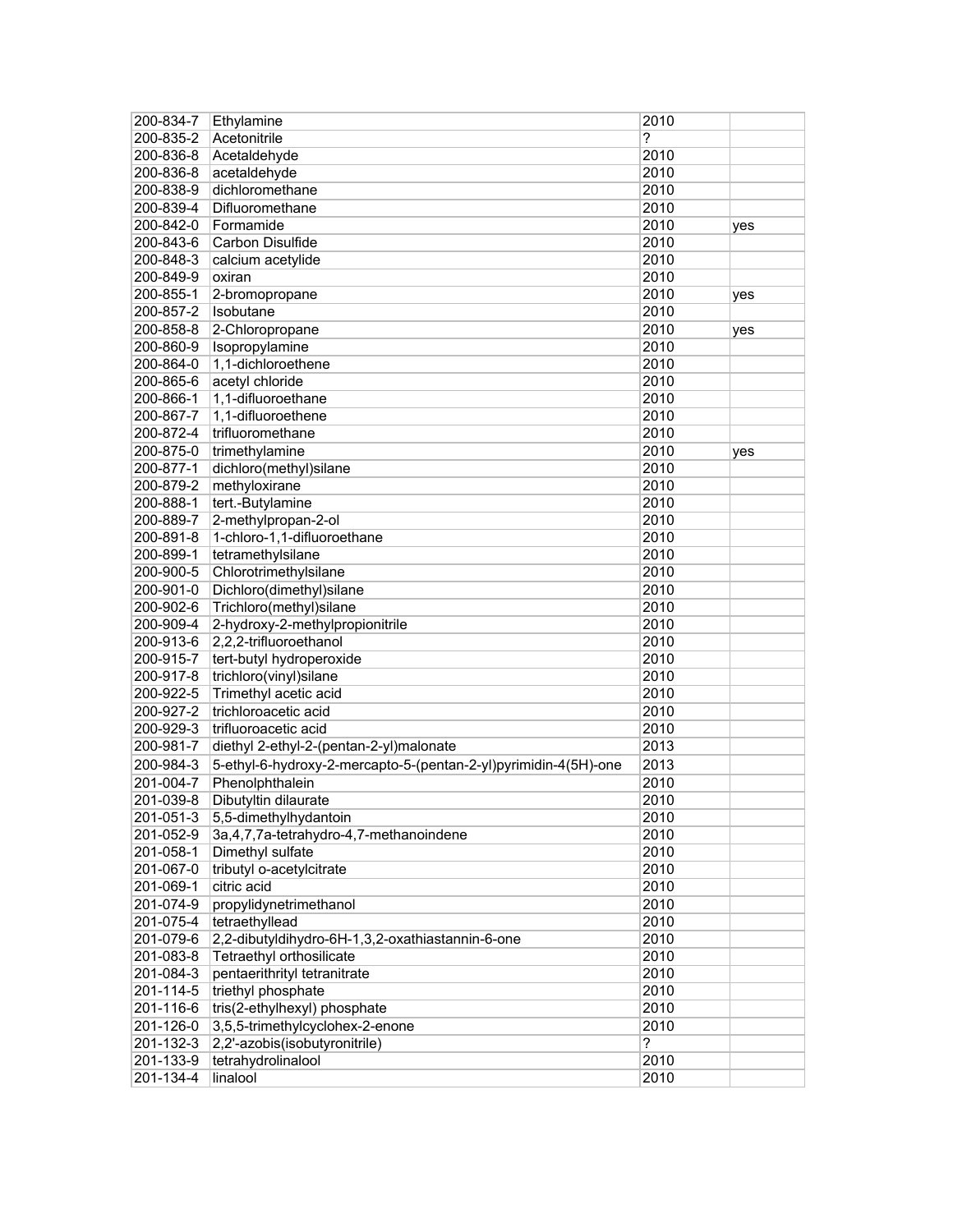| $201 - 143 - 3$ | isoprene                                                                 | 2010 |     |
|-----------------|--------------------------------------------------------------------------|------|-----|
| 201-149-6       | Iso-butyraldehyde                                                        | 2010 |     |
| 201-152-2       | 1,2-dichloropropane                                                      | 2010 |     |
| 201-155-9       | 1,2-Propylenediamine                                                     | 2010 |     |
| 201-161-1       | Monochloracetone                                                         | 2010 |     |
| 201-166-9       | 1,1,2-trichloroethane                                                    | 2010 |     |
| 201-167-4       | trichloroethylene                                                        | 2010 |     |
| 201-171-6       | chloroacetyl chloride                                                    | 2010 |     |
| 201-173-7       | 2-propenamide                                                            | 2010 |     |
| 201-176-3       | propionic acid                                                           | 2010 |     |
| 201-177-9       | <b>Acrylic Acid</b>                                                      | 2010 |     |
| 201-178-4       | chloroacetic acid                                                        | 2010 | yes |
| 201-180-5       | glycolic acid                                                            | 2010 |     |
|                 | methyl acetate                                                           | 2010 |     |
| 201-185-2       |                                                                          |      |     |
| 201-185-2       | Methyl acetate                                                           | 2010 |     |
| 201-186-8       | peracetic acid                                                           | 2010 | yes |
| 201-187-3       | methyl chloroformate                                                     | 2010 |     |
| 201-195-7       | Isobutyric acid                                                          | 2010 |     |
| 201-196-2       | L-(+)-Lactic Acid                                                        | 2010 | yes |
| 201-199-9       | dichloroacetyl chloride                                                  | 2010 |     |
| 201-202-3       | methacrylamide                                                           | 2010 |     |
| 201-204-4       | methacrylic acid                                                         | 2010 |     |
| 201-206-5       | 2-Mercaptopropionic acid                                                 | 2018 | yes |
| 201-209-1       | 2-nitropropane                                                           | 2010 |     |
| 201-224-3       | (E)-4-(2,6,6-trimethyl-1-cyclohexen-1-yl)-3-buten-2-one                  | 2010 |     |
|                 | All-trans-3, 7-dimethyl-9-(2, 6, 6-trimethyl-1-cyclohexen-1-yl)-2, 4, 6, |      |     |
| 201-228-5       | 8-nonatetraene-1-yl hexadecanoate                                        | 2010 |     |
| 201-234-8       | camphene                                                                 | 2010 |     |
| 201-236-9       | 2,2',6,6'-tetrabromo-4,4'-isopropylidenediphenol                         |      |     |
| 201-245-8       | 4,4'-isopropylidenediphenol                                              | 2010 |     |
| 201-247-9       | bis(4-chlorophenyl)sulphone                                              | 2010 |     |
| 201-250-5       | 4,4'-sulphonyldiphenol                                                   | 2010 |     |
| 201-254-7       | Cumenhydroperoxide                                                       | 2010 |     |
|                 |                                                                          |      |     |
| 201-279-3       | $bis(\alpha, \alpha$ -dimethylbenzyl) peroxide                           | 2010 |     |
| 201-289-8       | 2-(4-tert-butylbenzyl)propionaldehyde                                    | 2010 |     |
| 201-291-9       | alpha pinene                                                             | 2010 |     |
| 201-297-1       | methyl methacrylate                                                      | 2010 |     |
| 201-325-2       | 4,4'-Diaminostilbene-2,2'-disulphonic acid                               | 2010 |     |
| 201-549-0       | anthraquinone                                                            | 2010 | yes |
| 201-550-6       | diethyl phthalate                                                        | 2010 |     |
| 201-557-4       | dibutyl phthalate                                                        | 2010 |     |
| 201-604-9       | cyclohexane-1,2-dicarboxylic anhydride                                   | 2010 |     |
| 201-605-4       | 1,2,3,6-tetrahydrophthalic anhydride                                     | 2010 |     |
| 201-607-5       | phthalic anhydride                                                       | 2010 |     |
| 201-622-7       | benzyl butyl phthalate                                                   | 2010 |     |
| 201-696-0       | Carbazole                                                                | 2010 |     |
| 201-757-1       | 1,2,3-trichlorobenzene                                                   | 2010 |     |
| 201-800-4       | 1-vinyl-2-pyrrolidone                                                    | 2010 |     |
| 201-831-3       | 4-aminotoluene-3-sulphonic acid                                          | 2010 |     |
| 201-849-1       | 1-Chloro-2-(dichloromethyl)benzene                                       | 2010 |     |
| 201-853-3       | 2-nitrotoluene                                                           | 2010 |     |
| 201-854-9       | 1-chloro-2-nitrobenzene                                                  | 2010 |     |
| 201-861-7       | 6-sec-butyl-2,4-dinitrophenol                                            | 2010 |     |
| 201-933-8       | 2-sec-butylphenol                                                        | ?    |     |
| 201-944-8       | thymol                                                                   | 2010 |     |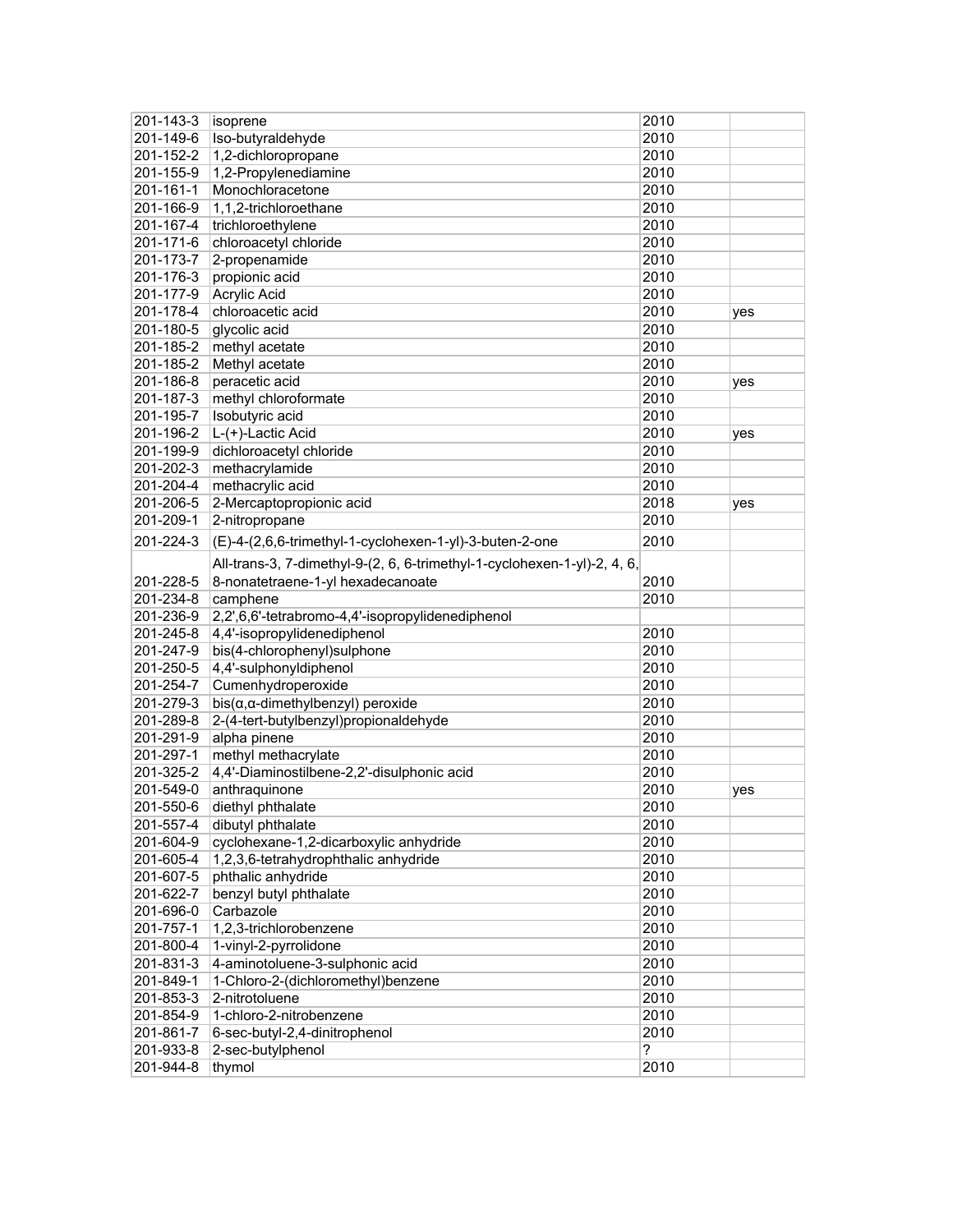| 201-956-3 | 2-Chlorobenzaldehyde                                            | 2010 |     |
|-----------|-----------------------------------------------------------------|------|-----|
| 201-983-0 | N-1-naphthylaniline                                             | 2010 |     |
| 202-013-9 | Tris-2,4,6-(dimethylaminomethyl)phenol                          | 2010 |     |
| 202-016-5 | D-glucono-1,5-lactone                                           | 2010 |     |
| 202-046-9 | decahydronaphthalene                                            | 2010 |     |
| 202-049-5 | Naphthalene                                                     | 2010 |     |
| 202-051-6 | quinoline                                                       | 2010 |     |
| 202-112-7 | 3,3'-dimethylbiphenyl-4,4'-diyl diisocyanate                    | 2010 |     |
| 202-163-5 | biphenyl                                                        | 2010 |     |
| 202-185-5 | 2'-ethoxy-3-hydroxy-2-naphthanilide                             | 2010 |     |
| 202-196-5 | Phenothiazine                                                   | 2010 |     |
| 202-267-0 | 2'-methylacetoacetanilide                                       | 2013 |     |
| 202-269-1 | 2'-chloroacetoacetanilide                                       | 2018 |     |
| 202-282-2 | 1,3-Dihydro-5-nitro-2H-benzimidazol-2-one                       | ?    |     |
| 202-297-4 | VINYL 2-ETHYL HEXANOATE                                         | 2010 |     |
| 202-319-2 | 2,2'-ethylenedioxydiethyl bis(2-ethylhexanoate)                 | 2010 |     |
| 202-327-6 | dibenzoyl peroxide                                              | 2010 |     |
| 202-396-2 | benzothiazole                                                   | 2010 |     |
| 202-401-8 | 5-Amino-1,3-dihydro-2H-benzimidazol-2-one                       | ?    |     |
| 202-409-1 | N-tert-butylbenzothiazole-2-sulphenamide                        | 2010 |     |
| 202-411-2 | N-cyclohexylbenzothiazole-2-sulfenamide                         | 2010 |     |
| 202-414-9 | 2-(2-aminoethylamino)ethanol, reaction products with oleic acid | 2010 |     |
| 202-422-2 | o-xylene                                                        | 2010 |     |
| 202-423-8 | o-cresol                                                        | 2010 |     |
| 202-425-9 | 1,2-dichlorobenzene                                             | 2010 |     |
| 202-426-4 | 2-chloroaniline                                                 | 2010 |     |
| 202-429-0 | o-toluidine                                                     | 2010 |     |
| 202-430-6 | o-phenylenediamine                                              | 2010 |     |
| 202-436-9 | 1,2,4-trimethylbenzene                                          | 2010 |     |
| 202-446-3 | 3-chloro-p-toluidine                                            | 2010 |     |
| 202-448-4 | 3,4-dichloroaniline                                             | 2010 |     |
| 202-455-2 | 2,5-dichloroaniline                                             | 2010 |     |
| 202-464-1 | Diethyl oxalate                                                 | 2010 | yes |
| 202-485-6 | 2-methylbutyraldehyde                                           | 2010 |     |
| 202-486-1 | 1,2,3-Trichloropropane                                          | 2010 |     |
| 202-488-2 | 2-aminobutan-1-ol                                               | 2010 |     |
| 202-492-4 | 3-chloropropane-1,2-diol                                        | 2010 |     |
| 202-494-5 | 1,3-Dihydroxyaceton                                             | 2013 |     |
| 202-496-6 | butanone oxime                                                  | 2010 |     |
| 202-500-6 | methyl acrylate                                                 | 2010 |     |
| 202-501-1 | methyl chloroacetate                                            | 2010 |     |
| 202-506-9 | imidazolodine-2-thione                                          | 2010 | yes |
| 202-509-5 | y-butyrolactone                                                 | 2010 |     |
| 202-510-0 | ethylene carbonate                                              | 2010 |     |
| 202-525-2 | 6,6'-di-tert-butyl-4,4'-thiodi-m-cresol                         | 2010 |     |
| 202-576-0 | 2',4'-dimethylacetoacetanilide                                  | 2010 |     |
| 202-588-6 | 4-nitro-o-anisidine                                             | 2010 |     |
| 202-597-5 | ethyl methacrylate                                              | 2010 |     |
| 202-607-8 | disulfiram                                                      | 2010 |     |
| 202-613-0 | isobutyl methacrylate                                           | 2010 |     |
| 202-615-1 | butyl methacrylate                                              | 2010 |     |
| 202-619-3 | Triethylaluminium                                               | 2010 |     |
| 202-620-9 | triethylborane                                                  | 2018 |     |
| 202-626-1 | furfuryl alcohol                                                | 2010 |     |
| 202-627-7 | 2-furaldehyde                                                   | 2010 |     |
| 202-634-5 | $\alpha, \alpha, \alpha$ -trichlorotoluene                      | 2010 |     |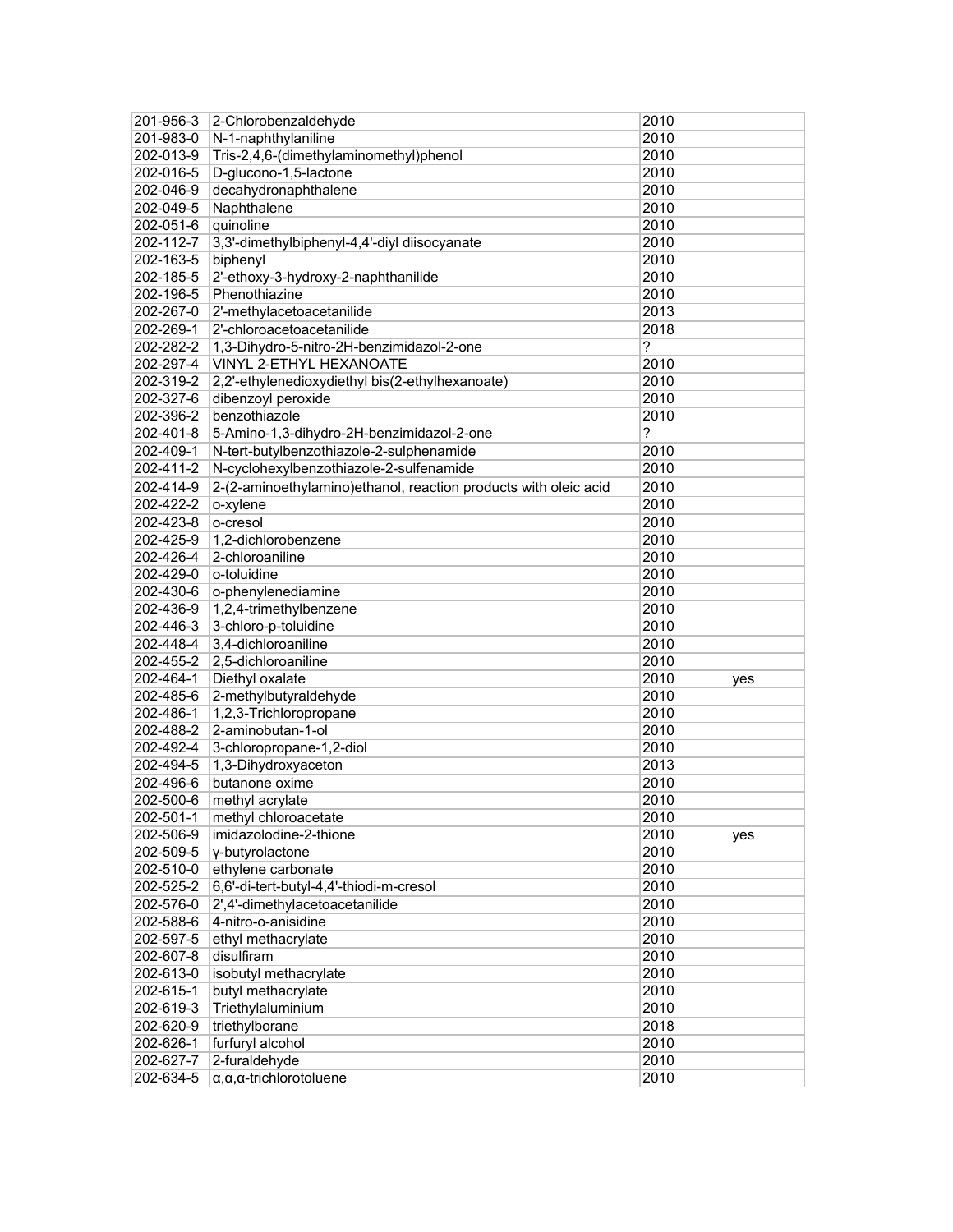| 202-636-6              | benzenesulphonyl chloride                              | 2010         |     |
|------------------------|--------------------------------------------------------|--------------|-----|
| 202-640-8              | trichloro(phenyl)silane                                | 2010         |     |
| 202-678-5              | 4-tert-butylcyclohexanone                              | 2010         |     |
| 202-679-0              | 4-tert-butylphenol                                     | 2010         |     |
| 202-704-5              | Cumene                                                 | 2010         |     |
| 202-705-0              | 2-phenylpropene                                        | 2010         |     |
| 202-708-7              | acetophenone                                           | 2010         |     |
| 202-709-2              | $\alpha$ , $\alpha$ -dichlorotoluene                   | 2010         |     |
| 202-710-8              | benzoyl chloride                                       | 2010         |     |
| 202-715-5              | cyclohexyldimethylamine                                | 2010         |     |
| 202-716-0              | nitrobenzene                                           | 2010         |     |
| 202-728-6              | 3-nitrotoluene                                         | 2010         |     |
| 202-764-2              | 1,2-dichloro-4-nitrobenzene                            | 2010         |     |
| 202-785-7              | methyl 4-hydroxybenzoate                               | 2010         |     |
| 202-804-9              | 4-hydroxybenzoic ccid                                  | 2010         |     |
| 202-808-0              | 4-nitrotoluene                                         | 2010         |     |
| 202-809-6              | 1-chloro-4-nitrobenzene                                | 2010         |     |
| 202-811-7              | 4-nitrophenol                                          | 2010         |     |
| 202-829-5              | terephthaloyl dichloride                               | 2010         |     |
| 202-830-0              | terephthalic acid                                      | 2010         |     |
|                        |                                                        | 2010         |     |
| 202-845-2              | N,N-Diethylaminoethanol                                |              |     |
| 202-849-4              | Ethylbenzene                                           | 2010         |     |
| 202-851-5              | Styrene                                                | 2010         |     |
| 202-853-6              | $\alpha$ -chlorotoluene                                | 2010         |     |
| 202-854-1              | benzylamine                                            | 2010         |     |
| 202-856-2              | isonicotinonitrile                                     | 2018         | yes |
| 202-859-9              | benzyl alcohol                                         | 2010         |     |
| 202-860-4              | Benzaldehyde                                           | 2010         |     |
| 202-863-0              | nicotinonitrile                                        | 2010         | yes |
| 202-876-1              | anisole                                                | 2010         |     |
| 202-878-2              | methyl phenyl sulphide                                 | 2010         |     |
| 202-879-8              | 2-vinylpyridine                                        | 2010         |     |
| 202-880-3              | pyridine-2-carbonitrile                                | 2018         | yes |
| 202-905-8              | Methenamine                                            | 2010         |     |
| 202-908-4              | triphenyl phosphite                                    | 2010         |     |
| 202-918-9              | 4,4'-methylenebis[2-chloroaniline]                     | 2010         |     |
| 202-938-8              | (E)-2-methyl-3-phenylacrylaldehyde                     | 2010         |     |
| 202-951-9              | N-(4-aminophenyl)aniline                               | 2010         |     |
| 202-966-0              | 4,4'-methylenediphenyl diisocyanate                    | 2010         |     |
| 202-969-7              | N-isopropyl-N'-phenyl-p-phenylenediamine               | 2010         |     |
| 202-974-4              | 4,4'-methylenedianiline                                |              |     |
| 202-977-0              | 4,4'-oxydianiline                                      | 2010         |     |
| 202-980-7              | Dicyclohexylamine                                      | 2010         | yes |
| 202-981-2              | diphenyl ether                                         | 2010         |     |
| 202-983-3              | α-hexylcinnamaldehyde                                  | 2010         |     |
| 203-002-1              | 1,3-diphenylguanidine                                  | 2010         | yes |
| 203-005-8              | diphenyl carbonate                                     | 2010         |     |
| 203-026-2              | 3,4-dichlorophenyl isocyanate                          | 2010         |     |
| 203-047-7              | tripropylamine                                         | 2013         | yes |
| 203-049-8              | Triethanolamine                                        | 2010         |     |
| 203-051-9              | Tracetin                                               | 2010         | yes |
| 203-052-4              | 2-(morpholinothio)benzothiazole                        | 2010         |     |
| 203-058-7              | Tributylamine                                          | 2010         |     |
| 203-079-1              | 2-ethylheyl acetate                                    | 2010         |     |
|                        |                                                        |              |     |
|                        |                                                        |              |     |
| 203-080-7<br>203-103-0 | 2-Ethylhexyl Acrylate<br>di(morpholin-4-yl) disulphide | 2010<br>2010 | yes |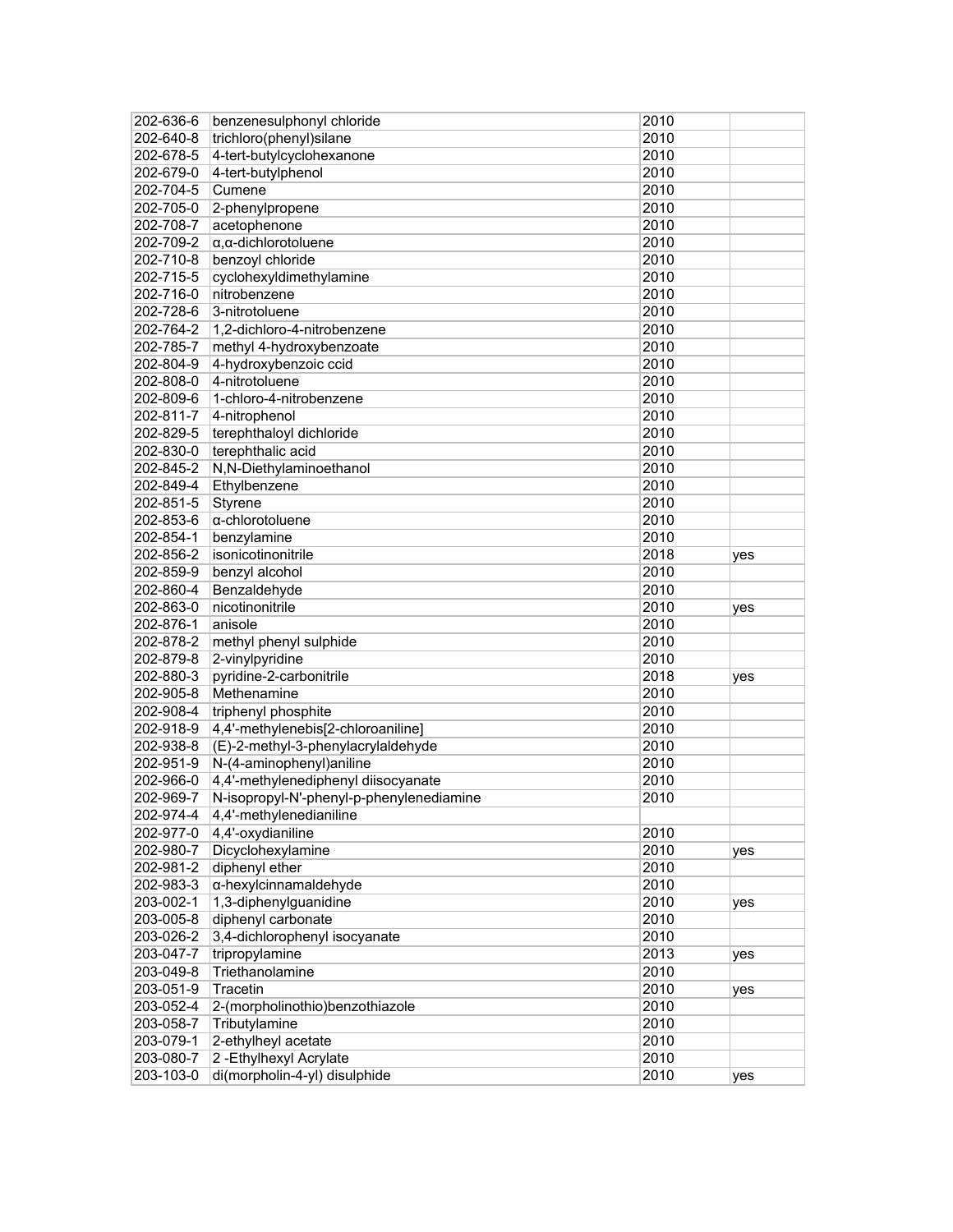| 203-117-7              | dibenzylamine                                     | 2013         |     |
|------------------------|---------------------------------------------------|--------------|-----|
| 203-176-9              | 4-chlorophenyl isocyanate                         | 2010         |     |
| 203-219-1              | nonan-4-olide                                     | 2013         |     |
| 203-224-9              | 1,2-diphenoxyethane                               | 2013         |     |
| 203-225-4              | undecan-4-olide                                   | 2013         |     |
| 203-233-8              | 2-Ethylhexylamine                                 | 2010         |     |
| 203-234-3              | 2-ethylhexan-1-ol                                 | 2010         |     |
| 203-268-9              | 1,4-cyclohexanedimethanol                         | 2010         |     |
| 203-294-0              | ethyl chloroacetate                               | 2010         |     |
| 203-299-8              | Methyl acetoacetate                               | 2010         |     |
| 203-309-0              | ethyl cyanoacetate                                | 2010         |     |
| 203-312-7              | N-Methyldiethanolamine                            | 2010         |     |
| 203-313-2              | caprolactam                                       | ?            |     |
| 203-326-3              | Dilauroyl peroxide                                |              |     |
| 203-328-4              | dibutyl maleate                                   | 2010         |     |
| 203-372-4              | Bis(2-ethylhexyl)amine                            | 2013         |     |
| 203-377-1              |                                                   | 2010         |     |
|                        | geraniol                                          |              |     |
| 203-383-4              | butyric anhydride                                 | 2010         |     |
| 203-396-5              | p-xylene                                          | 2010         |     |
| 203-398-6              | p-cresol                                          | 2010         |     |
| 203-400-5              | 1,4-dichlorobenzene                               | 2010         |     |
| 203-403-1              | p-toluidine                                       | 2010         |     |
| 203-404-7              | p-phenylenediamine                                | 2010         |     |
| 203-417-8              | isobutyl acrylate                                 | 2010         |     |
| 203-419-9              | dimethyl succinate                                | 2010         |     |
| 203-436-1              | 1,2-epoxy-4-vinylcyclohexane                      | 2018         |     |
| 203-438-2              | 1,2-epoxybutane                                   | 2010         |     |
| 203-439-8              | 1-chloro-2,3-epoxypropane                         | 2010         |     |
|                        |                                                   |              |     |
| 203-441-9              | 2,3-epoxypropyl methacrylate                      | 2010         | yes |
| 203-441-9              | 2,3-epoxypropyl methacrylate                      | 2013         |     |
| 203-442-4              | allyl 2,3-epoxypropyl ether                       | 2010         |     |
| 203-444-5              | 1,2-dibromoethane                                 | 2010         |     |
| 203-445-0              | 1-bromopropane                                    |              |     |
| 203-448-7              | <b>Butane</b>                                     | 2010         |     |
| 203-449-2              | but-1-ene                                         | 2010         |     |
| 203-450-8              | 1,3-butadiene                                     | 2010         |     |
| 203-452-9              | 2-butene                                          | 2010         |     |
| 203-457-6              |                                                   | 2010         |     |
|                        | 3-chloroprop-1-ene                                |              |     |
| 203-458-1              | 1,2-dichloroethane                                | 2010         |     |
| 203-459-7              | 2-Chloroethanol                                   | 2010         |     |
| 203-462-3              | Propylamine                                       | 2010         |     |
| 203-466-5              | Acrylonitrile                                     | 2010         | yes |
| 203-468-6              | ethylenediamine                                   | 2010         |     |
| 203-470-7              | Allyl alcohol                                     | 2010         |     |
| 203-471-2              | Prop-2-yn-1-ol                                    | 2010         |     |
| 203-473-3              | ethane-1,2-diol                                   | ?            |     |
| 203-474-9              | Glyoxal                                           | 2010         |     |
| 203-475-4              | Methylvinylether                                  | 2010         |     |
| 203-481-7              | Methylformate                                     | 2010         |     |
| 203-490-6              | <b>Betaine</b>                                    | 2010         |     |
| 203-492-7              | Hexamethyldisiloxane                              | 2010         |     |
| 203-529-7              | Butane-1,3-diol                                   | 2010         |     |
| 203-532-3              | Butyric acid                                      | 2010         |     |
| 203-534-4              | 3-chloropropionic acid                            | 2013         |     |
| 203-536-5<br>203-537-0 | 3-aminopropionic acid<br>3-mercaptopropionic acid | 2010<br>2010 |     |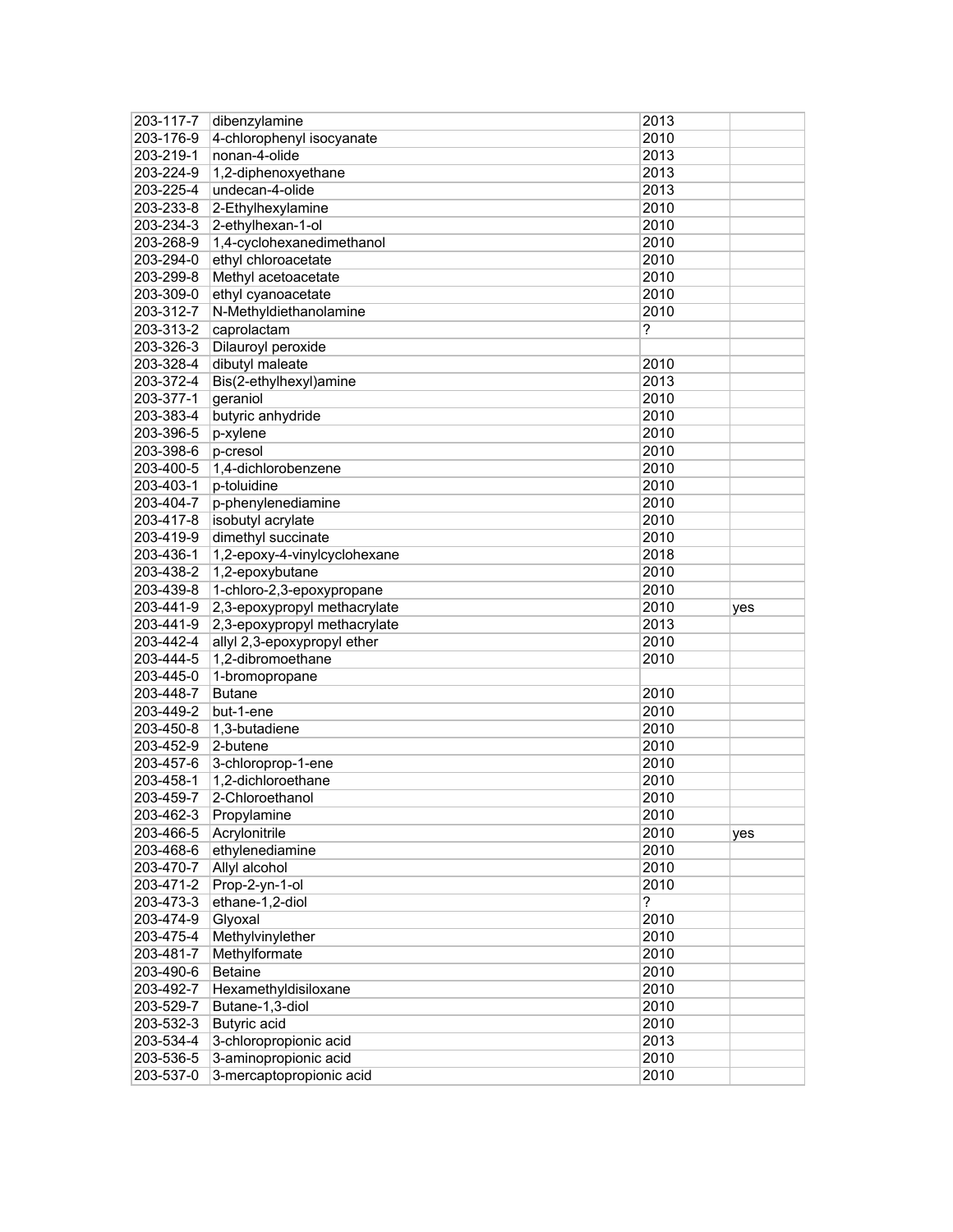| 203-539-1 | 1-Methoxy propan-2-ol                | 2010   |     |
|-----------|--------------------------------------|--------|-----|
| 203-542-8 | 2-dimethylaminoethanol               | 2010   |     |
| 203-544-9 | 1-nitropropane                       | 2013   |     |
| 203-545-4 | vinyl acetate                        | 2010   |     |
| 203-550-1 | 4-methylpentan-2-one                 | 2010   |     |
| 203-551-7 | 4-methylpentan-2-ol                  | 2010   |     |
| 203-558-5 | Diisopropylamine                     | 2010   |     |
| 203-560-6 | Diisopropyl ether                    | 2010   |     |
| 203-562-7 | isopropenyl acetate                  | 2010   |     |
| 203-564-8 | acetic anhydride                     | 2010   |     |
| 203-570-0 | succinic anhydride                   | 2010   |     |
| 203-571-6 | maleic anhydride                     | 2010   |     |
| 203-572-1 | Propylene carbonate                  | 2010   |     |
| 203-576-3 | m-xylene                             | 2010   |     |
| 203-577-9 | m-cresol                             | 2010   |     |
| 203-583-1 | m-toluidine                          | 2010   |     |
| 203-584-7 | m-phenylenediamine                   | 2010   |     |
| 203-585-2 | 1,3-benzenediol                      | 2010   |     |
| 203-603-9 | 2-methoxy-1-methylethyl acetate      | 2010   |     |
| 203-604-4 | 1,3,5-trimethylbenzene (Mesitylene)  | 2010   |     |
| 203-612-8 | Hexahydro-1,3,5-Trimethyl-S-Triazine | 2010   |     |
| 203-615-4 | Melamine                             |        | yes |
| 203-618-0 | cyanuric acid                        | 2010   |     |
| 203-620-1 | 2,6-dimethylheptan-4-one             | 2010   |     |
| 203-625-9 | toluene                              | 2010   |     |
|           | chlorobenzene                        |        |     |
| 203-628-5 |                                      | 2010   |     |
| 203-629-0 | cyclohexylamine                      | 2010   |     |
| 203-630-6 | cyclohexanol                         | ?<br>? |     |
| 203-631-1 | cyclohexanone                        |        |     |
| 203-632-7 | Phenol                               | 2010   |     |
| 203-635-3 | benzenethiol                         | 2010   |     |
| 203-636-9 | 3-methylpyridine                     | 2010   | yes |
| 203-646-3 | 2-chloropyridine                     | 2010   |     |
| 203-677-2 | Valeric Acid                         | 2010   |     |
| 203-678-8 | Isobutylvinylether                   | 2010   |     |
| 203-680-9 | 3-(Dimethylamino)propylamine         | 2010   |     |
| 203-685-6 | 2-isopropoxyethanol                  | 2010   |     |
| 203-687-7 | propyl chloroformate                 | 2010   |     |
| 203-694-5 | Pent-1-ene                           | 2010   | yes |
| 203-696-6 | 1-Chlorobutane                       | 2010   |     |
| 203-697-1 | 1-bromo-3-chloropropane              | 2013   |     |
| 203-698-7 | n-butyllithium                       | 2010   |     |
| 203-699-2 | <b>Butylamine</b>                    | 2010   |     |
| 203-703-2 | Malononitrile                        |        |     |
| 203-704-8 | 3-hydroxypropiononitrile             | 2010   |     |
| 203-710-0 | 2-methylaminoethanol                 | 2010   | yes |
| 203-712-1 | 2-Methoxyethylamin                   | 2018   |     |
| 203-713-7 | 2-methoxyethanol                     | 2010   |     |
| 203-714-2 | diemethoxymethane                    | 2010   | yes |
| 203-716-3 | Diethylamine                         | 2010   |     |
| 203-718-4 | Ethylvinylether                      | 2010   |     |
| 203-726-8 | tetrahydrofuran                      | 2010   |     |
| 203-733-6 | Di-tert-butyl peroxide               |        |     |
| 203-737-8 | 5-methylhexan-2-one                  | 2010   |     |
| 203-743-0 | fumaric acid                         |        |     |
| 203-745-1 | isobutyl acetate                     | 2010   |     |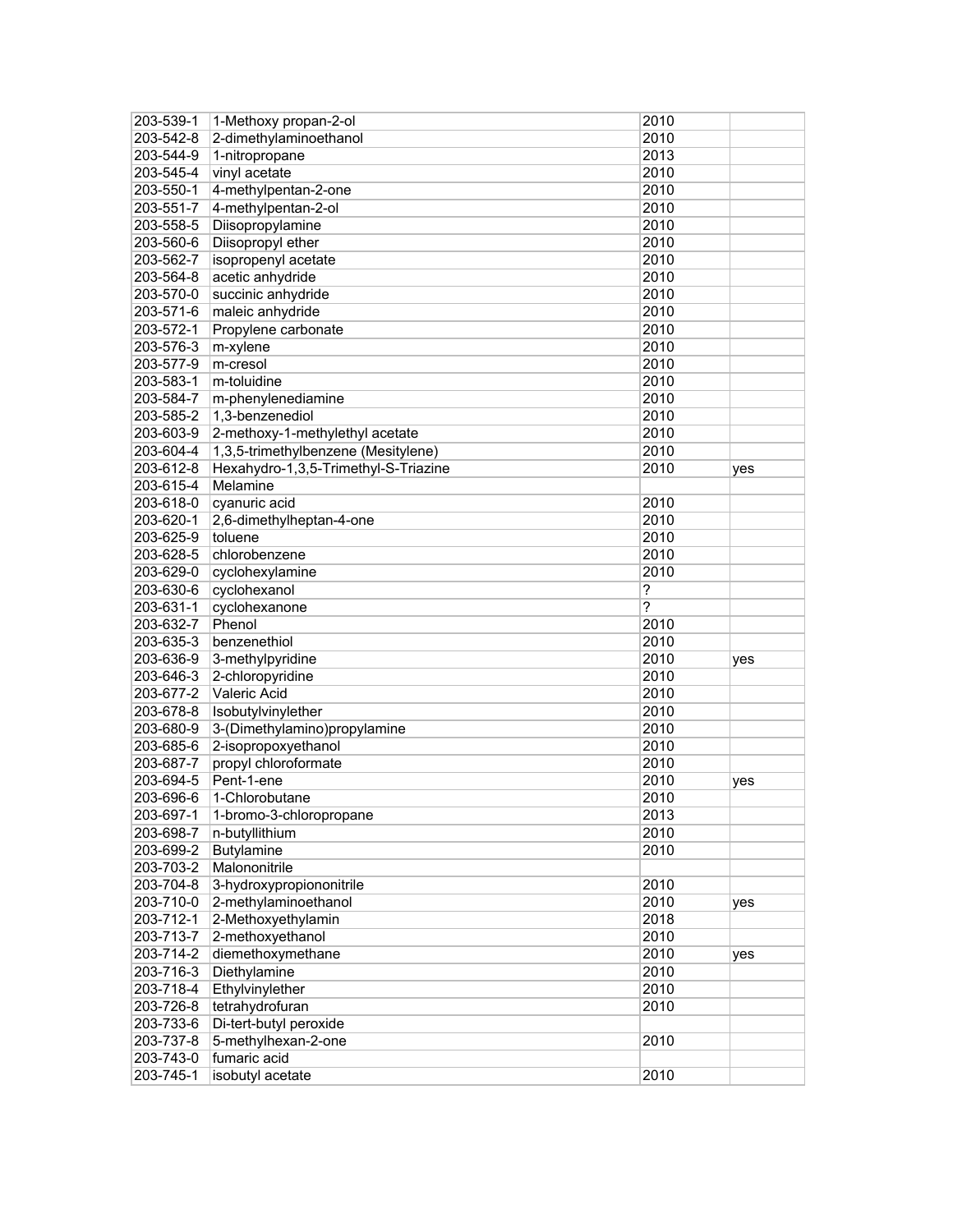| 203-749-3 | (Z)-N-methyl-N-(1-oxo-9-octadecenyl)glycine | 2010 |     |
|-----------|---------------------------------------------|------|-----|
| 203-751-4 | Isopropyl myristate                         | 2010 |     |
| 203-777-6 | n-hexane                                    | 2010 |     |
| 203-782-3 | tetramethylenediamine                       | 2010 |     |
| 203-784-4 | valeraldehyde                               | 2010 |     |
| 203-786-5 | butane-1,4-diol                             | 2010 |     |
| 203-787-0 | but-2-ene-1,4-diol                          | 2010 |     |
| 203-788-6 | but-2-yne-1,4-diol                          | 2010 |     |
| 203-794-9 | 1,2-dimethoxyethane                         | 2010 |     |
| 203-801-5 | 2-Ethoxyethylamine                          | 2018 |     |
| 203-804-1 | 2-ethoxyethanol                             | 2010 |     |
| 203-806-2 | Cyclohexane                                 | 2010 |     |
| 203-807-8 | cyclohexene                                 | 2010 | yes |
| 203-808-3 | piperazine                                  | 2010 |     |
| 203-809-9 | Pyridine                                    | 2010 | yes |
| 203-812-5 | 1,3,5-trioxane                              | 2010 |     |
| 203-815-1 | Morpholine                                  | 2010 |     |
| 203-819-3 | diisobutylamine                             | 2018 | yes |
| 203-820-9 | Diisopropanolamine                          | 2010 |     |
| 203-845-5 | Sebacic acid                                | 2010 |     |
| 203-852-3 | hexan-1-ol                                  | 2010 |     |
| 203-862-8 | butyl isocyanate                            | 2010 |     |
| 203-865-4 | N-(2-Aminoethyl)-1,2-ethanediamine          | 2010 |     |
| 203-867-5 | N-(2-Aminoethyl)ethanolamine                | 2010 |     |
| 203-868-0 | Diethanolamine                              | 2010 |     |
| 203-872-2 | 2,2'-oxybisethanol                          | ?    |     |
| 203-891-6 | octanoyl chloride                           | 2010 |     |
| 203-891-6 | octanoyl chloride                           | 2010 |     |
| 203-892-1 | octane                                      | 2010 | yes |
| 203-893-7 | Oct-1-ene                                   | 2010 |     |
| 203-896-3 | adiponitrile                                | 2013 |     |
| 203-905-0 | 2-butoxyethanol                             | 2010 |     |
| 203-906-6 | 2-(2-methoxyethoxy)ethanol                  | 2010 |     |
| 203-913-4 | nonane                                      | 2010 | yes |
| 203-916-0 | Octylamine                                  | 2010 |     |
| 203-917-6 | octan-1-ol                                  | 2010 |     |
| 203-919-7 | 2-(2-ethoxyethoxy)ethanol                   | 2010 |     |
| 203-920-2 | Bis(2-chloroethoxy)methane                  | 2010 |     |
| 203-921-8 | Dibutylamine                                | 2010 |     |
| 203-924-4 | bis(2-methoxyethyl) ether                   | 2010 |     |
| 203-931-2 | nonanoic acid                               | 2010 |     |
| 203-933-3 | 2-butoxyethyl acetate                       | 2010 |     |
| 203-941-7 | lauroyl chloride                            | 2010 |     |
| 203-943-8 | dodecyldimethylamine                        | 2010 | yes |
| 203-950-6 | triethylenetetramine                        | 2010 |     |
| 203-951-1 | 2-n-Hexyloxy ethanol                        | 2010 |     |
| 203-953-2 | 2,2'-(Ethylenedioxy)diethanol               | ?    |     |
| 203-956-9 | decan-1-ol                                  | 2010 |     |
| 203-961-6 | 2-(2-butoxyethoxy)ethanol                   | 2010 |     |
| 203-962-1 | 2-(2-(2-methoxyethoxy)ethoxy)ethanol        | 2010 |     |
| 203-967-9 | dodecane                                    | 2010 | yes |
| 203-968-4 | 1-Dodecene                                  | 2010 |     |
| 203-970-5 | undecan-1-ol                                | 2010 |     |
| 203-972-6 | undecanal                                   | 2010 |     |
| 203-977-3 | 1,2-bis(2-methoxyethoxy)ethane              | 2010 |     |
| 203-978-9 | 2-(2-(2-ethoxyethoxy)ethoxy)ethanol         | 2010 |     |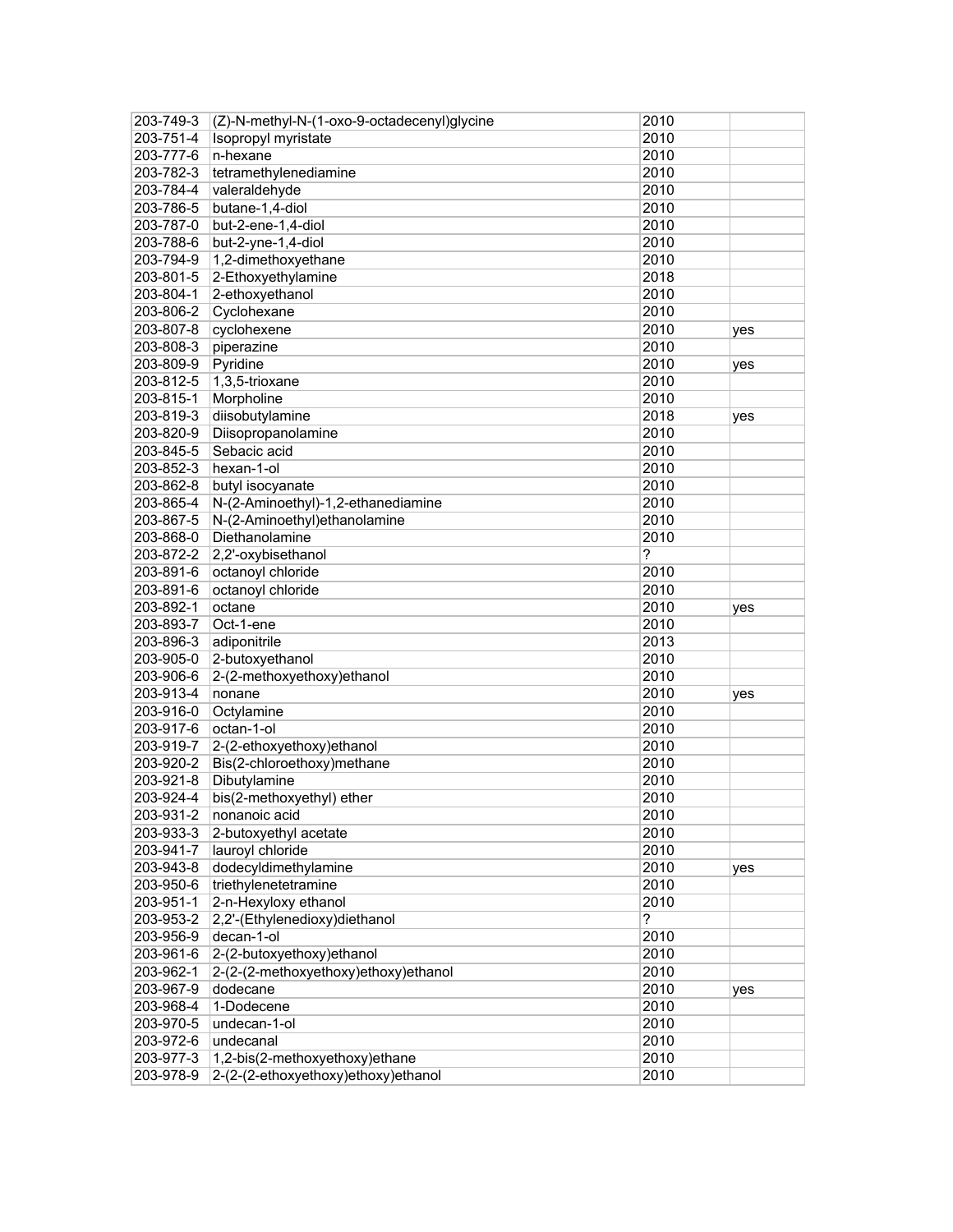| 203-982-0              | dodecan-1-ol                                                                                                               | 2010         |     |
|------------------------|----------------------------------------------------------------------------------------------------------------------------|--------------|-----|
| 203-986-2              | tetraethylenepentamine                                                                                                     | 2010         |     |
| 203-989-9              | 3,6,9-Trioxaundecane-1,11-diol                                                                                             | ?            |     |
| 203-996-7              | palmitoyl chloride                                                                                                         | 2010         |     |
| 203-997-2              | hexadecyldimethylamine                                                                                                     | 2010         | yes |
| 204-000-3              | tetradecan-1-ol                                                                                                            | 2010         |     |
| 204-002-4              | dimethyl(tetradecyl)amine                                                                                                  | 2010         | yes |
| 204-004-5              | stearoyl chloride                                                                                                          | 2010         |     |
| 204-009-2              | (Z)-docos-13-enamide                                                                                                       | 2010         |     |
| 204-012-9              | 1-Octadecene                                                                                                               | 2010         |     |
| 204-016-0              | 9-Octadecenenitrile, (Z)-                                                                                                  | 2010         |     |
| 204-017-6              | octadecan-1-ol                                                                                                             | 2010         |     |
| 204-062-1              | propene                                                                                                                    | 2010         |     |
| 204-065-8              | dimethyl ether                                                                                                             | 2010         | yes |
| 204-066-3              | 2-methylpropene                                                                                                            | 2010         |     |
| 204-072-6              | trichloro(ethyl)silane                                                                                                     | 2010         |     |
|                        | 1,4,5,6,7,7-hexachloro-8,9,10-trinorborn-5-ene-2,3-dicarboxylic                                                            |              |     |
| 204-077-3              | anhydride                                                                                                                  | 2010         |     |
| 204-104-9              | Pentaerythritol                                                                                                            | 2010         |     |
| 204-111-7              | 2-butyl-2-ethylpropanediol                                                                                                 | 2010         |     |
| 204-112-2              | triphenyl phosphate                                                                                                        | 2010         |     |
| 204-126-9              | Tetrafluoroethylene                                                                                                        | 2010         |     |
| 204-127-4              | hexafluoropropene                                                                                                          | 2010         |     |
| 204-211-0              | bis(2-ethylhexyl) phthalate                                                                                                | 2010         |     |
| 204-269-7              | 2,6-dichlorotoluene                                                                                                        | 2013         |     |
| 204-278-6              | 2,4,6-tribromophenol                                                                                                       | 2010         | yes |
|                        |                                                                                                                            |              |     |
| 204-279-1              | 2,2',6,6'-tetra-tert-butyl-4,4'-methylenediphenol                                                                          | 2013         | yes |
| 204-317-7              | methyl salicylate                                                                                                          | 2010         |     |
| 204-327-1              | 6,6'-di-tert-butyl-2,2'-methylendi-p-cresol                                                                                | 2010         |     |
| 204-331-3              | benzoin                                                                                                                    | 2018         |     |
| 204-331-3              | Benzoin                                                                                                                    | 2013         | yes |
| 204-337-6<br>204-340-2 | benzophenone                                                                                                               | 2010<br>2010 |     |
|                        | 1,2,3,4-tetrahydronaphthalene                                                                                              |              |     |
| 204-407-6              | oxydiethylene dibenzoate                                                                                                   | 2010         |     |
| 204-407-6              | RM of oxydipropyl dibenzoate and oxydiethylene dibenzoate<br>RM of oxydipropyl dibenzoate and oxydiethylene dibenzoate and | 2010         |     |
| 204-408-1              |                                                                                                                            | 2010         |     |
|                        | ethylenebis(oxyethylene) dibenzoate                                                                                        | 2010         |     |
| 204-411-8              | dimethyl terephthalate                                                                                                     |              |     |
| 204-424-9              | Di(benzothiazol-2-yl)disulphide                                                                                            | 2010         |     |
| 204-428-0              | 1,2,4-trichlorobenzene                                                                                                     | 2010         |     |
| 204-429-6              | 2,4-Dichlorophenol                                                                                                         | 2010         |     |
| 204-469-4              | triethylamine                                                                                                              | 2010         | yes |
| 204-482-5              | Sulphanilic acid                                                                                                           | 2010         |     |
| 204-506-4              | <b>Isophthalic Acid</b>                                                                                                    | 2010         | yes |
| 204-528-4              | Triisopropanolamine                                                                                                        | 2010         |     |
| 204-539-4              | diphenylamine                                                                                                              | 2010         |     |
| 204-550-4              | triethyl orthoformate                                                                                                      | 2013         |     |
| 204-575-0              | phenyl acetate                                                                                                             | 2010         |     |
| 204-596-5              | 2-ETHYLHEXANAL                                                                                                             | 2010         |     |
| 204-616-2              | 4-aminophenol                                                                                                              | 2010         |     |
| 204-617-8              | Hydroquinone                                                                                                               | 2010         |     |
| 204-622-5              | myrcene                                                                                                                    | 2010         |     |
| 204-626-7              | 4-hydroxy-4-methylpentan-2-one                                                                                             | 2010         |     |
| 204-633-5              | 3-methylbutan-1-ol                                                                                                         | 2010         |     |
| 204-634-0              | pentane-2,4-dione                                                                                                          | 2010         |     |
| 204-646-6              | n-Butyraldehyde                                                                                                            | 2010         |     |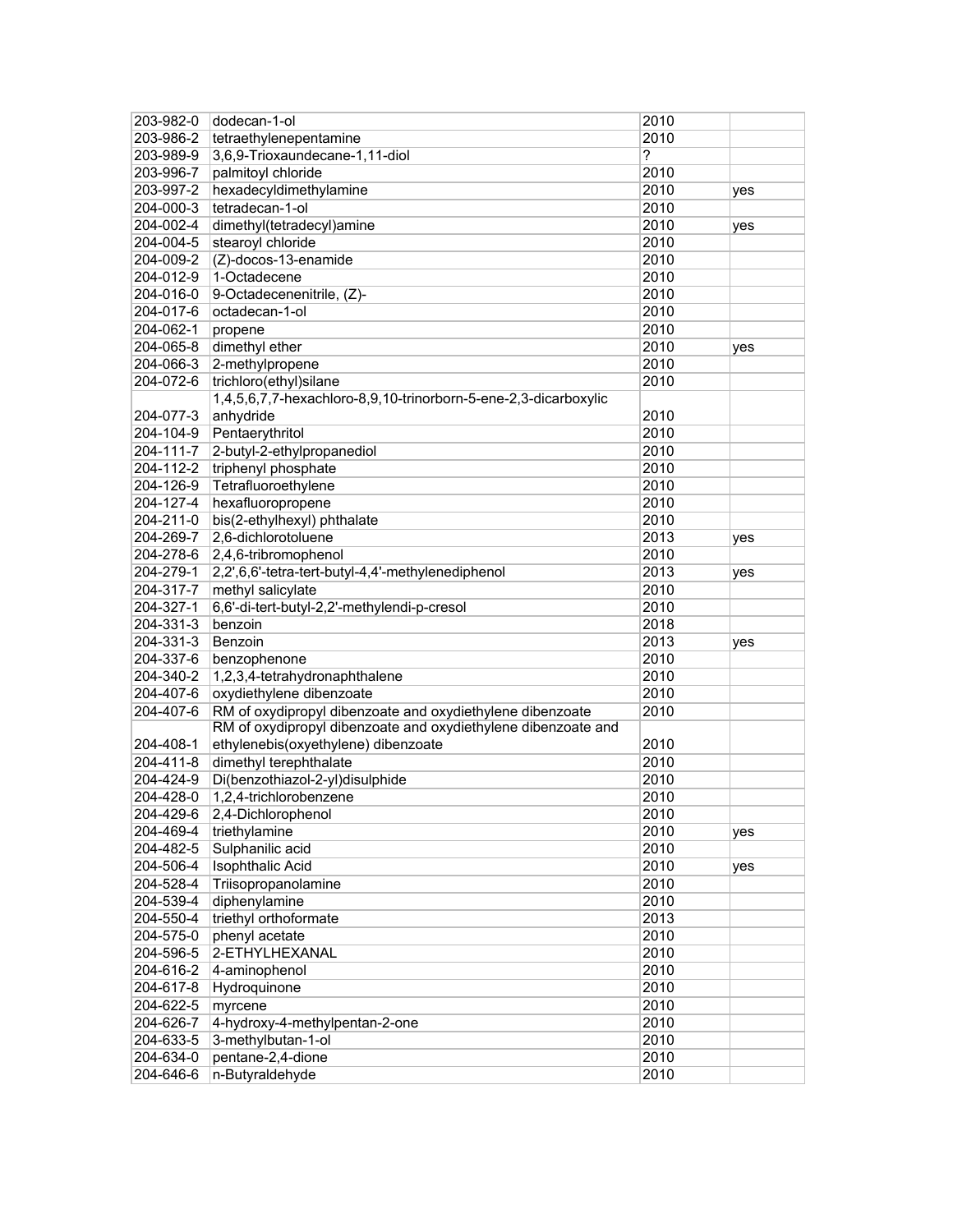| 204-650-8              | C,C'-azodi(formamide)                                                    | 2010         |     |
|------------------------|--------------------------------------------------------------------------|--------------|-----|
| 204-653-4              | Ethyleneglycol di mercaptoacetate                                        | 2018         | yes |
| 204-658-1              | n-butyl acetate                                                          | 2010         |     |
| 204-661-8              | 1,4-Dioxane                                                              | 2010         |     |
| 204-663-9              | Thiodiglycolic acid                                                      | 2013         | yes |
| 204-667-0              | octan-2-ol                                                               | 2010         |     |
| 204-673-3              | adipic acid                                                              | 2010         |     |
| 204-679-6              | hexamethylenediamine                                                     | 2010         |     |
| 204-685-9              | 2-(2-butoxyethoxy)ethyl acetate                                          | 2010         |     |
| 204-686-4              | decane                                                                   | 2010         | yes |
| 204-693-2              | Stearamide                                                               | 2010         |     |
| 204-694-8              | dimantine                                                                | 2010         | yes |
| 204-697-4              | dimethylamine                                                            | 2010         | yes |
| 204-707-7              | tetrakis (hydroxymethyl) phosphonium chloride                            | 2010         |     |
| 204-709-8              | 2-amino-2-methylpropanol                                                 | 2010         |     |
| 204-710-3              | dichloro(methyl)vinylsilane                                              | 2010         |     |
| 204-727-6              | exo-1,7,7-trimethylbicyclo [2.2.1] hept-2-yl acetate                     | 2013         |     |
| 204-781-0              | 2,2-dimethylpropane-1,3-diol                                             | 2010         |     |
| 204-783-1              | tetrahydrothiophene 1,1-dioxide                                          | 2010         |     |
| 204-794-1              | 2,2,2',2'-tetrakis(hydroxymethyl)-3,3'-oxydipropan-1-ol                  | 2010         |     |
| 204-800-2              | tributyl phosphate                                                       | 2010         |     |
| 204-809-1              | Tetramethyl-5-decyne-4,7-diol, 2,4,7,9-,                                 | 2013         |     |
| 204-815-4              | Monoethanolamine thioglycolate                                           | 2013         | yes |
| 204-817-5              | methacrylonitrile                                                        | 2010         |     |
| 204-818-0              | 2-chlorobuta-1,3-diene                                                   | 2010         |     |
| 204-822-2              | potassium acetate                                                        | 2010         | yes |
| 204-823-8              | sodium acetate                                                           | 2010         |     |
| 204-825-9              | tetrachloroethylene                                                      | 2010         |     |
| 204-826-4              | N,N-Dimethylacetamide                                                    | 2010         |     |
|                        | All-trans-3, 7-dimethyl-9-(2, 6, 6-trimethyl-1-cyclohexen-1-yl)-2, 4, 6, |              |     |
| 204-844-2              | 8-nonatetraene-1-yl acetate                                              | 2010         |     |
| 204-853-1              |                                                                          |              |     |
| 204-872-5              | Diphenyl sulphone<br>beta pinene                                         | 2013<br>2010 |     |
| 204-876-7              |                                                                          | 2010         |     |
| 204-881-4              | sodium dimethyldithiocarbamate                                           | 2010         |     |
|                        | 2,6-di-tert-butyl-p-cresol                                               | 2010         |     |
| 205-016-3              | diallyl phthalate                                                        |              |     |
| 205-126-1              | sodium ascorbate                                                         | 2010         | yes |
| 205-201-9              | N,N'-dithiodi-o-phenylenedibenzamide                                     | 2010         |     |
| 205-205-0              | 3-hydroxy-2'-methyl-2-naphthanilide                                      | 2010         |     |
| 205-232-8              | zinc bis(dibutyldithiocarbamate)                                         | 2010         |     |
| 205-238-0              | sodium dibutyldithiocarbamate                                            | 2010         |     |
| 205-286-2              | thiram                                                                   | 2010         | yes |
| 205-288-3              | ziram, zinc bis(dimethyldithiocarbamate)                                 | 2010         | yes |
| 205-293-0              | Metam-sodium                                                             | 2010         |     |
| 205-359-9              | 6-chloro-N2,N4-diisopropyl-1,3,5-triazine-2,4-diamine                    | 2010         |     |
|                        | Pentasodium                                                              |              |     |
| 205-391-3              | (carboxylatomethyl)iminobis(ethylenenitrilo)tetraacetate                 | 2010         |     |
| 205-399-7              | <b>Benzyl Acetate</b>                                                    | 2010         | yes |
| 205-411-0              | 2-piperazin-1-ylethanamine                                               | 2010         |     |
| 205-438-8              | ethyl acrylate                                                           | 2010         |     |
| 205-451-9              |                                                                          |              |     |
|                        | diethyl maleate                                                          | 2010         |     |
| 205-466-0              | bis(2-butoxyethyl)adipate                                                | 2010         |     |
| 205-480-7              | butyl acrylate                                                           | 2010         |     |
| 205-483-3<br>205-488-0 | Monoethanolamine<br>Sodium Formate                                       | 2010<br>2010 |     |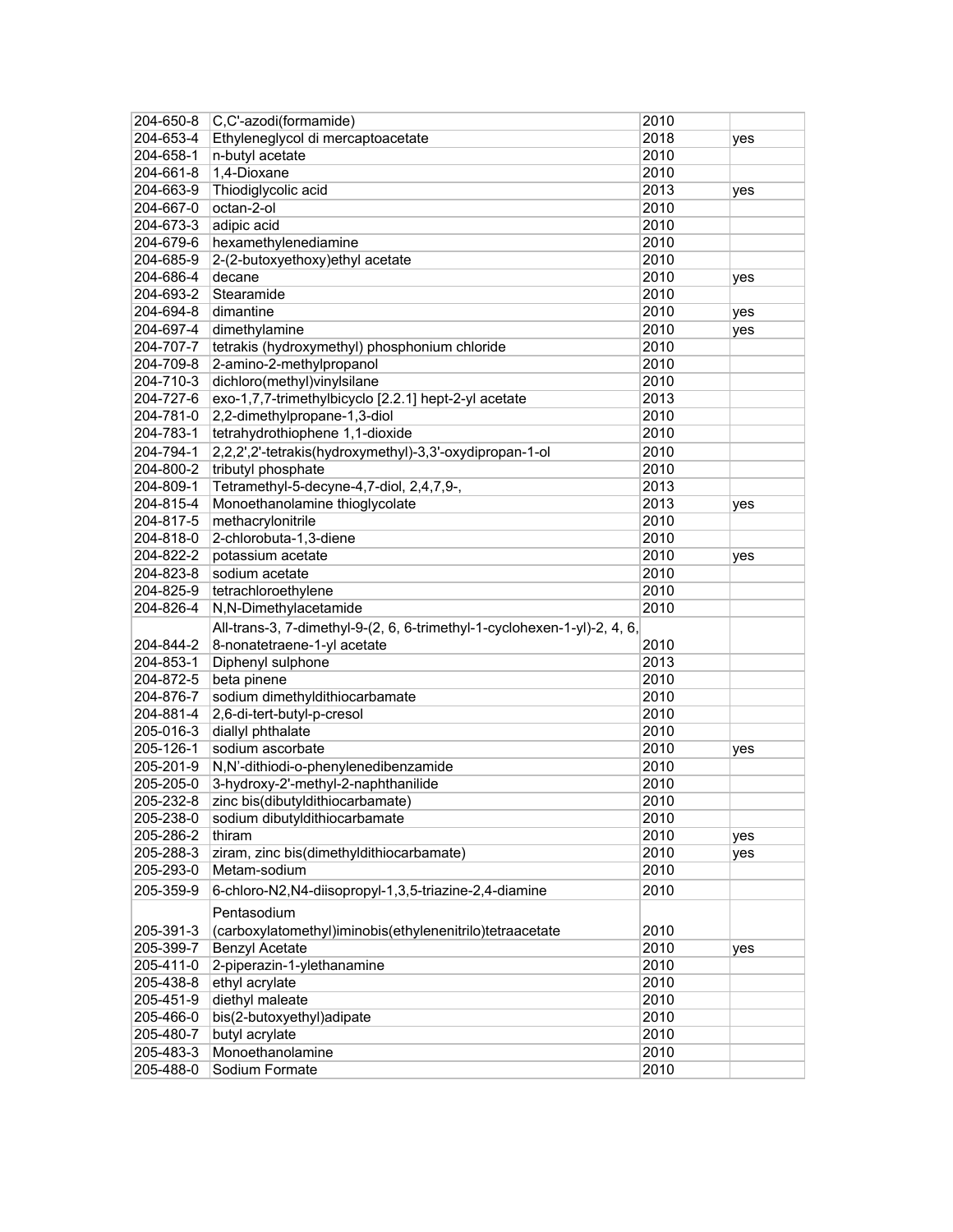| 205-491-7 | Decamethyltetrasiloxane                                   | 2010 |     |
|-----------|-----------------------------------------------------------|------|-----|
| 205-498-5 | <b>Butyryl chloride</b>                                   | 2013 |     |
| 205-500-4 | ethyl acetate                                             | 2010 |     |
| 205-509-3 | 2,6-dimethylmorpholine                                    | 2010 | yes |
| 205-516-1 | Ethyl acetoacetate                                        | 2010 |     |
| 205-524-5 | bis(2-ethylhexyl) maleate                                 | 2010 |     |
| 205-527-1 | allyl heptanoate                                          | 2010 |     |
| 205-528-7 | diallyl 2,2'-oxydiethyl dicarbonate                       | 2010 |     |
| 205-532-9 | cyclopentene                                              | 2010 |     |
| 205-554-9 | magnesium (di)acetate                                     | 2013 | yes |
| 205-563-8 | heptane                                                   | 2010 | yes |
| 205-565-9 | Dipropylamine                                             | 2010 |     |
| 205-570-6 | dodecyl methacrylate                                      | 2010 |     |
| 205-571-1 | Isopropyl palmitate                                       | 2010 |     |
| 205-583-7 | nonanol                                                   | 2013 |     |
| 205-592-6 | 2-(2-(2-butoxyethoxy)ethoxy)ethanol                       | 2010 |     |
| 205-597-3 | (Z)-octadec-9-enol                                        | 2010 |     |
| 205-599-4 | sodium cyanide                                            | 2010 |     |
| 205-633-8 | Sodium hydrogen carbonate                                 | 2010 |     |
| 205-634-3 | oxalic acid                                               | 2010 |     |
|           |                                                           |      |     |
|           | Copper, [29H,31H-phthalocyaninato(2-)-                    |      |     |
| 205-685-1 | .kappa.N29,.kappa.N30,.kappa.N 31,.kappa.N32]-, (SP-4-1)- | ?    |     |
| 205-710-6 | sodium diethyldithiocarbamate                             | 2010 |     |
| 205-736-8 | Benzothiazole-2-thiol                                     | 2010 |     |
| 205-739-4 | Sodium hydroxymethanesulphinate                           | 2010 |     |
| 205-743-6 | 2-ethylhexanoic acid                                      | 2010 |     |
| 205-788-1 | Sodium dodecyl sulphate                                   | 2010 |     |
| 205-792-3 | potassium cyanide                                         | 2010 |     |
| 205-793-9 | Aziridine                                                 | 2010 |     |
| 205-812-0 | metenolone                                                | 2010 |     |
| 205-840-3 | Zinc di(benzothiazol-2-yl) disulphide                     | 2010 |     |
| 205-970-0 | 5H-Dibenz(b,f)azepine                                     | 2010 |     |
| 206-016-6 | cyclopentane                                              | 2010 | yes |
| 206-022-9 | triazole 1-2-4                                            | 2010 |     |
| 206-055-9 | O,O-Diethyl hydrogen dithiophosphate                      | 2010 |     |
| 206-059-0 | potassium hydrogen carbonate                              | 2010 |     |
| 206-074-2 | Potassium Gluconate                                       | 2010 |     |
| 206-103-9 | oleamide                                                  | 2010 |     |
| 206-104-4 | lead di(acetate)                                          | 2010 |     |
| 206-108-6 | stannous octoate                                          | 2010 |     |
| 206-114-9 | hydrazine                                                 | 2010 |     |
| 206-119-6 | hydroxyprogesterone acetate                               | 2010 |     |
| 206-190-3 | 2,2-dichloro-1,1,1-trifluoroethane                        | 2010 |     |
| 206-370-1 | Potassium Thiocyanate                                     | 2010 |     |
| 206-556-2 | trifluoroacetyl chloride                                  | 2010 |     |
| 206-557-8 | 1,1,1,2,2-pentafluoroethane                               | 2010 |     |
| 206-696-4 | Sodium mercaptoacetate                                    | 2013 | yes |
| 206-761-7 | Nickel acetate                                            | 2010 |     |
| 206-991-8 | silicon carbide                                           | 2010 |     |
| 206-992-3 | cyanamide                                                 | 2010 |     |
| 206-996-5 | 1,1,1-trifluoroethane                                     | 2010 |     |
| 207-079-2 | 1,1,1,2,3,3,3-heptafluoropropane                          | 2010 |     |
| 207-274-2 | 1,1'-methylenebis[4-fluorobenzene]                        | 2010 |     |
| 207-312-8 | Cyanguanidine                                             | 2010 |     |
| 207-439-9 | calcium carbonate                                         | 2010 |     |
|           |                                                           |      |     |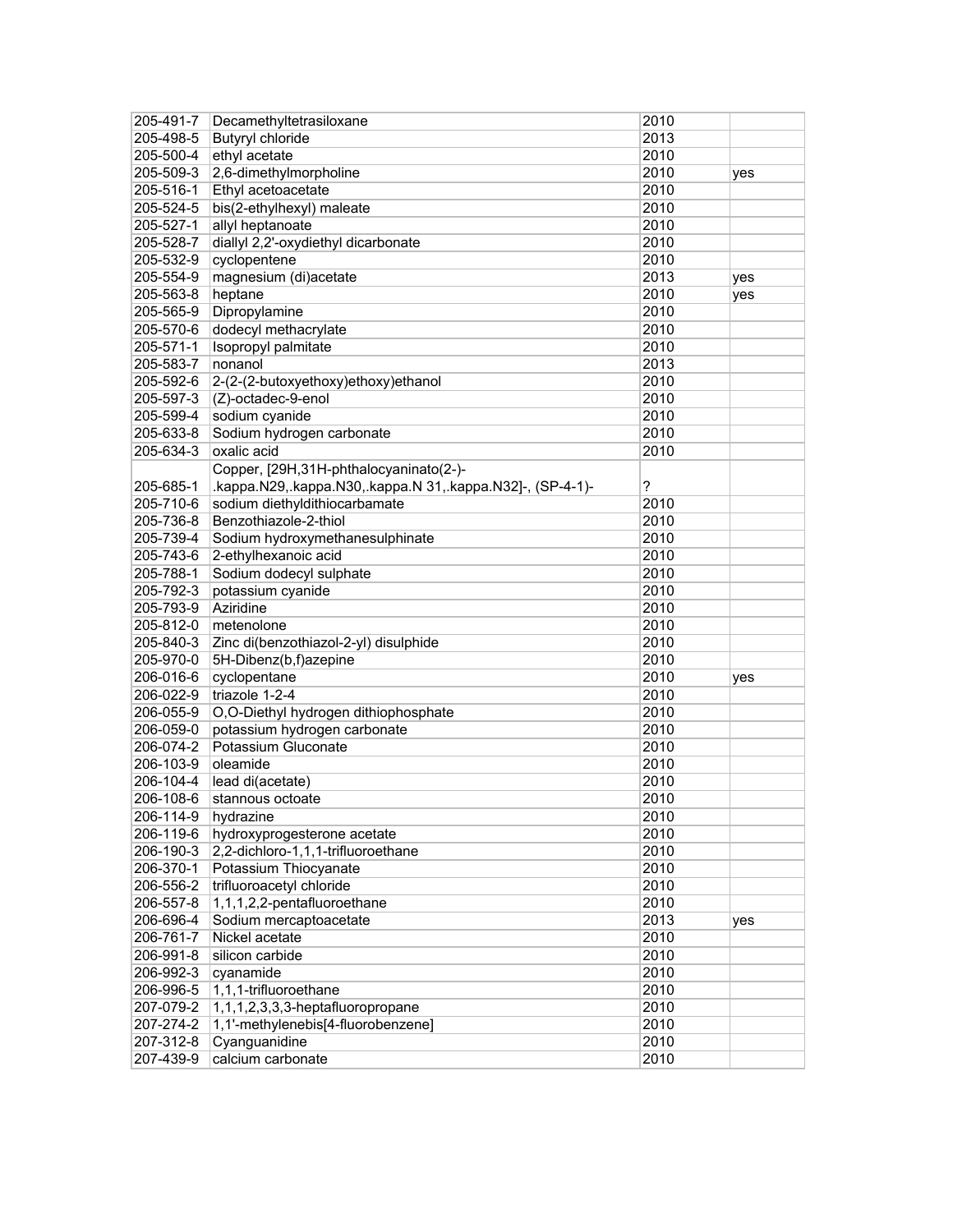| 207-586-9 | 2-(1,3-dihydro-3-oxo-2H-indol-2-ylidene)-1,2-dihydro-3H-indol-3-one 2010 |      |     |
|-----------|--------------------------------------------------------------------------|------|-----|
| 207-787-1 | 10,11-DIHYDRO-5H-DIBENZ[B,F]AZEPINE                                      | 2010 |     |
| 207-794-1 | 2,2,2',2'-tetrakis(hydroxymethyl)-3,3'-oxydipropan-1-ol)                 |      |     |
| 207-838-8 | disodium carbonate                                                       | 2010 |     |
| 207-980-0 | cyclohexane-1,3-dione                                                    | 2010 |     |
| 207-983-1 | Hexan-6-olide                                                            | 2010 |     |
| 207-997-3 | propane-1,3-diol                                                         | 2010 |     |
| 208-015-6 | 1,3-dioxepane                                                            | 2010 |     |
| 208-043-9 | tetracosan-1-ol                                                          | 2013 |     |
| 208-046-5 | dimethylammonium chloride                                                | 2010 | yes |
| 208-060-1 | Guanidinium nitrate                                                      | 2010 |     |
| 208-156-3 | 2-methylbut-2-ene                                                        | 2010 | yes |
| 208-167-3 | Barium carbonate                                                         | 2010 |     |
| 208-169-4 | <b>Cobalt Carbonate</b>                                                  | 2010 |     |
| 208-401-4 | d-gluconic acid                                                          | 2010 |     |
| 208-403-5 | L-xylo-hex-2-ulosonic acid                                               | 2010 |     |
| 208-534-8 | Sodium Benzoate                                                          | 2010 |     |
| 208-655-6 | dicerium tricarbonate                                                    | 2010 |     |
| 208-753-9 | ammonium formate                                                         | 2010 | yes |
| 208-754-4 | Sodium Thiocyanate                                                       | 2010 |     |
| 208-760-7 | tert-butyl acetate                                                       | 2013 |     |
| 208-762-8 | Dodecamethylcyclohexasiloxane                                            | 2010 |     |
| 208-764-9 | Decamethylcyclopentasiloxane                                             | 2010 |     |
| 208-765-4 | Hexamethylcyclotrisiloxane                                               | 2010 |     |
| 208-778-5 | ethyl chloroformate                                                      | 2010 |     |
| 208-792-1 | 1,3-dichlorobenzene                                                      | 2010 |     |
| 208-826-5 | 1,3-dichloropropene                                                      | 2010 |     |
| 208-863-7 | Calcium diformate                                                        | 2010 | yes |
| 208-901-2 | <b>Trzinc dicitrate</b>                                                  | 2010 |     |
| 208-909-6 | titanium tetraisopropanolate                                             | 2010 |     |
| 208-933-7 | Nickel oxalate                                                           | 2010 | yes |
| 208-993-4 | 6-Aminopenicillanic acid                                                 | 2010 |     |
| 209-008-0 | benzene-1,2,4-tricarboxylic acid 1,2-anhydride                           | 2010 |     |
| 209-062-5 | Lithium carbonate                                                        | 2010 |     |
| 209-132-5 | methyl isothiocyanate                                                    | 2010 | yes |
| 209-136-7 | Octamethylcyclotetrasiloxane                                             | 2010 |     |
| 209-143-5 | Nitroguanidine                                                           | 2010 |     |
| 209-161-3 | diethylzinc                                                              | 2010 |     |
| 209-264-3 | 3-methylbutanone                                                         | 2010 |     |
|           | [4-[a-[4-(dimethylamino)phenyl]benzylidene]cyclohexa-2,5-dien-1-         |      |     |
| 209-322-8 | ylidene]dimethylammonium chloride                                        | 2018 |     |
| 209-378-3 | 29H,31H-Phthalocyanine                                                   | ?    |     |
| 209-406-4 | Butanedioic acid, sulfo-, 1,4-bis(2-ethylhexyl) ester, sodium salt       | 2010 |     |
| 209-529-3 | dipotassium carbonate                                                    | 2010 |     |
| 209-544-5 | 4-methyl-m-phenylene diisocyanate                                        | 2010 |     |
| 209-599-5 | Dilanthanum tricarbonate                                                 | 2010 |     |
| 209-674-2 | buta-1,2-diene                                                           | 2010 |     |
| 209-676-3 | Potassium Cyanate                                                        | 2013 |     |
| 209-677-9 | Potassium Formate                                                        | 2010 |     |
| 209-691-5 |                                                                          | 2010 |     |
| 209-720-1 | isovaleraldehyde<br>Phenyllithium                                        | 2010 |     |
|           |                                                                          | 2010 |     |
| 209-753-1 | 1-hexene                                                                 |      |     |
| 209-810-0 | trimethylammonium chloride                                               | 2010 | yes |
| 209-813-7 | diguanidinium carbonate                                                  | 2013 |     |
| 209-927-7 | sec-butyllithium                                                         | 2013 |     |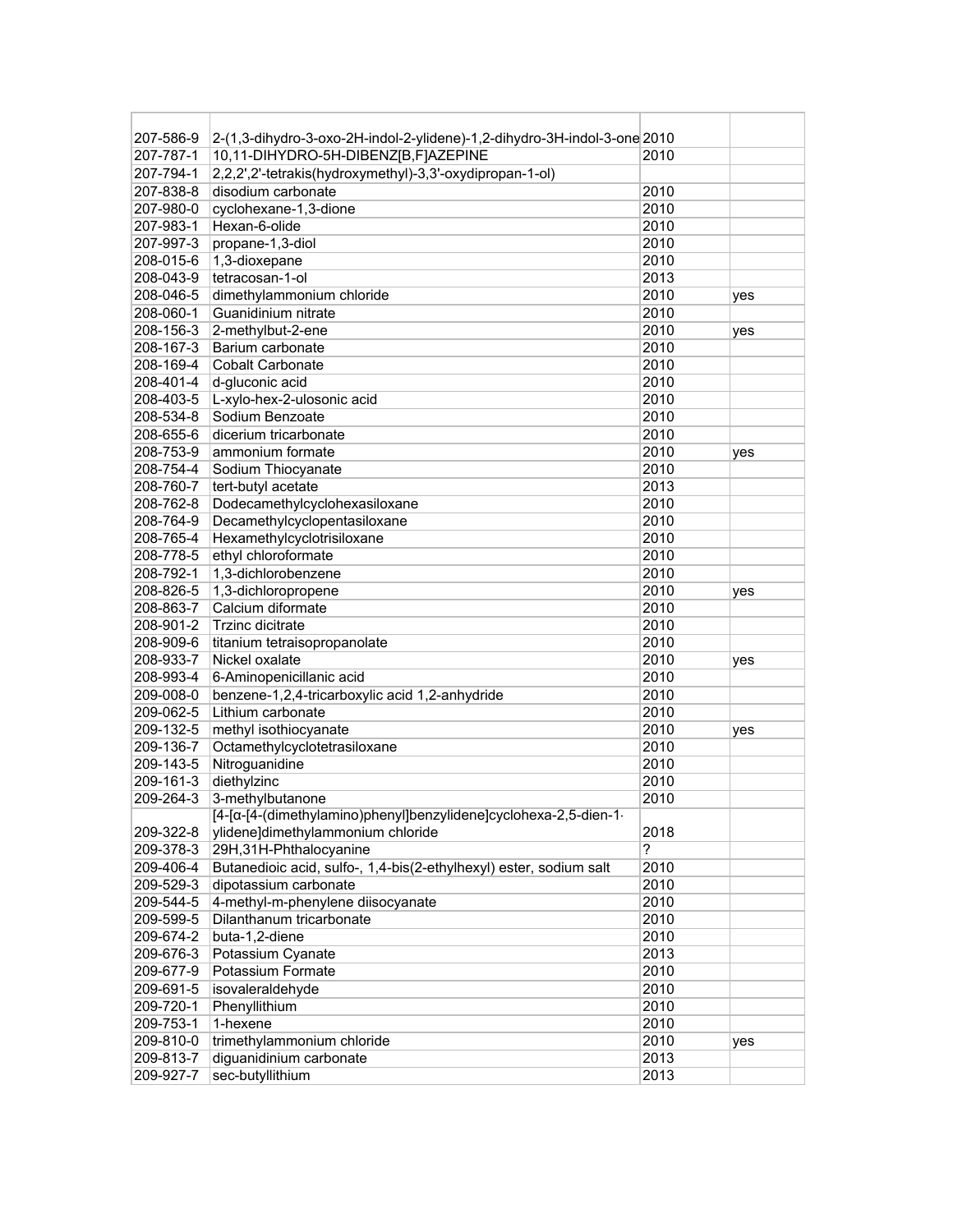| 209-940-8              | ethyldimethylamine                                                                   | 2010         |     |
|------------------------|--------------------------------------------------------------------------------------|--------------|-----|
| 209-942-9              | Manganese carbonate                                                                  | 2010         |     |
| 209-952-3              | 2-Chloropropionic Acid                                                               | 2010         |     |
| 209-968-0              | 4-(α, α-dimethylbenzyl) phenol                                                       | 2010         |     |
| 209-980-6              | ethyl 2-bromo-2-methylpropionate                                                     | 2010         |     |
| 210-036-0              | Triphenylphosphine                                                                   | 2010         |     |
| 210-180-4              | ethyl 2-chloroacetoacetate                                                           | 2010         |     |
| 210-248-3              | 1,3-dichloro-4-nitrobenzene                                                          | 2010         |     |
| 210-382-2              | tert-butyl perbenzoate                                                               | 2010         |     |
| 210-412-4              | 2-Hydroxybenzimidazole                                                               | ?            |     |
| 210-431-8              | 2-methyl-p-phenylenediamine sulfate                                                  | 2013         |     |
| 210-478-4              | dimethyl carbonate                                                                   | 2010         |     |
| 210-483-1              | 2-pyrrolidone                                                                        | 2010         | yes |
| 210-894-6              | Methoxyacetic acid                                                                   | 2010         |     |
| 210-948-9              | 3,5-dichloroaniline                                                                  | 2010         |     |
| 211-074-0              | 1,6-Hexandiol                                                                        | 2010         |     |
| 211-096-0              | Tetradecane                                                                          | 2010         |     |
| 211-105-8              | 1-Hexadecene                                                                         | 2010         |     |
| 211-107-9              | Pentadecan-1-ol                                                                      | 2013         |     |
| 211-112-6              | Octane, 1,1'-oxybis-                                                                 | 2010         |     |
| 211-119-4              | icosan-1-ol                                                                          | 2010         |     |
|                        |                                                                                      |              |     |
| 211-128-3              | Carbon Monoxide                                                                      | 2010         |     |
| 211-162-9              | ammonium acetate                                                                     | 2013         |     |
| 211-185-4              | tetrabromophtalic anhydride                                                          | 2010         |     |
| 211-254-9              | 2,4,5-Trichloroaniline                                                               | 2010         |     |
| 211-309-7              | 2-ethoxy-2-methylpropane                                                             | 2010         |     |
| 211-330-1              | Valeryl chloride                                                                     | 2013         |     |
| 211-333-8              | succindialdehyde                                                                     | 2018         |     |
| 211-463-5              | 1,3-Dioxolane                                                                        | 2010         |     |
|                        |                                                                                      |              |     |
| 211-479-2              | Trichloroacetate                                                                     | 2010         |     |
| 211-492-3              | 3S, 3aR, 6S, 6aR)-2, 3, 3a, 5, 6, 6a-hexahydrofuro[3, 2-b] furan-3, 6-diol           | 2010         |     |
| 211-522-5              | Sodium toluene-4-sulphonate                                                          | 2010         | yes |
| 211-546-6              | docosan1-ol                                                                          | 2010         |     |
| 211-631-8              | methylphosphonous dichloride                                                         | 2010         |     |
| 211-661-1              | 2,2-bis(allyloxymethyl)butan-1-ol                                                    | 2010         |     |
| 211-670-0              | Dibutyltin dichloride                                                                | 2010         |     |
| 211-708-6              | 2-ethylhexyl methacrylate                                                            | 2010         |     |
| 211-746-3              | dodecanedioic acid                                                                   | 2010         |     |
|                        | 3-(2-Octadecyloxycarbonyl-ethylsulfanyl)-propionic acid octadecyl                    |              |     |
| 211-750-5              | ester                                                                                | 2010         |     |
| 211-892-8              | decan-4-olide                                                                        | 2013         |     |
| 212-053-9              | O,O-dimethyl hydrogen dithiophosphate                                                | 2010         |     |
| 212-058-6              | methyl [(dimethoxyphosphorothioyl)thio]acetate                                       | 2010         |     |
| 212-081-1              |                                                                                      |              |     |
|                        | 2-ethylhexanoyl chloride                                                             | 2010         |     |
| 212-090-0              | N,N-dibutylformamide                                                                 | 2010         |     |
| 212-112-9              | Ethyl 3-Ethoxypropionate                                                             | 2010         |     |
| 212-146-4<br>212-222-7 | cyclopropyl methyl ketone                                                            | 2013<br>2010 |     |
|                        | 1-Phenoxy-2-propanol                                                                 |              |     |
| 212-344-0              | N-1,3-dimethylbutyl-N'-phenyl-p-phenylenediamine                                     | 2010         |     |
| 212-377-0              | 1,1,1,2-tetrafluoroethane                                                            | 2010         |     |
| 212-391-7              | tricalcium dicitrate                                                                 | 2010         |     |
| 212-449-1              | Dibutyltin oxide                                                                     | 2010         |     |
| 212-454-9              | 2-Hydroxyethylacrylate                                                               | 2010         |     |
| 212-485-8              | 1,6-diisocyanatohexane                                                               | 2010         |     |
| 212-554-2<br>212-557-9 | 2,2,6,6-tetramethyl-4-piperidone<br>1,2,3,6-tetrahydro-3,6-methanophthalic anhydride | 2010<br>2018 |     |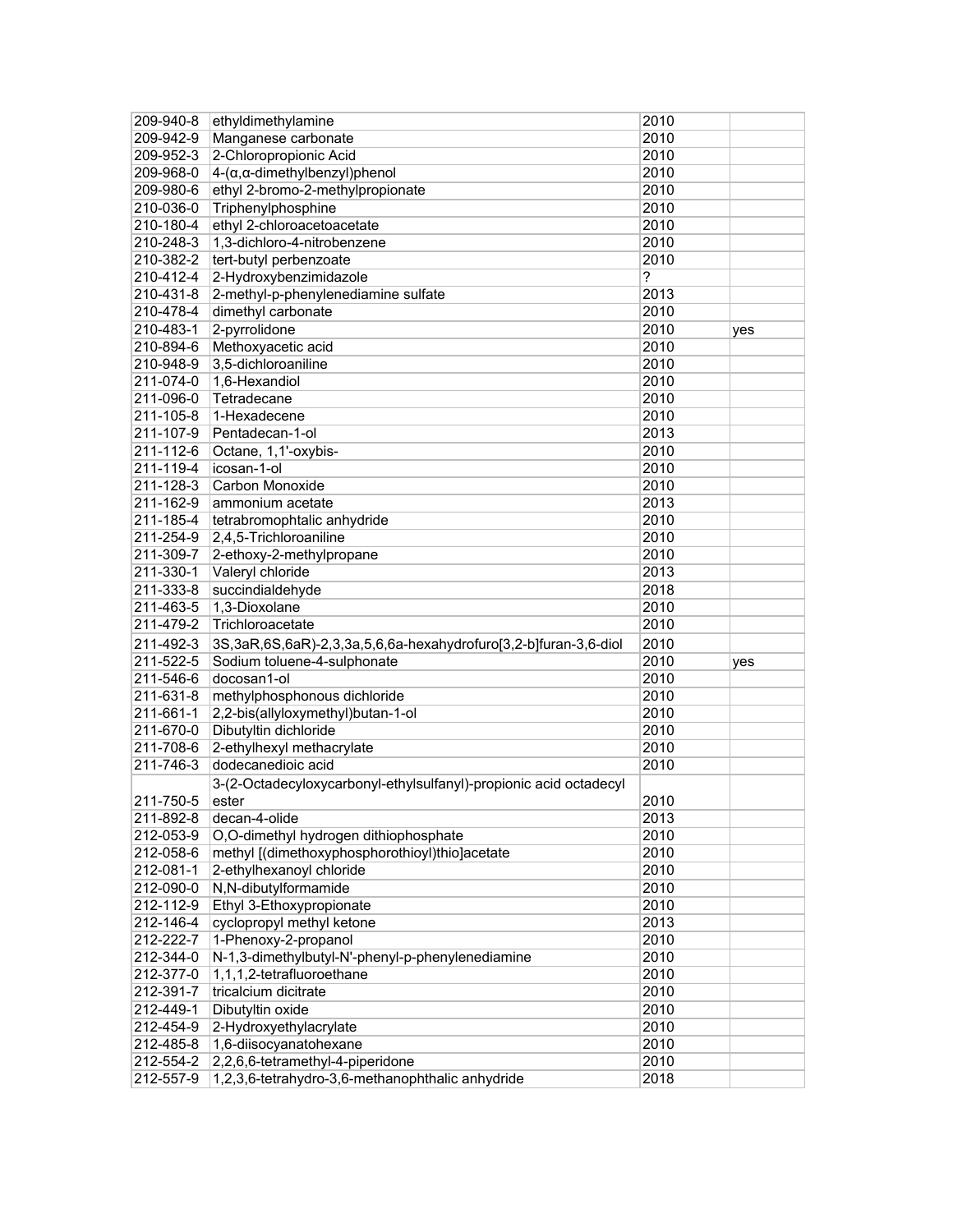| 212-634-7              | ametryn                                                        | 2010         |     |
|------------------------|----------------------------------------------------------------|--------------|-----|
| 212-660-9              | tris(2-hydroxyethyl)-1,3,5-triazinetrione                      | 2010         | yes |
| 212-661-4              | dimethyl naphthalene-2,6-dicarboxylate                         | 2013         | yes |
| 212-751-3              | tricobalt dicitrate                                            | 2010         |     |
| 212-755-5              | Tripotassium citrate                                           | 2010         |     |
| 212-786-4              | 2-chloroethyldiethylammonium chloride                          | 2013         |     |
| 212-811-9              | N,N'-ethylenedi(diacetamide)                                   | 2010         | yes |
| 212-819-2              | Dec-1-ene                                                      | 2010         |     |
| 212-828-1              | N-Methylpyrrolidon                                             | 2010         |     |
| 212-876-3              | D-(-)-α-phenylglycine or (R)-aminophenylacetic acid            | 2010         |     |
| 212-974-6              | [2,2'-Bi-1H-indole]-3,3'-diol, disodium salt                   |              |     |
| 213-030-6              | Sodium Cyanate                                                 | 2013         |     |
| 213-048-4              | 3-aminopropyltriethoxysilane                                   | 2010         |     |
| 213-063-6              | 1,1,3-Trichloracetone                                          | 2010         |     |
| 213-103-2              | N-(hydroxymethyl)acrylamide                                    | 2010         |     |
| 213-110-0              | diisopropyl succinate                                          |              |     |
| 213-195-4              | 2-(2-Aminoethoxy)Ethanol                                       | 2010         |     |
| 213-424-8              | dodecane-12-lactam                                             | 2010         |     |
| 213-426-9              | hydroxycyclohexylphenyl ketone                                 | 2010         |     |
|                        | potassium (R)-[(3-ethoxy-1-methyl-3-oxoprop-1-                 |              |     |
| 213-510-5              | enyl)amino]phenylacetate                                       | 2010         |     |
| 213-561-3              | 5,12-dihydro-2,9-dimethylquino[2,3-b]acridine-7,14-dione       | 2010         |     |
| 213-600-4              | Chloro(methyl)silane                                           | 2010         |     |
| 213-611-4              | 2-methoxy-2-methylbutane                                       | 2010         |     |
| 213-668-5              | 1,1,1-trimethyl-N-(trimethylsilyl)silanamine                   | 2010         |     |
| 213-879-2              | 5,12-dihydroquino[2,3-b]acridine-7,14-dione                    | 2010         |     |
| 213-912-0              | Chlorodimethylsilane                                           | 2010         |     |
|                        |                                                                | 2010         |     |
| 213-934-0              | Tris(2-methoxyethoxy)vinylsilane<br>Lead distearate            |              |     |
| 214-005-2<br>214-122-9 |                                                                | 2010         |     |
| 214-240-0              | di isoallyl phthalate                                          | 2010<br>2010 |     |
|                        | tributylaluminium                                              | 2010         |     |
| 214-263-6              | n-butyltin trichloride<br>Octanamide, N,N-dimethyl-            |              |     |
| 214-272-5<br>214-291-9 | tetradonium bromide                                            | 2013<br>2013 |     |
|                        |                                                                |              |     |
| 214-300-6              | undecane                                                       | 2010         | yes |
| 214-302-7              | decyldimethylamine                                             | 2010         | yes |
| 214-306-9              | Tetradec-1-ene                                                 | 2010         |     |
| 214-604-9              | bis(pentabromophenyl)ether                                     | 2010         |     |
| 214-685-0              | Trimethoxy(methyl)silane                                       | 2010         |     |
| 214-688-7              | Dibutylbis(dodecylthio)stannane                                | 2010         |     |
| 214-770-2              | 4,6-dichloropyrimidine                                         | 2010         |     |
| 214-946-9              | 1,3,4,6,7,8-hexahydro-4,6,6,7,8,8-hexamethylindeno[5,6-c]pyran | 2010         |     |
| 214-987-2              | 2-ethylhexyl diphenyl phosphate                                | 2010         |     |
| 215-035-9              | dichlorobis(eta-cyclopentadienyl)titanium                      | 2018         |     |
| 215-105-9              | Spinel (Mg(AIO2)2)                                             | 2010         |     |
| 215-113-2              | Mullite                                                        | 2010         |     |
| 215-114-8              | Gallium arsenide                                               | 2010         |     |
| 215-125-8              | diboron trioxide                                               | 2010         |     |
| 215-133-1              | beryllium oxide                                                | 2010         |     |
| 215-134-7              | bismuth trioxide                                               | 2010         | yes |
| 215-137-3              | calciumdihydroxide                                             | 2010         |     |
| 215-137-3              | calcium dihydroxide                                            | 2013         |     |
| 215-138-9              | calcium oxide                                                  | 2010         |     |
| 215-145-7              | Hydroxyapatite, Tricalcium phosphate                           | 2010         |     |
| 215-146-2              | Cadmium oxide                                                  |              |     |
| 215-147-8              | Cadmium sulphide                                               | 2010         |     |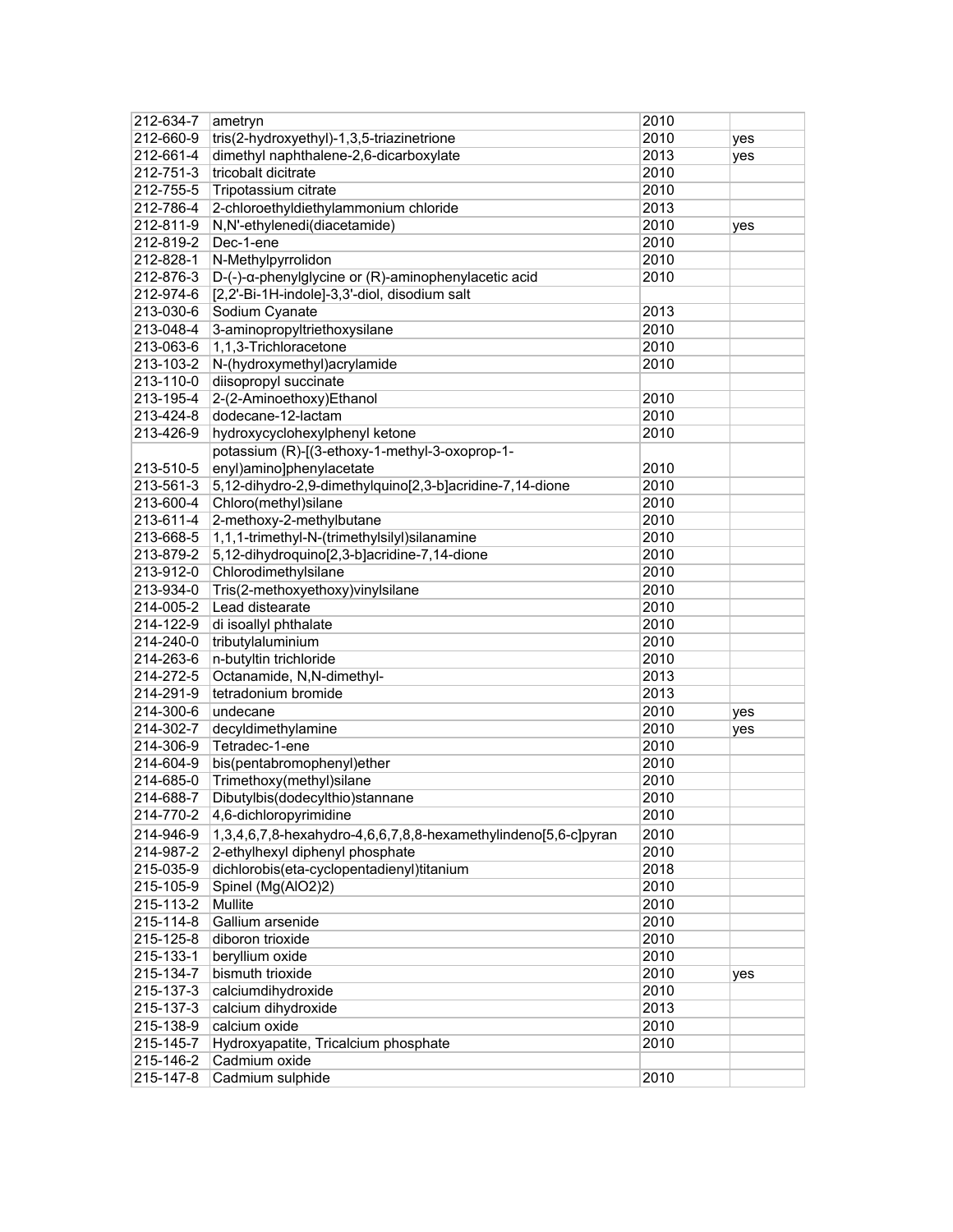| 215-157-2 | Tricobalt tetraoxide                                   | 2010 |     |
|-----------|--------------------------------------------------------|------|-----|
| 215-160-9 | chromium (III) oxide                                   | 2010 |     |
| 215-166-1 | diiron trioxide hydrate                                | 2010 | yes |
| 215-168-2 | Diiron trioxide                                        | 2010 |     |
| 215-170-3 | Magnesium hydroxide                                    | 2010 |     |
| 215-175-0 | diantimony trioxide                                    | 2010 |     |
| 215-181-3 | potassium hydroxide                                    | 2010 |     |
| 215-183-4 | Lithium hydroxide calcinated                           | 2010 |     |
| 215-185-5 | sodium hydroxide                                       | 2010 |     |
| 215-199-1 | Silicic acid, potassium salt                           | 2010 |     |
| 215-200-5 | Lanthanum oxide                                        | 2010 |     |
| 215-202-6 | <b>Manganese Dioxide</b>                               | 2010 |     |
| 215-204-7 | Molybdenum trioxide                                    | 2010 |     |
| 215-213-6 | Diniobium Pentaoxide                                   | 2013 |     |
| 215-215-7 | <b>Nickel Oxide</b>                                    | 2010 |     |
| 215-222-5 | Zinc oxide                                             | 2010 |     |
| 215-227-2 | zirconium dioxide                                      | 2010 |     |
| 215-230-9 | Divanadium trioxide                                    | 2010 |     |
| 215-231-4 | <b>Tungsten Trioxide</b>                               | 2010 |     |
| 215-235-6 | Orange lead                                            | 2010 |     |
| 215-236-1 | diphosphorus pentaoxide                                | 2010 |     |
| 215-237-7 | diantimony pentoxide                                   | 2013 |     |
| 215-239-8 | Divanadium pentaoxide                                  | 2010 |     |
| 215-242-4 | diphosphorus pentasulphide                             | 2010 |     |
| 215-248-7 | tin sulphide                                           | 2010 |     |
| 215-251-3 | <b>Zinc Sulfide</b>                                    | 2010 |     |
|           |                                                        | 2010 |     |
| 215-266-5 | Trimanganese tetraoxide                                |      |     |
| 215-267-0 | lead monoxide                                          | 2010 |     |
| 215-269-1 | copper oxide                                           | 2010 |     |
| 215-270-7 | dicopper oxide                                         | 2010 |     |
| 215-277-5 | Triiron tetraoxide                                     | 2010 |     |
| 215-283-8 | Zeolites                                               | ?    |     |
| 215-444-2 | Sulphur Black 1                                        | 2010 |     |
| 215-477-2 | Aluminum chloride, basic                               | 2010 | yes |
| 215-478-8 | Silicic acid, aluminum magnesium salt                  | 2018 |     |
| 215-481-4 | Diarsenictrioxide                                      | 2010 |     |
| 215-524-7 | C.I. Pigment Green 7- polychloro copper phthalocyanine | ?    |     |
| 215-535-7 | xylene                                                 | 2010 |     |
| 215-540-4 | Disodium tetraborate anhydrous                         | 2010 |     |
| 215-578-1 | toluenesulphonamide                                    | 2010 | yes |
| 215-605-7 | hydrogen                                               | 2018 |     |
| 215-607-8 | chromium trioxide                                      | 2010 |     |
| 215-609-9 | Carbon black                                           | 2010 |     |
| 215-628-2 | Silicic acid, aluminum salt                            | 2010 |     |
| 215-635-0 | methyl ionone                                          | 2010 |     |
| 215-647-6 | ammonia aqueous solution                               | 2010 |     |
| 215-661-2 | 2-Butanone, peroxide                                   | 2010 |     |
| 215-676-4 | Ammonium fluoride hydrofluoride                        | 2010 |     |
| 215-681-1 | Silicic acid, magnesium salt                           | 2010 |     |
| 215-684-8 | Silicic acid, aluminum sodium salt                     | 2010 |     |
| 215-686-9 | Sodium sulfide (Na2(Sx))                               | 2010 |     |
| 215-687-4 | Silicic acid, sodium salt                              | 2010 |     |
| 215-691-6 | Aluminium Oxide                                        | 2010 |     |
| 215-693-7 | lead sulfochromate yellow                              | ?    |     |
| 215-695-8 | Manganese oxide                                        | 2010 |     |
| 215-710-8 | Silicic acid, calcium salt                             | 2010 |     |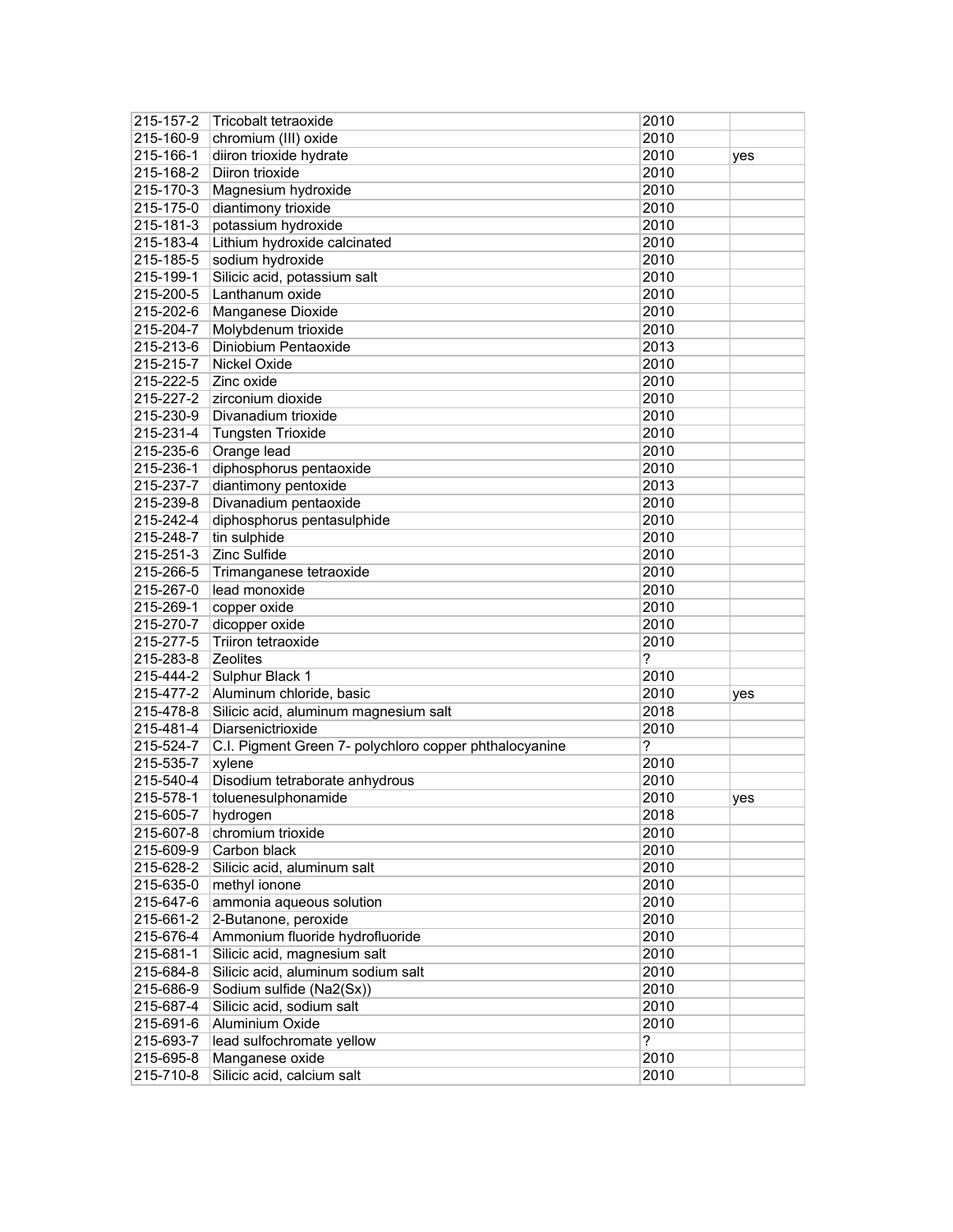| 215-713-4              | antimony trisulphide                                               | 2018         |     |
|------------------------|--------------------------------------------------------------------|--------------|-----|
| 215-836-3              | mesterolone                                                        | 2010         |     |
| 215-925-7              | 3-methylpyrazole                                                   | 2018         |     |
| 215-958-7              | tributyltin chloride                                               | 2010         |     |
| 215-960-8              | <b>Tetrabutyl tin</b>                                              | 2010         |     |
| 216-032-5              | m-phenylenebis(methylamine)                                        | 2010         |     |
|                        | 1-(5,6,7,8-tetrahydro-3,5,5,6,8,8-hexamethyl-2-naphthyl)ethan-1-   |              |     |
| 216-133-4              | one                                                                | 2010         | yes |
| 216-343-6              | sodium 2-hydroxyethanesulphonate                                   | 2010         |     |
| 216-372-4              | 1-Propoxy-2-propanol                                               | 2010         |     |
| 216-374-5              | 1-ethoxypropan-2-ol                                                | 2010         |     |
| 216-381-3              | 4-chloro-o-cresol                                                  | 2010         |     |
| 216-653-1              | tert-butyl methyl ether                                            | 2010         |     |
| 216-721-0              | 2,3-dichlorobuta-1,3-diene                                         | 2010         |     |
| 216-768-7              | tert.-butyl acrylate                                               | 2010         |     |
| 217-102-8              | Dehydroabietic acid                                                | 2010         |     |
| 217-168-8              | 4,4'- Methylenebiscyclohexanamine                                  | 2010         |     |
| 217-175-6              | Ammonium Thiocyanate                                               | 2010         |     |
| 217-504-3              | cyclohexane-1,3-dione, monosodium salt                             | 2010         |     |
| 217-617-8              | atrazine                                                           | 2010         |     |
| 217-668-6              | 4-bromophenyl acetate                                              | 2010         |     |
| 217-803-9              | dibutyl terephthalate                                              | 2010         |     |
| 218-216-0              | Octadecyl 3-(3,5-di-tert-butyl-4-hydroxyphenyl)propionate          | 2010         |     |
| 218-267-9              | 1-chloro-2,5-dimethoxybenzene                                      | 2010         |     |
| 218-414-7              | Vinyllaurate                                                       | 2010         |     |
| 218-465-5              | octyl methacrylate                                                 | 2013         |     |
|                        |                                                                    |              |     |
| 218-679-9              | zinc O,O,O',O'-tetrakis(1,3-dimethylbutyl) bis(phosphorodithioate) | 2010         |     |
| 218-690-9              | 2-isopropyl-5-methylcyclohexanol                                   | 2010         |     |
| 218-817-8              | 1,5-naphthylenediamine                                             | 2010         |     |
| 219-137-4              | 2,4,6,8-tetramethylcyclotetrasiloxane                              | 2010         |     |
|                        | 7-oxabicyclo[4.1.0]hept-3-ylmethyl 7-oxabicyclo[4.1.0]heptane-3-   |              |     |
| 219-207-4              | carboxylate                                                        | 2010         |     |
| 219-265-0              | oxiniacic acid                                                     | 2010         | yes |
|                        |                                                                    |              |     |
|                        |                                                                    |              |     |
| 219-283-9              | 2,3,5,6-tetrachloropyridine                                        | 2010         |     |
| 219-330-3              | 2,3,6-trimethylphenol                                              | 2010         |     |
| 219-340-8              | 5-(4-hydroxyphenyl)imidazolidine-2,4-dione                         | 2010         |     |
| 219-370-1              | 2-hexyldecan-1-ol                                                  | 2010         |     |
| 219-371-7              | 1,4-bis(2,3-epoxypropoxy)butane                                    | 2010         |     |
| 219-417-6              | 11-aminoundecanoic acid                                            | 2010         |     |
| 219-433-3              | 3,7-dimethylocta-1,6-diene                                         | 2010         |     |
| 219-440-1              | Dodecanenitrile                                                    | 2010         |     |
|                        | bis[[4-[4-(dimethylamino)benzhydrylidene]cyclohexa-2,5-dien-1-     |              |     |
| 219-441-7              | ylidene]dimethylammonium] oxalate, dioxalate                       | 2018         |     |
| 219-460-0              | Dimethylaminoethylacrylate                                         | 2010         |     |
| 219-514-3              | 1,3,5-tris(oxiranylmethyl)-1,3,5-triazine-2,4,6(1H,3H,5H)-trione   | 2010         |     |
| 219-637-2              | trimethoxysilane                                                   | 2010         |     |
| 219-660-8              | sodium benzothiazol-2-yl sulphide                                  | 2010         |     |
| 219-671-8              | tridecyl methacrylate                                              | 2010         |     |
| 219-672-3              | hexadecyl methacrylate                                             | 2010         |     |
| 219-754-9              | O,O-dimethylphosphorochloridothioate                               | 2010         |     |
| 219-755-4              | O,O-diethyl phosphorochloridothioate                               | 2010         |     |
| 219-784-2              | 3-(2,3-epoxypropoxy)propyl]trimethoxysilane                        | 2010         |     |
| 219-787-9              | 3-chloropropyltrimethoxysilane                                     | 2010         |     |
| 219-799-4<br>219-835-9 | 2,2'-methylenediphenyl diisocyanate<br>tetradecyl methacrylate     | 2013<br>2010 |     |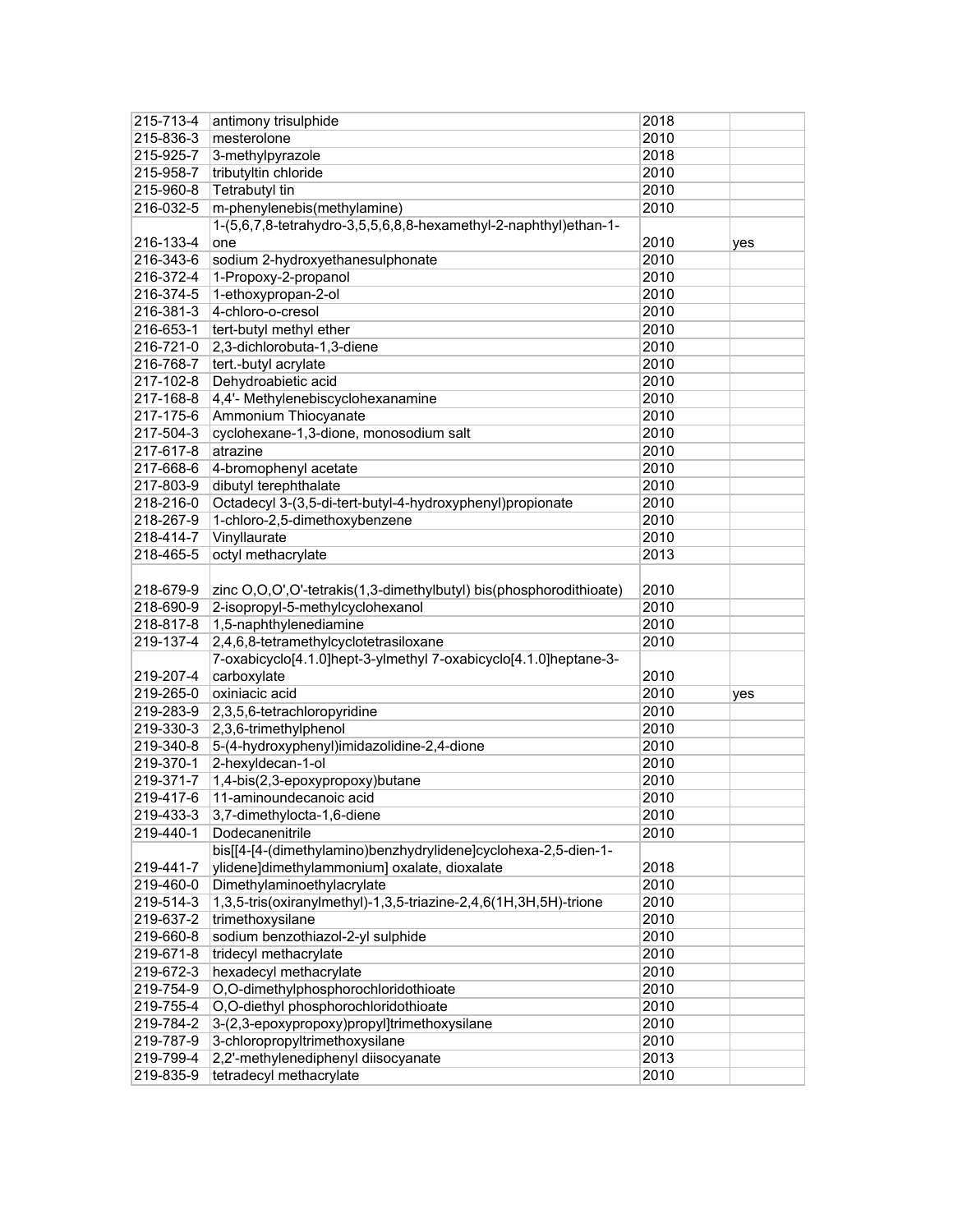| 219-844-8 | trichloro(3-chloropropyl)silane                                   | 2010 |     |
|-----------|-------------------------------------------------------------------|------|-----|
| 219-854-2 | Sulphur hexafluoride                                              | 2010 |     |
| 219-941-5 | 1,3-Cyclohexanedimethanamine                                      | 2010 |     |
|           | Reactive Blue 19 - 2-(3-(4-amino-9,10-dihydro-3-sulpho-9,10-      |      |     |
|           | dioxoanthracen-4-yl)aminobenzenesulphonyl)vinyl) disodium         |      |     |
| 219-949-9 | sulphate                                                          | 2013 |     |
| 220-120-9 | 1,2-benzisothiazol-3(2H)-one                                      | 2013 |     |
| 220-250-6 | N-Ethylpyrrolidon                                                 | 2010 |     |
| 220-373-5 | Ditridecyl sebacate                                               | 2010 |     |
| 220-449-8 | Trimethoxyvinylsilane                                             | 2010 |     |
| 220-474-4 | 1,3-bis(1-isocyanato-1-methylethyl)benzene                        | 2010 |     |
| 220-481-2 | di-n-butyltin di-2- ethylhexanoate                                | 2010 |     |
| 220-548-6 | 2-Propoxy ethanol                                                 | 2010 |     |
| 220-552-8 | 1-hydroxy ethylidene-1,1-diphosphonic acid or etidronic acid      | 2010 |     |
| 220-612-3 | p-aminobenzamide                                                  | 2013 |     |
| 220-666-8 | 3-aminomethyl-3,5,5-trimethylcyclohexylamine                      | 2010 |     |
| 220-688-8 | 2-dimethylaminoethyl methacrylate                                 | 2010 | yes |
| 220-767-7 | troclosene sodium                                                 | 2010 |     |
| 220-937-0 | 2-chloronicotinic acid                                            | 2010 | yes |
| 221-110-7 | tert-butyl 2-ethylperoxyhexanoate                                 | 2010 |     |
| 221-190-3 | 2,2'-[(dibutylstannylene)bis(thio)]diethanol                      | 2010 |     |
| 221-221-0 | 2,3-Epoxypropyltrimethylammonium chloride                         | 2010 |     |
| 221-242-5 | sodium ethylenesulphonate                                         | 2010 |     |
| 221-259-8 | 5-vinylnorborn-2-ene                                              | 2010 |     |
| 221-336-6 | N-[3-(dimethoxymethylsilyl)propyl]ethylenediamine                 | 2010 |     |
| 221-374-3 | N-(1,4-dimethylpentyl)-N'-phenylbenzene-1,4-diamine               | 2010 |     |
| 221-375-9 | N,N'-bis(1,4-dimethylpentyl)-p-phenylenediamine                   | 2010 |     |
| 221-423-9 | 4,11-Dichlor-Quinacridone                                         | 2010 |     |
| 221-424-4 | 2,9-dichloro-5,12-dihydroquino[2,3-b]acridine-7,14-dione          | 2010 |     |
| 221-435-4 | Trichlorooctylstannane                                            | 2010 |     |
| 221-621-5 | Calcium tartrate                                                  | 2010 |     |
| 221-641-4 | 1,5-naphthylene diisocyanate                                      | 2010 |     |
| 221-657-1 | decyl methacrylate                                                | 2010 |     |
| 221-921-6 | Pivaloyl chloride                                                 | 2010 |     |
| 221-967-7 | 2,2-bis(bromophenyl) propane-1,3-diol                             |      |     |
| 221-975-0 | 3,5,5-trimethylhexanoic acid                                      | 2010 |     |
| 222-020-0 | tris(2-ethylhexyl) benzene-1,2,4-tricarboxylate                   | 2010 |     |
| 222-037-3 | adipic acid, compound with hexane-1,6-diamine (1:1)               | ?    |     |
| 222-048-3 | (3-Chloro-2-hydroxypropyl)trimethylammonium chloride              | 2010 |     |
| 222-068-2 | Nickel (hydroxy)carbonates                                        | 2010 |     |
| 222-093-9 | Trimagnesium dicitrate                                            | 2010 |     |
| 222-103-1 | Dibutoxydibutylstannane                                           | 2010 |     |
| 222-217-1 | 2-(3,4-epoxycyclohexyl)ethyltrimethoxysilane                      | 2010 |     |
| 222-323-8 | 1,2,3,6-tetrahydro-4-methylphthalic anhydride                     | 2010 |     |
| 222-374-6 | Icos-1-ene                                                        | 2010 |     |
|           | Reaction mass of 2,2-bis[[(1-oxoallyl)oxy]methyl]-1,3-propanediyl |      |     |
|           | diacrylate and 2-(hydroxymethyl)-2-[[(1-oxoallyl)oxy]methyl]-1,3- |      |     |
| 222-540-8 | propanediyl diacrylate                                            | 2010 |     |
| 222-583-2 | dichlorodioctylstannane                                           | 2010 |     |
| 222-695-1 | 2,2'-iminobis[4,6-diamino-1,3,5-triazine]                         | 2013 |     |
| 222-733-7 | tetraoctyltin                                                     | 2010 |     |
| 222-746-8 | sodium phenoxyacetate hemihydrate                                 | 2010 |     |
| 222-823-6 | N-butylbenzenesulphonamide                                        | 2010 |     |
| 222-852-4 | 1,3-bis(isocyanatomethyl)benzene                                  | 2013 |     |
| 222-884-9 | diundecyl phthalate                                               | 2010 |     |
| 222-931-3 | 1,1,3,3-tetrabutyl-1,3-bis[(1-oxododecyl)oxy]distannoxane         | 2010 |     |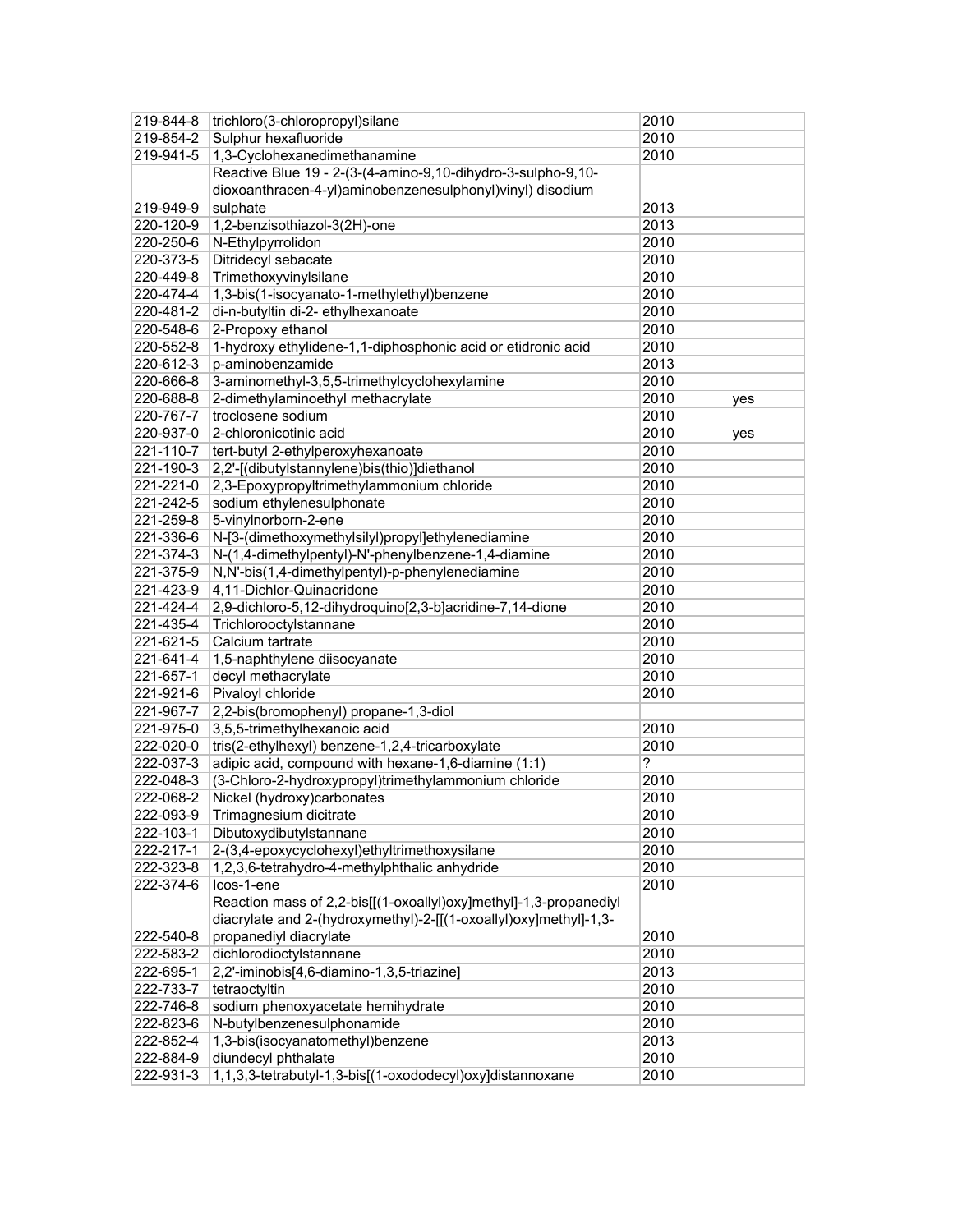| 222-979-5 | Trilead diarsenate                                                      | 2010 |     |
|-----------|-------------------------------------------------------------------------|------|-----|
| 223-077-4 | Crotonic acid                                                           | 2013 |     |
| 223-118-6 | dodecahydro-3a,6,6,9a-tetramethylnaphtho[2,1-b]furan                    | 2013 | yes |
| 223-289-7 | Potassium Chlorate                                                      | 2010 |     |
| 223-296-5 | Pyridine-2-thiol 1-oxide, sodium salt                                   |      |     |
| 223-498-3 | sodium chloroacetate                                                    | 2010 | yes |
| 223-768-0 | 17β-hydroxy-1α-methyl-5-αandrostan-3-one acetate                        | 2010 |     |
| 223-775-9 | pentaethylenehexamine                                                   | 2010 |     |
| 223-861-6 | 3-isocyanatomethyl-3,5,5-trimethylcyclohexyl isocyanate                 | 2010 |     |
| 223-914-3 | Dibutyl thiodiglycolate                                                 | 2013 | yes |
| 224-030-0 | crotonaldehyde                                                          | 2010 | yes |
|           | disodium 4,4'-bis[6-anilino-[4-[bis(2-hydroxyethyl)amino]-1,3,5-        |      |     |
| 224-073-5 | triazin-2-yl]amino]stilbene-2,2'-disulphonate                           | 2010 | yes |
| 224-220-3 | Dibutylthioxostannane                                                   | 2010 |     |
| 224-221-9 | Methylsilanetriyl triacetate                                            | 2010 |     |
| 224-235-5 | zinc bis[O,O-bis(2-ethylhexyl)] bis(dithiophosphate)                    | 2018 |     |
|           | Urea phosphate                                                          |      |     |
| 224-534-0 |                                                                         |      |     |
|           | 4,4'-Bis[4-[bis(2-hydroxyethyl)amino]-6-anilino-1,3,5-triazin-2-        |      |     |
| 224-548-7 | yl]amino]stilbene-2,2'-disulphonic acid                                 | 2010 |     |
| 224-644-9 | 3-methoxybutyl acetate                                                  | 2010 |     |
|           | 2,2'-[(3,3'-dichloro[1,1'-biphenyl]-4,4'-diyl)bis(azo)]bis[N-(2-        |      |     |
| 224-867-1 | methoxyphenyl)-3-oxobutyramide]                                         | 2010 |     |
| 224-923-5 | 2-methylglutaronitrile                                                  | 2010 |     |
| 225-060-7 | pent-3-enenitrile                                                       | 2010 |     |
| 225-306-3 | 2,2-bis(hydroxymethyl)propionic acid                                    | 2010 |     |
| 225-341-4 | 3,6,9,12-Tetraoxatetradecane-1,14-diol                                  | ?    |     |
| 225-464-3 | urea phosphate                                                          | 2010 |     |
| 225-625-8 | N,N-dicyclohexylbenzothiazole-2-sulphenamide                            | 2010 |     |
| 225-733-5 | [2-(methacryloyloxy)ethyl]trimethylammonium chloride                    | 2010 |     |
| 225-768-6 | Trisodium nitrilotriacetate                                             | 2010 |     |
| 225-805-6 | (3-chloropropyl)triethoxysilane                                         | 2010 |     |
|           | 2,2'-[(3,3'-dichloro[1,1'-biphenyl]-4,4'-diyl)bis(azo)]bis[N-(2,4-      |      |     |
| 225-822-9 | dimethylphenyl)-3-oxobutyramide]                                        | 2010 |     |
| 225-863-2 | 4,4'-methylenedicyclohexyl diisocyanate                                 | 2010 |     |
| 225-878-4 | 1-Butoxy-2-propanol                                                     | 2010 |     |
| 225-948-4 | Sodium 2-methyl-2-[(1-oxoallyl)amino]propanesulphonate                  | 2010 |     |
| 226-002-3 | N-[3-(dimethylamino)propyl]methacrylamide                               | 2010 |     |
|           | Manganese, 4-[(5-chloro-4-methyl-2-sulfophenyl)azo]-3-hydroxy-2-        |      |     |
| 226-102-7 | naphthalenecarboxylic acid complex                                      | 2010 | yes |
|           | Calcium 3-hydroxy-4-[(4-methyl-2-sulphonatophenyl)azo]-2-               |      |     |
| 226-109-5 | naphthoate                                                              | 2010 | yes |
| 226-218-8 | sulphamidic acid                                                        | 2010 |     |
| 226-242-9 | 2-octyldodecan-1-ol                                                     | 2010 |     |
| 226-247-6 | 1,2,3,6-tetrahydro-3-methylphthalic anhydride                           | 2013 |     |
| 226-285-3 | pentane-1,2-diol                                                        | 2010 |     |
| 226-394-6 | Citral                                                                  | 2010 |     |
|           | Tetrahydro-1,3,4,6 tetrakis(hydroxymethyl) imidazo[4,5-d]imidazole-     |      |     |
| 226-408-0 | 2,5(1H,3H)-dione                                                        | 2013 |     |
|           | ammonium mercaptoacetate                                                | 2010 |     |
| 226-540-9 |                                                                         |      |     |
| 226-775-7 | 2-ethylhexyl 4-methoxycinnamate                                         | 2010 |     |
|           | 2,2'-[(3,3'-dichloro[1,1'-biphenyl]-4,4'-diyl)bis(azo)]bis[N-(2-        |      |     |
| 226-789-3 | methylphenyl)-3-oxobutyramide]                                          | 2010 |     |
|           | 2,2'-[(3,3'-dichloro[1,1'-biphenyl]-4,4'-diyl)bis(azo)]bis[N-(4-chloro- |      |     |
| 226-939-8 | 2,5-dimethoxyphenyl)-3-oxobutyramide]                                   | 2010 |     |
|           | Acid Yellow 59- hydrogen bis[2-[(4,5-dihydro-3-methyl-5-oxo-1-          |      |     |
| 227-022-5 | phenyl-1H-pyrazol-4-yl)azo]benzoato(2-)]chromate(1-)                    | 2013 |     |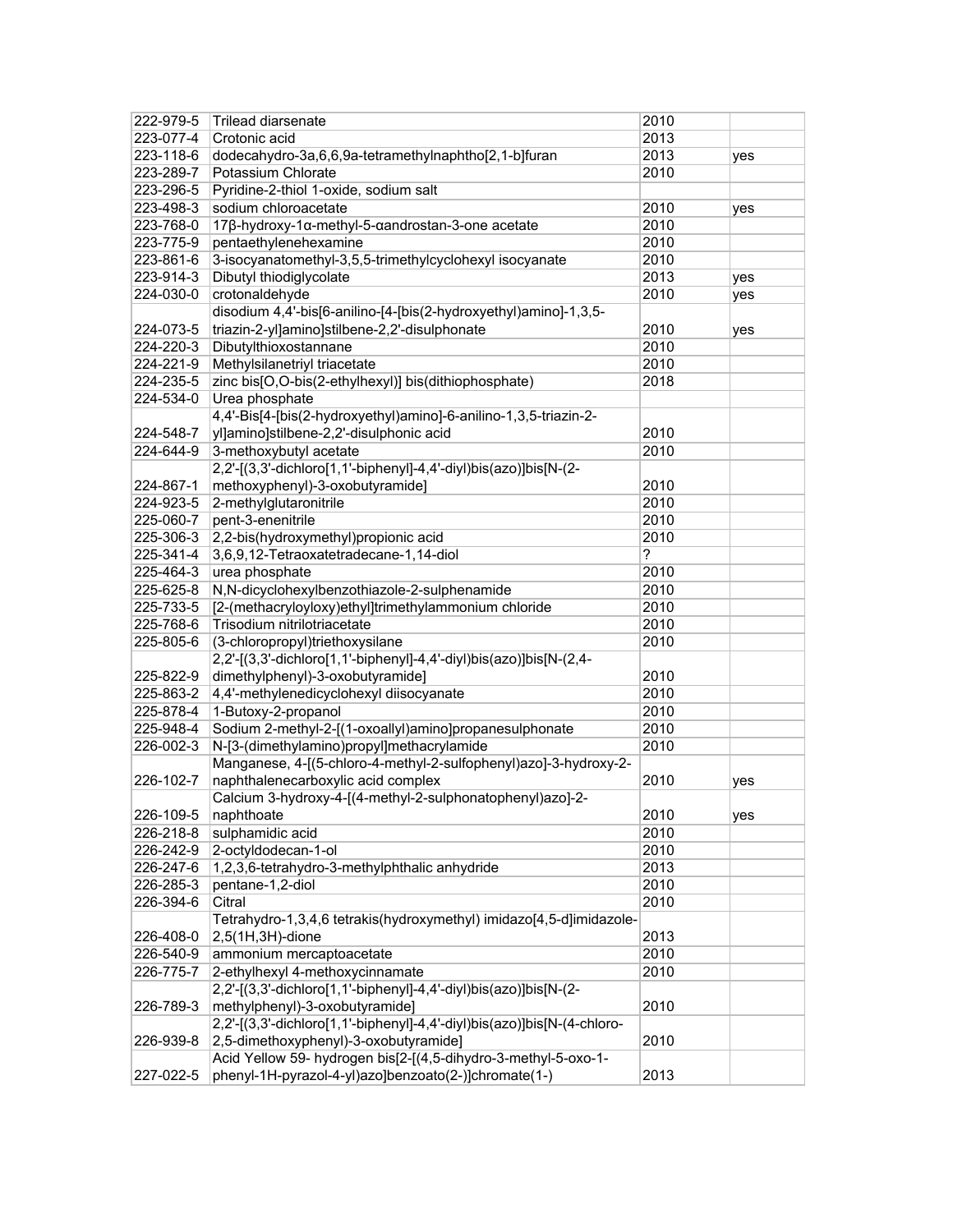| 227-177-9              | Magnesium di(2-propenoate)                                               | 2013         |     |
|------------------------|--------------------------------------------------------------------------|--------------|-----|
| 227-231-1              | 2-methylcyclohexyl acetate                                               | 2010         |     |
| 227-290-3              | ethylenediaminetetraacetonitrile                                         | 2010         |     |
| 227-438-7              | Dibutylbis(stearoyloxy)stannane                                          | 2010         |     |
| 227-534-9              | o-(p-isocyanatobenzyl)phenyl isocyanate                                  | 2010         |     |
| 227-579-4              | Dineodymium tricarbonate                                                 | 2010         |     |
| 227-813-5              | d-limonene                                                               | 2010         |     |
| 227-873-2              | trinickel dicitrate                                                      | 2010         |     |
| 228-126-3              | pentadecyl methacrylate                                                  | 2010         |     |
| 228-204-7              | 2,4,6,8,10-pentamethylcyclopentasiloxane                                 | 2010         |     |
| 228-408-6              | <b>Hexyl Salicylate</b>                                                  | 2010         |     |
| 228-528-9              | Dimethyl 2,5-dioxocyclohexane-1,4-dicarboxylate                          | ?            |     |
|                        | 8,18-dichloro-5,15-diethyl-5,15-dihydrodiindolo[3,2-b:3',2'-             |              |     |
| 228-767-9              | m]triphenodioxazine                                                      | 2010         |     |
|                        | 2-[(2-methoxy-4-nitrophenyl)azo]-N-(2-methoxyphenyl)-3-                  |              |     |
| 228-768-4              | oxobutyramide                                                            | 2010         |     |
|                        | 2,2'-[(3,3'-dichloro[1,1'-biphenyl]-4,4'-diyl)bis(azo)]bis[N-(4-         |              |     |
| 228-771-0              | methylphenyl)-3-oxobutyramide]                                           | 2010         |     |
| 228-782-0              | 4-chloro-2,5-dimethoxyaniline                                            | 2010         |     |
|                        | 2,2'-[(3,3'-dichloro[1,1'-biphenyl]-4,4'-diyl)bis(azo)]bis[3-oxo-N-      |              |     |
| 228-787-8              | phenylbutyramide]                                                        | 2010         |     |
| 229-068-1              | Acid Blue 25                                                             | 2013         |     |
| 229-146-5              | nitrilotris(methylene)phosphonic acid                                    | 2010         |     |
| 229-176-9              | IUC5-9f533554-0e14-460c-81cf-8e1b8736f7ff                                | 2010         |     |
| 229-347-8              | ammonium nitrate                                                         | 2010         | yes |
| 229-347-8              | <b>Ammonium Nitrate</b>                                                  | 2010         |     |
| 229-352-5              | 2-Cyclohexen-1-one, 2-methyl-5-(1-methylethenyl)-, (5R)-                 | 2013         |     |
| 229-353-0              | cis-2,6-dimethylmorpholine                                               | 2010         | yes |
|                        | 3-hydroxy-N-(o-tolyl)-4-[(2,4,5-trichlorophenyl)azo]naphthalene-2-       |              |     |
| 229-440-3              | carboxamide                                                              | 2010         |     |
|                        | Pentaerythritol tetrakis(3-(3,5-di-tert-butyl-4-hydroxyphenyl)           |              |     |
| 229-722-6              | propionate)                                                              | 2010         |     |
| 229-782-3              | Di-tert-butyl 3,3,5-trimethylcyclohexylidene diperoxide                  |              |     |
| 229-912-9              | disodium metasilicate                                                    | 2010         |     |
| 229-934-9              | 2,2,4-trimethyl-1,3-pentanediol diisobutyrate                            | 2010         |     |
| 229-995-1              | [2-(methacryloyloxy)ethyl]trimethylammonium methyl sulphate              | 2018         |     |
| 230-043-2              | antimony triacetate                                                      | 2013         |     |
| 230-086-7              | 1-chloro-2,5-dimethoxy-4-nitrobenzene                                    | 2010         |     |
|                        | Calcium 4-[(5-chloro-4-methyl-2-sulphonatophenyl)azo]-3-hydroxy-2        |              |     |
| 230-303-5              | naphthoate                                                               | 2010         | yes |
|                        | All-trans-3, 7-dimethyl-9-(2, 6, 6-trimethyl-1-cyclohexen-1-yl)-2, 4, 6, |              |     |
| 230-363-2              | 8-nonatetraene-1-yl propionate                                           | 2010         |     |
| 230-391-5              | ethyl 2-cyanoacrylate                                                    | 2010         |     |
| 230-565-0              | bis(2,3-epoxypropyl) terephthalate                                       | 2013         |     |
| 230-638-7              | tris(oxiranylmethyl) benzene-1,2,4-tricarboxylate                        | 2013         |     |
|                        | 2,2-Bis[[(2-ethyl-1-oxohexyl)oxy]methyl]propane-1,3-diyl bis(2-          |              |     |
| 230-743-8              | ethylhexanoate)                                                          | 2010         |     |
| 230-785-7              | Tetrapotassium pyrophosphate                                             | 2010         |     |
| 230-804-9              | nitrilotriacetonitrile                                                   | 2010         |     |
| 230-847-3              | Disodium 4,4'-diaminostilbene-2,2'-disulphonate                          | 2010         |     |
| 230-939-3              | dimethyl(octyl)amine                                                     | 2010         | yes |
| 230-991-7              | butyl glycollate                                                         | 2010         |     |
| 230-993-8              | Diallyldimethylammonium chloride                                         |              |     |
| 230-993-8              |                                                                          |              |     |
|                        |                                                                          |              |     |
|                        | diallyldimethylammonium chloride                                         | 2010         |     |
| 231-072-3<br>231-096-4 | Aluminium<br>iron                                                        | 2010<br>2010 | yes |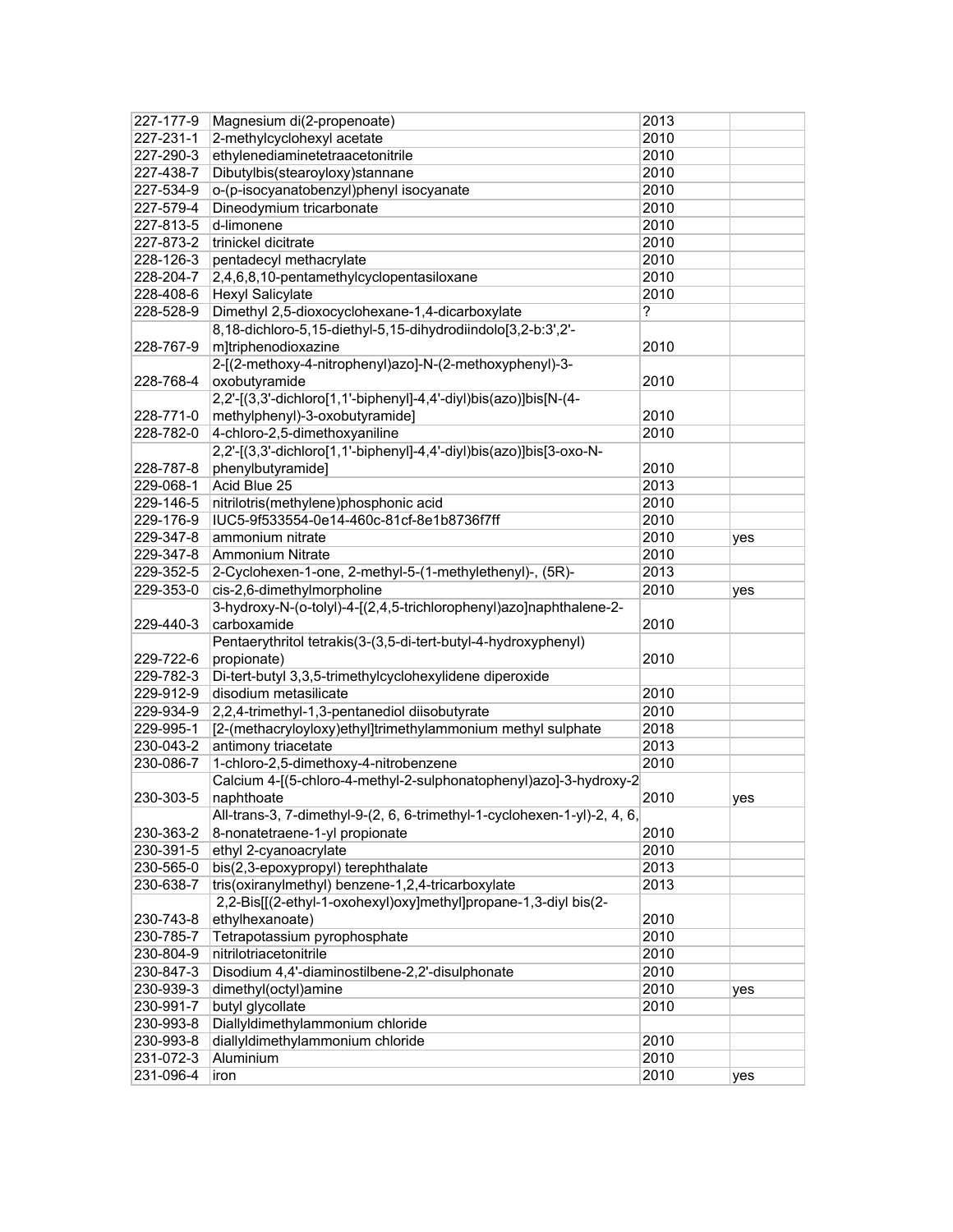| 231-100-4 | lead                                                              | 2010 |     |
|-----------|-------------------------------------------------------------------|------|-----|
| 231-102-5 | Lithium                                                           | 2013 |     |
| 231-105-1 | Manganese                                                         | 2010 |     |
| 231-106-7 | Mercure                                                           | 2018 | yes |
| 231-107-2 | Molybdenum                                                        | 2010 |     |
| 231-111-4 | <b>Nickel Metal</b>                                               | 2010 |     |
| 231-111-4 | <b>NICKEL</b>                                                     | 2010 |     |
| 231-111-4 | <b>NICKEL</b>                                                     | 2010 |     |
| 231-111-4 | <b>NICKEL</b>                                                     | 2010 |     |
| 231-111-4 | <b>NICKEL</b>                                                     | 2010 |     |
| 231-113-5 | Niobium                                                           | 2010 |     |
| 231-130-8 | Silicon                                                           | 2010 |     |
| 231-132-9 | sodium                                                            | 2010 |     |
| 231-141-8 | Tin                                                               | 2010 |     |
| 231-142-3 | Titanium                                                          | 2010 |     |
| 231-143-9 | Tungsten                                                          | 2010 |     |
| 231-146-5 | antimony                                                          | 2010 |     |
| 231-150-7 | beryllium                                                         | 2010 |     |
| 231-152-8 | Cadmium                                                           | 2010 |     |
| 231-153-3 | carbon                                                            | 2010 |     |
| 231-153-3 | <b>Activated Carbon</b>                                           | 2010 |     |
| 231-154-9 | Cerium                                                            | 2010 |     |
| 231-157-5 | Chromium                                                          | 2010 |     |
| 231-158-0 | cobalt                                                            | 2010 | yes |
| 231-159-6 | Copper                                                            | 2010 |     |
| 231-159-6 | Copper                                                            | 2010 | yes |
| 231-163-8 | Gallium                                                           | 2018 |     |
| 231-166-4 | Hafnium                                                           | 2018 |     |
| 231-175-3 | Zinc                                                              | 2010 |     |
| 231-176-9 | Zirconium                                                         | 2010 |     |
| 231-179-5 | Calcium                                                           | 2013 | yes |
| 231-179-5 | calcium                                                           | 2013 | yes |
| 231-195-2 | Sulfur dioxide                                                    | 2010 |     |
| 231-197-3 | sulphur trioxide                                                  | 2010 |     |
| 231-208-1 | Aluminium Chloride anhydrous                                      | 2010 |     |
| 231-212-3 | Lithium chloride                                                  | 2010 |     |
| 231-272-0 | 2-hydroxy-2-methylpropiophenone                                   | 2010 |     |
| 231-298-2 | Magnesium sulphate                                                | 2010 |     |
| 231-403-1 | exo-1,7,7-trimethylbicyclo[2.2.1]hept-2-yl methacrylate           | 2010 | yes |
| 231-441-9 | titanium tetrachloride                                            | 2010 |     |
| 231-442-4 | iodine                                                            | 2010 |     |
| 231-448-7 | disodium hydrogenorthophosphate                                   | 2010 |     |
| 231-449-2 | sodium dihydrogenorthophosphate                                   | 2010 |     |
| 231-472-8 | pentaerythritol tetrakis(3-mercaptopropionate)                    | 2010 |     |
| 231-493-2 | cycloheptapentylose                                               | 2010 |     |
|           | Barium 4-[(5-chloro-4-methyl-2-sulphonatophenyl)azo]-3-hydroxy-2- |      |     |
| 231-494-8 | naphthoate                                                        | 2010 | yes |
| 231-509-8 | trisodium orthophosphate                                          | 2010 |     |
| 231-511-9 | sodium perchlorate                                                | 2010 | yes |
| 231-536-5 | lithium 12-hydroxystearate                                        | 2013 | yes |
| 231-545-4 | silicon dioxide                                                   | 2010 |     |
| 231-547-5 | arsenic acid, sodium salt                                         | 2010 |     |
| 231-551-7 | Disodium molybdate                                                | 2010 |     |
| 231-554-3 | sodium nitrate                                                    | 2010 |     |
| 231-555-9 | sodium nitrite                                                    | 2010 | yes |
| 231-588-9 | Tin Tetrachloride                                                 | 2010 |     |
|           |                                                                   |      |     |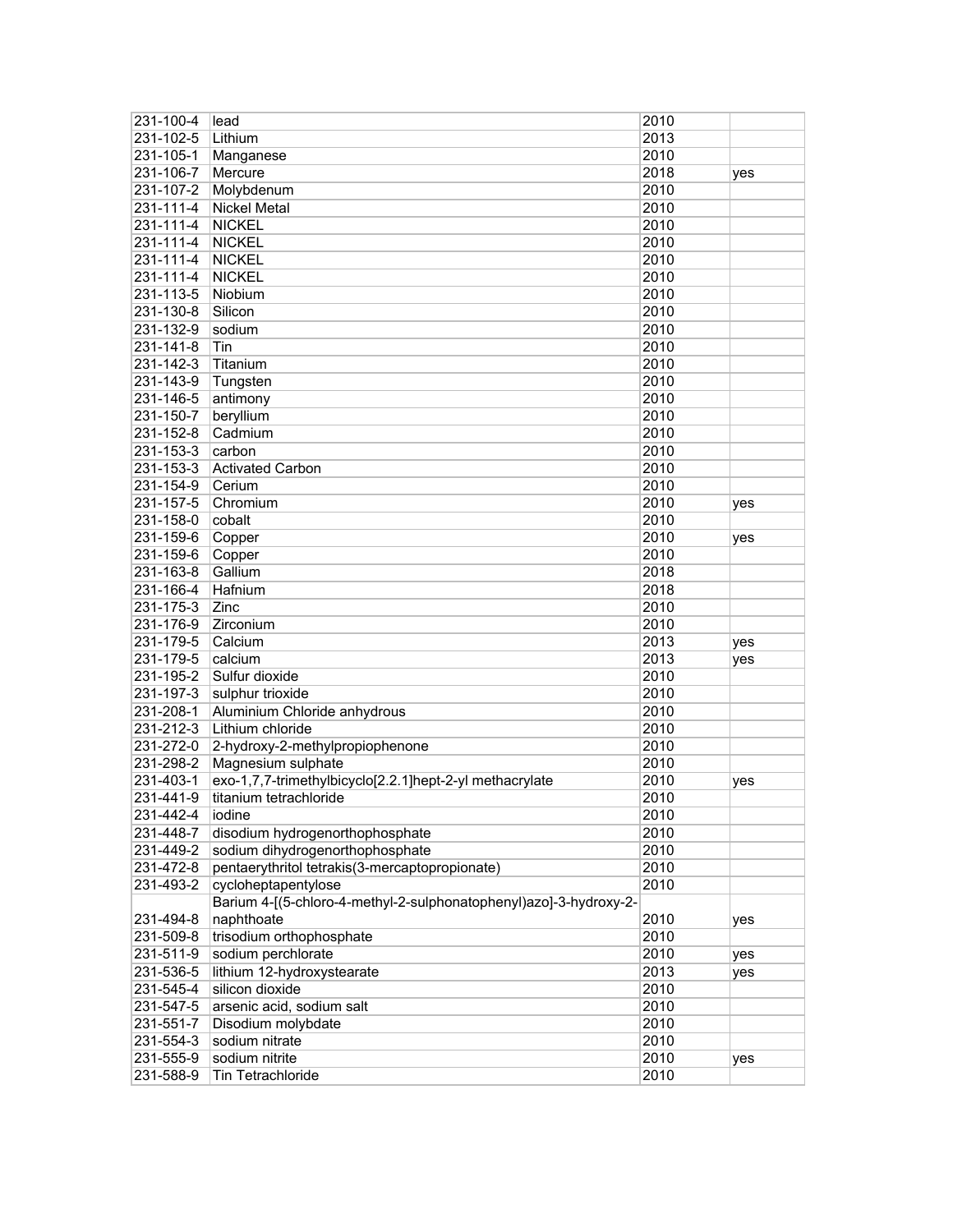| 231-589-4 | Cobalt dichloride                                                | 2010 |     |
|-----------|------------------------------------------------------------------|------|-----|
| 231-592-0 | Zinc chloride                                                    |      |     |
| 231-595-7 | Hydrogen chloride                                                | 2010 |     |
| 231-598-3 | Sodium Chloride                                                  | 2010 |     |
| 231-598-3 | sodium chloride                                                  | 2010 | yes |
| 231-599-9 | sodium bromide                                                   |      |     |
| 231-626-4 | 2-ethylhexyl mercaptoacetate                                     | 2010 |     |
| 231-633-2 | Orthophosphoric acid                                             | 2010 |     |
| 231-634-8 | hydrogen fluoride                                                | 2010 |     |
| 231-635-3 | ammonia anhydrous                                                | 2010 | yes |
| 231-639-5 | sulphuric acid                                                   | 2010 |     |
| 231-665-7 | Sodium hydrogen sulfate                                          | 2010 |     |
| 231-667-8 | sodium fluoride                                                  | 2010 | yes |
| 231-668-3 | SODIUM HYPOCHLORITE                                              | 2010 |     |
| 231-669-9 | sodium phosphinate                                               | 2010 |     |
|           | 3,4-dihydro-2,5,7,8-tetramethyl-2-(4,8,12-trimethyltridecyl)-2H- |      |     |
| 231-710-0 | benzopyran-6-yl acetate                                          | 2010 |     |
| 231-714-2 | Nitric acid                                                      | 2010 |     |
| 231-718-4 | zinc bromide                                                     |      |     |
| 231-722-6 | sulfur                                                           | 2010 |     |
| 231-729-4 | iron trichloride                                                 | 2010 | yes |
| 231-743-0 | <b>NICKEL CHLORIDE</b>                                           | 2010 |     |
| 231-748-8 | thionyl dichloride                                               | 2010 |     |
| 231-749-3 | phosporus trichloride                                            | 2010 |     |
| 231-753-5 | iron sulphate                                                    | 2010 | yes |
| 231-760-3 | potassium permanganate                                           | 2010 |     |
| 231-764-5 | ammonium dihydrogenorthophosphate                                | 2010 |     |
| 231-765-0 | hydrogen peroxide                                                | 2010 |     |
| 231-767-1 | tetrasodium pyrophosphate                                        | 2010 |     |
| 231-768-7 | phosphorus                                                       | 2010 |     |
| 231-778-1 | bromine                                                          | 2010 |     |
| 231-781-8 | Dipotassium peroxodisulphate                                     | 2010 |     |
| 231-781-8 | dipotassium peroxodisulphate                                     | 2013 |     |
| 231-786-5 | Diammonium peroxodisulphate                                      | 2010 |     |
| 231-793-3 | Zinc sulfate                                                     | 2010 |     |
| 231-810-4 | 7a-ethyldihydro-1H,3H,5H-oxazolo[3,4-c]oxazole                   | 2010 |     |
| 231-818-8 | potassium nitrate                                                | 2010 |     |
| 231-820-9 | Sodium Sulphate                                                  | 2010 |     |
| 231-820-9 | Sodium Sulphate                                                  | 2010 |     |
| 231-821-4 | sodium sulfite                                                   | 2010 | yes |
| 231-823-5 | magnesium hydrogenorthophosphate                                 | 2010 |     |
| 231-824-0 | trimagnesium bis(orthophosphate)                                 | 2018 |     |
| 231-826-1 | calcium hydrogenorthophosphate                                   | 2010 |     |
| 231-829-8 | Potassium bromate                                                | 2010 |     |
| 231-834-5 | dipotassium hydrogenorthophosphate                               | 2010 |     |
| 231-835-0 | sodium pyrophosphate                                             | 2010 |     |
| 231-836-6 | sodium chlorite                                                  | 2010 |     |
| 231-837-1 | calcium bis(dihydrogenorthophosphate)                            | 2010 |     |
| 231-838-7 | Pentasodium triphosphate                                         |      |     |
| 231-840-8 | tricalcium bis(orthophosphate)                                   | 2010 |     |
| 231-843-4 | iron dichloride                                                  | 2010 | yes |
| 231-845-5 | lead dichloride                                                  | 2010 |     |
| 231-847-6 | copper sulphate                                                  | 2010 |     |
| 231-867-5 | sodium thiosulfate                                               | 2010 |     |
| 231-887-4 | sodium chlorate                                                  | 2010 |     |
| 231-890-0 | sodium dithionite                                                | 2010 |     |
|           |                                                                  |      |     |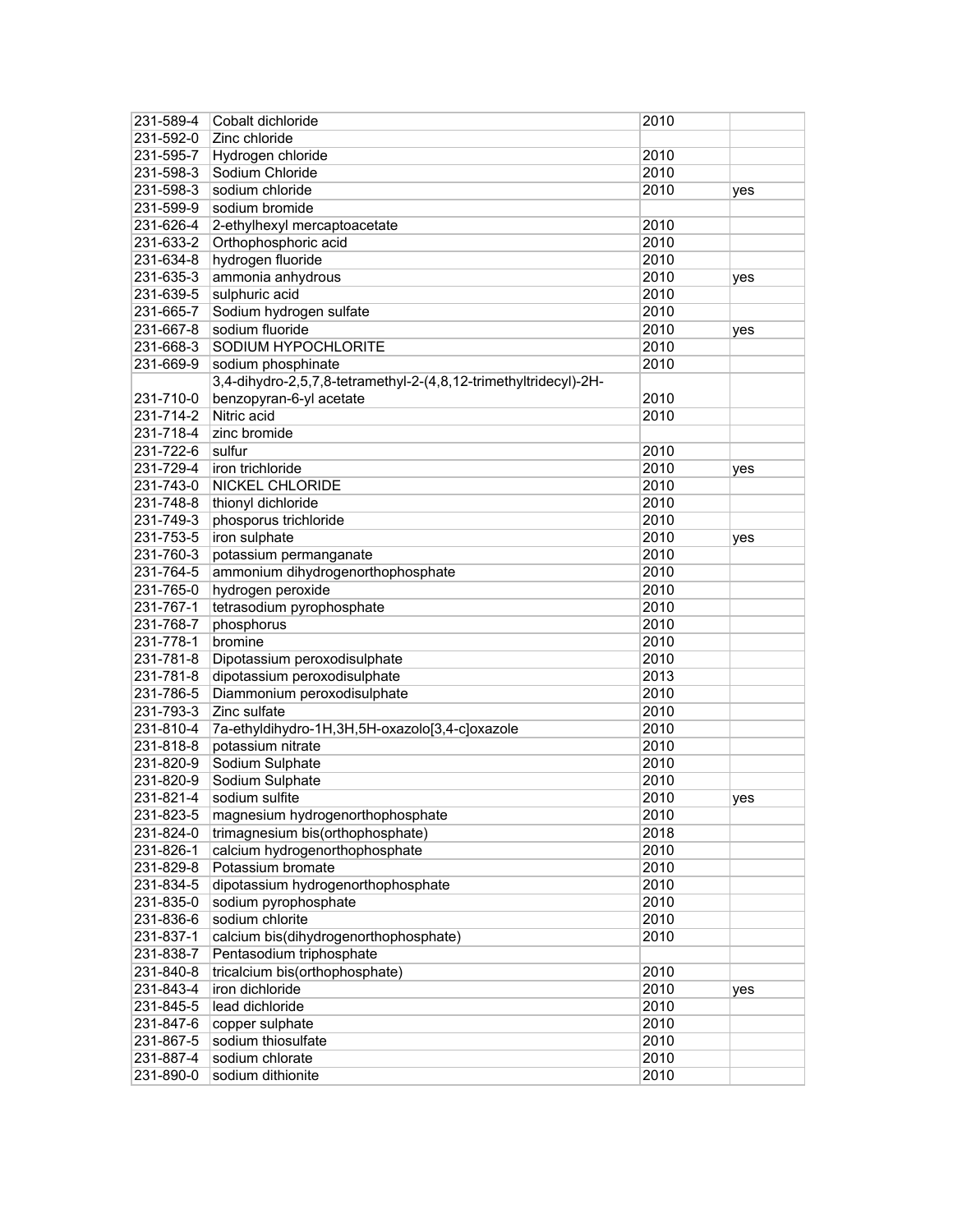| 231-892-1              | Disodium peroxodisulphate              | 2010         |     |
|------------------------|----------------------------------------|--------------|-----|
| 231-900-3              | calcium sulfate                        | 2010         |     |
| 231-904-5              | Calcium arsenate                       | 2010         |     |
| 231-906-6              | potassium dichromate                   | 2010         |     |
| 231-907-1              | tripotassium orthophosphate            | 2010         |     |
| 231-913-4              | potassium dihydrogenorthophosphate     | 2010         |     |
| 231-915-5              | Potassium sulfate                      | 2010         |     |
| 231-943-8              | Zinc nitrate                           | 2010         |     |
| 231-944-3              | trizinc bis(orthophosphate)            | 2010         | yes |
| 231-953-2              | diamond                                | 2013         |     |
| 231-955-3              | Graphite                               |              |     |
| 231-959-5              | chlorine                               | 2010         |     |
| 231-964-2              | Nitrosylsulphuric acid                 |              |     |
| 231-974-7              | selenious acid                         | 2010         |     |
| 231-975-2              | Dihydrogen Wolframate                  | 2018         |     |
| 231-982-0              | ammonium thiosulfate                   | 2010         | yes |
| 231-984-1              | ammonium sulphate                      | 2010         | yes |
| 231-987-8              | diammonium hydrogenorthophosphate      | 2010         | yes |
| 231-987-8              | diammonium hydrogenorthophosphate      | 2010         | yes |
| 232-007-1              | Nitrogen trifluoride                   | 2013         |     |
| 232-051-1              | Aluminiumfluoride                      | 2010         |     |
| 232-055-3              | aluminium ammonium bis(sulphate)       | 2010         |     |
| 232-056-9              |                                        |              |     |
| 232-088-3              | aluminium orthophosphate               | 2013         |     |
|                        | Trisodium trimetaphosphate             |              |     |
| 232-089-9<br>232-090-4 | Manganese sulphate                     | 2010<br>2010 |     |
|                        | phosphoric acid, aluminium sodium salt |              |     |
| 232-094-6              | Magnesium chloride                     | 2010         |     |
| 232-104-9              | Nickel sulphate                        | 2010         |     |
| 232-151-5              | potassium fluoride                     | 2010         |     |
| 232-164-6              | calcium bromide                        |              |     |
| 232-192-9              | Calcium molybdate                      | 2010         |     |
| 232-212-6              | potassium metaphosphate                | 2013<br>2018 |     |
| 232-221-5              | dicalcium pyrophosphate                |              |     |
| 232-234-6              | chlorosulphuric acid                   | 2010         |     |
| 232-235-1              | ammonium perchlorate                   | 2010         |     |
| 232-236-7              | iodine monochloride                    | 2010         |     |
| 232-245-6              | sulphuryl dichloride                   | 2010         |     |
| 232-254-5              | tricopper bis(orthophosphate)          | 2018         |     |
| 232-263-4              | silane                                 | 2010         |     |
| 232-268-1              | terpineol                              | 2010         |     |
| 232-290-1              | Ceresin                                | 2010         |     |
| 232-304-6              | Tall oil                               | 2010         |     |
| 232-313-5              | montan wax                             | 2010         |     |
| 232-315-6              | paraffin                               | 2013         | yes |
| 232-350-7              | Turpentine, oiL                        | 2010         |     |
| 232-350-7              | Turpentine, oil                        | 2010         | yes |
| 232-353-3              | antimony nickel titanium oxide yellow  | ?            |     |
| 232-355-4              | Cashew, nutshell liq.                  | 2010         |     |
| 232-366-4              | Kerosine (petroleum)                   | 2010         | yes |
| 232-379-5              | Superphosphates                        | 2010         | yes |
| 232-379-5              | Superphosphates                        | 2010         | yes |
| 232-382-1              | Pyroclore, antimony lead yellow        | ?            |     |
| 232-387-9              | Yeast, ext                             | 2010         |     |
| 232-391-0              | Soybean Oil, epoxidized                | 2010         |     |
| 232-393-1              | Sugar, invert                          | 2010         |     |
| 232-401-3              | Linseed oil, epoxidized                | 2010         |     |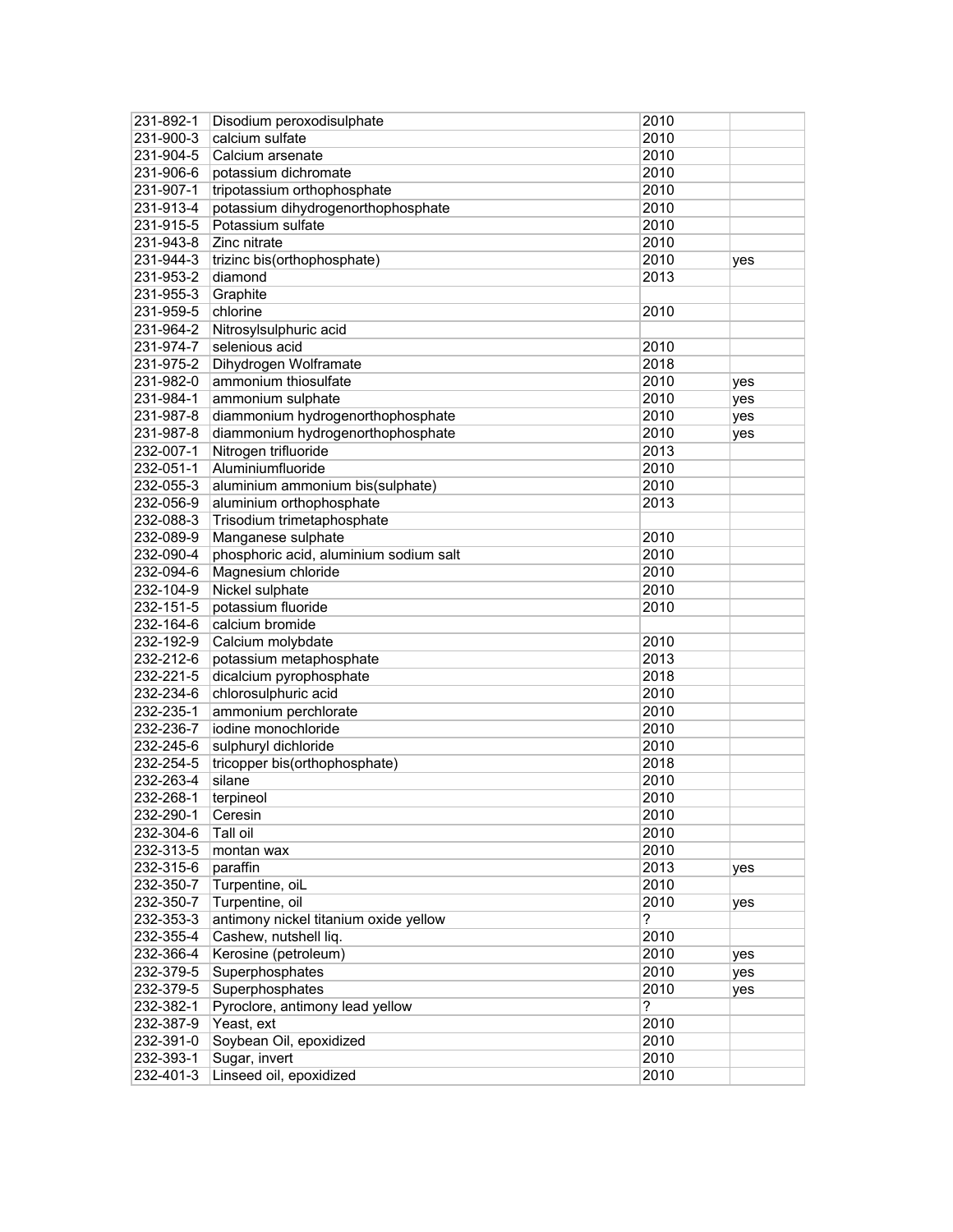| 232-414-4              | Tall oil pitch                                              | 2010 | yes |
|------------------------|-------------------------------------------------------------|------|-----|
| 232-430-1              | alcohols, lanolin                                           | 2010 |     |
| 232-433-8              | Orange, sweet, extr.                                        | 2010 | yes |
| 232-475-7              | Rosin                                                       | 2010 |     |
| 232-475-7              | Rosin                                                       | 2010 |     |
| 232-476-2              | Resin acids and Rosin acids, hydrogenated, Me esters        | 2010 |     |
| 232-478-3              | Resin acids and Rosin acids, esters with triethylene glycol | 2010 |     |
| 232-482-5              | Resin acids and Rosin acids, esters with glycerol           | 2010 |     |
| 232-489-3              | <b>Stoddard Solvent</b>                                     | 2010 |     |
| 232-674-9              | <b>CELLULOSE FIBER</b>                                      | 2010 |     |
| 232-752-2              | Subtilisin                                                  | 2010 |     |
| 232-877-2              | Amylase, gluco-                                             | 2010 |     |
| 232-936-2              | Albumins, serum                                             | 2018 |     |
| 233-036-2              | disulphur dichloride                                        | 2010 |     |
| 233-042-5              | trichlorosilane                                             | 2010 |     |
| 233-046-7              | phosphorus oxychloride                                      | 2010 |     |
| 233-047-2              | antimony trichloride                                        | 2018 |     |
| 233-054-0              | tetrachlorosilane                                           | 2010 |     |
| 233-058-2              | Zirconium tetrachloride                                     | 2010 |     |
| 233-060-3              | phosphorus pentachloride                                    | 2010 |     |
| 233-072-9              | diiron tris(sulphate)                                       | 2010 | yes |
| 233-113-0              | hydrogen bromide                                            | 2010 |     |
| 233-135-0              | aluminium sulphate                                          | 2010 | yes |
| 233-136-6              | cubic boron nitride                                         | 2018 |     |
| 233-139-2              | Boric acid                                                  | 2010 |     |
| 233-140-8              | calcium dichloride                                          | 2010 | yes |
| 233-149-7              | iron orthophosphate                                         | 2013 |     |
| 233-162-8              | Chlorine dioxide                                            | 2010 |     |
| 233-190-0              | tetrairon tris(pyrophosphate)                               | 2013 |     |
| 233-195-8              | (Z)-1,3-dichloropropene                                     | 2010 |     |
| 233-237-5              | Lanthanum trichloride                                       | 2010 |     |
| 233-245-9              | Lead dinitrate                                              | 2010 |     |
| 233-251-1              | sodium permanganate                                         | 2010 |     |
| 233-279-4              | diphosphoric acid, copper salt                              | 2018 |     |
| 233-321-1              | potassium sulfite                                           | 2010 |     |
|                        | phosphoric acid, ammonium salt/ ammonium                    |      | yes |
|                        |                                                             | ?    |     |
| 233-330-0<br>233-332-1 | dihydrogenorthophosphate<br>calcium nitrate                 | 2010 |     |
|                        |                                                             |      | yes |
| 233-334-2              | cobalt sulphate                                             | 2010 |     |
| 233-343-1              | Sodium metaphosphate                                        | 2010 |     |
| 233-402-1              | cobalt dinitrate                                            | 2010 |     |
| 233-433-0              | Disodium fluorophosphate                                    | 2010 |     |
| 233-469-7              | ammonium hydrogensulfite                                    | 2010 | yes |
| 233-560-1              | Isopropyl laurate                                           | 2010 |     |
| 233-632-2              | aluminium chloride dihydroxide                              | 2010 | yes |
| 233-666-8              | potassium thiosulfate                                       | 2010 | yes |
| 233-710-6              | cadmium nitrate                                             | 2010 |     |
| 233-711-1              | magnesium chlorate                                          | 2010 | yes |
| 233-782-9              | Sodium metaphosphate                                        |      |     |
| 233-826-7              | magnesium nitrate                                           | 2010 |     |
| 233-828-8              | Manganese dinitrate                                         | 2010 |     |
| 234-123-8              | N,N'-ethylenebis[N-acetylacetamide]                         | 2010 |     |
|                        | 2-ethylhexyl 4,4-dibutyl-10-ethyl-7-oxo-8-oxa-3,5-dithia-4- |      |     |
| 234-186-1              | stannatetradecanoate                                        | 2010 |     |
| 234-190-3              | sodium dichromate                                           | 2010 |     |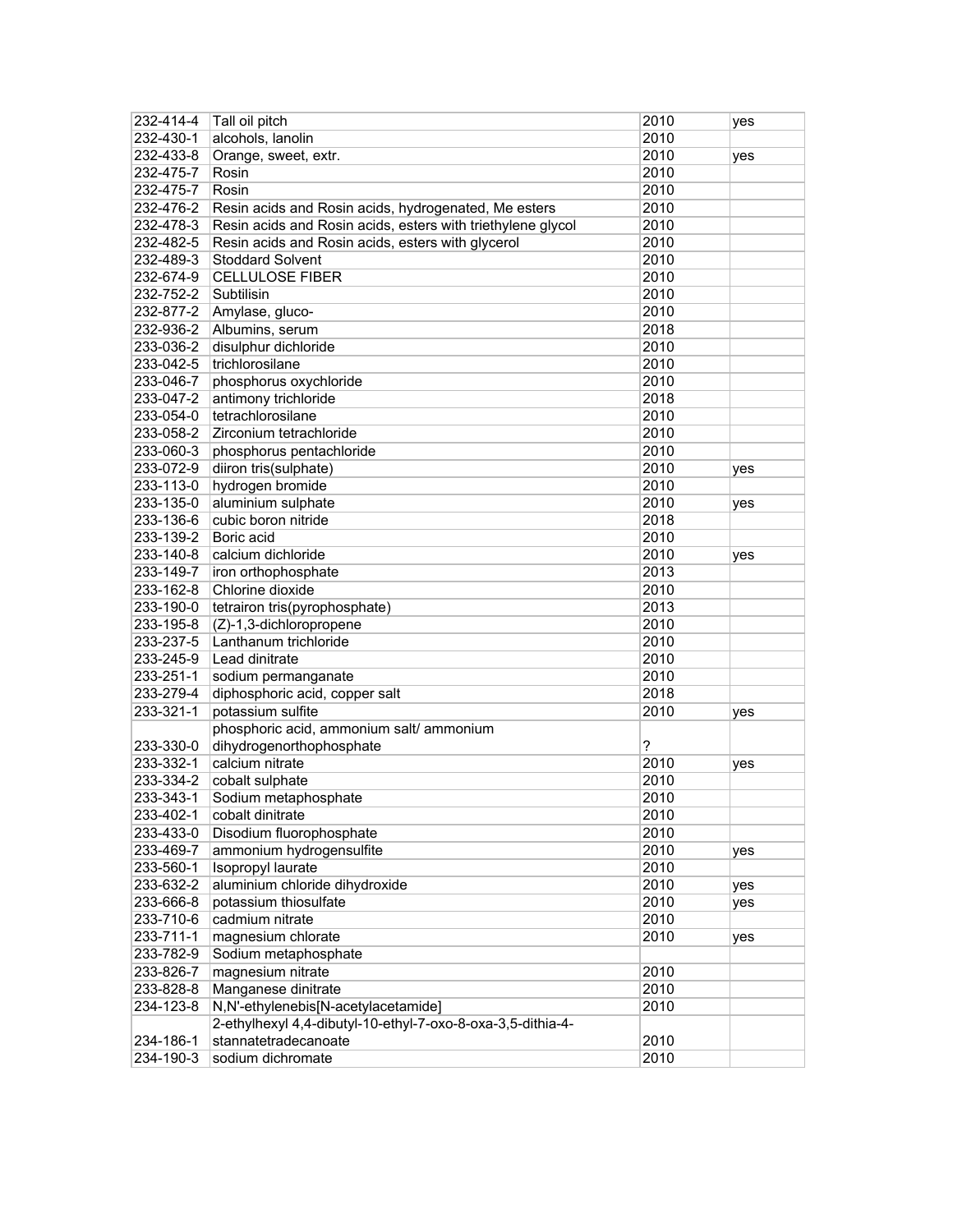| 234-277-6 | zinc bis[bis(tetrapropylenephenyl)] bis(hydrogen dithiophosphate)   | 2013 |     |
|-----------|---------------------------------------------------------------------|------|-----|
| 234-290-7 | tetrahydromethylphthalic anhydride                                  | 2010 |     |
| 234-294-9 | Isooctene                                                           | 2010 |     |
| 234-349-7 | Nickel sulfide                                                      | 2010 |     |
| 234-364-9 | Ammonium Wolframate                                                 | 2010 |     |
| 234-390-0 | Perboric acid, sodium salt                                          | 2010 |     |
|           | Decanoic acid, ester with 2-ethyl-2-(hydroxymethyl)-1,3-propanediol |      |     |
| 234-392-1 | octanoate                                                           | 2010 |     |
| 234-443-8 | ALUMINIUM YTTRIUM TRIOXIDE                                          | 2018 |     |
| 234-454-8 | dialuminium nickel tetraoxide                                       | 2010 |     |
| 234-468-4 | Dodecaaluminium calcium nonadecaoxide                               | 2010 |     |
| 234-472-6 | Tricopper arsenide                                                  | 2010 |     |
| 234-541-0 | Disodium octaborate                                                 | 2010 |     |
| 234-614-7 | Cobalt hydroxide oxide                                              | 2010 |     |
| 234-682-8 | triiron phosphide                                                   | 2013 |     |
| 234-685-4 | Dodecairon Strontium Nonadecaoxide                                  | 2010 | yes |
| 234-722-4 | Hexaammonium heptamolybdate                                         | 2013 |     |
| 234-733-4 | Hexammonium Wolframate                                              | 2010 |     |
| 234-733-4 | Hexaammonium Wolframate                                             | 2013 |     |
| 234-802-9 | Disodium titanate                                                   | 2010 | yes |
| 234-829-6 | trinickel disulphide                                                | 2010 |     |
| 234-919-5 | Silicic acid, aluminum magnesium sodium salt                        | ?    |     |
| 234-933-1 | dialuminium chloride pentahydroxide                                 | 2010 | yes |
| 235-008-5 | nickel dihydroxide                                                  | 2010 |     |
| 235-013-2 | Hafnium dioxyde                                                     | 2018 |     |
| 235-038-9 | lead titanium trioxide                                              | 2010 |     |
| 235-049-9 | Iron manganese oxide                                                | 2010 |     |
| 235-067-7 | Pentalead tetraoxide sulphate                                       | 2010 |     |
| 235-111-5 | boron carbide                                                       | 2010 |     |
| 235-113-6 | copper(II) carbonate-copper(II) hydroxide (1:1)                     | 2010 |     |
| 235-123-0 | <b>Tungsten Carbide</b>                                             | 2010 |     |
| 235-124-6 | Ditungsten carbide                                                  | 2018 |     |
| 235-137-7 | triethyldialuminium trichloride                                     | 2010 |     |
| 235-166-5 | tricarbonyl(methylcyclopentadienyl)manganese                        | 2010 |     |
| 235-179-6 | Carbonic acid, zinc salt, basic                                     | 2010 |     |
| 235-184-3 | ammonium hydrosulfide                                               | 2010 | yes |
| 235-186-4 | ammonium chloride                                                   | 2010 |     |
| 235-252-2 | Trilead dioxide phosphonate                                         | 2018 |     |
| 235-285-2 | dicopper hydroxide phosphate                                        | 2018 |     |
|           | 235-330-6 pentacalcium hydroxide tris(orthophosphate)               | 2010 |     |
| 235-380-9 | tetralead trioxide sulphate                                         | 2010 |     |
| 235-384-0 | Ammonium trivanadium octaoxide / Ammonium polyvanadate              | 2010 |     |
| 235-406-9 | Acid Orange 67                                                      | 2013 |     |
|           | Manganese, 4-[(4-chloro-5-methyl-2-sulfophenyl)azo]-3-hydroxy-2-    |      |     |
| 235-471-3 | naphthalenecarboxylic acid complex                                  | 2010 | yes |
|           | Copper, [C-chloro-29H,31H-phthalocyaninato(2-)-                     |      |     |
| 235-476-0 | .kappa.N29,.kappa.N30,.kappa.N31,.kappa.N32]-                       | ?    |     |
| 235-593-7 | Cordierite                                                          | 2010 | yes |
| 235-595-8 | chromium hydroxide sulphate                                         | 2010 |     |
| 235-628-6 | Acid Blue 193                                                       | 2013 |     |
| 235-649-0 | iron chloride sulphate                                              | 2010 |     |
| 235-650-6 | tetraammonium hexamolybdate                                         | 2018 | yes |
| 235-702-8 | dioxobis(stearato)trilead                                           | 2010 |     |
| 235-715-9 | Nickel (hydroxy)carbonate                                           | 2010 |     |
| 235-730-0 | Silicic acid, lithium salt                                          | 2018 |     |
|           |                                                                     |      |     |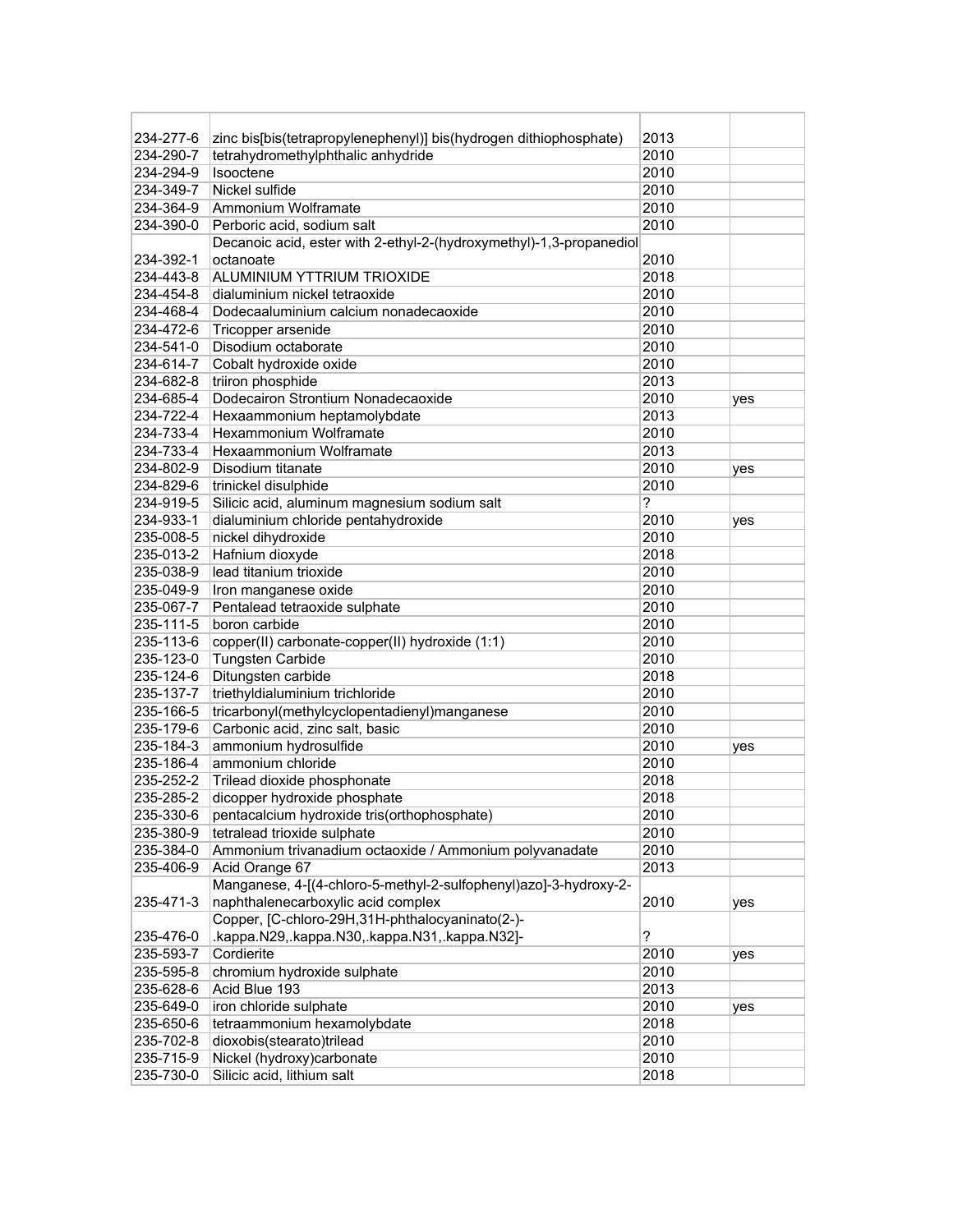| 235-759-9 | lead chromate molybdate sulfate red                           | ?    |     |
|-----------|---------------------------------------------------------------|------|-----|
| 235-790-8 | Chromium iron oxide                                           | 2010 |     |
| 235-819-4 | sulphuric acid, compound with graphite                        | 2010 |     |
| 235-845-6 | Potassium phenylacetate                                       | 2010 |     |
| 235-893-8 | 4-cyanophenyl acetate                                         | 2010 |     |
| 235-921-9 | hexamethylene diacrylate                                      | 2010 |     |
| 236-004-6 | magnesium bis(dihydrogen orthophosphate)                      | 2013 |     |
| 236-029-2 | [2-(acryloyloxy)ethyl]trimethylammonium methyl sulphate       | 2018 |     |
| 236-050-7 | tert-butyl 3,5,5-trimethylperoxyhexanoate                     | 2010 |     |
| 236-068-5 | nickel dinitrate                                              | 2010 |     |
| 236-102-9 | N-Vinylformamide                                              | 2010 |     |
| 236-337-7 | boron orthophosphate                                          | 2013 |     |
| 236-412-4 | dimethylsulphamoyl chloride                                   | 2010 |     |
| 236-542-1 | lead diazide                                                  | 2010 |     |
| 236-671-3 | zinc pyrithione                                               | 2010 |     |
| 236-675-5 | <b>Titanium Dioxide</b>                                       | 2010 |     |
| 236-690-7 | hydrazinium nitrate                                           | 2010 |     |
| 236-691-2 | Hydroxylammonium Nitrate                                      | 2013 |     |
| 236-719-3 | delta 3 carene                                                | 2010 |     |
| 236-742-9 | Sodium rhenate                                                | 2010 |     |
| 236-743-4 | Disodium Wolframate                                           | 2013 |     |
| 236-809-2 | dipotassium phosphonate                                       | 2010 |     |
| 236-813-4 | Tellurium                                                     | 2018 |     |
| 236-826-5 | Hafnium tetrachloride                                         | 2013 |     |
| 236-875-2 | aluminium tris(dihydrogen phosphate)                          | 2010 |     |
| 237-000-7 | magnesium dimetaphosphate                                     | 2018 |     |
| 237-048-9 | zinc selenite                                                 | 2010 |     |
| 237-067-2 | Zinc bis(dihydrogen phosphate)                                | 2010 |     |
| 237-158-7 | tris(2-chloro-1-methylethyl)phosphate                         | 2010 |     |
| 237-159-2 | tris[2-chloro-1-(chloromethyl) ethyl] phosphate               | 2010 |     |
| 237-389-3 | Diiron(III) Trimolybdenum(VI) Dodecaoxide                     | 2013 |     |
| 237-396-1 | Nickel sulphamidate                                           | 2010 |     |
| 237-403-8 | magnesium dihydrogendisulfite                                 | 2013 | yes |
| 237-410-6 | Trisodium hexafluoroaluminate                                 | 2010 |     |
| 237-415-3 | aluminium metaphosphate                                       | 2013 |     |
| 237-430-5 | dichloride titanium oxide                                     | 2010 |     |
| 237-523-0 | Titanium oxide sulphate                                       | 2010 | yes |
| 237-574-9 | Pentapotassium triphosphate                                   | 2010 |     |
| 237-623-4 | disodium disilicate                                           | 2010 |     |
| 237-714-9 | aluminium dihydrogen triphosphate                             | 2013 |     |
| 237-855-6 | cobalt(II) 4-oxopent-2-en-2-olate                             | 2010 |     |
| 237-898-0 | bismuth vanadium tetraoxide                                   | ?    |     |
| 237-997-9 | monomanganese phosphate                                       |      |     |
| 238-032-4 | nickel tungsten tetraoxide                                    | 2010 | yes |
| 238-071-7 | aluminium dichloride hydroxide                                | 2010 | yes |
| 238-122-3 | N-(1-oxooctyl)glycine                                         | 2010 |     |
|           | Copper, [1,3,8,16,18,24-hexabromo-2,4,9,10,11,15,17,22,23,25- |      |     |
|           | decachloro-29H,31H-phthalocyaninato(2-)-                      |      |     |
| 238-238-4 | .kappa.N29,.kappa.N30,.kappa.                                 | S.   |     |
| 238-270-9 | zinc bis(diethyldithiocarbamate)                              | 2010 |     |
| 238-289-2 | Methylenebis (butyl thioglycolate)                            | 2013 | yes |
| 238-405-1 | Decanamide, N,N-dimethyl-                                     | 2010 |     |
| 238-405-1 | Decanamide, N,N-dimethyl-                                     | 2010 |     |
| 238-455-4 | Cristobalite                                                  | 2010 |     |
| 238-687-6 | Zn (diammonium tetrachlorozincate(2-))                        |      |     |
| 238-688-1 | Zn (triammonium pentachlorozincate(3-))                       |      |     |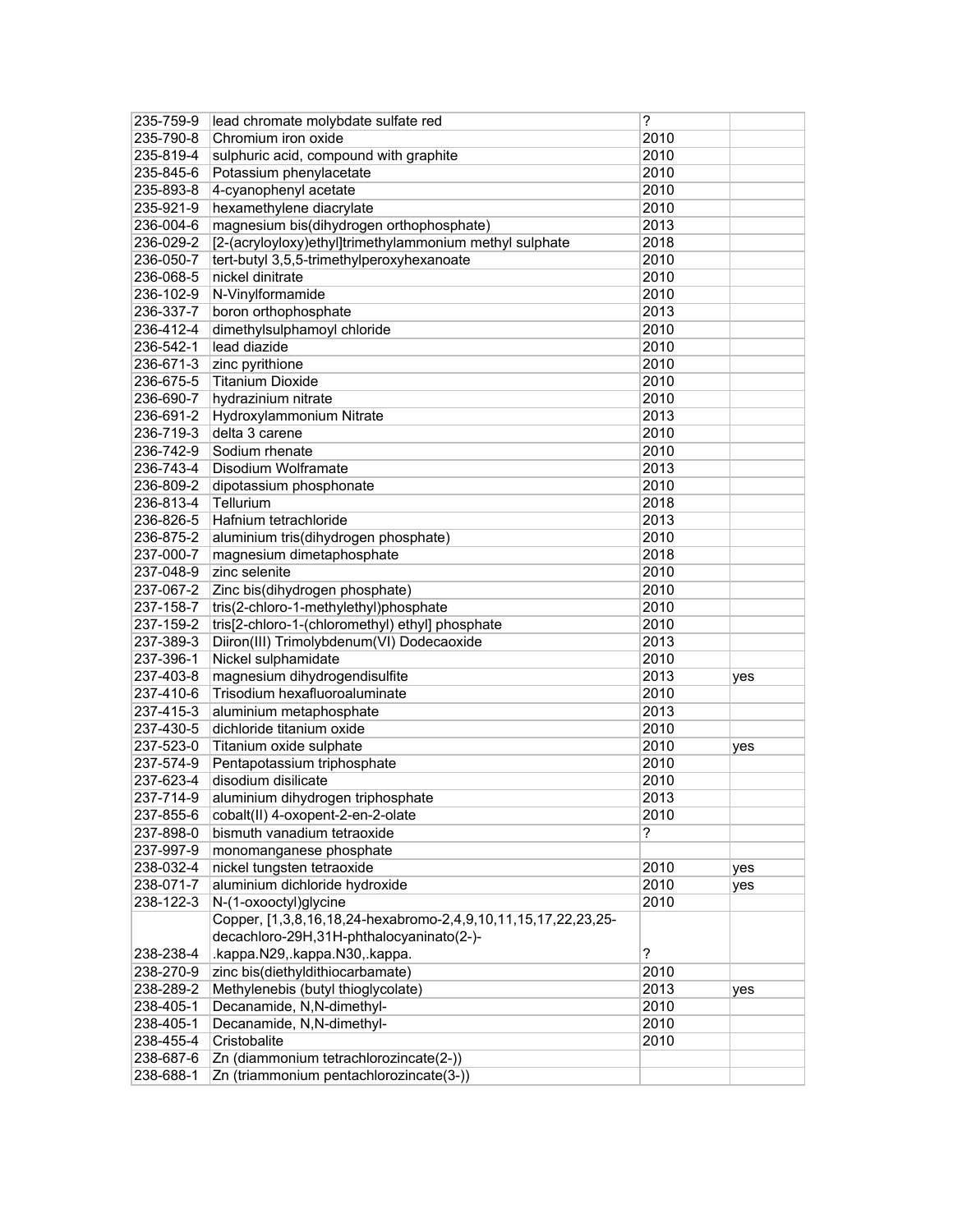| 238-735-6 | trisodium pyrophosphate                                             | 2010 |     |
|-----------|---------------------------------------------------------------------|------|-----|
| 238-778-0 | zinc bis(dibenzyldithiocarbamate)                                   | 2010 |     |
| 238-874-2 | tris(2-hydroxyethyl)ammonium acetate                                | 2010 |     |
| 238-933-2 | calcium dihydrogenpyrophosphate                                     | 2013 |     |
| 238-961-5 | potassium pentahydrogen bis(phosphate)                              | 2010 |     |
| 238-984-0 | bis(1-hydroxy-1H-pyridine-2-thionato-O,S)copper                     |      |     |
| 239-076-7 | dimagnesium trisilicon octaoxide                                    | 2013 | yes |
| 239-106-9 | diallyl carbonate                                                   | 2010 |     |
| 239-268-0 | 2-Acrylamido-2-methylpropanesulphonic acid                          | 2010 |     |
| 239-289-5 | Nitric acid, ammonium calcium salt                                  | ?    |     |
| 239-290-0 | lead 2,4,6-trinitro-m-phenylene dioxide                             | 2010 |     |
| 239-349-0 | [2,6-Dichlorophenyl]-phenylamine                                    | 2010 |     |
|           |                                                                     |      |     |
| 239-350-6 | 2-CHLORO-N-(2,6-DICHLOROPHENYL)-N-PHENYL-ACETAMIDE 2010             |      |     |
|           | disodium [[N,N'-ethylenebis[N-(carboxymethyl)glycinato]](4-)-       |      |     |
| 239-407-5 | N,N',O,O',ON,ON']manganate(2-)                                      | 2010 |     |
| 239-444-7 | sodium antimonate                                                   | 2013 |     |
|           | 2-ethylhexyl 10-ethyl-4,4-dioctyl-7-oxo-8-oxa-3,5-dithia-4-         |      |     |
| 239-622-4 | stannatetradecanoate                                                | 2010 |     |
| 239-701-3 | 2-ethyl-2-[[(1-oxoallyl)oxy]methyl]-1,3-propanediyl diacrylate      | 2010 |     |
| 239-707-6 | disodium carbonate, compound with hydrogen peroxide (2:3)           | 2010 |     |
| 239-802-2 | sodium feredetate                                                   | 2010 |     |
| 239-854-6 | sodium p-cumenesulphonate                                           | 2010 |     |
|           | Strontium 4-[(5-chloro-4-methyl-2-sulphonatophenyl)azo]-3-hydroxy-  |      |     |
| 239-879-2 | 2-naphthoate (1:1)                                                  | 2010 | yes |
| 239-931-4 | Dietheylenetriamine penta (methylene phosphonic acid)               | 2010 |     |
| 239-981-7 | sodium silicate                                                     | 2010 | yes |
|           | [2,9,16,23-tetrachloro-29H,31H-phthalocyaninato(2-)-                |      |     |
| 240-183-6 | N29, N30, N31, N32] copper                                          | ?    |     |
|           | dimethyl[4-[4-(dimethylamino)-α-phenylbenzylidene]-2,5-             |      |     |
| 240-185-7 | cyclohexadien-1-ylidene]ammonium hydrogen sulphate                  | 2018 |     |
| 240-260-4 | 1,6-Bis(2,3-epoxypropoxy)hexane                                     | 2010 |     |
| 240-343-5 | Butyl 3-mercaptopropionate                                          | 2018 | yes |
| 240-347-7 | 5-ethylidene-8,9,10-trinorborn-2-ene                                | 2010 |     |
| 240-383-3 | Charcoal                                                            | 2010 |     |
| 240-383-3 | charcoal                                                            | 2013 | yes |
|           | Tetrasodium 4,4'-bis[[4-[bis(2-hydroxyethyl)amino]-6-(4-            |      |     |
|           | sulphonatoanilino)-1,3,5-triazin-2-yl]amino]stilbene-2,2'-          |      |     |
| 240-521-2 | disulphonate]                                                       | 2010 |     |
| 240-558-4 | undecyl methacrylate                                                | 2010 |     |
| 240-596-1 | 2-methyl-3-butenenitrile                                            | 2010 |     |
| 240-714-1 | docosyl methacrylate                                                | 2010 |     |
| 240-759-7 | 6-hydroxy-2-naphthoic-acid                                          | 2010 |     |
| 240-795-3 | dipotassium disulfite                                               | 2010 | yes |
| 240-841-2 | Nickel sulphide                                                     | 2010 |     |
| 240-896-2 | dipotassium hexafluorosilicate                                      | 2010 |     |
| 240-920-1 | benzyl 3-isobutyryloxy-1-isopropyl-2,2-dimethylpropyl phthalate     | 2010 |     |
| 240-934-8 | Disodium hexafluorosilicate                                         | 2010 |     |
| 241-004-4 | sodium tetrahydroborate                                             | 2010 |     |
| 241-034-8 | Hexafluorosilicic acid                                              | 2010 |     |
|           |                                                                     |      |     |
|           | Tetrasodium 4-amino-5-hydroxy-3,6-bis[[4-[[2-(sulphonatooxy)ethyl]- |      |     |
| 241-164-5 | sulphonyl]phenyl]azo]naphthalene-2,7-disulphonate                   |      |     |
| 241-677-4 | Triacetoxyethylsilane                                               | 2013 |     |
|           | REACTION MASS 4-TERT-BUTYL-2,5-XILENOL AND 6-TERT-                  |      |     |
| 241-696-8 | BUTYL-2,4-XILENOL                                                   | 2010 |     |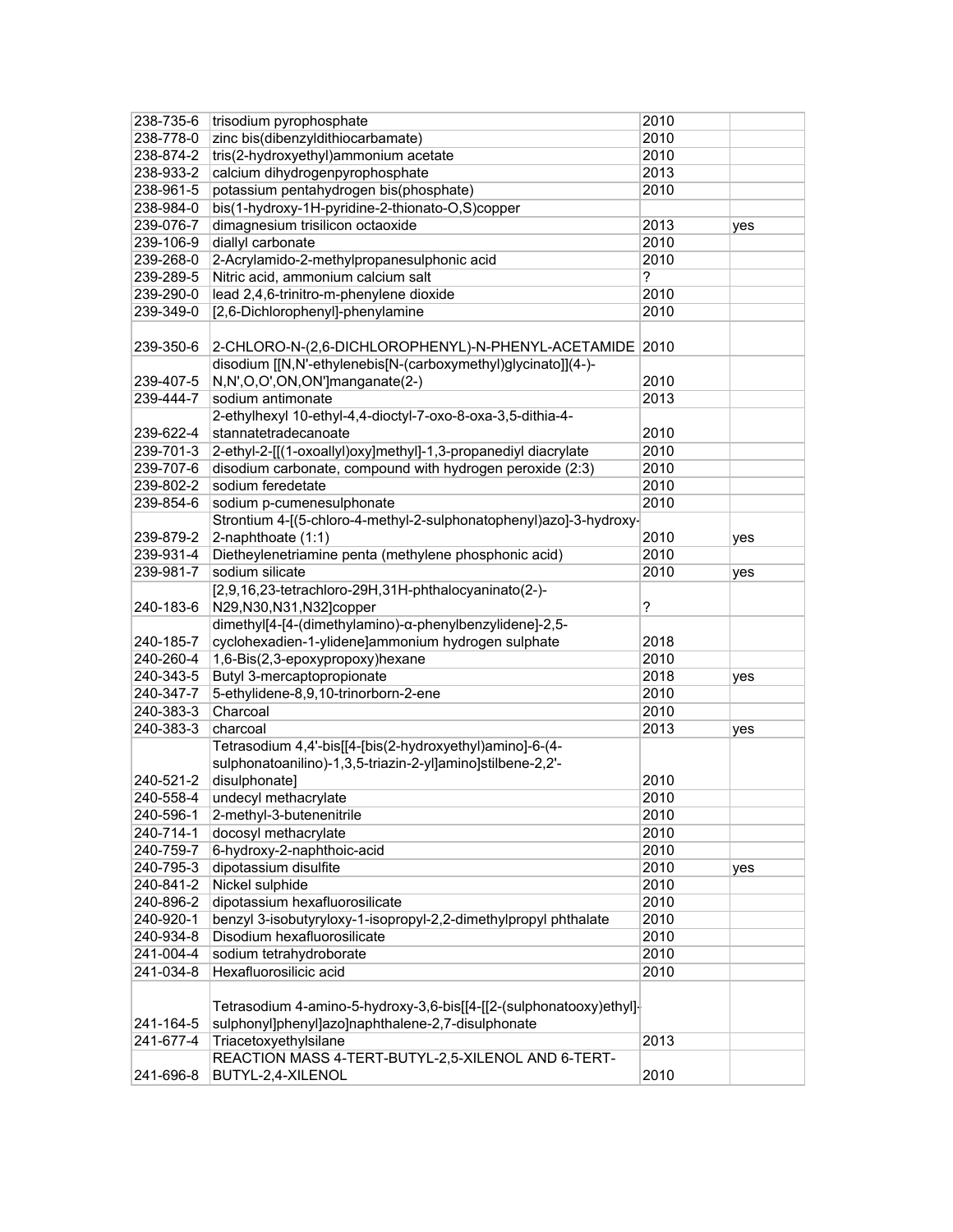| 241-774-1 | N-(cyclohexylthio)phtalimide                                               | 2010 |     |
|-----------|----------------------------------------------------------------------------|------|-----|
| 241-793-5 | 4-Hydroxybutylvinylether                                                   | 2010 |     |
|           | Methanaminium, N-[4-[[4-(dimethylamino)phenyl]phenylmethylene]-            |      |     |
| 241-922-5 | 2,5-cyclohexadien-1-ylidene]-N-methyl-, ethanedioate                       | 2018 |     |
| 242-053-4 | trichloroisobutylsilane                                                    | 2010 |     |
| 242-262-0 | trichloro $(2,4,4$ -trimethylpentyl)silane                                 | 2010 |     |
| 242-362-4 | 2,6-dimethyloct-7-en-2-ol                                                  | 2013 |     |
| 242-533-3 | nickel(2+) hydrogen citrate                                                | 2010 |     |
| 242-538-0 | cobalt(2+) hydrogen citrate                                                | 2010 |     |
| 242-599-3 | manganese sulphide                                                         | 2013 |     |
| 242-615-9 | 1-hexacosene                                                               | 2010 |     |
| 242-616-4 | 1-Octacosene                                                               | 2010 |     |
| 242-637-9 | Molybdenum Dioxide                                                         | 2010 |     |
| 242-734-6 | Sodium dihydrogen citrate                                                  | 2010 |     |
| 243-072-0 | hexahydro-4-methylphthalic anhydride                                       | 2010 |     |
| 243-234-0 | dihydrogen oxobis[sulphato(2-)-O,O']zirconate(2-)                          | 2013 |     |
| 243-310-3 | Lead hydroxide                                                             | 2010 | yes |
|           |                                                                            |      |     |
| 243-478-8 | Pyridinium Dichromate                                                      | 2010 | yes |
| 243-573-4 | N-Ethylpropylamin                                                          | 2013 |     |
| 243-814-3 | zinc hydroxide                                                             | 2010 |     |
|           | 2-(2-hydroxyethoxy)ethyl 2-hydroxypropyl 3,4,5,6-                          |      |     |
| 243-885-0 | tetrabromophthalate                                                        | 2010 |     |
| 243-900-0 | Phosphonic acid, [nitrilotris(methylene)]tris-, sodium salt                | 2018 |     |
| 244-166-4 | Cobalt dihydroxide                                                         | 2010 |     |
| 244-168-5 | cadmium hydroxide                                                          | 2010 | yes |
|           | 1-(5,6,7,8-tetrahydro-3,5,5,6,8,8-hexamethyl-2-naphthyl)ethan-1-           |      |     |
| 244-240-6 | one                                                                        | 2010 |     |
| 244-492-7 | Aluminium Hydroxide                                                        | 2010 |     |
| 244-691-9 | 1,1,1,3,3-pentachlorobutane                                                | 2010 |     |
|           |                                                                            |      |     |
| 244-751-4 | diethylenetriamine penta (methylenephosphonic) acid, sodium salt           | 2010 |     |
|           | 2,2'-[(2,2',5,5'-tetrachloro[1,1'-biphenyl]-4,4'-diyl)bis(azo)]bis[N-(2,4- |      |     |
| 244-776-0 | dimethylphenyl)-3-oxobutyramide]                                           | 2010 |     |
|           | (6R-trans)-7-amino-3-methyl-8-oxo-5-thia-1-azabicyclo[4.2.0]oct-2-         |      |     |
| 244-870-1 | ene-2-carboxylic acid                                                      | 2010 |     |
| 245-044-3 | ethylene bis(3-mercaptopropionate)                                         | 2018 | yes |
| 245-119-0 | citric acid, nickel salt                                                   | 2010 |     |
| 245-247-7 | (R)-amino(4-hydroxyphenyl)glycine                                          | 2010 |     |
| 245-490-9 | Metaphosphoric acid, calcium sodium salt                                   |      |     |
| 245-509-0 | 2,2'-[oxybis(methylene)]bis[2-ethylpropane-1,3-diol]                       | 2010 |     |
| 246-119-3 | mycophenolic acid                                                          | 2010 |     |
|           | Adenosine 5'-(trihydrogen diphosphate), 2'-(dihydrogen phosphate),         |      |     |
|           | P'5'-ester with 3-(aminocarbonyl)-1-.beta.-D-                              |      |     |
|           |                                                                            |      |     |
| 246-129-8 | ribofuranosylpyridinium, inner salt, disodium salt                         | 2018 |     |
| 246-131-9 | Di-2-ethylhexyl thiodiglycolate                                            | 2013 | yes |
| 246-156-5 | pentapotassium pentasodium bis(triphosphate                                |      |     |
| 246-278-9 | 2-ethylhexyl chloroformate                                                 | 2010 |     |
| 246-309-6 | 6-ethyl-2-toluidine                                                        | 2010 |     |
| 246-347-3 | Tridemorph                                                                 | 2010 | yes |
| 246-356-2 | Dichromium Trischromate                                                    | 2010 |     |
| 246-466-0 | [(methylethylene)bis(oxy)]dipropanol                                       | 2010 |     |
| 246-495-9 | methyl 3-oxo-2-pentylcyclopentaneacetate                                   | 2010 |     |
| 246-613-9 | Isooctyl mercaptoacetate                                                   | 2010 |     |
|           | [1,3(or 1,4)-phenylenebis(1-methylethylidene)]bis[tert-butyl]              |      |     |
| 246-678-3 | peroxide                                                                   | 2010 |     |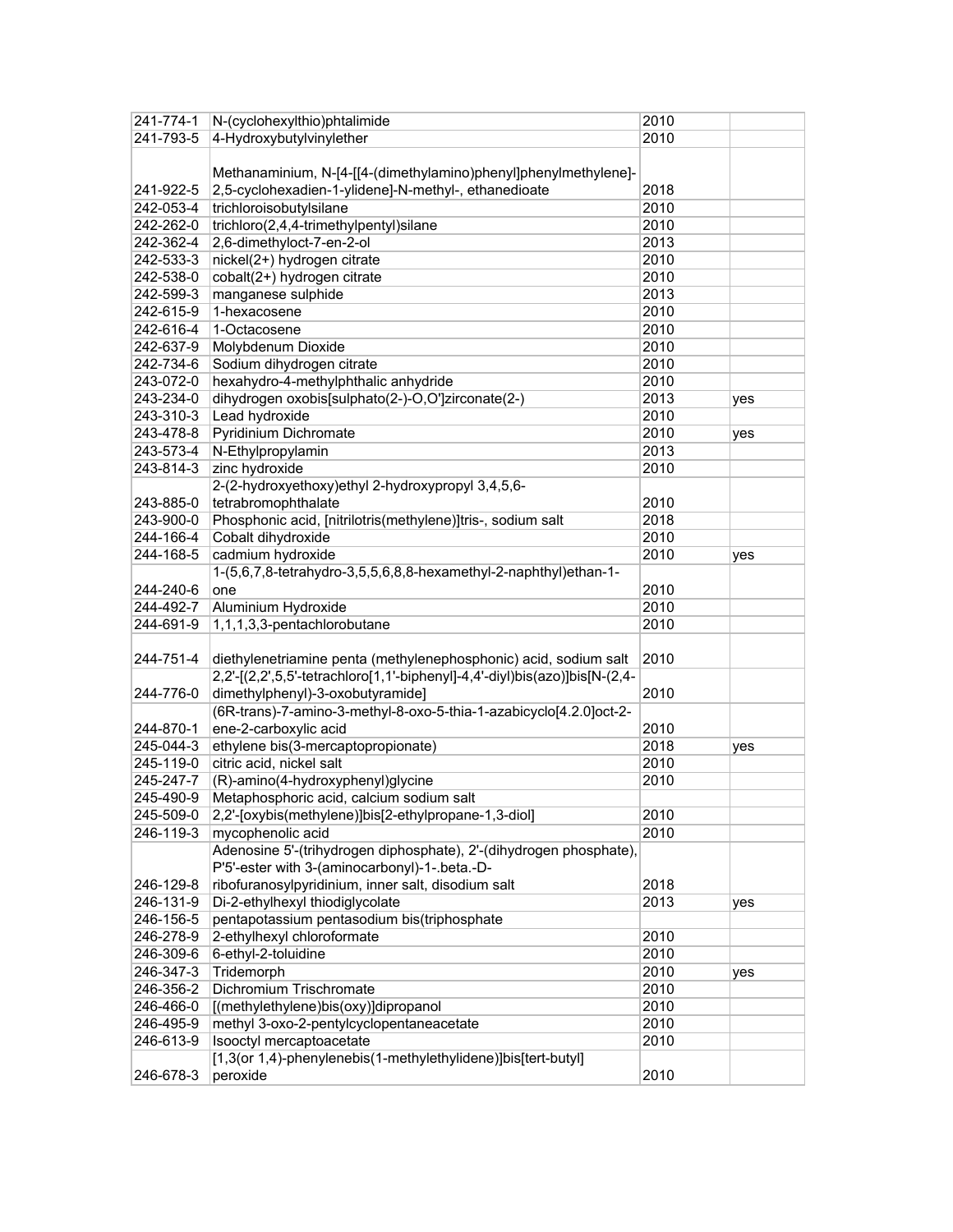| 246-689-3 | Butene                                                              | 2010 |     |
|-----------|---------------------------------------------------------------------|------|-----|
| 246-690-9 | 2,4,4-trimethylpentene                                              | 2010 |     |
| 246-768-2 | Hexene                                                              | 2010 |     |
| 246-770-3 | oxydipropanol                                                       | 2010 |     |
| 246-771-9 | 2,2,4-trimethyl-1,3-pentanediol monoisobutyrate                     | 2010 |     |
| 246-772-4 | Tetrapropylenebenzene                                               | 2010 |     |
| 246-835-6 | Di isopropylbenzene                                                 | 2010 |     |
| 246-836-1 | Dinitrotoluene                                                      | 2010 |     |
| 246-870-7 | Decene                                                              | 2010 |     |
| 246-874-9 | Diethylbenzene                                                      | 2010 |     |
| 246-910-3 | diaminotoluene                                                      | 2010 |     |
| 246-919-2 | IO alkenes C11/C13/C14                                              | 2010 |     |
| 246-922-9 | Dodecene                                                            | 2010 |     |
| 247-045-4 | [2-(2-Methoxymethylethoxy)methylethoxy]propanol                     | 2010 |     |
| 247-094-1 | Hexahydromethylphthalic anhydride                                   | 2018 | yes |
| 247-098-3 | diisodecyl phenyl phosphite                                         | 2010 |     |
| 247-118-0 | Hydroxypropylacrylate                                               | 2010 |     |
| 247-119-6 | tris(methylphenyl)phosphite                                         | 2010 |     |
| 247-148-4 | hexabromocyclododecane                                              | 2010 |     |
| 247-323-5 | (Z)-pent-2-enenitrile                                               | 2010 |     |
| 247-421-8 | orthoboric acid, compound with 2-aminoethanol                       | 2010 |     |
| 247-477-3 | terphenyl                                                           | 2010 | yes |
| 247-488-3 | Octahydro-4,7-methano-1H-indenedimethanol                           | 2010 |     |
| 247-578-2 | Hexadecyl chloroformate                                             | 2010 |     |
| 247-693-8 | diphenyl tolyl phosphate                                            | 2010 |     |
| 247-714-0 | methylenediphenyl diisocyanate                                      | 2010 |     |
| 247-722-4 | m-tolylidene diisocyanate                                           |      |     |
| 247-759-6 | tris(nonylphenyl) phosphite                                         | 2010 |     |
| 247-759-6 | Tris(nonylphenol)phosphite                                          | 2010 |     |
| 247-761-7 | 2-(n-Octyl)-3(2H)-isothiazolone                                     | 2018 |     |
| 247-852-1 | sodium azide                                                        | 2010 |     |
| 247-975-0 | Isoamylene                                                          | 2010 |     |
| 247-979-2 | 2,3-Epoxypropyl neodecanoate                                        | 2010 |     |
| 248-097-0 | dibenzyltoluene                                                     | 2010 |     |
| 248-130-9 | Tetradecene                                                         | 2010 |     |
| 248-130-9 | Tetradecene                                                         | 2010 |     |
| 248-131-4 | Isomerized Alpha Olefin C16                                         | 2010 |     |
| 248-145-0 | 3(or 4)-methylbenzene-1,2-diamine                                   | 2010 |     |
| 248-205-6 | Isomerized Alpha Olefin C18                                         | 2010 |     |
|           | 2-ethylhexyl 10-ethyl-4-[[2-[(2-ethylhexyl)oxy]-2-oxoethyl]thio]-4- |      |     |
| 248-227-6 | octyl-7-oxo-8-oxa-3,5-dithia-4-stannatetradecanoate                 | 2010 |     |
| 248-258-5 | oxydipropyl dibenzoate                                              | 2010 |     |
| 248-299-9 | diisodecyl adipate                                                  | 2010 |     |
| 248-363-6 | 3-Nitroxymethyl-heptane                                             | 2010 |     |
|           | disodium 4,4'-bis[[4-anilino-6-[(2-carbamoylethyl)(2-               |      |     |
|           | hydroxyethyl)amino]-1,3,5,-triazin-2-yl]amino]stilbene-2,2'-        |      |     |
| 248-420-5 | disulphonate                                                        | 2013 |     |
| 248-469-2 | Isotridecan-1-ol                                                    | 2010 |     |
| 248-471-3 | isononyl alcohol                                                    | 2010 |     |
| 248-517-2 | Diammonium dimolybdate                                              | 2010 |     |
|           | Copper, [C,C,C,C-tetrachloro-29H,31H-phthalocyaninato(2-)-          |      |     |
| 248-573-8 | .kappa.N29,.kappa.N30,.kappa.N31,.kappa.N32]-                       | ?    |     |
| 248-654-8 | benzyltoluene                                                       | 2010 |     |
| 248-827-8 | potassium cumenesulphonate                                          | 2010 |     |
| 248-873-9 | Dehydroabietic acid, sodium salt                                    | 2010 |     |
| 248-908-8 | 2-ethyl-4-(2,2,3-trimethyl-3-cyclopenten-1-yl)-2-buten-1-ol         | 2010 |     |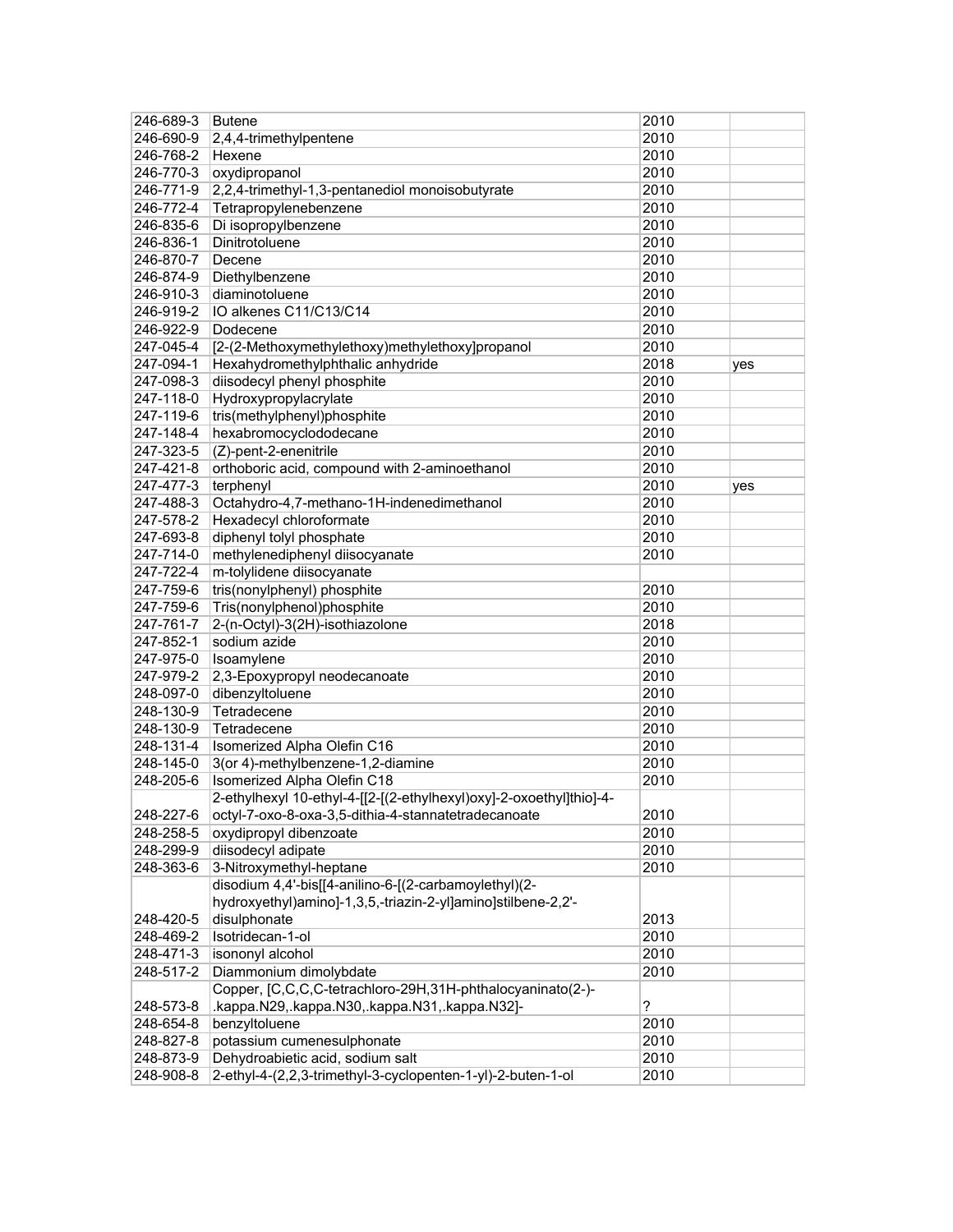| 248-948-6 | ditolyl ether                                                      | 2010 |     |
|-----------|--------------------------------------------------------------------|------|-----|
| 248-983-7 | sodium cumenesulphonate                                            | 2010 | yes |
| 249-050-7 | 3-chloro-p-tolyl isocyanate                                        | 2010 |     |
| 249-079-5 | di-"isononyl" phthalate                                            | 2010 |     |
| 249-109-7 | zinc bis(O,O-diisooctyl) bis(dithiophosphate)                      | 2013 |     |
| 249-202-2 | IO Alkenes, C10-C14                                                | 2010 |     |
| 249-204-3 | 4,4'-methylenebis[N,N-bis(2,3-epoxypropyl)aniline                  | 2010 |     |
| 249-210-6 | dihydro-3-(octadecenyl)furan-2,5-dione                             | 2010 | yes |
| 249-559-4 | 1-hydroxy ethylidene-1,1-diphosphonic acid, sodium salt            | 2010 |     |
| 249-707-8 | isooctyl acrylate                                                  | 2010 |     |
| 249-820-2 | 2,5,7,10,11,14-hexaoxa-1,6-distibabicyclo[4.4.4]tetradecane        | 2013 |     |
| 249-828-6 | isodecyl diphenyl phosphate                                        | 2010 |     |
| 249-949-4 | 1-(1-propoxypropan-2-yloxy)propan-2-ol                             | 2010 |     |
| 249-951-5 | 1-(2-Butoxy-1-methylethoxy)propan-2-ol                             | 2010 |     |
| 249-978-2 | isodecyl methacrylate                                              | 2010 |     |
| 250-157-6 | Propanoic acid, 3-mercapto-, isooctyl ester                        | 2010 |     |
| 250-284-7 | 2-isocyanatoethyl methacrylate                                     | ?    |     |
| 250-418-4 | tris[2-[2-(2-methoxyethoxy)ethoxy]ethyl] orthoborate               | 2010 |     |
|           |                                                                    | 2010 |     |
| 250-439-9 | p-isopropylphenyl isocyanate                                       |      |     |
| 250-608-7 | butyl D-glucoside                                                  | 2018 |     |
| 250-610-8 | Isoheptane                                                         | 2010 | yes |
| 250-705-4 | stearic acid monoester with glycerol                               | 2010 |     |
| 250-709-6 | tris(2,4-di-(tert)-butylphenyl)phosphite                           | 2010 |     |
| 250-807-9 | Potassium methysilanetriolate                                      | 2010 |     |
| 250-882-8 | 17-hydroxy-19-norpregn-4-ene-3,20-dione 17-acetate                 | 2010 |     |
| 250-911-4 | hexadecenylsuccinic anhydride                                      | 2010 | yes |
| 251-013-5 | octadecyl methacrylate                                             | 2010 |     |
| 251-090-5 | 13-Oxabicyclo[10.4.0]hexadec-1(12)-ene                             | 2010 |     |
| 251-649-3 | 1,2,3,5,6,7-hexahydro-1,1,2,3,3-pentamethyl-4H-inden-4-one         | 2010 |     |
| 251-735-0 | Sodium Hexahydroxoantimonate                                       | 2010 |     |
| 251-738-0 | Sodium hexahydroxoantimonate                                       | 2010 |     |
| 251-823-9 | tetrahydro-4-methylphthalic anhydride                              | 2010 |     |
| 251-908-0 | [nitrilotris(methylene)]trisphosphonic acid, ammonium salt         | 2018 |     |
| 252-038-4 | potassium mercaptoacetate                                          | 2013 |     |
| 252-076-1 | MADECASSOSIDE                                                      | 2018 |     |
| 252-104-2 | (2-Methoxymethylethoxy)propanol                                    | 2010 |     |
| 252-125-7 | -(2,4-dichlorophenyl) O-ethyl S-propyl dithiophosphate             | 2018 |     |
| 252-276-9 | 1,3-dichloro-5-isocyanatobenzene                                   | 2010 |     |
| 252-558-1 | triethoxy(2,4,4-trimethylpentyl)silane                             | 2010 |     |
| 252-777-2 | Nickel tetrakis[tritolylphosphite]                                 | 2010 |     |
| 252-813-7 | 6H-dibenz[c,e][1,2]oxaphosphorin-6-oxide                           | 2013 |     |
| 252-899-6 | Butyl-(2,2,6,6-tetramethyl-piperidin-4-yl)-amine                   | 2010 |     |
| 253-057-0 | 2,2-dimethylpropan-1-ol, tribromo derivative                       |      |     |
| 253-149-0 | hexadecan-1-ol                                                     | 2010 |     |
| 253-168-4 | 3,5,5-trimethylhexanoyl chloride                                   | 2010 |     |
| 253-249-4 | Benzenamine, N-phenyl-, reaction products with Tripropylene        | 2010 |     |
| 253-425-0 | calcium, magnesium oxide                                           | 2010 |     |
| 253-506-0 | Sodium 3,5,6-trichloropyridin-2-olate                              | 2010 |     |
| 253-657-2 | methyl (R)-amino(4-hydroxyphenyl)acetate                           | 2010 |     |
| 253-733-5 | 2-phosphonobutane-1,2,4-tricarboxylic acid                         | 2010 |     |
|           |                                                                    |      |     |
| 253-760-2 | 2,2-Bis(chloromethyl)trimethylene bis(bis(2-chloroethyl)phosphate) | 2010 |     |
| 253-781-7 | 4,4'-[(isopropylidene)bis(p-phenyleneoxy)]diphthalic dianhydride   | 2010 |     |
| 254-025-9 | Dehydroabietic acid, potassium salt                                | 2010 |     |
| 254-100-6 | dichloro-5,12-dihydroquino[2,3-b]acridine-7,14-dione               | 2010 |     |
| 254-400-7 | Aluminum chloride hydroxide sulfate                                | 2010 | yes |
|           |                                                                    |      |     |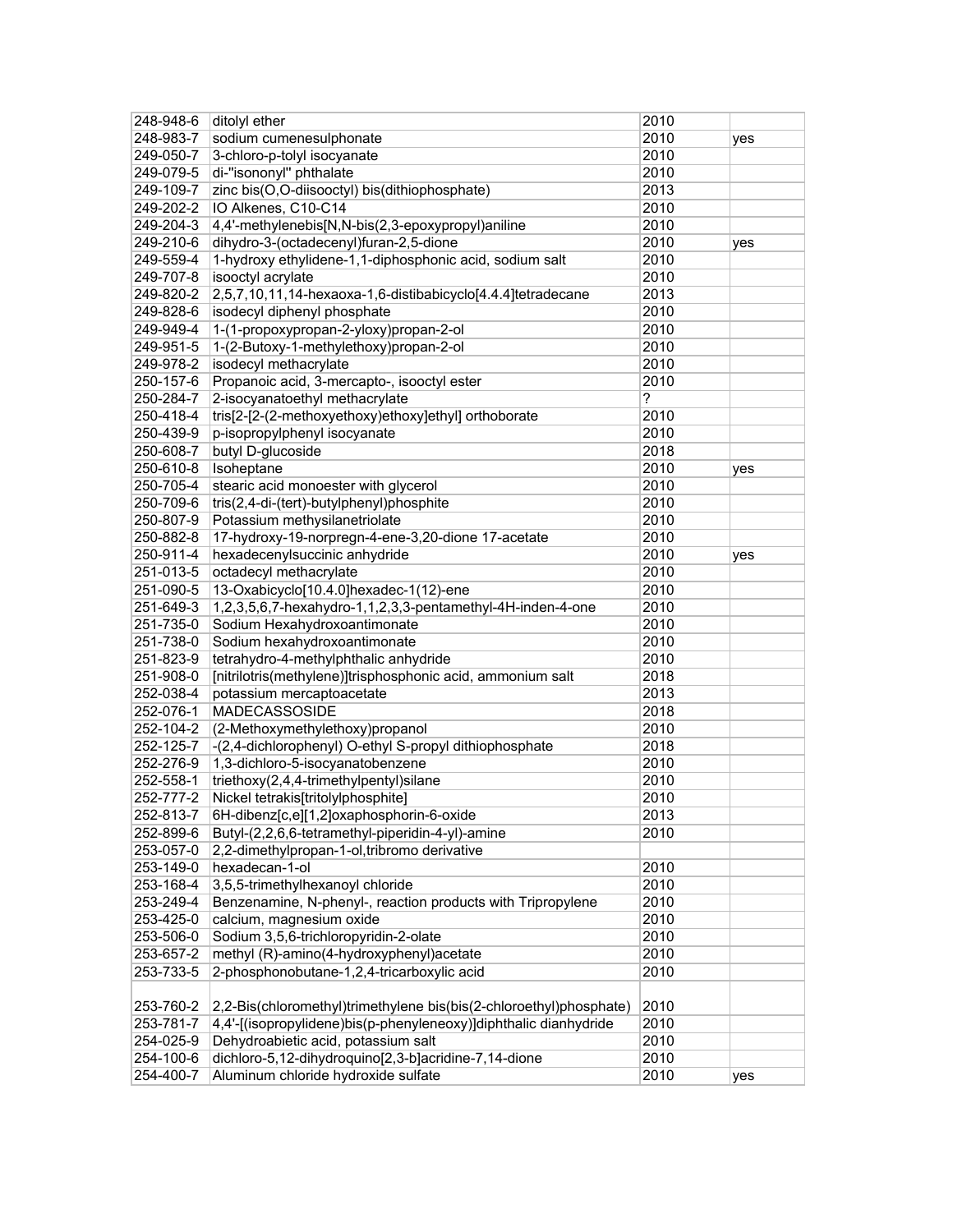| 254-413-8 | <b>Tungsten Oxide</b>                                                        | 2010 |     |
|-----------|------------------------------------------------------------------------------|------|-----|
| 254-875-0 | neodecanoyl chloride                                                         | 2010 |     |
|           | Hexasodium 2,2'-[vinylenebis[(3-sulphonato-4,1-phenylene)imino[6-            |      |     |
|           | (diethylamino)-1,3,5-triazine-4,2-diyl]imino]]bis(benzene-1,4-               |      |     |
| 255-217-5 | disulphonate)                                                                | 2010 |     |
| 255-236-9 | 14-hydroxymorphine-6-one                                                     | 2013 |     |
| 255-280-9 | triazole 1-2-4 sodium salt                                                   | 2010 |     |
|           | [4-[α-[4-(dimethylamino)phenyl]benzylidene]cyclohexa-2,5-dien-1-             |      |     |
| 255-288-2 | ylidene]dimethylammonium acetate                                             | 2018 |     |
|           |                                                                              |      |     |
|           | Reaction mass of bis(1,2,2,6,6-pentamethyl-4-piperidyl) sebacate             |      |     |
| 255-437-1 | and methyl 1,2,2,6,6-pentamethyl-4-piperidyl sebacate                        | 2010 |     |
|           |                                                                              |      |     |
|           | 255-437-1 / Reaction mass of bis(1,2,2,6,6-pentamethyl-4-piperidyl) sebacate |      |     |
| 280-060-4 | and methyl 1,2,2,6,6-pentamethyl-4-piperidyl sebacate                        |      |     |
| 255-670-9 | 4-tert-butylcyclohexyl chloroformate                                         | 2010 |     |
|           |                                                                              |      |     |
| 256-032-2 | (1-methyl-1,2-ethanediyl)bis[oxy(methyl-2,1-ethanediyl)] diacrylate          | 2010 |     |
| 256-220-4 | icosyl methacrylate                                                          | 2010 |     |
| 256-283-8 | Benzyldimethyl[2-[(1-oxoallyl)oxy]ethyl]ammonium chloride                    | 2010 |     |
|           |                                                                              |      |     |
| 256-288-5 | Benzyldimethyl[2-[(2-methyl-1-oxoallyl)oxy]ethyl]ammonium chloride 2018      |      |     |
| 256-589-1 | 2-ethylhexyl 3-mercaptopropionate                                            | 2018 | yes |
| 256-798-8 | Benzaldehyde, 2-hydroxy-5-nonyl-, oxime                                      | 2010 |     |
| 256-905-8 | vinyl neodecanoate                                                           | 2010 |     |
| 257-098-5 | iron hydroxide oxide yellow                                                  | 2010 |     |
| 257-147-0 | manganese hydrogen phosphate                                                 |      |     |
| 257-158-0 | isopropyl 2-bromo-2-methylpropionate                                         | 2010 |     |
| 257-175-3 | Acetic acid, lead salt, basic                                                | 2010 |     |
| 257-467-0 | Carbonic acid, zinc salt, basic                                              |      |     |
| 257-573-7 | Tetrasodium N,N-bis(carboxylatomethyl)-L-glutamate                           | 2010 |     |
| 258-061-6 | Morpholinum Sulphamate                                                       | 2013 |     |
|           | 2-ethylhexyl 5,5-dibutyl-12-ethyl-9-oxo-10-oxa-4,6-dithia-5-                 |      |     |
| 258-428-0 | stannahexadecanoate                                                          | 2010 |     |
| 258-476-2 | Silicic acid, lithium magnesium sodium salt                                  | 2013 |     |
| 258-753-8 | zinc 3,5-bis(a-methylbenzyl)salicylate                                       | 2013 |     |
|           | 3H-Indolium, 2-[[(4-methoxyphenyl)methylhydrazono]methyl]-1,3,3-             |      |     |
| 258-946-7 | trimethyl-, methyl sulfate                                                   |      |     |
| 259-048-8 | zinc bis[bis(dodecylphenyl)] bis(dithiophosphate)                            | 2013 |     |
| 259-050-9 | monoethanolamine thiolactate                                                 | 2018 | yes |
| 259-134-5 | (p-Ammoniophenyl)bis(2-hydroxyethyl)ammonium sulphate                        | 2018 |     |
|           |                                                                              |      |     |
|           | Reaction mixture of 1-(1,2,3,4,5,6,7,8-octahydro-2,3,8,8-tetramethyl-        |      |     |
|           | 259-174-3; 2-naphthyl)ethan-1-one and 1-(1,2,3,4,6,7,8,8a-octahydro-2,3,8,8- |      |     |
|           | 268-979-9;   tetramethyl-2-naphthyl) ethan-1-one and 1-(1,2,3,5,6,7,8,8a-    |      |     |
| 268-978-3 | octahydro-2,3,8,8-tetramethyl-2-naphthyl)ethan-1-one                         | 2010 |     |
| 259-217-6 | hexyl D-glucoside                                                            | 2010 |     |
| 259-367-2 | 3a, 4, 5, 6, 7, 7a-hexahydro-4, 7-methano-1H-indenyl acetate                 | 2010 |     |
| 259-370-9 | 2-ethoxy-1-methylethyl acetate                                               | 2010 |     |
| 259-423-6 | 1,4-dioxacyclohexadecane-5,16-dione                                          | 2010 |     |
| 259-587-9 | sodium dibenzyldithiocarbamate                                               | 2010 |     |
| 259-709-8 | tetrakis (hydroxymethyl) phosphonium sulphate                                | 2010 |     |
| 259-881-7 | Sulfuric acid, aluminum salt, basic                                          | 2018 | yes |
| 259-910-3 | [(Butoxymethylethoxy)methylethoxy]propan-1-ol                                | 2010 |     |
|           |                                                                              |      |     |
| 260-350-7 | 4,4,13,13-tetraethoxy-3,14-dioxa-8,9-dithia-4,13-disilahexadecane            | 2010 |     |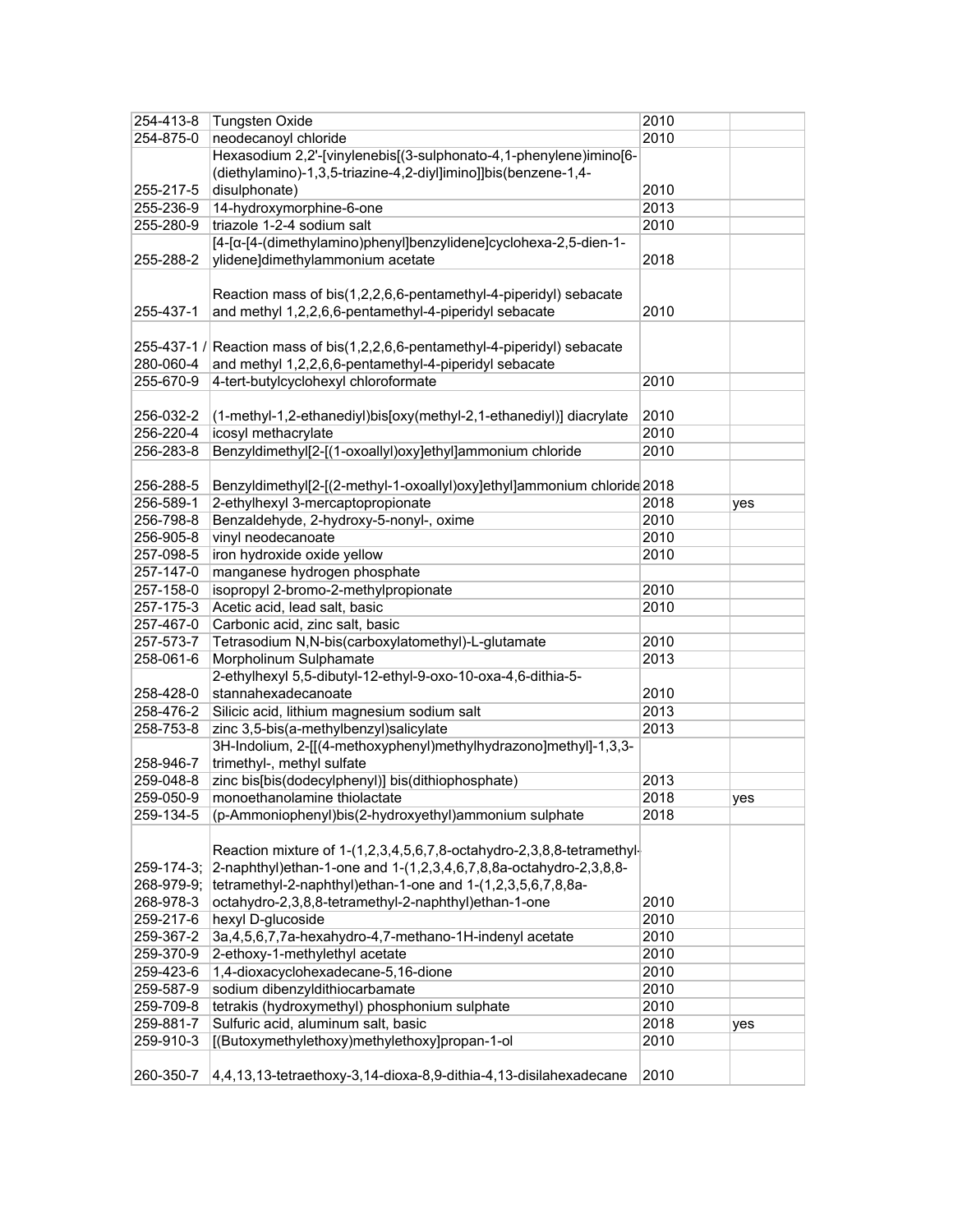| 260-391-0 | tert-butylphenyl diphenyl phosphate                                 | 2010 |     |
|-----------|---------------------------------------------------------------------|------|-----|
| 260-599-1 | Aluminum zirconium chloride hydroxide                               | 2013 |     |
| 260-709-8 | 1-(2,6,6-trimethyl-3-cyclohexen-1-yl)-2-buten-1-one                 | 2010 |     |
| 260-754-3 | oxybis(methyl-2,1-ethanediyl)diacrylate                             | 2010 |     |
|           | 2-ethylhexyl 10-ethyl-4-[[2-[(2-ethylhexyl)oxy]-2-oxoethyl]thio]-4- |      |     |
| 260-828-5 | methyl-7-oxo-8-oxa-3,5-dithia-4-stannatetradecanoate                | 2010 |     |
| 260-830-6 | tetraphenyl m-phenylene bis(phosphate)                              | 2018 |     |
|           | trisodium bis[3-hydroxy-4-[(2-hydroxy-1-naphthyl)azo]-7-            |      |     |
| 260-906-9 | nitronaphthalene-1-sulphonato(3-)]chromate(3-)                      | 2013 |     |
| 261-235-4 | calcium magnesium dihydroxide oxide                                 | 2010 |     |
| 261-385-0 | 2-decyltetradecanol                                                 | 2010 |     |
| 261-605-5 | 1,1'-oxydipropane-1,1-diol                                          | 2010 |     |
| 262-153-1 | aluminium potassium fluoride                                        | 2010 |     |
| 262-373-8 | silica, vitreous                                                    | 2010 | yes |
| 262-679-1 | N,N'-bis(2,2,6,6-tetramethylpiperidin-4-yl)hexane-1,6-diamine       | 2010 |     |
| 262-967-7 | Terphenyl, hydrogenated                                             | 2010 | yes |
| 263-020-0 | Amines, coco alkyldimethyl                                          | 2010 | yes |
| 263-052-5 | Fatty acids, coco, 2-sulfoethyl esters, sodium salts                | 2010 |     |
| 263-066-1 | Nitriles, coco                                                      | 2010 |     |
|           |                                                                     |      |     |
| 263-087-6 | Quaternary ammonium compounds, dicoco alkyldimethyl, chlorides      | 2010 |     |
| 263-120-4 | Nitriles, tallow                                                    | 2010 |     |
| 263-122-5 | Nitriles, tallow, hydrogenated                                      | 2010 |     |
| 263-467-1 | Sulfurous acid, lead salt, dibasic                                  | 2010 |     |
| 264-150-0 | Paraffin waxes and Hydrocarbon waxes, chloro                        | 2010 |     |
|           | (2-ethyl-2-[[3-(2-methylaziridin-1-yl)propionyl]methyl]propane-1,3- |      |     |
| 264-763-3 | diyl bis(2-methylaziridine-1-propionate))                           | 2013 |     |
| 264-843-8 | 4,5-dichloro-2-octyl-thiazol-3-one                                  | 2013 |     |
|           | Resin acids and Rosin acids, hydrogenated, esters with              |      |     |
| 264-848-5 | pentaerythritol                                                     | 2010 |     |
| 265-047-3 | Natural gas condensates (petroleum) (condensate)                    | 2010 |     |
| 265-080-3 | Coke (petroleum)                                                    | 2010 |     |
| 265-086-0 | Naphtha (petroleum), solvent-refined light                          | 2010 |     |
| 265-086-6 | Naphtha (petroleum), solvent-refined light (LOA Category H)         | 2010 |     |
| 265-099-7 | Extracts (petroleum), heavy naphtha solvent                         | 2010 |     |
| 265-100-0 | Extracts (petroleum), light naphtha solvent                         | 2010 |     |
| 265-103-7 | Extracts (petroleum), heavy paraffinic distillate solvent           | 2010 | yes |
| 265-105-8 | Extracts (petroleum), middle distillate solvent                     | 2010 | yes |
| 265-148-2 | Distillates (petroleum), hydrotreated middle                        | 2010 | yes |
| 265-150-3 | Naphtha (petroleum), hydrotreated heavy                             | 2010 |     |
| 265-151-9 | Naphtha (petroleum), hydrotreated light                             | 2010 |     |
| 265-155-0 | Distillates (petroleum), hydrotreated heavy naphthenic              | 2010 | yes |
| 265-161-3 | lubricating oils petroleum hidrotetrated spent                      | 2010 |     |
| 265-173-9 | Naphthenic oils (petroleum), catalytic dewaxed light                | 2010 |     |
| 265-187-5 | Naphtha (petroleum), light steam-cracked                            | 2010 |     |
| 265-193-8 | Residues (petroleum), steam-cracked                                 | 2010 |     |
| 265-194-3 | Distillates (petroleum), steam-cracked                              | 2010 |     |
| 265-198-5 | Solvent naphtha (petroleum), heavy arom.                            | 2010 |     |
| 265-453-0 | 5-(2,2,3-trimethyl-3-cyclopentenyl)-3-methylpentan-2-ol             | 2010 |     |
| 265-745-8 | (Z)-3-hexenyl salicylate                                            | 2010 |     |
| 265-996-3 | Iron Ores, Agglomerates                                             | 2010 |     |
| 265-997-9 | Iron Sinter                                                         | 2010 |     |
| 265-998-4 | Iron, furnace                                                       | 2010 | yes |
| 266-002-0 | Slags, ferrous metal, blast furnace                                 | 2010 |     |
| 266-004-1 | Slags, steelmaking                                                  | 2010 |     |
| 266-005-7 | Dust, steelmaking                                                   | 2010 |     |
|           |                                                                     |      |     |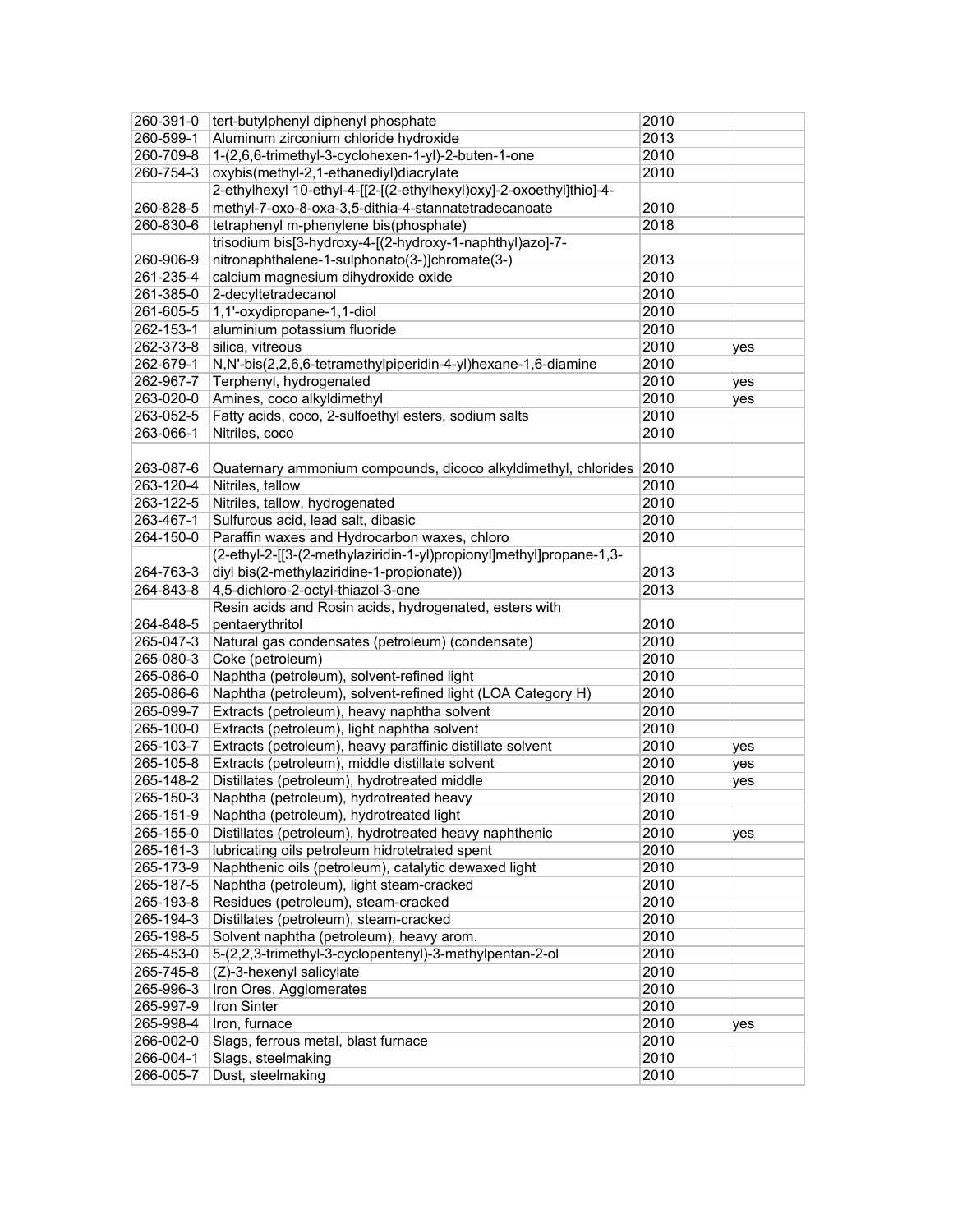| 266-006-2              | Slimes and Sludges, blast furnace and steelmaking                  | 2010         |     |
|------------------------|--------------------------------------------------------------------|--------------|-----|
| 266-007-8              | Mill scale (ferrous metal)                                         | 2010         | yes |
| 266-012-5              | Light oil (coal), coke-oven                                        | 2010         |     |
| 266-013-0              | Solvent naphtha (coal)                                             | 2010         |     |
| 266-024-0              | Tar, coal, high-temp.                                              | 2010         |     |
| 266-030-3              | Superphosphate, concd.                                             | 2010         |     |
| 266-030-3              | Superphosphates, concd.                                            | 2010         | yes |
| 266-037-1              | tall oil, sodium salt                                              | 2010         |     |
| 266-039-2              | Fatty acids, tall-oil, low-boiling                                 | 2010         | yes |
| 266-040-8              | Rosin, fumarated                                                   | 2010         |     |
| 266-041-3              | Rosin, hydrogenated                                                | 2010         |     |
|                        |                                                                    |              |     |
| 266-042-9              | Resin acids and Rosin acids, hydrogenated, esters with glycerol    | 2010         |     |
| 266-047-6              | Frits, chemicals                                                   | 2010         |     |
| 266-097-9              | 4-chloro-N-cyclopentylbenzylamine                                  | 2010         |     |
|                        | $(R^*, R^*)$ -(±)-5-amino-N,N'-bis(2,3-dihydroxypropyl)-2,4,6-     |              |     |
| 266-162-1              | triiodoisophthaldiamide                                            | 2013         |     |
| 266-164-2              | lohexol                                                            | 2013         |     |
| 266-273-5              | Phenol, 2,4-dinitro-, sulfurized, leuco derivatives                | 2010         |     |
| 266-936-9              | Fatty Acids, C14-18 and C16-18 unsaturated zinc salts              | 2010         |     |
| 266-944-2              | Glycerides, C12-18                                                 | 2010         |     |
| 266-952-6              | Glycerides, C14-18 mono- and di-                                   | 2010         |     |
| 266-964-1              | Copper cement                                                      | 2010         |     |
| 266-966-2              | Flue dust, copper-refining                                         | 2010         |     |
| 266-967-8              | Matte, copper                                                      | 2010         |     |
| 266-968-3              | <b>SLAG, COPPER SMELTING</b>                                       | 2010         |     |
| 266-969-9              | SLAG, COPPER CONVERTER                                             | ?            |     |
| 266-970-4              | SLAG, COPPER REFINING                                              | 2010         |     |
| 266-972-5              | Slime and Sludges, copper electrolytic                             | 2010         |     |
| 267-009-1              | Alcohols, C14-18                                                   | 2010         |     |
| 267-019-6              | Alcohols, C10-16                                                   | 2010         |     |
| 267-028-5              | Fatty acids, tall-oil, Bu esters                                   | 2010         |     |
| 267-051-0              | Benzene, C10-C13 alkyl derivatives                                 | 2010         |     |
| 267-053-1              | Fatty acids, tall-oil, reaction products with triethanolamine      | 2010         |     |
|                        | tetrasodium 4,4'-bis[[4-[bis(2-hydroxypropyl)amino]-6-[(4-         |              |     |
|                        | sulphonatophenyl)amino]-1,3,5-triazin-2-yl]amino]-stilbene-2,2'-   |              |     |
| 267-097-1              | disulphonate                                                       | 2010         | yes |
| 267-140-4              | 3-methyl-5-(2,2,3-trimethyl-3-cyclopenten-1-yl)pent-4-en-2-ol      | 2010         |     |
|                        | Strontium 4-[(4-chloro-5-methyl-2-sulphonatophenyl)azo]-3-hydroxy- |              |     |
| 267-291-6              | 2-naphthoate (1:1)                                                 | 2010         | yes |
| 267-500-0              | 2-tert-pentylcyclohexyl acetate                                    | 2010         |     |
| 267-956-0              | potassium(1-hydroxyethylidene)bisphosphonate                       | 2013         |     |
|                        | Fatty acids, C14-18 and C16-18 unsatd., triesters with             |              |     |
| 268-093-2              | trimethylolpropane                                                 | ?            |     |
|                        | Decanoic acid, mixed esters with heptanoic acid, octanoic acid and |              |     |
| 268-596-7              | trimethylolpropane                                                 | 2010         |     |
| 268-610-1              | Naphthenic acids, reaction products with diethylenetriamine        | 2010         |     |
| 268-612-2              | Sulfite liquors and Cooking liquors, green                         | 2010         | yes |
| 268-615-9              | Cooking liquors, white                                             | 2010         |     |
| 268-626-9              | higherethylenepolyamines                                           | 2010         |     |
| 268-627-4              | Ashes (residues) - Fluidized Bed Combustion Ash                    | 2010         |     |
|                        |                                                                    |              |     |
| 268-627-4              | Ashes                                                              | 2010         |     |
| 268-627-4<br>268-629-5 | Ashes (residues) - FBC Ash                                         | 2010<br>2010 | yes |
| 268-935-9              | Gases (petroleum), C3-4                                            |              |     |
|                        | Amides, C8-18 and C18-unsatd., N,N-bis(hydroxyethyl)               | 2010         | yes |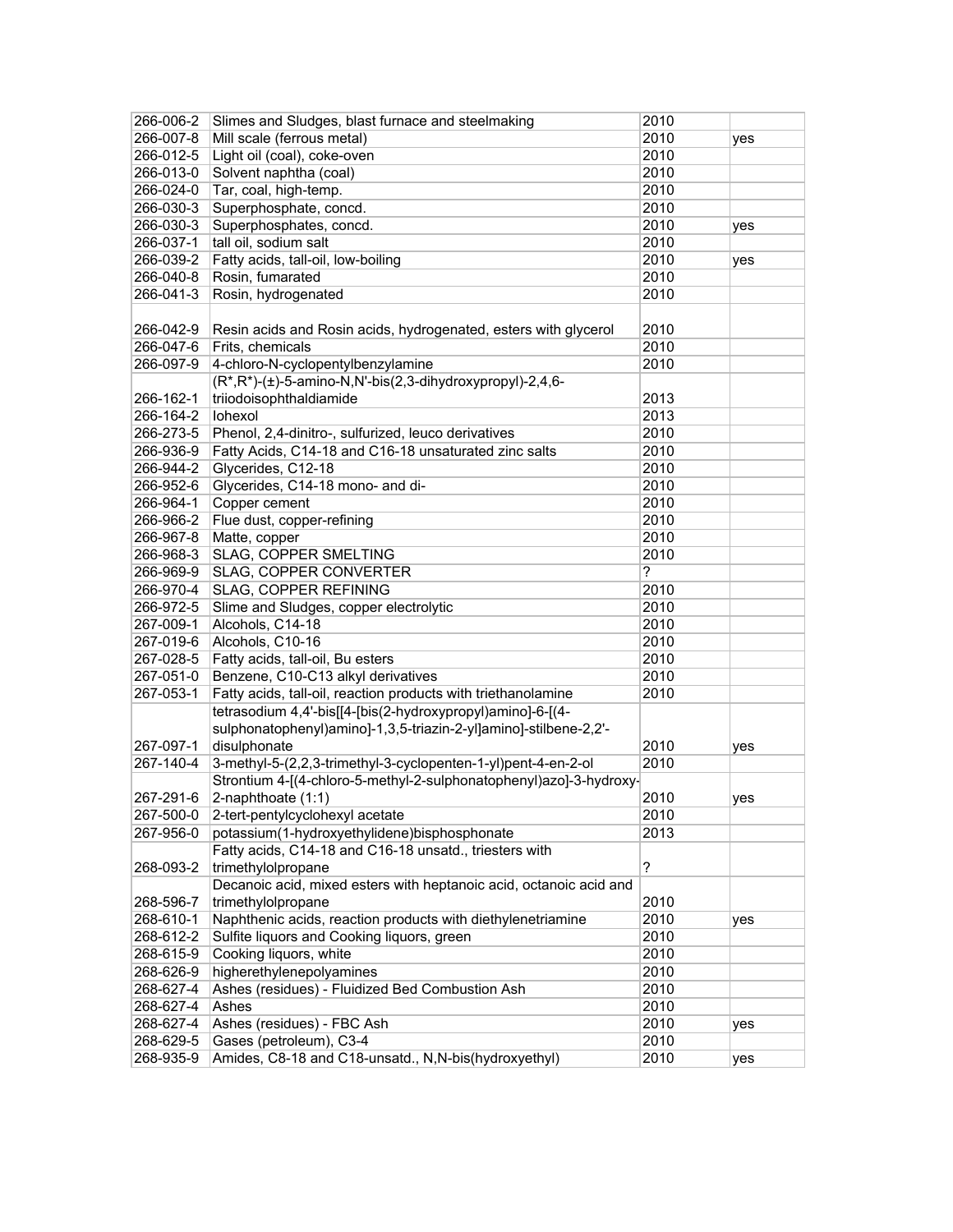|                        | Amides, C12-14, (even numbered), N-[3-(dimethylamino)propyl], N-                           |              |     |
|------------------------|--------------------------------------------------------------------------------------------|--------------|-----|
| 268-938-5              | oxides                                                                                     | 2010         |     |
| 269-047-4              | Cobalt titanite green spinel                                                               | 2018         |     |
| 269-049-5              | Cobalt Zinc aluminate blue spinel                                                          | 2013         |     |
| 269-050-0              | Zinc iron chromite brown spinel                                                            | 2013         |     |
| 269-052-1              | chrome antimony titanium buff rutile                                                       | ?            |     |
| 269-053-7              | Copper chromite black spinel                                                               | 2013         |     |
| 269-054-2              | Chrome tungsten titanium buff rutile                                                       | 2010         |     |
| 269-055-8              | TIN VANADIUM YELLOW CASSITERITE                                                            | 2018         |     |
| 269-056-3              | Manganese ferrite                                                                          | 2010         |     |
| 269-057-9              | Zirconium vanadium blue zircon                                                             | 2013         |     |
| 269-060-5              | Iron cobalt chromite black spinel                                                          | 2013         |     |
| 269-061-0              | manganese alumina pink corundum                                                            | 2010         |     |
| 269-064-7              | Spinels, iron titanium brown                                                               | ?            |     |
| 269-066-8              | Spinels, cobalt tin grey                                                                   | 2018         |     |
| 269-069-4              | Iron chromite brown spinel                                                                 | 2018         |     |
| 269-072-0              | cobalt chromite blue green spinel                                                          |              |     |
| 269-075-7              | Zirconium praseodymium yellow zircon                                                       | 2010         |     |
| 269-093-5              | Olivine, cobalt silicate blue                                                              | 2013         |     |
| 269-102-2              | Iron cobalt black spinel                                                                   | 2018         |     |
| 269-103-8              | Zinc ferrite brown spinel                                                                  | 2010         |     |
| 269-103-8              | Zinc ferrite brown spinel                                                                  | 2018         | yes |
| 269-104-3              | Chrome tin orchid cassiterite                                                              | 2013         |     |
| 269-105-9              | Tin antimony grey cassiterite                                                              | 2013         |     |
|                        | Triglycerides, C14-22, saturated and unsaturated, bisulfited, sodium                       |              |     |
| 269-127-9              | salt                                                                                       | 2010         |     |
|                        |                                                                                            |              | yes |
|                        |                                                                                            |              |     |
| 269-145-7<br>269-229-3 | Paraffin waxes and Hydrocarbon waxes, chloro, sulfochlorinated<br>Tannins, sulfomethylated | 2010<br>2013 |     |
|                        |                                                                                            |              |     |
| 269-323-4              | Diammonium dithiodiglycolate                                                               | 2018<br>2013 | yes |
| 269-323-4              | monoethanolamine mercaptoacetate                                                           |              |     |
|                        | Lactic acid, compound with 3- [2-(dimethylamino)ethyl] 1-(2-                               |              |     |
| 269-358-5              | ethylhexyl)toluene-2,4-dicarbamate (1:1)                                                   | 2010         |     |
| 269-640-8              | Fuel gases, refinery                                                                       | 2010         |     |
| 269-646-0              | Shale Oils                                                                                 | 2010         |     |
| 269-646-0              | Shale oils                                                                                 | 2010         |     |
| 269-682-7              | diammonium bis[carbonato-O]dihydroxyzirconate                                              | 2010         |     |
| 269-789-9              | AMMONIUM POLYPHOSPHATE                                                                     | 2010         | yes |
| 269-790-4              | Alcohols, C14-16                                                                           | 2010         |     |
| 269-793-0              | Amides, coco, N-(2-hydroxypropyl)                                                          | 2010         |     |
| 269-798-8              | Benzene, (1-methylethyl)-, oxidized, polyphenyl residues                                   | 2010         |     |
|                        |                                                                                            |              |     |
| 270-092-7              | Distillates (petroleum), hydrotreated middle, intermediate boiling                         | 2010         |     |
| 270-095-3              | Hydrogenated polydecene                                                                    | 2010         |     |
| 270-115-0              | Benzenesulfonic acid, C10-13-alkyl derivs., sodium salts                                   | 2010         |     |
|                        | Benzenamine, N-phenyl-, reaction products with 2,4,4-                                      |              |     |
| 270-128-1              | trimethylpentene                                                                           | 2010         |     |
| 270-185-2              | manganese antimony titanium buff rutile                                                    | ?            |     |
| 270-208-6              | COBALT ZINC SILICATE BLUE PHENACITE                                                        | 2018         |     |
| 270-210-7              | Zirconium iron pink zircon                                                                 | 2013         |     |
|                        | diammonium [[N,N'-ethylenebis[N-(carboxymethyl)glycinato]](4-)-                            |              |     |
| 270-232-7              | N,N',O,O',ON,ON']hydroxyferrate(2-)                                                        | 2010         |     |
| 270-291-9              | Fatty acids, C5-10, esters with pentaerythritol                                            | 2010         |     |
| 270-302-7              | fatty acids, lanolin                                                                       | 2010         |     |
| 270-414-6              | Amines, C12-16-alkyldimethyl                                                               | 2010         | yes |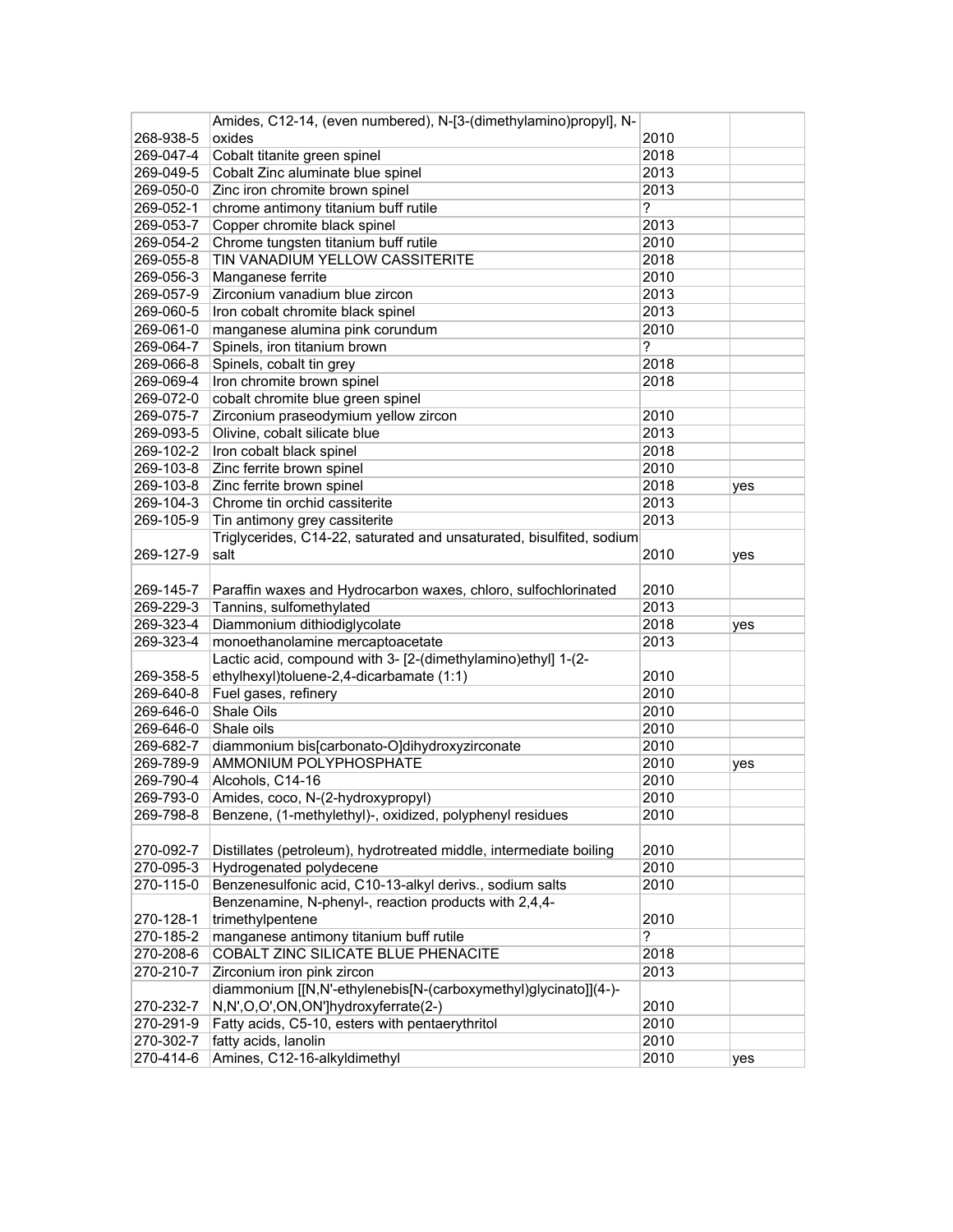|           | Decanoic acid, mixed esters with dipentaerythritol, octanoic acid    |      |     |
|-----------|----------------------------------------------------------------------|------|-----|
| 270-470-1 | and valeric acid                                                     | 2010 |     |
|           | Phosphorodithioic acid, mixed O,O-bis(2-ethylhexyl and iso-Bu)       |      |     |
| 270-478-5 | esters, zinc salts                                                   | 2013 |     |
| 270-486-9 | Benzene, mono-C10-14-alkyl derivs                                    | 2010 |     |
|           | Phosphorodithioic acid, mixed O,O-bis(iso-Bu and pentyl) esters,     |      |     |
| 270-608-0 | zinc salts                                                           |      |     |
| 270-658-3 | Aromatic hydrocarbons, C6-8, naphtha-raffinate pyrolyzate-derived    | 2010 |     |
| 270-659-9 | Flue dust from production of cement clinker                          | 2010 |     |
| 270-662-5 | Distillates (petroleum), light steam-cracked naphtha                 | 2010 |     |
| 270-667-2 | Fuel gases - A combination of light gases                            | 2010 |     |
| 270-681-9 | Hydrocarbons, C3-4                                                   | 2010 |     |
| 270-684-5 | Hydrocarbons, C4-6, C5-rich                                          | 2010 |     |
| 270-689-2 | Hydrocarbons, C2-4, C3-rich (refinery grade propylene)               | 2010 |     |
| 270-691-3 | Hydrocarbons, C4, ethylene-manuf.-by-product                         | 2010 |     |
| 270-695-5 | Hydrocarbons, C5-rich (LOA Category J)                               | 2010 |     |
| 270-695-5 | Hydrocarbons, C5-rich (LOA Category E)                               | 2010 |     |
| 270-695-5 | Hydrocarbons, C5-rich (LOA Category A)                               | 2010 |     |
| 270-704-2 | Petroleum gases, liquefied                                           | 2010 |     |
| 270-705-8 | Petroleum gases, liquefied, sweetened                                | 2010 |     |
| 270-708-4 | Slags, coal                                                          | 2010 |     |
| 270-708-4 | slags, coal                                                          | 2010 | yes |
| 270-726-2 | Distillates (petroleum), C3-6, piperylene-rich                       | 2010 |     |
|           | Distillates (petroleum), cracked steam-cracked petroleum distillates |      |     |
| 270-727-8 | (LOA Category G)                                                     | 2010 |     |
|           | Distillates (petroleum), cracked stripped steam-cracked petroleum    |      |     |
| 270-728-3 | distillates, C8-10 fraction (LOA Category J)                         | 2010 |     |
|           | Distillates (petroleum), cracked stripped steam-cracked petroleum    |      |     |
| 270-729-9 | distillates, C10-12 fraction                                         | 2010 |     |
|           | Gases (petroleum), extractive, C3-5, butene-isobutylene-rich (LOA    |      |     |
| 270-732-5 | Category D)                                                          | 2010 |     |
| 270-735-1 | C5 Raffinate                                                         | 2010 |     |
| 270-736-7 | Distillates (petroleum), steam-cracked, C5-12 fraction               | 2010 |     |
| 270-737-2 | Distillates (petroleum), steam-cracked, C8-12 fraction               | 2010 |     |
|           | Distillates (petroleum), steam-cracked, C5-10 fraction, mixed with   |      |     |
| 270-738-8 | light steam-cracked petroleum naphtha C5 fraction                    | 2010 |     |
| 270-750-3 | Gases (petroleum), butane splitter overheads                         | 2010 |     |
|           | Gases(petroleum), catalytic-cracked gas oil depropanizer bottoms,    |      |     |
| 270-752-4 | C4-rich acid-free                                                    | 2010 | yes |
| 270-790-1 | CPD-DCPD cyclics                                                     | 2010 |     |
|           | N-(3-(Tridecyloxy)propyl)- 1,3-propane diamine acetate [branched     |      |     |
| 270-849-1 | and linear, diacetate]                                               |      |     |
| 270-851-2 | N-(3-(Tridecyloxy)propyl)- 1,3-propane diamine                       |      |     |
| 270-877-4 | Diethylmethylbenzenediamine                                          | 2010 |     |
|           | Copper, (29H, 31H-phthalocyaninato(2-)-N29, N30, N31, N32)-,         |      |     |
| 270-958-4 | brominated chlorinated                                               | ?    |     |
|           | RESIN ACIDS AND ROSIN ACIDS, ESTERS WITH ETHYLENE                    |      |     |
| 270-986-7 | <b>GLYCOL</b>                                                        | 2013 |     |
| 270-990-9 | Hydrocarbons, C3-4-rich, petroleum ditillate                         | 2010 |     |
| 271-013-9 | Residues (petroleum), steam-cracked light (LOA Category H)           | 2010 |     |
|           | A complex combination of hydrocarbons produced by distillation of    |      |     |
|           | products from ethylene production. It consists of hydrocarbons       |      |     |
|           | having carbon numbers predominantly in the range of C9 through       |      |     |
| 271-035-9 | C14.                                                                 | 2010 | yes |
| 271-036-4 | Hydrocarbons, C14-30, olefin-rich                                    | 2010 |     |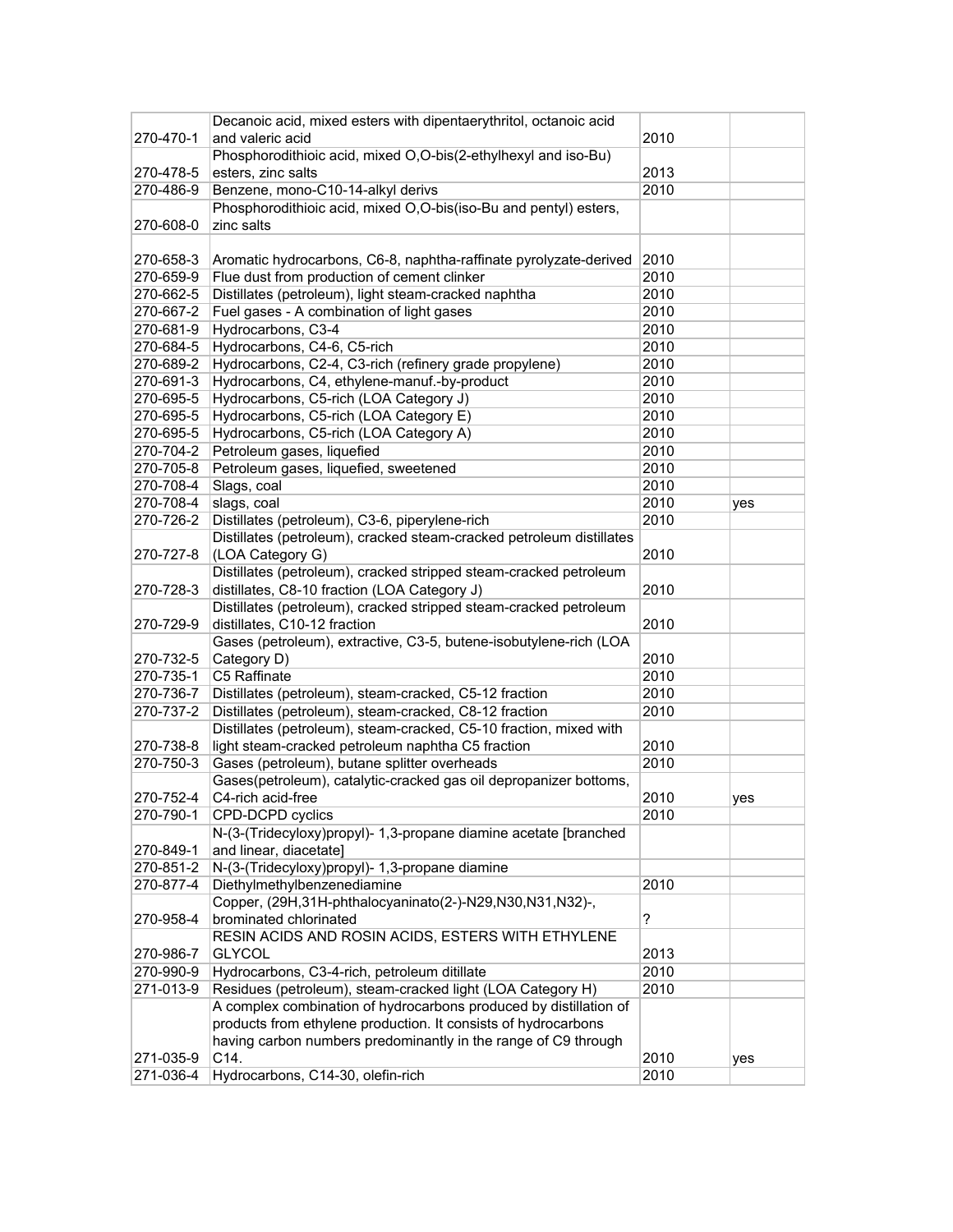| 271-040-6 | Hydrocarbons, C4-10-unsatd.                                              | 2010 |     |
|-----------|--------------------------------------------------------------------------|------|-----|
|           | 1,2-Benzenedicarboxylic acid, benzyl C7-9-branched and linear            |      |     |
| 271-082-5 | alkyl esters                                                             | 2010 |     |
|           | 1,2-Benzenedicarboxylic acid, di-C9-11-branched and linear alkyl         |      |     |
| 271-085-1 | esters                                                                   | 2010 |     |
|           | 1,2-Benzenedicarboxylic acid, di-C11-14-branched alkyl esters, C13       |      |     |
| 271-089-3 | rich                                                                     | 2010 |     |
|           | 1,2-Benzenedicarboxylic acid, di-C9-11-branched alkyl esters, C10-       |      |     |
|           |                                                                          |      |     |
| 271-091-4 | rich<br>Naphtha (petroleum), steam-cracked middle arom (LOA Category     | 2010 |     |
|           |                                                                          |      |     |
| 271-138-9 | H)                                                                       | 2010 |     |
|           |                                                                          |      |     |
| 271-138-9 | Naphtha (petroleum), steam-cracked middle arom (LOA Category J) 2010     |      |     |
|           | Naphtha (petroleum), steam-cracked middle arom (LOA Category             |      |     |
| 271-138-9 | $\lfloor$                                                                | 2010 |     |
| 271-190-2 | Ethanone, 1-(2-hydroxy-5-tert-nonylphenyl)-, oxime                       | 2010 |     |
| 271-212-0 | ALKENES, C8-10, C9-RICH and/or ALKENES, C9-RICH                          | 2010 |     |
| 271-213-6 | Alkenes, C9-11, C10-rich                                                 | 2010 |     |
| 271-215-7 | Alkenes, C11-13, C12-rich                                                | 2010 |     |
| 271-230-9 | Alkenes, C6-10, hydroformylation products, high-boiling                  | 2010 |     |
| 271-231-4 | Alcohols, C7-9-iso, C8-rich                                              | 2010 |     |
| 271-234-0 | Alcohols, C9-11-iso-, C10-rich                                           | 2010 |     |
| 271-240-3 | Dodecene, hydroformylation products, low-boiling                         | 2010 | yes |
| 271-260-2 | Gas oils (petroleum), steam-cracked                                      | 2010 |     |
| 271-264-4 | Naphtha (petroleum), light steam-cracked arom                            | 2010 |     |
| 271-266-5 | Naphtha (petroleum), light steam-cracked, debenzenized                   | 2010 |     |
| 271-360-6 | Alcohols, C9-11-branched                                                 | 2010 |     |
| 271-411-2 | Spinels, chromium iron manganese brown                                   | 2013 |     |
|           |                                                                          | 2010 |     |
| 271-557-7 | Sulfuric acid, mono C10-16 alkyl esters, sodium salts                    |      |     |
| 271-621-4 | Distillates, hydrocarbon resin prodn. higher boiling                     | 2010 |     |
| 271-642-9 | Alcohols, C6-12                                                          | 2010 |     |
| 271-678-5 | carboxylic acids, di, C4-C6                                              | 2010 |     |
| 271-726-5 | Gasoline, pyrolysis, debutanizer bottoms                                 | 2010 |     |
| 271-735-4 | Hydrocarbons, C3                                                         | 2010 |     |
| 271-739-6 | Hydrocarbons, C4 & C8, butene concentrator by-product                    | 2010 |     |
|           |                                                                          |      |     |
| 271-756-9 | Quaternary ammonium compounds, C20-22-alkyltrimethyl, chlorides 2010     |      |     |
| 271-779-4 | Sulfonic acids, petroleum, potassium salts                               | 2018 |     |
| 271-802-8 | Benzene, ethylenated, by-products from                                   | 2010 |     |
| 271-807-5 | Benzenesulfonic acid, mono-C11-13-branched alkyl derivs.                 | 2010 |     |
|           | Benzenesulfonic acid, mono-C11-13-branched alkyl derivs., sodium         |      |     |
| 271-808-0 | salts                                                                    | 2013 |     |
|           |                                                                          |      |     |
| 271-832-1 | 1-Hexanol, 2-ethyl-, manuf. of, by-products from, distn. Residues        | 2010 |     |
| 271-846-8 | Oxirane, mono[(C12-14-alkyloxy)methyl] derivs.                           | 2010 |     |
|           | Phenol, 4-methyl-, reaction products with dicyclopentadiene and          |      |     |
| 271-867-2 | isobutylene                                                              | 2010 |     |
|           | Butanamide, 2,2'-[(3,3'-dichloro[1,1'-biphenyl]-4,4'-diyl)bis(azo)]bis[3 |      |     |
| 271-878-2 | oxo-, N,N'-bis(o-anisyl and 2,4-xylyl) derivs.                           | 2010 |     |
| 272-221-2 | 2,5-Furandione, dihydro-, mono-C15-20-alkenyl derivs.                    | 2010 | yes |
|           |                                                                          |      |     |
|           |                                                                          |      |     |
| 272-234-3 | Phenol, dodecyl-, sulfurized, carbonates, calcium salts, overbased       | 2010 |     |
| 272-271-5 | Silicic acid (H2Si2O5), barium salt (1:1), lead-doped                    | 2010 |     |
|           | Extracts (petroleum), heavy paraffinic distillates, solvent-             |      |     |
| 272-342-0 | deasphalted                                                              | 2010 |     |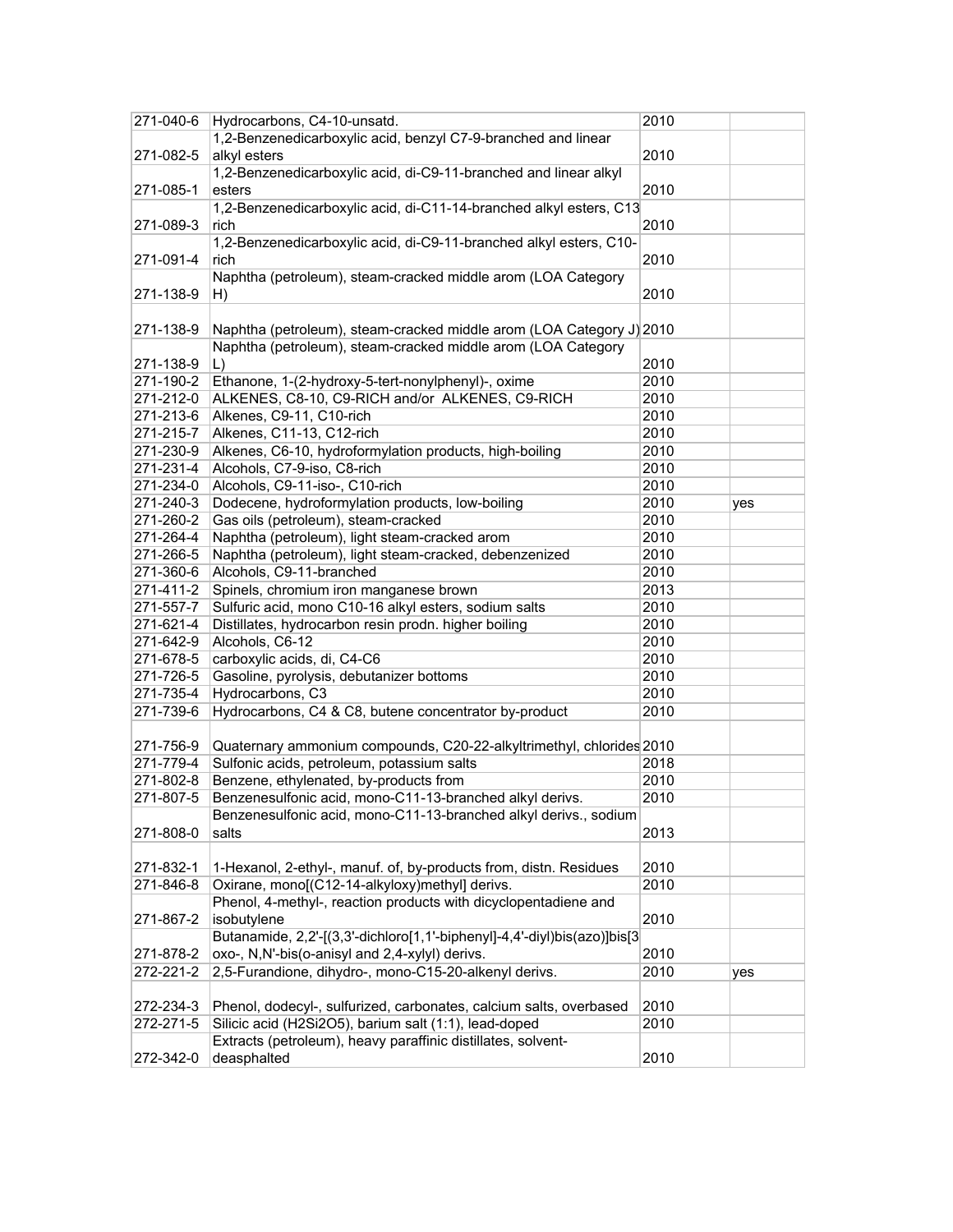|           | 9-Octadecenoic acid (Z)-, reaction products with 2-[(2-                  |      |     |
|-----------|--------------------------------------------------------------------------|------|-----|
| 272-379-2 | aminoethyl)amino]ethanol                                                 | 2010 | yes |
| 272-489-0 | Kieselguhr, soda ash flux-calcined                                       | 2010 |     |
| 272-490-6 | Alcohols, C12-16                                                         | 2010 |     |
| 272-492-7 | Alkenes, C10-16 α-                                                       | 2010 |     |
| 272-494-8 | Alkenes, C14-20 α-                                                       | 2010 |     |
|           | Triglycerides, C14-22, saturated and unsaturated, bisulfited, sodium     |      |     |
| 272-501-4 | salt                                                                     | 2010 | yes |
|           | 1-hydroxy-4-methyl-6-(2,4,4-trimethylpentyl)pyridin-2(1H)-one,           |      |     |
| 272-574-2 | compound with 2-aminoethanol (1:1)                                       | 2010 |     |
| 272-695-0 | Pyridinium, 1-(phenylmethyl)-, ethyl methyl derivs., chlorides           | 2010 | yes |
| 272-713-7 | Hematite, chromium green black                                           | 2010 |     |
|           | Phosphorodithioic acid, mixed O,O-bis(2-ethylhexyl and iso-Pr)           |      |     |
| 272-723-1 | esters, zinc salts                                                       | 2013 |     |
|           | Amix 1000, Ethanol, 2-amino-, reaction products with ammonia, by-        |      |     |
| 272-729-4 | products from                                                            | 2010 |     |
|           | Butanamide, 2,2'-[(3,3'-dichloro[1,1'-biphenyl]-4,4'-diyl)bis(azo)]bis[3 |      |     |
| 272-732-0 | oxo-, N,N'-bis(phenyl and o-tolyl) derivs.                               | 2010 | yes |
| 272-762-4 | Hydrocarbons, C12-30, olefin-rich, ethylene polymn. by-product           | 2010 |     |
| 272-777-6 | Acacia mearnsi, ext.                                                     | 2010 |     |
| 272-805-7 | 3a,4,5,6,7,7a-hexahydro-4,7-methano-1H-indenyl propionate                |      |     |
| 272-807-8 | Alkenes, C18-24,                                                         | 2010 |     |
| 272-808-3 | Polyphosphoric acids, sodium salts                                       |      |     |
| 272-810-4 | Cyclohexane, oxidized, aq. ext.                                          | ?    |     |
| 272-895-8 | Naphtha (petroleum), full-range reformed                                 | 2010 |     |
| 272-951-1 | Hydrocarbons, ethylene-manuf.-by-product distn. residues                 | 2010 |     |
| 273 824-3 | Isolated transported Intermediate" Itl- (EC 273-824-3)                   |      |     |
| 273-050-6 | Benzene, (1-methylethyl)-, distn. residues                               | 2010 | yes |
| 273-054-8 | Disilane, chloro Me derivs.                                              | 2010 |     |
| 273-110-1 | Octene, hydroformylation products, low boiling                           | 2010 |     |
|           |                                                                          |      |     |
| 273-224-1 | AMIX TE, Oxirane, reaction products with ammonia, distn. Residues 2010   |      |     |
| 273-227-8 | 1,4-Benzenediamine, N,N'-mixed Ph and tolyl derivs.                      | 2010 |     |
| 273-257-1 | Sulfuric acid, mono C12-18 alkyl esters, sodium salts                    | 2010 |     |
| 273-265-5 | Gases (petroleum), light steam-cracked, butadiene conc                   | 2010 |     |
|           |                                                                          |      |     |
| 273-266-0 | Distillates (petroleum), light thermal cracked, debutanized arom.        | 2010 |     |
| 273-279-1 | Amines, C12-14-tert-alkyl                                                | 2010 |     |
| 273-281-2 | Amines, C12-18-alkyldimethyl, N-oxides                                   | 2010 |     |
| 273-308-8 | Hydrocarbons, C5-unsatd.                                                 | 2010 |     |
| 273-317-7 | Polyphosphoric acids, potassium salts                                    | 2010 |     |
| 273-321-9 | Resin acids and Rosin acids, cobalt salts                                | 2010 |     |
|           | hexasodium 2,2'-[vinylenebis[(3-sulphonato-4,1-phenylene)imino[6-        |      |     |
|           | [bis(2-hydroxyethyl)amino]-1,3,5-triazine-4,2-diyl]imino]]bis(benzene    |      |     |
| 273-468-9 | 1,4-disulphonate)                                                        | 2010 | yes |
|           | Copper, [29H,31H-phthalocyaninato(2-)-N29,N30,N31,N32]-,                 |      |     |
| 273-501-7 | chlorinated                                                              | 2010 |     |
|           | 1,4-Benzenedicarboxylic acid, dimethyl ester, manuf. of, by-             |      |     |
| 273-521-6 | products from                                                            | 2010 |     |
|           |                                                                          |      |     |
|           | Fatty acids, tall-oil, reaction products with diethylenetriamine, maleic |      |     |
| 273-601-0 | anhydride, tetraethylenepentamine and triethylenetetramine               | 2010 |     |
| 273-688-5 | [phthalato(2-)]dioxotrilead                                              | 2010 |     |
| 273-694-8 | Zinc, dross                                                              | 2010 |     |
| 273-707-7 | Cadmium drosses                                                          | 2010 |     |
| 273-716-6 | ELECTROLYTES, COPPER -manufg., spent, demetalized                        |      |     |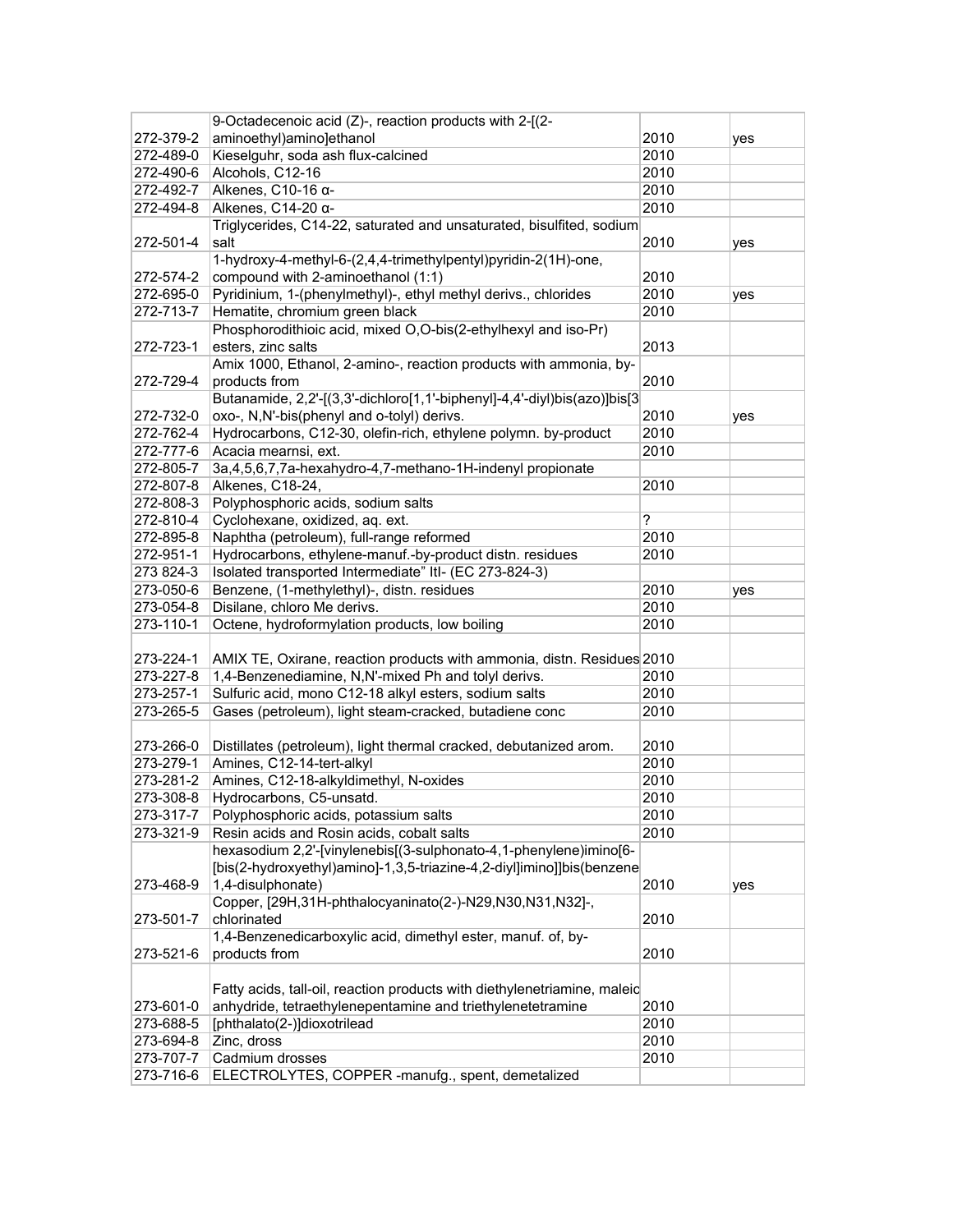| 273-719-2 | Waste solids, copper-refinery anodes                                     | 2010      |     |
|-----------|--------------------------------------------------------------------------|-----------|-----|
| 273-720-8 | Waste solids, copper electrolyte purifn. cathodes                        | 2010      |     |
| 273-721-3 | Wastewater, cadmium sulfate electrolytic, acid                           | 2010      |     |
| 273-723-4 | Waste water, Zinc Sulphate electrolytic, acid                            | 2010      | yes |
| 273-727-6 | Slags, ferrochromium-manufg.                                             | 2010      |     |
| 273-728-1 | Slags, ferromanganese-manufg                                             | 2010      |     |
| 273-729-7 | Slags, ferronickel-manufg.                                               | 2010      | yes |
| 273-732-3 | phosphorus slag                                                          | 2010      |     |
| 273-733-9 | Slag, silicomanganese-manufg.                                            | 2010      |     |
| 273-734-4 | slug, steelmaking, vanadium                                              | 2010      |     |
| 273-742-8 | Slimes and Sludges, zinc sulfate electrolytic                            | 2010      |     |
| 273-744-9 | SCALE (COATING), COPPER                                                  |           |     |
| 273-748-0 | Manganese ores, reduced                                                  | 2010      |     |
| 273-749-6 | Matte, nickel                                                            | 2010      |     |
| 273-752-2 | SUBSTANCE "ELECTROLYTES, COPPER-manufg., spent                           |           |     |
| 273-760-6 | Flue dust, Zinc refining                                                 | 2010      |     |
| 273-761-1 | silica fume                                                              | 2010      |     |
| 273-769-5 | Leach residues, zinc ore-calcine, zinc cobalt                            | 2010      |     |
| 273-776-3 | "Isolated transported Intermediate" (EC 273-776-3)                       |           |     |
| 273-782-6 | Fuel oil, pyrolysis                                                      | 2010      |     |
| 273-791-5 | lead dross antimony rich                                                 | 2010      |     |
| 273-824-3 | residues, zinc smelting                                                  | 2010      |     |
| 273-836-9 | Speiss, copper                                                           | 2010      |     |
| 273-927-3 | Amides, C8-18 and C18 unsaturated, N-hydroxyethyl                        | 2010      | yes |
|           | potassium (R)-(4-hydroxyphenyl)[(3-methoxy-1-methyl-3-oxoprop-1-         |           |     |
| 273-992-8 | enyl)amino]acetate                                                       | 2010      |     |
|           | Aluminum, hydrobis(2-methylpropyl)-, reaction products with              |           |     |
| 274-261-6 | isoprene                                                                 | 2018      |     |
| 274-263-7 | Benzenesulfonic acid, mono-C16-24-alkyl derivs., calcium salts           | 2010      | yes |
| 274-324-8 | Bentonite, acid-leached                                                  | 2010      |     |
| 274-490-1 | Acid Brown 282                                                           | 2013      |     |
| 274-635-9 | Lubricating oils, used                                                   | 2010      | yes |
| 274-635-9 | Lubricating oils, used                                                   | 2010      | yes |
| 274-635-9 | Lubricating oil, used                                                    | 2010      | yes |
| 274-635-9 | lubricating oil, used                                                    | 2010      |     |
| 274-635-9 | Lubricating Oils, Used                                                   | 2010      | yes |
| 274-687-2 | Amines, C10-16-alkyldimethyl, N-oxides                                   | 2010      | yes |
| 274-778-7 | pentapotassium bis (peroxymonosulphate) bis (sulphate)                   | 2010      |     |
|           | diethylenetriamine penta(methylenephosphonic acid), ammonium             |           |     |
| 274-798-6 | salt                                                                     | 2010      |     |
|           | 2,2',2"-[(butylstannylidyne)tris(thio)]triethanol                        |           |     |
| 274-833-5 | Quaternary ammonium compounds, coco                                      | 2010      |     |
| 274-846-6 | alkylbis(hydroxyethyl)methyl, chlorides                                  | 2013      |     |
| 274-893-2 | 2(or 4)-toluenesulphonic acid                                            | 2010      |     |
| 274-929-7 | Acid Yellow 220                                                          | 2013      |     |
|           |                                                                          |           |     |
|           |                                                                          |           |     |
|           | potassium sodium 4,4'-bis[6-anilino-4-[bis(2-hydroxyethyl)amino]-        |           |     |
| 275-031-8 | 1,3,5-triazin-2-yl]amino]stilbene-2,2'-disulphonate                      | 2010<br>? | yes |
| 275-735-5 | Ashes (residues)                                                         |           |     |
|           | Butanamide, 2,2'-[(3,3'-dichloro[1,1'-biphenyl]-4,4'-diyl)bis(azo)]bis[3 |           |     |
| 276-461-9 | oxo-, N,N'-bis(phenyl and 2,4-xylyl) derivs.                             | 2010      |     |
| 277-135-9 | Zircon, cadmium yellow                                                   | 2018      |     |
| 277-362-3 | Sulfuric acid, mono-C12-16-alkyl esters, sodium salts                    | 2010      |     |
| 277-452-2 | glycerides mixed decanoyl and octanoyl                                   | 2010      |     |
| 277-552-6 | Strontium 3-hydroxy-4-[(4-methyl-2-sulphonatophenyl)azo]-2-              |           |     |
|           | naphthoate                                                               | 2010      | yes |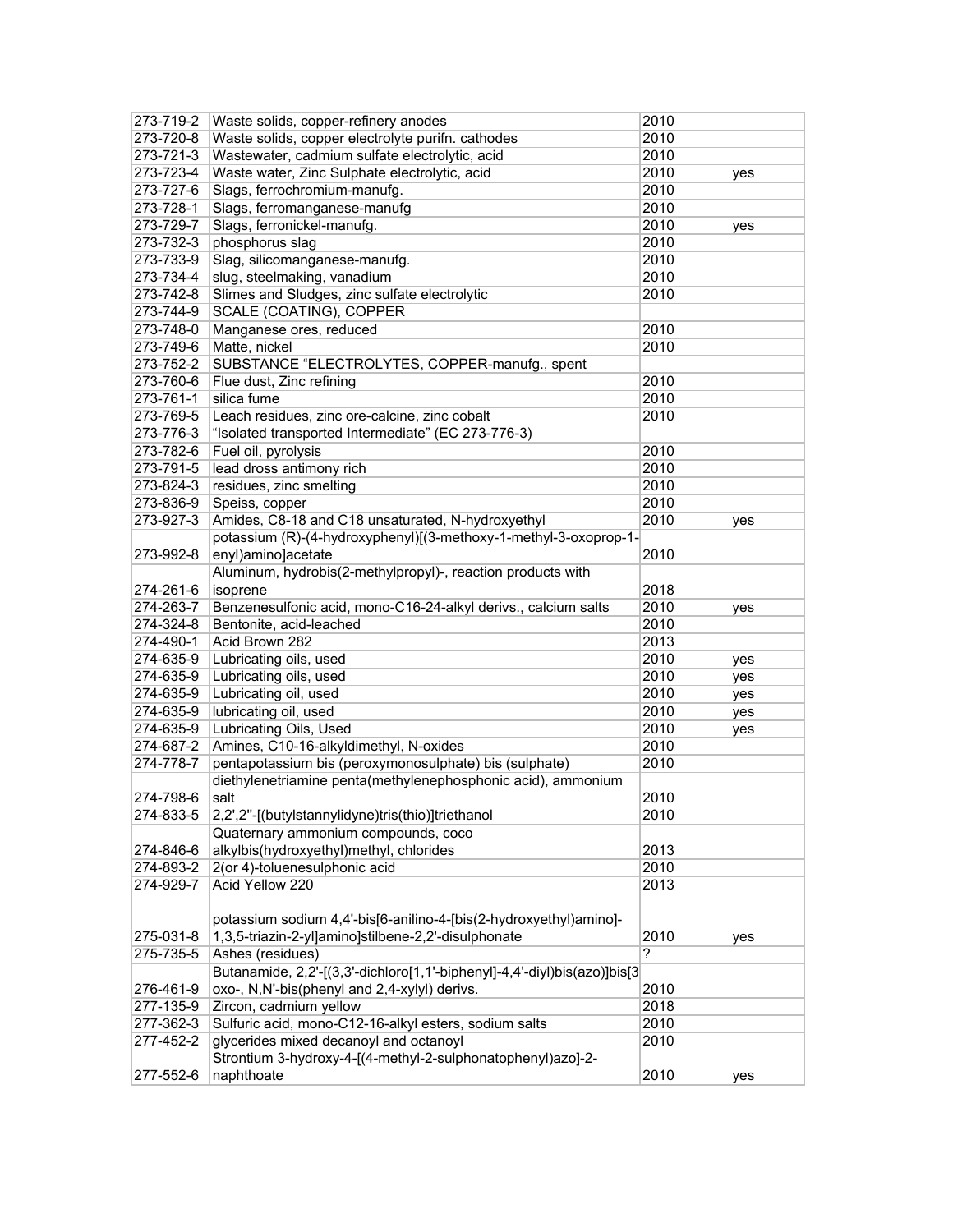| 278-674-2              | Reactive Red 195                                                                         | 2013 |     |
|------------------------|------------------------------------------------------------------------------------------|------|-----|
| 278-736-9              | Benzaldehyde, 5-dodecyl-2-hydroxy-, oxime                                                | 2010 |     |
| 278-758-9              | triisotridecyl phosphite                                                                 | 2010 |     |
| 279-015-1              | Reactive Red 198                                                                         | 2013 |     |
| 279-408-8              | Reactive Yellow 145                                                                      | 2013 |     |
| 279-791-1              | Docosyltrimethylammonium methyl sulphate                                                 | 2010 |     |
| 281-192-5              | dolomite calcined                                                                        | 2010 |     |
|                        | Benzaldehyde, reaction products with N,N-diethylbenzenamine and                          |      |     |
| 281-492-6              | N,N-dimethylbenzenamine, oxidized, acetates                                              | 2018 |     |
| 282-210-4              | Leach residues, molybdenum roasted ore, ammonium                                         | 2010 |     |
| 282-217-2              | Slags, Ferromolybdenum                                                                   | 2010 |     |
| 282-716-5              | diammonium propylenebis(dithiocarbamate)                                                 | 2010 |     |
| 283-049-2              | Benzoic acid, 2-hydroxy-, 5-C>13-alkyl derivs., sodium salts                             | 2010 |     |
| 283-294-5              | Saccharomyces cerevisiae, ext                                                            | 2010 |     |
|                        | Phosphorodithioic acid, mixed O,O-bis(1,3-dimethylbutyl and iso-Pr)                      |      |     |
| 283-392-8              | esters, zinc salts                                                                       |      |     |
| 283-482-7              | Distillates (coal tar), benzole fraction                                                 | 2010 |     |
| 283-659-9              | Tin melting residues                                                                     | 2010 |     |
| 283-907-6              | Ascophyllum nodosum, ext.                                                                | 2010 | yes |
| 283-928-0              | Tin ores, melting residues, hardhead                                                     | 2010 |     |
|                        | 1,2-Benzenedicarboxylic acid, di-C1-13 alkyl esters, manuf. of,                          |      |     |
| 284-310-3              | byproducts from, distn lights                                                            | 2010 |     |
|                        | diethylenetriamine penta(methylenephosphonic acid), potassium                            |      |     |
| 284-362-7              | salt                                                                                     | 2010 |     |
| 284-366-9              | 1,1'-(ethane-1,2-diyl)bis[pentabromobenzene]                                             | 2010 |     |
| 284-461-5              | Diisotridecyl 3,3'-[(dibutylstannylene)bis(thio)]dipropionate                            | 2010 |     |
|                        |                                                                                          | 2010 |     |
| 284-515-8              | Lemon, ext.                                                                              |      | yes |
| 284-521-0              | Mandarin Orange, ext.<br>Magnesium, bis(2-hydroxybenzoato-O1,O2)-, ar, ar'-di-C>13-alkyl | 2018 |     |
|                        | derivs.                                                                                  | 2010 |     |
| 284-578-1              |                                                                                          |      |     |
| 284-656-5              | <b>Tobacco Extract</b>                                                                   | 2010 | yes |
| 284-932-5              | 2-Oxetanone, 3-C12-16-alkyl-4-C13-17-alkylidene derivs.                                  | 2010 |     |
| 285-202-9              | Fatty acids, C8-18 and C 18-unsatd., esters with pentaerythritol                         | 2010 |     |
|                        | Silicate(2-), hexafluoro-, disodium, reaction products with lithium                      |      |     |
|                        |                                                                                          | 2013 |     |
| 285-349-9<br>285-547-5 | magnesium sodium silicate                                                                | 2010 |     |
|                        | Fatty acids, C16-18, esters with pentaerythritol                                         |      |     |
| 285-561-1              | lime chemical hydraulic                                                                  | 2010 |     |
| 285-562-7              | Naphtha, thermal cracked, residues, naphthalene cut                                      | 2010 |     |
| 285-591-5              | Benzene, mono-C10-14-alkyl derivs., fractionation bottoms                                | 2010 | yes |
|                        | Fatty acids, C14-18 and C16-18-unsatd., mixed esters with                                |      |     |
| 286-078-9              | neopentylglycol and trimetylolpropane                                                    | ?    |     |
|                        | 4-amino-6-[[4-[[[4-[(2,4-                                                                |      |     |
|                        | diaminophenyl)azo]phenyl]amino]sulphonyl]phenyl]azo]-5-hydroxy-3                         |      |     |
|                        | [(4-nitrophenyl)azo]naphthalene-2,7-disulphonic acid, potassium                          |      |     |
| 286-384-2              | salt                                                                                     | 2013 |     |
| 286-662-3              | Iminodipropanol                                                                          | 2018 |     |
| 287-098-0              | Tall oil rosin, maleated                                                                 | 2010 |     |
| 287-196-3              | Paraffins oils, chloro                                                                   | 2010 |     |
| 287-401-6              | Diundecyl phthalate, branched and linear                                                 | 2010 |     |
| 287-477-0              | Alkanes, C14-17, chloro                                                                  | 2010 | yes |
| 287-478-6              | Alkanes, C18-28, chloro                                                                  | 2010 |     |
| 287-479-1              | Alkenes, C10-13                                                                          | 2010 |     |
| 287-494-3              | Benzenesulfonic acid, 4-C10-13-sec-alkyl derivs                                          | 2010 | yes |
| 287-502-5              | Solvent naphtha (coal), xylene-styrene cut                                               | 2010 |     |
| 287-574-8              | Reactive Orange 72                                                                       | 2013 |     |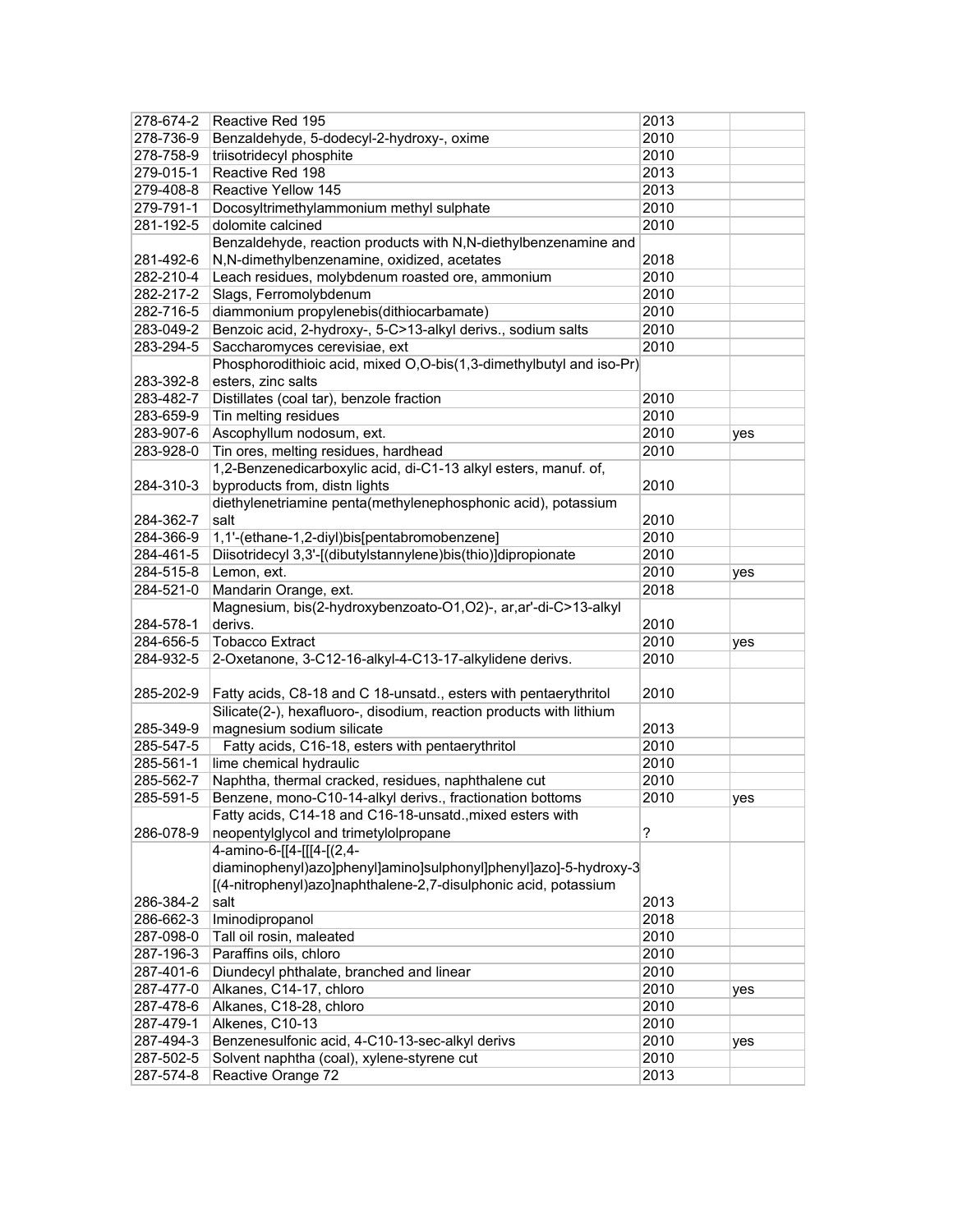| 287-636-4  | Fatty acids, C8-10, Me esters                                            | 2010 |     |
|------------|--------------------------------------------------------------------------|------|-----|
| 287-640-6  | Fatty acids, coco, triester with trimethylolpropane                      | 2010 |     |
| 288-017-1  | Tall Oil Rosin, Fumarated                                                | 2010 | yes |
| 288-330-3  | Sulfonic acids, C13-17-sec-alkane, sodium salts                          | 2010 |     |
|            | Quaternary ammonium compounds, C12-18-                                   |      |     |
| 288-474-7  | alkyl(hydroxyethyl)dimethyl, chlorides                                   | 2010 |     |
| 289-094-4  | decanol, branched                                                        | 2013 |     |
| 289-178-0  | Molybdenum Sulfide (MoS2) roasted                                        | 2010 |     |
| 289-194-8; | Reaction mixture of 3,4,5,6,6-pentamethylhept-3-en-2-one and             |      |     |
| 279-825-5  | 3,5,6,6-tetramethyl-4-methyleneheptan-2-one                              | 2010 |     |
| 289-220-8  | Gasoline                                                                 |      |     |
| 289-296-2  | 3-[[5-methyl-2-(1-methylethyl)cyclohexyl]oxy]propane-1,2-diol            | 2018 |     |
| 289-339-5  | Hydrocarbons, C4 (LOA Category K)                                        | 2010 |     |
| 289-612-9  | bergamot ext.                                                            | 2018 |     |
| 289-904-6  | Grapefruit, ext                                                          | 2013 |     |
| 290-010-3  | Lime (Citrus aurantifolia), ext.                                         | 2013 | yes |
| 290-058-5  | mentha arvenis, ext                                                      | 2010 |     |
| 290-580-3  | 1,2-Benzenedicarboxylic acid, di-C16-18-alkyl esters                     | 2010 |     |
|            | Butanamide, 2,2'-[(3,3'-dichloro[1,1'-biphenyl]-4,4'-diyl)bis(azo)]bis[3 |      |     |
| 290-823-3  | oxo-, N,N'-bis(p-anisyl and Ph) derivs.                                  | 2010 |     |
|            |                                                                          |      |     |
|            | Butanamide, 2,2'-[(3,3'-dichloro[1,1'-biphenyl]-4,4'-diyl)bis(azo)]bis[3 |      |     |
| 290-824-9  | oxo-, N,N'-bis(4-chloro-2,5-dimethoxyphenyl and 2,4-xylyl) derivs.       | 2010 |     |
| 291-169-1  | decanol, branched and linear                                             | 2013 |     |
| 291-367-8  | Graphite, acid-treated                                                   | 2013 |     |
| 292-086-3  | 2-Propenoic acid, 2-methyl-, C10-14-alkyl esters                         | 2010 |     |
| 292-087-9  | 2-Propenoic acid, 2-methyl-, C10-16-alkyl esters                         | 2010 |     |
| 292-088-4  | 2-Propenoic acid, 2-methyl-, C10-18-alkyl esters                         | 2010 |     |
| 292-093-1  | 2-Propenoic acid, 2-methyl-, C12-15-alkyl esters                         | 2010 |     |
| 292-094-7  | 2-Propenoic acid, 2-methyl-, C12-16-alkyl esters                         | 2010 |     |
| 292-095-2  | 2-Propenoic acid, 2-methyl-, C12-18-alkyl esters                         | 2010 |     |
| 292-101-3  | 2-Propenoic acid, 2-methyl-, C16-18-alkyl esters                         | 2010 |     |
| 292-102-9  | 2-Propenoic acid, 2-methyl-, C16-20-alkyl esters                         | 2010 |     |
|            | 2-Propenoic acid, 2-methyl-, C12-15-branched and linear alkyl            |      |     |
| 292-122-8  | esters                                                                   | 2010 |     |
| 292-461-1  | Alkanes, C16-C20-iso-                                                    | 2010 |     |
| 292-463-2  | Alkenes, C12-14 a-                                                       | 2010 |     |
|            | Naphtha (petroleum), steam-cracked, hydrotreated, C9-10-arom.-           |      |     |
| 292-637-8  | rich                                                                     | 2010 |     |
| 292-694-9  | Aromatic hydrocarbons, C8. Intermediate stream                           | 2010 |     |
| 292-699-6  | Aromatic hydrocarbons, C7-8, ethylene-manuf.-by-product                  | 2010 |     |
| 292-715-1  | Bentonite, acid-leached, calcined                                        | 2010 |     |
|            | Fatty acids, C10-20, reaction products with triethanolamine, di-Me       |      |     |
| 293-018-5  | sulfate-quaternized                                                      | 2010 |     |
| 293-049-4  | Fatty acids, C16-18, zinc salts                                          | 2010 |     |
| 293-170-2  | Glycerides, C8-C18 and C18 unsatd. mono- and di, acetates                | 2010 |     |
| 293-208-8  | glycerides C16 - 18, mono                                                | 2010 |     |
| 293-260-1  | Hydrocarbons, C4, 1,3-butadiene-free                                     | 2010 |     |
|            |                                                                          |      |     |
| 293-261-7  | Hydrocarbons, C4, 1,3-butadiene-free, polymd, dibutylene fraction        | 2010 |     |
|            | Hydrocarbons, C4, 1,3-butadiene-free, polymd, tetraisobutylene           |      |     |
| 293-262-2  | fraction                                                                 | 2010 |     |
|            | Hydrocarbons, C4, 1,3-butadiene-free, polymd, triisobutylene             |      |     |
| 293-263-8  | fraction                                                                 | 2010 |     |
| 293-309-7  | "Isolated transported Intermediate" (EC 293-309-7)                       |      |     |
| 293-314-4  | Leach residues, zinc ore, lead-contg.                                    | 2010 |     |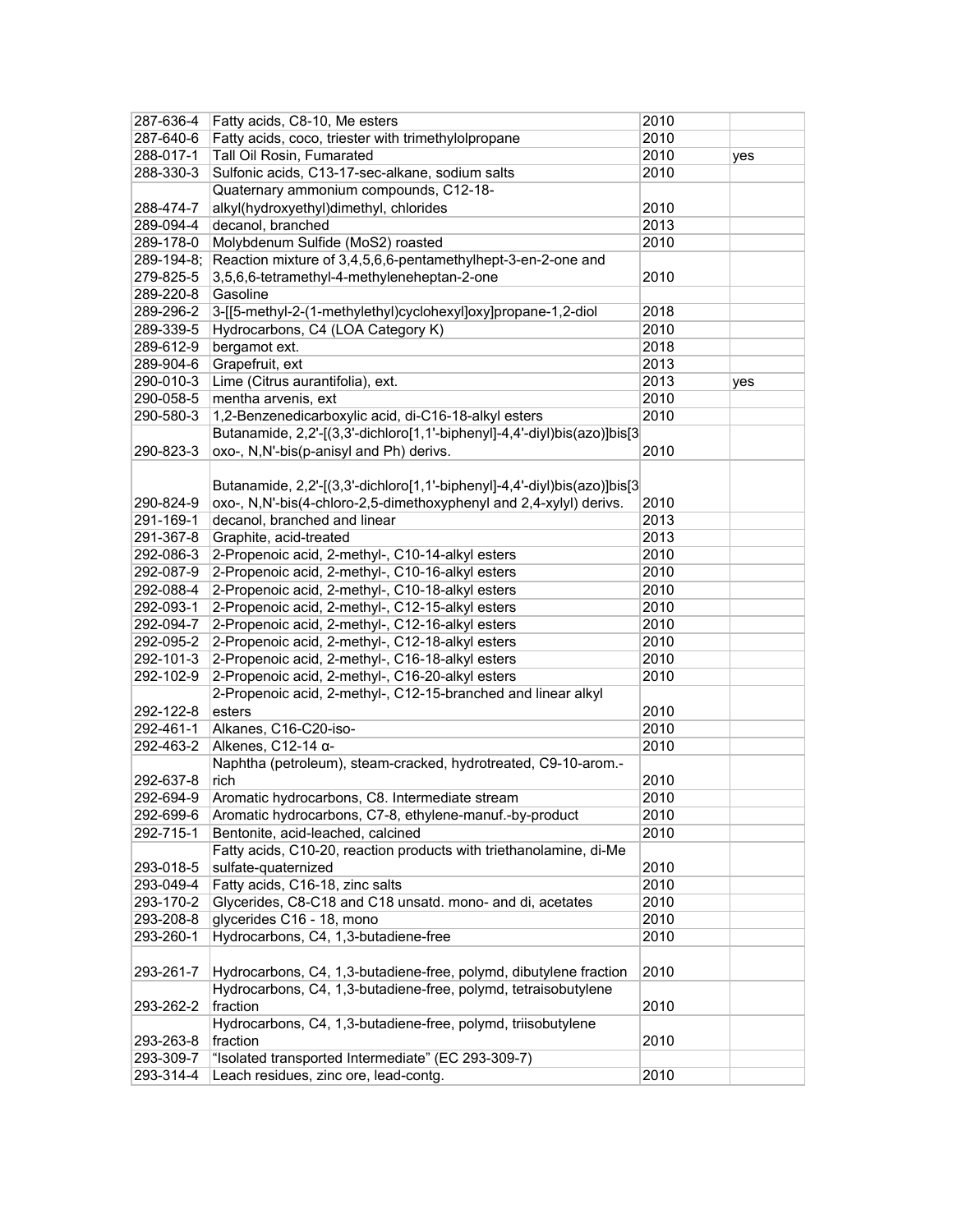| 293-316-5 | Lecithins, acetylated                                                   | 2010 |     |
|-----------|-------------------------------------------------------------------------|------|-----|
| 293-659-0 | Rosin, reaction products with formaldehyde                              | 2010 |     |
| 293-671-6 | UGI (Upgraded Illmentite)                                               | 2010 |     |
| 293-684-7 | Slimes and Sludges, papermaking, primary                                | 2013 | yes |
| 293-728-5 | Sulfonic acids, C10-21-alkane, Ph esters                                | 2010 |     |
| 294-409-3 | Slags, steelmaking, converter                                           | 2010 |     |
| 294-410-9 | EAF C: Slag, electric arc furnace (carbon steel production)             | 2010 |     |
| 294-410-9 | slag, steelmaking, elec. furnace                                        | 2010 |     |
| 294-557-9 | Hydrocarbons, C5-7, C6-rich, ethylene manuf. by-products                | 2010 |     |
| 294-571-5 | Glycerides, C16-18 and C18-unsatd. mono-                                | 2010 |     |
|           | Amines, bis(hydrogenated tallow alkyl), 2-[[bis(hydrogenated tallow     |      |     |
| 294-705-2 | alkyl)amino]carbonyl]benzoates                                          | 2010 |     |
|           |                                                                         |      |     |
|           | Amines, C12-14-alkyl, reaction products with hexanol, phosphorus        |      |     |
| 294-716-2 | oxide (P2O5), phosphorus sulfide (P2S5) and propylene oxide             | 2010 |     |
| 295-253-9 | Alkenes, C9-13-branched, C10-rich                                       | 2010 |     |
|           | Distillates (petroleum), alkene-alkyne manuf. pyrolysis oil,            |      |     |
| 295-293-7 | vinyltoluene fraction                                                   |      |     |
|           | Distillates (petroleum), heat-soaked steam-cracked naphtha, C5-         |      |     |
| 295-302-4 | rich                                                                    | 2010 |     |
|           | Distillates (petroleum), naphtha steam cracking-derived,                |      |     |
| 295-311-3 | hydrotreated light arom                                                 | 2010 |     |
| 295-317-6 | Distillates (petroleum), steam-cracked residue, arom.                   |      |     |
|           | Distillates (petroleum), steam-cracked residue, naphthalene-            |      |     |
| 295-319-7 | methylnaphthalene fraction                                              |      |     |
|           | Fatty acids, C10-20 and C16-18-unsatd., reaction products with          |      |     |
| 295-344-3 | triethanolamine, di-Me sulfate-quaternized                              | 2010 |     |
| 295-396-7 | Fuel oil, heavy, high-sulfur                                            | 2010 |     |
|           |                                                                         |      |     |
| 295-405-4 | Hydrocarbons, C4, steam-cracker distillate                              | 2010 |     |
| 295-438-4 | Naphtha (petroleum), hydrotreated light steam-cracked                   | 2010 |     |
| 295-443-1 | Hydrocarbons, C4-12, naphtha-cracking, hydrotreated                     | 2010 |     |
|           | Fatty acids, tall-oil, compds. with N-[3-(dimethylamino)propyl]tall-oil |      |     |
| 295-714-4 | amides                                                                  | 2010 |     |
| 295-762-6 | Hydrocarbons, C5-8                                                      | 2010 |     |
| 295-765-2 | Hydrocarbons, C5, ethylene-manuf.-by-product, hydrogenated              | 2010 |     |
|           | Slimes and Sludges, copper electrolytic refining, decopperized, Ni      |      |     |
| 295-859-3 | sulfate                                                                 | 2010 |     |
|           | ROSI, FUMARATED, REACTION PRODUCTS WITH GLYCEROL                        |      |     |
| 296-047-1 | AND PENTAERYTHRITOL                                                     | 2013 |     |
| 296-235-3 | Acacia mearnsi, ext., bisulfited                                        | 2010 |     |
|           | Ethanol, 2-amino-, reaction products with ammonia, 2-[(2-               |      |     |
| 296-542-2 | aminoethyl)amino]ethanol fraction                                       | 2013 |     |
| 296-866-4 | Amines, C20-22-alkyldimethyl                                            | 2010 | yes |
|           | Hydrocarbons, C4, 1,3-butadiene-free, polymd., dibutylene fraction,     |      |     |
| 297-626-1 | hydrogenated                                                            | 2010 |     |
| 297-648-1 | Oil shale, thermal processing waste                                     | 2010 |     |
| 297-790-4 | Alcohols, C16-19, branched                                              | 2013 |     |
| 297-794-6 | C11-C14 Olefins                                                         | 2010 |     |
| 297-795-1 | Alkenes, C12-14                                                         | 2010 |     |
|           | Hydrocarbons, C5-7, C6-rich, heat-soaked, steam-cracked ethylene        |      |     |
| 297-855-7 | manufg. by-product                                                      |      |     |
| 297-907-9 | Slag, lead-zinc smelting                                                | 2010 |     |
|           |                                                                         |      |     |
| 298-577-9 | zinc bis[O-(6-methylheptyl)] bis[O-(sec-butyl)] bis(dithiophosphate)    | 2010 |     |
| 298-697-1 | Dodecene / Tetramer                                                     | 2010 |     |
| 298-699-2 | Alkenes, C12-14, hydroformylation products                              | 2010 |     |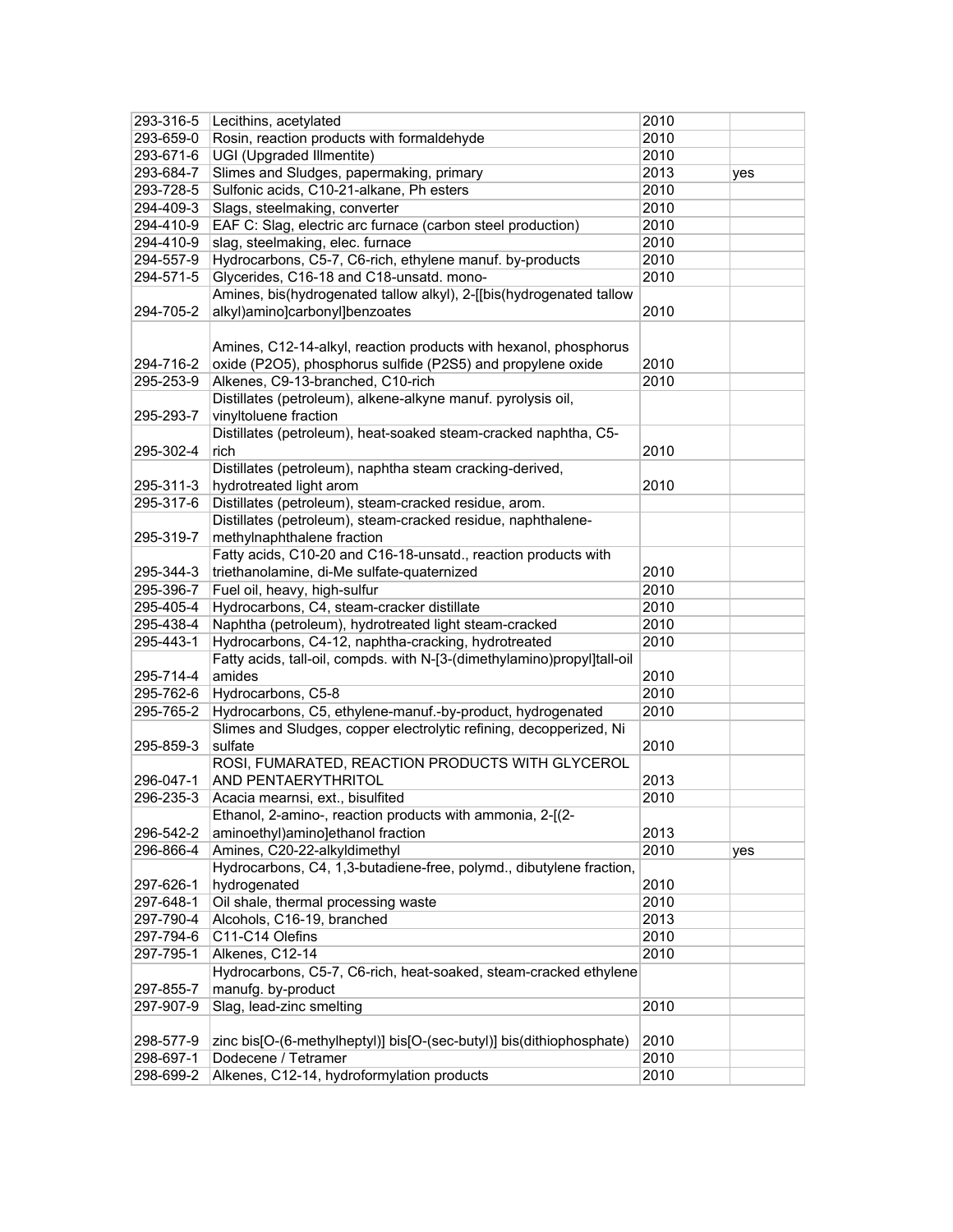|           | 1-[2-[[2-chloro-4-[(4-nitrophenyl)azo]phenyl]amino]ethyl]pyridinium   |      |     |
|-----------|-----------------------------------------------------------------------|------|-----|
| 300-000-3 | hydroxide                                                             | 2013 |     |
|           | 4-amino-6-[(1,2-dihydro-2-imino-1,6-dimethyl-4-pyrimidinyl)amino]-    |      |     |
| 300-000-4 | 1,2-dimethylquinolinium hydroxide                                     | 2010 |     |
| 300-202-1 | Alkenes, C20-24 alpha-                                                | 2010 |     |
| 300-203-7 | Alkenes, C24-28 alpha-                                                | 2010 |     |
|           | 2-Propenoic acid, butyl ester, reaction products with butadiene,      |      |     |
| 300-339-7 | sulfur and tri-Ph phosphite                                           |      |     |
| 300-644-5 | Reactive Blue 250                                                     | 2013 |     |
|           |                                                                       |      |     |
|           | 9-Octadecenoic acid (Z)-, reaction products with triethanolamine, di- |      |     |
| 302-242-5 | Me sulfate-quaternized                                                | 2010 |     |
| 302-639-3 | Gasoline, pyrolysis, hydrogenated                                     | 2010 |     |
|           | Residues, calcium sulfate-contg., flue gas wet desulfurization        |      |     |
| 302-652-4 | neutralization                                                        | 2010 | yes |
| 302-676-5 | wastes, copper-manuf., calcium hydroxide treated                      | 2010 |     |
| 305-433-1 | Slimes and Sludges, copper electrolytic refining, decopperized        | 2010 |     |
| 305-449-9 | Lead-Silver anode melting slag                                        | 2010 |     |
| 305-536-1 | Pentanol, branched and linear                                         | 2010 |     |
|           | Distillates (petroleum), cracked, alkene-alkyne manuf. by-product,    |      |     |
| 305-585-9 | methylindene fraction                                                 |      |     |
|           | Distillates (petroleum), cracked, ethylene manuf. by-product, C9-10   |      |     |
| 305-586-4 | fraction                                                              | 2010 |     |
| 305-589-0 | Distillates (petroleum), solvent-refined hydrocracked light           | 2010 |     |
|           | Distillates (petroleum), steam-cracked, C8-12 fraction, polymd.,      |      |     |
| 305-750-5 | distn. lights                                                         | 2010 |     |
| 305-795-0 | Rosin, fumarated, reaction products with formaldehyde                 | 2010 |     |
| 305-837-8 | SPINEL, COPPER GREEN                                                  | 2018 |     |
| 305-871-3 | Rape oil, oxidized                                                    | 2013 | yes |
| 305-909-9 | Zircon, silicon zirconium grey                                        | ?    |     |
|           | Hydrocarbons, C4, 1,3-butadiene- and isobutene-free (LOA              |      |     |
| 306-004-1 | Category C)                                                           | 2010 |     |
|           | Hydrocarbons, C4, 1,3-butadiene- and isobutene-free (LOA              |      |     |
| 306-004-1 | Category K)                                                           | 2010 |     |
| 306-005-7 | Hydrocarbons, C4, n-butene conc.                                      | 2010 |     |
| 306-006-2 | Hydrocarbons, C4, butane conc., n-butene-contg.                       | 2010 |     |
| 306-115-5 | Phenol, dodecyl-, branched, sulfurized                                | 2010 |     |
| 306-479-5 | Dodecene branched - Trimer of Butenes                                 | 2010 |     |
| 306-797-4 | Fatty acids, C16-18, C16-18-alkyl esters                              | 2010 |     |
|           | Triglycerides, C14-22, saturated and unsaturated, bisulfited, sodium  |      |     |
| 307-037-4 | salt                                                                  | 2010 | yes |
|           | 2-Propanol, 1,1'-[[3-[(3-aminopropyl)amino]propyl]imino]bis-, N-      |      |     |
| 307-276-4 | tallow alkyl derivs.                                                  | 2010 |     |
| 307-289-5 | Sulfuric acid, iron(3+) salt, basic                                   | 2010 | yes |
| 307-298-4 | Heptene                                                               | 2010 |     |
| 307-300-3 | Octene                                                                | 2010 |     |
| 307-301-9 | Nonene                                                                | 2010 |     |
| 307-751-6 | Glycerides, tall-oil mono-, di-, and tri-                             | 2010 |     |
|           | Triglycerides, C14-22, saturated and unsaturated, bisulfited, sodium  |      |     |
|           | salt                                                                  | 2010 |     |
| 307-763-1 | Triglycerides, C14-22, saturated and unsaturated, bisulfited, sodium  |      | yes |
|           |                                                                       |      |     |
| 307-948-7 | salt                                                                  | 2010 | yes |
|           | 1-Propanaminium, 3-amino-N-(carboxymethyl)-N,N-dimethyl-, N-C8-       |      |     |
| 308-107-7 | 18 acyl derivs., hydroxides, inner salts                              | 2010 |     |
| 308-484-8 | Amides, C6-18, N-[3-(dimethylamino)propyl]                            | 2010 |     |
| 308-487-4 | Aromatic hydrocarbons, distn. residues, naphthalene-rich              | 2010 |     |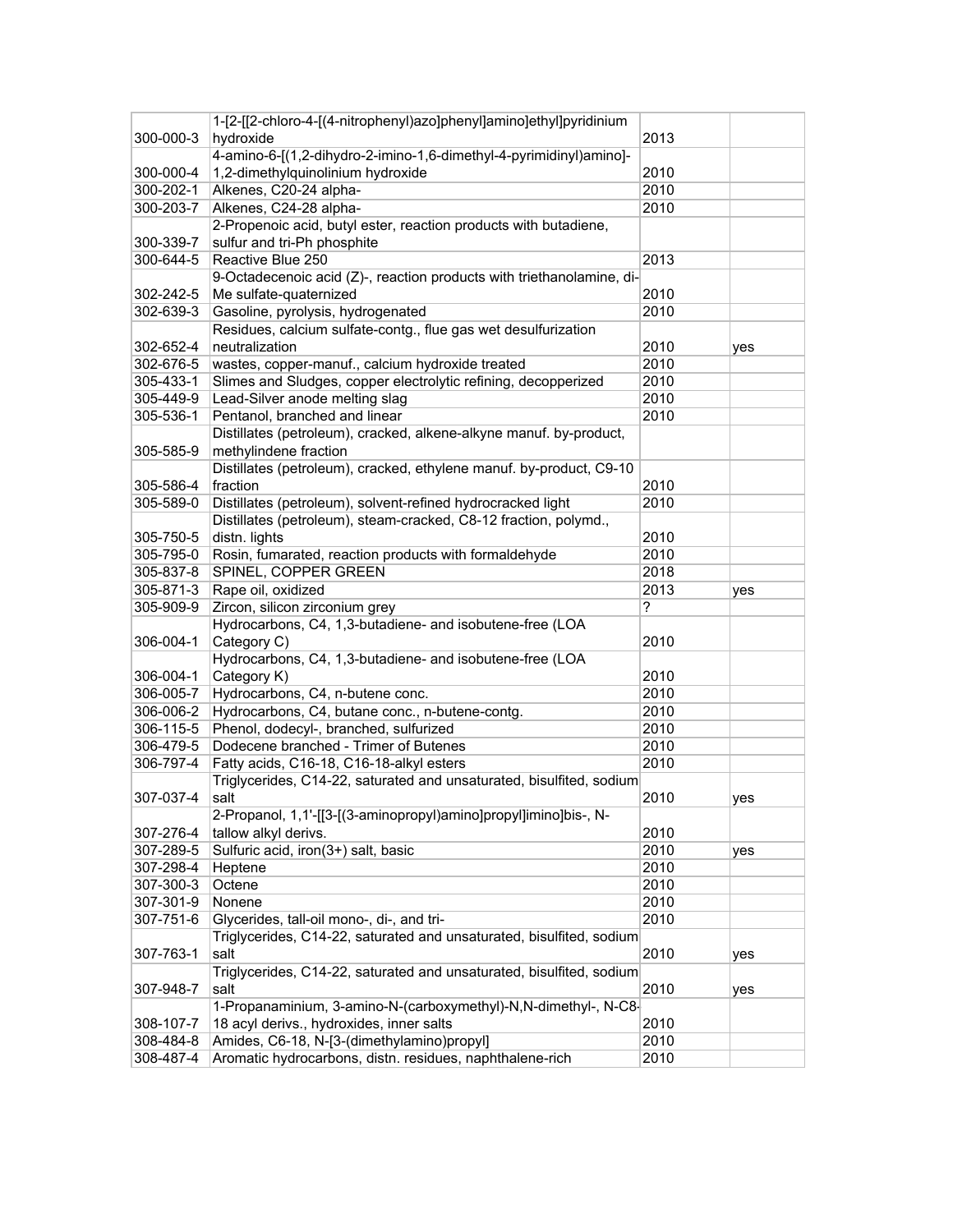|           | Triglycerides, C14-22, saturated and unsaturated, bisulfited, sodium                                 |      |     |
|-----------|------------------------------------------------------------------------------------------------------|------|-----|
| 308-507-1 | salt                                                                                                 | 2010 | yes |
| 308-714-7 | Naphtha (petroleum), light steam-cracked, thermally treated                                          | 2010 |     |
| 308-727-8 | polyester                                                                                            | 2010 | yes |
| 308-733-0 | Residues, steam cracked, thermally treated, Polymer Oil                                              | 2010 |     |
| 308-766-0 | undecyl glucoside                                                                                    | 2018 |     |
|           | Distillates (petroleum), steam-cracked light petroleum residues, C9-                                 |      |     |
| 308-910-2 | 10-arom. fraction                                                                                    |      |     |
|           |                                                                                                      |      |     |
|           | Nitric acid, barium salt, reaction products with ammonia, chromic                                    |      |     |
| 308-967-3 | acid (H2CrO4) diammonium salt and copper(2+) dinitrate, calcined                                     | 2010 |     |
| 309-203-1 |                                                                                                      | 2010 |     |
|           | Protein hydrolyzates, animal<br>Triglycerides, C14-22, saturated and unsaturated, bisulfited, sodium |      |     |
|           |                                                                                                      |      |     |
| 309-451-0 | salt                                                                                                 | 2010 |     |
|           | Slimes and Sludges, copper electrolytic refining, decopperized,                                      |      |     |
| 309-772-6 | arsenic-rich                                                                                         | 2010 |     |
|           | Triglycerides, C14-22, saturated and unsaturated, bisulfited, sodium                                 |      |     |
| 309-814-3 | salt                                                                                                 | 2010 |     |
|           | Distillates (petroleum), alkene-alkyne manufact. pyrolysis oil,                                      |      |     |
| 309-859-9 | naphthalene fraction                                                                                 |      |     |
| 309-867-2 | Extract residues (coal), light oil alk., acid ext., indene fraction                                  | 2010 |     |
|           | Hydrocarbons, C6-8, hydrogenated sorption-dearomatized, toluene                                      |      |     |
| 309-870-9 | raffination                                                                                          | 2010 |     |
|           | Lubricating oils (petroleum), C20-35, solvent-extd., dewaxed,                                        |      |     |
| 309-876-1 | hydrogenated                                                                                         | 2010 |     |
| 309-928-3 | Silicic acid, aluminum sodiumsalt, sulfurized                                                        | 2010 |     |
| 309-939-3 | Distillates (petroleum), heavy steam-cracked                                                         | 2010 |     |
|           | N-(3-(Tridecyloxy)propyl)- 1,3-propane diamine acetate [branched,                                    |      |     |
| 310-004-7 | monoacetate]                                                                                         |      |     |
| 310-012-0 | Hydrocarbons, C3-6, C5-rich, steam-cracked naphtha                                                   | 2010 |     |
| 310-013-0 | Hydrocarbons, C5-rich, dicyclopentadiene-contg                                                       | 2010 |     |
| 310-057-6 | Residues (petroleum), steam-cracked light, arom                                                      | 2010 |     |
| 310-060-2 | Slags, elec. furnace smelting, iron silicate                                                         | 2010 |     |
|           | Slimes and Sludges, copper conc. roasting off gas scrubbing, lead-                                   |      |     |
| 310-062-3 | mercury-selenium-contg                                                                               | 2010 |     |
|           | Slimes and Sludges, copper-lead ore roasting off gas scrubbing,                                      |      |     |
| 310-063-9 | arseniccontg                                                                                         | 2010 |     |
| 310-073-3 | Aluminium oxide (Al2O3), solid soln. with iron oxide (Fe2O3)                                         | 2018 |     |
| 310-077-5 | Silicic acid, zirconium salt, cadmium pigment encapsulated                                           | 2013 |     |
| 310-193-6 | Cobalt aluminate blue spinel                                                                         | 2013 |     |
| 310-287-7 | ethanol, 2-butoxy-, manufacture of, by-products from                                                 | 2010 |     |
| 310-289-8 | ethanol, 2-methoxy-, manufacture of, by-products from                                                | 2010 |     |
|           | ethanol, 2-methoxy-, manufacture of, by-products from, esters with                                   |      |     |
| 310-290-3 | boric acid                                                                                           | 2010 |     |
| 414-940-8 | 2,5-dichloro-4(1,1,2,3,3,3-hexafluoropropoxy)aniline                                                 | 2010 |     |
| 415-580-4 | 2,5-Dichloro-1-(1,1,2,3,3,3-hexafluoropropoxy)-4-nitrobenzene                                        | 2010 |     |
| 415-670-3 | GR138766X                                                                                            | 2010 |     |
| 417-870-6 | di-L-para-menthene                                                                                   | 2010 |     |
| 429-830-5 | 2-chloro-5-chloromethylthiazole                                                                      | 2010 |     |
| 454-800-3 | Pyridine, 2-chloro-5-(chloromethyl)-,                                                                |      |     |
| 500-001-0 | 2-Methylpropene, trimers                                                                             | 2010 |     |
|           | Butene, homopolymer (products derived from either/or But-1-                                          |      |     |
| 500-004-7 | ene/But-2-ene)                                                                                       | 2010 |     |
|           | Formaldehyde, oligomeric reaction products with 1-chloro-2,3-                                        |      |     |
| 500-006-8 | epoxypropane and phenol                                                                              | 2010 |     |
| 500-012-0 | Poly(oxy-1,2-ethanediyl), α-butyl-ω-hydroxy-                                                         | 2010 |     |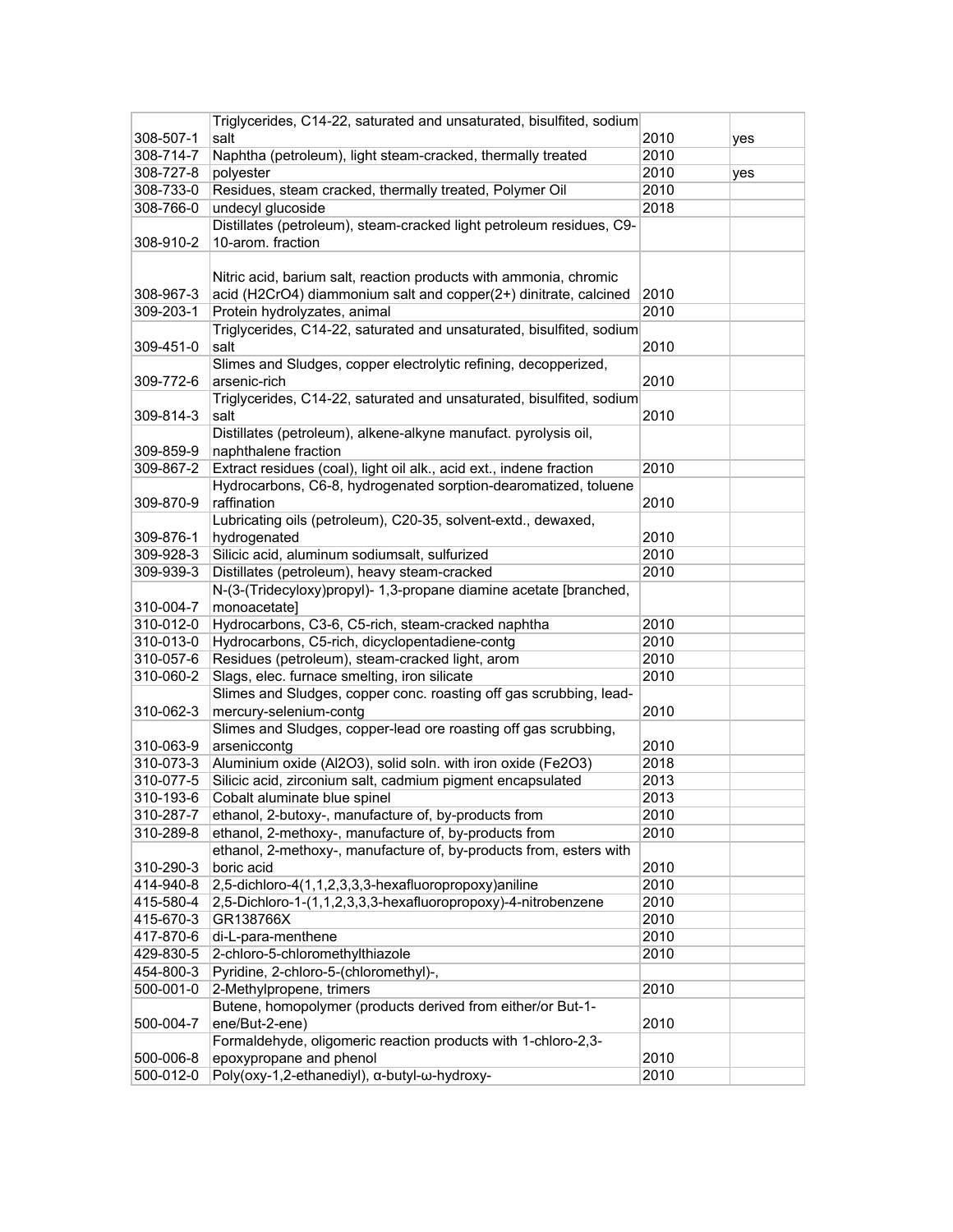| 500-022-5 | Ethoxylated 2,4,7,9-tetramethyl 5 decyn-4,7-diol                        | 2013 |
|-----------|-------------------------------------------------------------------------|------|
| 500-029-3 | Sucrose, propoxylated                                                   | 2010 |
| 500-030-9 | Pentaerythritol, propoxylated                                           |      |
|           | 2,2'-Oxybisethanol, ethoxylated and propoxylated (>1 < 4.5 mol EO       |      |
| 500-031-4 | and >1 <4.5 mol PO)                                                     | 2010 |
|           | 4,4'-Isopropylidenediphenol, oligomeric reaction products with 1-       |      |
| 500-033-5 | chloro-2,3-epoxypropane                                                 | 2010 |
| 500-035-6 | Ethylenediamine, propoxylated                                           | 2010 |
| 500-036-1 | Formaldehyde, oligomeric reaction products with aniline                 |      |
| 500-039-8 | propane-1,2-diol, propoxylated                                          | 2010 |
| 500-040-3 | 4,4'-Methylenediphenyl diisocyanate, oligomers                          | 2010 |
| 500-041-9 | Propylidynetrimethanol, propoxylated                                    | 2010 |
| 500-044-5 | Glycerol, propoxylated                                                  | 2010 |
| 500-047-1 | Ethylenediamine, ethoxylated and propoxylated                           | 2010 |
| 500-051-3 | 1,2-Dihydro-2,2,4-trimethylquinoline, oligomers                         | 2010 |
| 500-060-2 | Hexamethylene diisocyanate, oligomers                                   | 2010 |
| 500-066-5 | Propylidynetrimethanol, ethoxylated, esters with acrylic acid           | 2010 |
| 500-078-0 | Ethane- 1,2-diol, propoxylated                                          | 2010 |
|           | Formaldehyde, oligomeric reaction products with aniline and             |      |
| 500-079-6 |                                                                         | 2010 |
|           | phosgene<br>2,2'-Iminodiethanol, propoxylated                           |      |
| 500-085-9 |                                                                         | 2010 |
|           |                                                                         |      |
|           | 4,4'-Isopropylidenediphenol, oligomeric reaction products with 1-       |      |
| 500-089-0 | chloro-2,3-epoxypropane, reaction products with methacrylic acid        | 2010 |
|           | 4,4'-Isopropylidenediphenol, oligomeric reaction products with 1-       |      |
|           | chloro-2,3-epoxypropane, reaction products with maleic anhydride        |      |
| 500-090-6 | and methacrylic acid                                                    | 2013 |
| 500-094-8 | 2,2',2"-Nitrilotriethanol, propoxylated                                 | 2010 |
| 500-097-4 | 4,4'-Isopropylidenediphenol, propoxylated                               | 2010 |
|           | e-Caprolactone, oligomeric reaction products with                       |      |
| 500-099-5 | propylidynetrimethanol                                                  | 2010 |
|           | 4,4'-Methylenediphenol, oligomeric reaction products with 1-chloro-     |      |
| 500-108-2 | 2,3-epoxypropane                                                        | 2010 |
| 500-110-3 | Propoylidynetrimethanol, ethoxylated                                    | 2010 |
|           | Poly[oxy(methyl-1,2-ethanediyl)], .alpha.,.alpha.',.alpha."-1,2,3-      |      |
| 500-114-5 | propanetriyltris[.omega.-[(1-oxo-2-propenyl)oxy]]-                      | 2010 |
| 500-118-7 | D-Glucytol, propoxylated                                                | 2010 |
|           | 4,4'-Methylenediphenyl diisocyanate, oligomeric reaction products       |      |
| 500-119-2 | with [(methylethylene)bis (oxy)]dipropanol                              | 2010 |
|           |                                                                         |      |
| 500-125-5 | 3-Isocyanatomethyl-3,5,5-trimethylcyclohexyl isocyanate, oligomers 2010 |      |
| 500-136-2 | Rosin, oligomers                                                        | 2010 |
|           | 4,4'-Methylenediphenyl diisocyanate, oligomeric reaction products       |      |
| 500-142-8 | with oxydipropanol                                                      | 2010 |
| 500-163-2 | Rosin, oligomers                                                        | 2010 |
| 500-165-3 | Alcohols, C12-13, ethoxylated                                           | 2010 |
| 500-182-6 | Alcohols, C10-16, ethoxylated                                           | 2010 |
| 500-183-1 | 1-Decene homopolymer, hydrogenated                                      | 2010 |
|           | oly(oxy-1,2-ethanediyl), .alpha.-sulfo-.omega.-hydroxy-, C12-18-        |      |
| 500-189-4 | alkyl ethers, sodium salts                                              | 2010 |
| 500-195-7 | Alcohols, C12-C15, ethoxylated                                          | 2010 |
| 500-201-8 | Alcohols, C12-18, ethoxylated                                           | 2010 |
| 500-204-4 | Fatty acids, C18-unsatd., dimers, 2-ethylhexyl                          | 2010 |
| 500-220-1 | D-Glucopyranose, oligomeric, decyl octyl glycosides                     | 2010 |
|           | Poly(oxy-1,2-ethanediyl), .alpha.-sulfo-.omega.-hydroxy-,C10-16-        |      |
| 500-223-8 | alkyl ethers, sodium salts                                              | 2010 |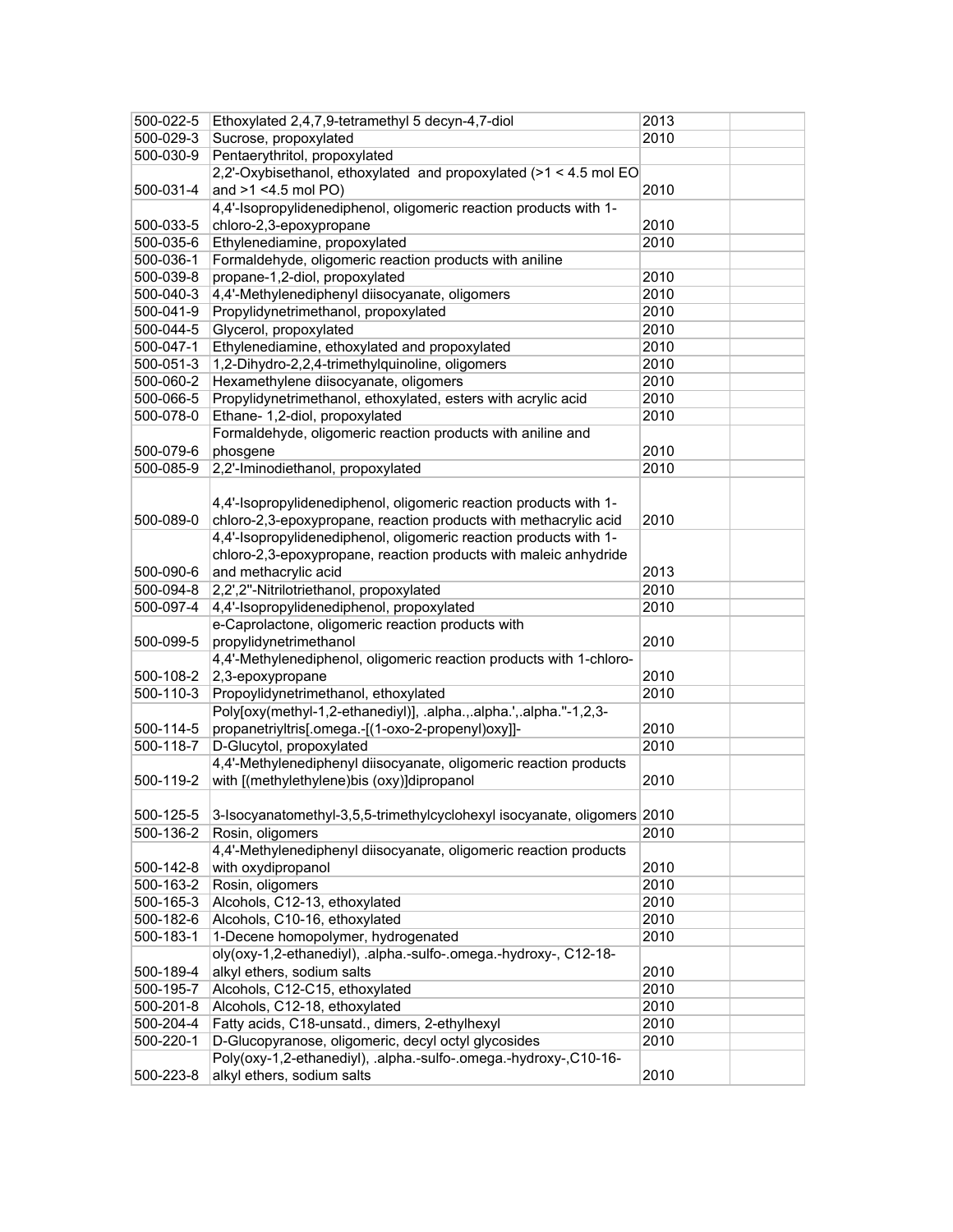| 500-228-5 | 1-decene, dimer, hydrogenated                                        | 2010 |     |
|-----------|----------------------------------------------------------------------|------|-----|
| 500-236-9 | Alcohols, C16-18 and C18-unsatd., ethoxylated                        | 2010 |     |
|           | 4,4'-Methylenediphenyl diisocyanate, oligomeric reaction products    |      |     |
|           | with 2,4'-diisocyanatodiphenylmethane and                            |      |     |
| 500-262-0 | [(methylethylene)bis(oxy)]dipropanol                                 | 2010 |     |
|           | propane-1,2-diol polymer with 1-isocyanato-4-[(4-                    |      |     |
|           | isocyanatophenyl)methyl]benzene and 1-isocyanato-2-[(4-              |      |     |
| 500-270-4 | isocyanatophenyl)methyl]benzene                                      | 2010 |     |
|           | 4,4'-Methylenediphenyl diisocyanate, oligomeric reaction products    |      |     |
| 500-297-1 | with 2,4'-diisocyanatodiphenylmethane                                | 2010 |     |
|           |                                                                      |      |     |
|           | 4,4'-Methylenediphenyl diisocyanate, oligomeric reaction products    |      |     |
|           | with butane-1,3-diol, 2,4'-diisocyanatodiphenylmethane,              |      |     |
| 500-312-1 | [(methylethylene)bis(oxy)]dipropanol and propane-1,2-diol            | 2010 |     |
|           |                                                                      |      |     |
|           | 4,4'-Methylenediphenyl diisocyanate, oligomeric reaction products    |      |     |
|           | with butane-1,3-diol, 2,4'-diisocyanatodiphenylmethane, 1,1'-        |      |     |
|           | methylenebis(4-isocyanatobenzene) homopolymer,                       |      |     |
| 500-313-7 | [(methylethylene)bis(oxy)]dipropanol and propane-1,2-diol            | 2013 |     |
| 500-322-6 | Glycerol, ethoxylated, esters with acrylic acid                      | 2010 |     |
| 500-337-8 | Alcohols, C13-15, branched and linear, ethoxylated                   | 2010 | yes |
|           | Alcohols, C10-16, ethoxylated, sulfates,                             |      |     |
| 500-343-0 | mono(hydroxyethyl)ammonium salts                                     | 2013 |     |
| 500-393-3 | Dec-1-ene, trimers, hydrogenated                                     | 2010 |     |
|           |                                                                      |      |     |
|           | 4,4'-Methylenediphenyl diisocyanate, oligomeric reaction products    |      |     |
|           | with butane- 1,3-diol, 2,4'-diisocyanatodiphenylmethane, 2,2'-       |      |     |
| 500-415-1 | oxydiethanol and propane-1,2-diol                                    | 2010 |     |
|           | 4,4'-Methylenediphenyl diisocyanate, oligomeric reaction products    |      |     |
|           | with 2,4'-diisocyanatodiphenylmethane,                               |      |     |
| 500-439-2 | [(methylethylene)bis(oxy)]dipropanol and oxydipropanol               | 2010 |     |
|           | 1-Piperidinebutanamide, 4-(4-chlorophenyl)-4-hydroxy-N,N-dimethyl    |      |     |
| 600-785-5 | alpha, alpha-diphenyl-, 1-oxide, trans-                              | 2018 |     |
|           | Poly(oxy-1,2-ethanediyl), a-[2-[(2-hydroxyethyl)amino]-2-oxoethyl]-u |      |     |
| 600-844-5 | hydroxy-, mono-C13-15-alkyl ethers                                   | 2010 |     |
| 600-975-8 | D-Glucopyranose, oligomeric, C10-16-alkyl glycosides                 | 2010 |     |
| 601-017-1 | Benzoic acid, 4-(methylsulfonyl)-2-nitro-                            | 2010 |     |
|           | Tripropyleneglycol, esters with acrylic acid, reaction products with |      |     |
| 601-101-8 | diethylamine                                                         | 2010 |     |
| 601-145-8 | Carbamic acid, [2-(phenylthio)phenyl]-, phenyl ester                 | 2013 |     |
|           | Benzoic acid, 2-hydroxy-, mono-C14-18-alkyl derivs., calcium salts   |      |     |
| 601-337-1 | (2:1)                                                                | 2010 |     |
|           |                                                                      |      |     |
| 601-439-6 | 4H-1-Benzopyran-2-carboxylic acid, 6-fluoro-4-oxo-, methyl ester     | 2018 |     |
|           | Benzene, 1,1'-oxybis-, tetrapropylene derivs., sulfonated, sodium    |      |     |
| 601-601-6 | salts                                                                | 2010 |     |
|           |                                                                      |      |     |
| 601-603-7 | Benzenemethanamine, N,N-dimethyl-a-[2-(1-naphthalenyloxy)ethyl]-2018 |      |     |
| 601-639-3 | Ethanone, 1-[2-chloro-4-(4-chlorophenoxy)phenyl]-                    | 2010 |     |
| 601-672-3 | CCIM(4-chloro-5-p-tolylimidazole-2-carbonitrile)                     | 2013 | yes |
| 601-810-2 | Phosphorus, mol. (P4)                                                | 2010 |     |
|           |                                                                      |      |     |
|           | 6H-Benzofuro[3a,3,2-ef][2]benzazepine-11(12H)-carboxaldehyde, 1-     |      |     |
| 602-790-8 | bromo-4a,5,9,10-tetrahydro-3-methoxy-6-oxo-, (4aR,8aR)-rel-          | 2018 |     |
|           | N-[(2-bromo-5-hydroxy-4-methoxyphenyl)methyl]-N-[2-(4-               |      |     |
| 602-791-3 | hydroxyphenyl)ethyl]formamide                                        | 2018 |     |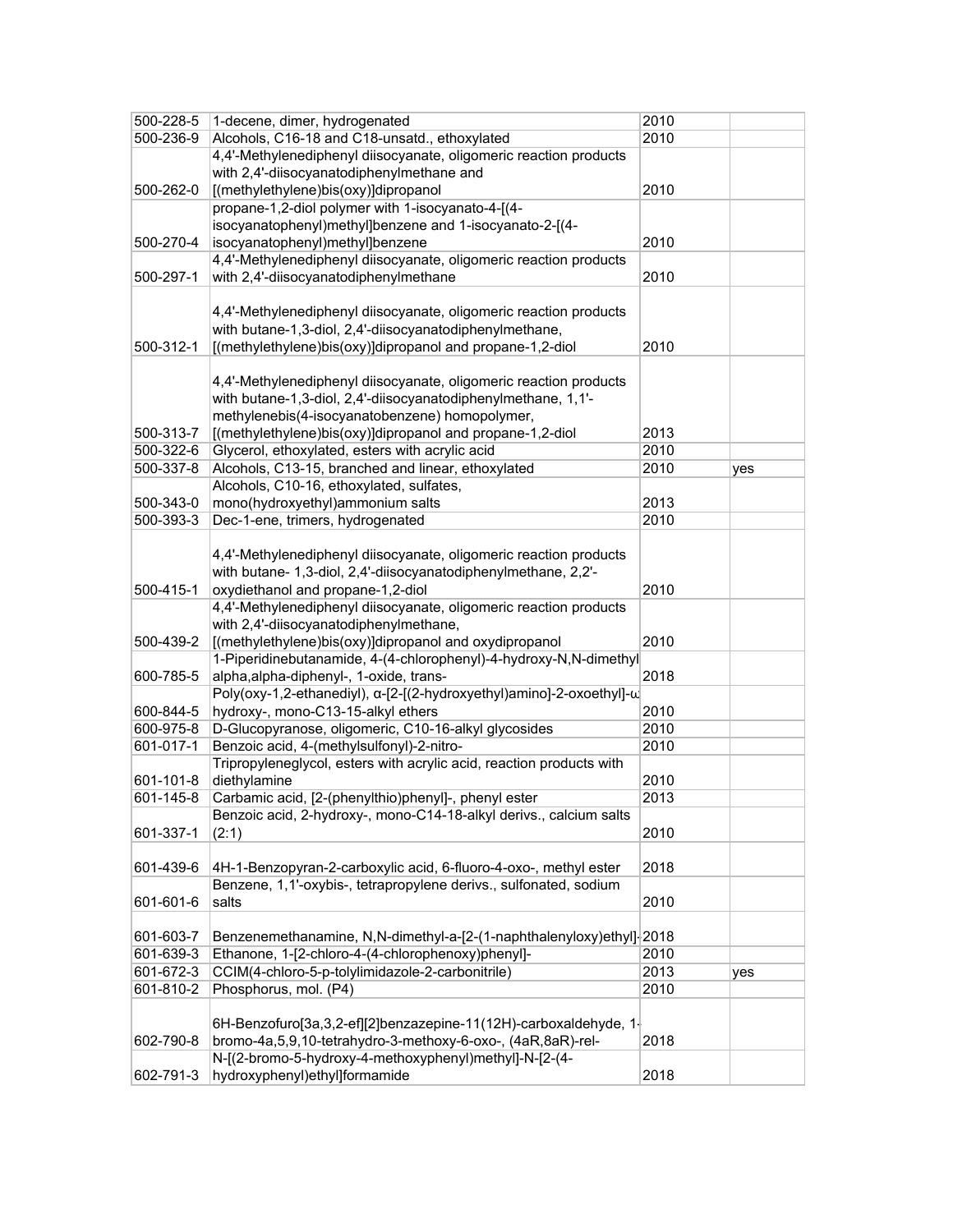| 602-964-3 | 1-Propanone, 1-(4-chlorophenyl)-2-cyclopropyl-                         | 2010 |     |
|-----------|------------------------------------------------------------------------|------|-----|
| 602-965-9 | Benzenemethanol, 4-chloro-a-(1-methyl-2-propenyl)-                     | 2010 |     |
|           | (-)-(R)-2,4-dihydro-4-[4-[4-(4-hydroxyphenyl)-1-piperazinyl]phenyl]-2  |      |     |
| 603-040-2 | (1-methylpropyl)-3H-1,2,4-triazol-3-one                                | 2018 |     |
|           | [R-(R*,S*)]-6-fluoro-3,4-dihydro-alpha-                                |      |     |
|           | [[(phenylmethyl)amino]methyl]-2H-1-benzopyran-2-methanol               |      |     |
| 603-316-2 | hydrochloride                                                          | 2018 |     |
|           | 4-amino-N-(1,1-dimethylethyl)-4,5-dihydro-3-(1-methylethyl)-5-oxo-     |      |     |
| 603-373-3 | 1H-1,2,4-triazole-1-carboxamide                                        | 2018 |     |
|           | 1H-Pyrazole-3-carbonitrile, 4,4'-dithiobis[5-amino-1-[2,6-dichloro-4-  |      |     |
| 603-434-4 | trifluoromethyl)phenyl]-                                               | 2010 |     |
| 603-454-3 | Lithium hydroxide monohydrate                                          | 2010 | yes |
|           | 4H-Pyrido[1,2-a]pyrimidin-4-one, 3-[2-[4-[(Z)-(2,4-                    |      |     |
|           |                                                                        |      |     |
|           | difluorophenyl)(hydroxyimino)methyl]-1-piperidinyl]ethyl]-6,7,8,9-     |      |     |
| 603-689-1 | tetrahydro-2-methyl-                                                   | 2018 |     |
|           | 1-(2,4-dichlorophenyl)-4,5-dihydro-5-methyl-1H-pyrazole-3,5-           |      |     |
| 603-923-2 | dicarboxylic acid, diethyl ester                                       | 2010 | yes |
|           | 4'-[(2-butyl-4'-((2-butyl-4-oxo-1,3-diazaspiro[4.4]non-1-ene-3-        |      |     |
| 604-075-6 | yl)methyl)(1,1'-biphenyl)-2-carbonitrile                               | 2010 |     |
| 604-314-4 | aluminosilicate fibres                                                 | 2010 |     |
| 604-351-6 | kresoxim-methyl                                                        | 2010 | yes |
|           | methyl-4-(acetylamino)-5-chloro -2,3-dihydro-7-                        |      |     |
| 604-385-1 | benzofurancarboxylate                                                  | 2018 |     |
|           | 3H-1,2,4-Triazol-3-one, 2,4-dihydro-4-[4-[4-(4-methoxyphenyl)-1-       |      |     |
| 604-703-9 | piperazinyl]phenyl]-2-(1-methylpropyl)-, (R)-                          | 2018 |     |
| 604-766-2 | 1-Dodecene dimer with 1-Decene, hydrogenated                           | 2010 |     |
| 604-767-8 | 1-Dodecene polymer with 1-Decene, hydrogenated                         | 2010 |     |
|           | 1-Dodecene, homopolymer, hydrogenated (Consisting of 50 wt % or        |      |     |
| 604-769-9 | more of species of the same M.Wt)                                      | 2010 |     |
|           | (-)-(3S-trans)-3-methyl-4-phenyl-4-piperidinecarboxylic acid           |      |     |
| 605-032-4 | hydrobromide                                                           | 2018 |     |
| 605-076-4 | Furofuran-3-ol                                                         | 2018 |     |
| 605-153-2 | 1-Dodecene, polymer with 1-decene and 1-octene                         | 2010 |     |
|           |                                                                        |      |     |
| 605-315-2 | 1-Dodecene, polymer with 1-decene and 1-octene, hydrogenated           | 2010 |     |
|           | Fatty acids, C16-18 and C18-unsatd., esters with 2,2'-                 |      |     |
| 605-322-0 | (methylimino)bis[ethanol]                                              | 2010 |     |
|           | 6,14-Ethenomorphinan-7-methanol, 17-(cyclopropylmethyl)-a-(1,1-        |      |     |
|           | dimethylethyl)-4,5-epoxy-18,19-dihydro-3,6-dimethoxy-a-methyl-,        |      |     |
| 605-398-5 | $(aS, 5a, 7a)$ -                                                       | 2018 |     |
| 605-486-3 | 1-(3-methoxypropyl)-4-piperidinone                                     | 2018 |     |
|           | 6H-Benzofuro[3a,3,2-ef][2]benzazepin-6-one, 1-bromo-                   |      |     |
| 605-847-5 | 4a, 5, 9, 10, 11, 12-hexahydro-3-methoxy-, (4aR, 8aR)-rel-             | 2018 |     |
|           |                                                                        |      |     |
|           | 4,5-dihydro-3-methoxy-4-methyl-5-oxo-N-[[2-                            |      |     |
| 605-921-7 | (trifluoromethoxy)phenyl]sulfonyl]-1H-1,2,4-triazole-1-carboxamide     | 2018 |     |
|           | 9-hydroxy-3-(2-hydroxyethyl)-2-methyl-4H-pyrido[1,2-a]pyrimidin-4-     |      |     |
| 605-935-3 | one                                                                    | 2018 |     |
| 605-976-7 | Benzoic Acid acid, 2-hydroxy-, C14-18 alkyl dervis.                    | 2010 |     |
| 606-122-6 | Benzenemethanol, alpha-(2-chloroethyl)-                                | 2018 |     |
| 606-195-4 | 4-[(4-hydroxy-2-pyrimidinyl)amino]benzonitrile (enol form)             | 2018 |     |
| 606-261-2 | 6-(4-chlorobenzoyl)-4-(3-chlorophenyl)-2(1H)-quinolinone               | 2018 |     |
|           | toluene-4-sulfonic acid 2-[4-[1-(4,4-dimethyl-4,5-dihydrooxazol-2-yl)- |      |     |
| 606-467-2 | 1-methylethyl]phenyl]ethyl ester                                       |      |     |
| 606-716-5 | Polysulfides, bis[3-(triethoxysilyl)propyl]                            | 2010 |     |
|           |                                                                        |      |     |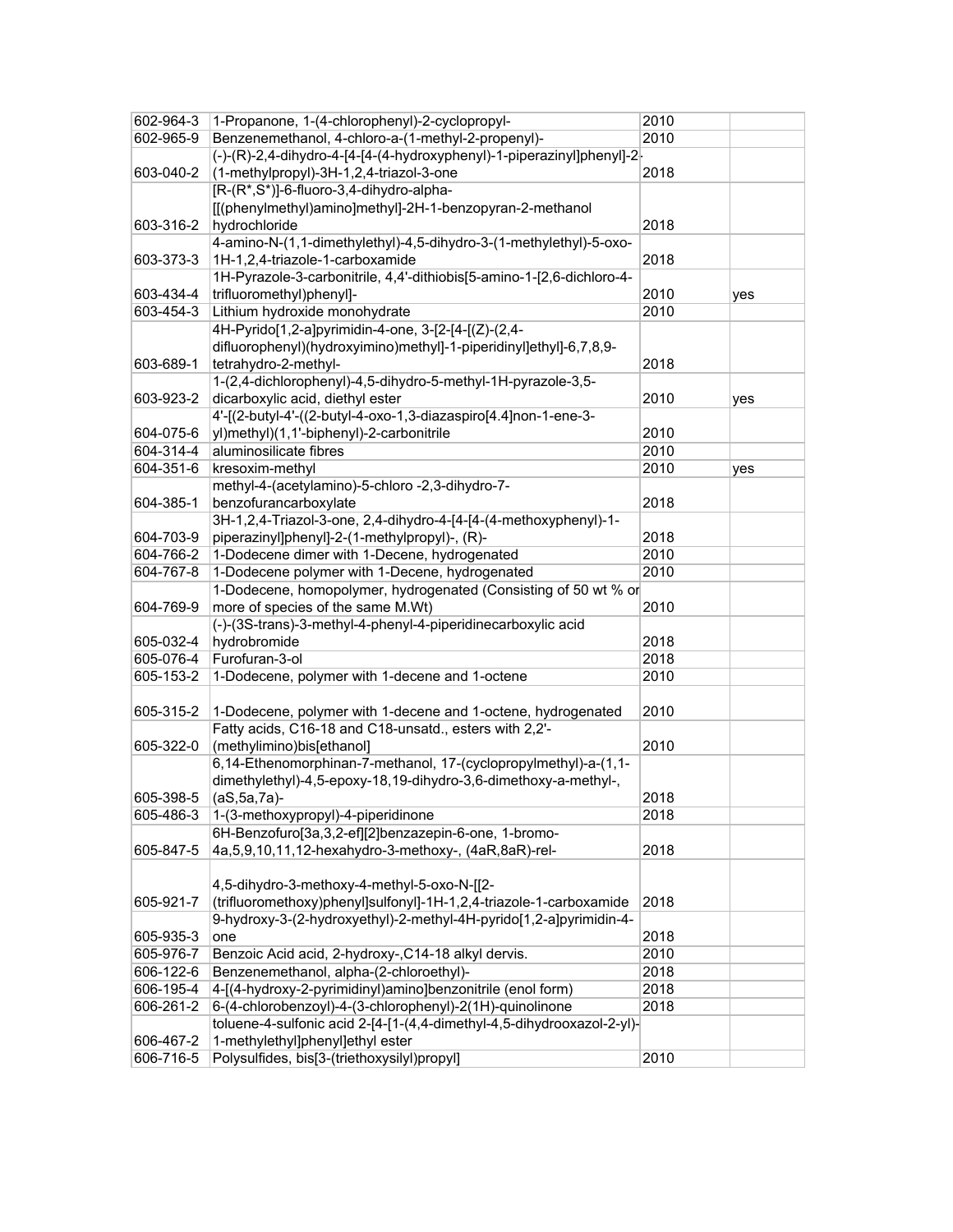|           | [2-amino-5-[2-(4-chlorophenyl)-1,3-dioxolan-2-yl]phenyl](3-                                                        |      |     |
|-----------|--------------------------------------------------------------------------------------------------------------------|------|-----|
| 606-783-0 | chlorophenyl)-methanone                                                                                            | 2018 |     |
| 606-934-0 | 2-Pyridinecarboxylic acid, 6-chloro-, 1-methylethyl ester                                                          | 2010 |     |
| 607-219-6 | methyl-4-(acetylamino)-3-bromo-5-chloro-2-hydroxybenzoate                                                          | 2018 |     |
| 607-384-4 | Benzonitrile, 4-[(4-chloro-2-pyrimidinyl)amino]-                                                                   | 2018 |     |
| 607-523-9 | 1-dodecene, hompolymer                                                                                             | 2010 |     |
| 607-636-3 | 1-decene, homopolymer                                                                                              | 2010 |     |
| 607-757-1 | 1-tetradecene, homopolymer                                                                                         | 2010 |     |
| 607-821-9 | piperazinyl]phenyl]-2,4-dihydro-2-[(1R)-1-methylpropyl)-                                                           | 2018 |     |
|           | 1,2,4-Thiadiazole-3-acetic acid, 5-[(ethoxycarbonyl)amino]-alpha-                                                  |      |     |
| 608-837-9 | (hydroxyimino)-, methyl ester                                                                                      | 2018 |     |
|           | 1,2,4-Thiadiazole-3-acetic acid, 5-[(ethoxycarbonyl)amino]-alpha-                                                  |      |     |
| 608-838-4 | [(triphenylmethoxy)imino]-, methyl ester, (alphaZ)-                                                                | 2018 |     |
| 609-425-1 | 4-[(4,6-dihydroxy-2-pyrimidinyl)amino]benzonitrile                                                                 | 2018 |     |
| 609-848-1 | Acetamide, N-[2-(3-chlorobenzoyl)-4-(4-chlorobenzoyl)phenyl]-                                                      | 2018 |     |
| 610-010-2 | 1- propene, 2-methyl-, pentamer                                                                                    | 2010 |     |
|           |                                                                                                                    |      |     |
| 610-130-5 | synthetic fibres alk.earth silicate; AES wool; Alkaline earth silicate                                             | 2010 |     |
|           | 1-Piperidineacetic acid, a-phenyl-4-[4-[[[4'-(trifluoromethyl)[1,1'-                                               |      |     |
| 610-327-6 | biphenyl]-2-yl]carbonyl]amino]phenyl]-, methyl ester                                                               | 2018 |     |
| 610-496-6 | 2-Propenenitrile, 3-(4-amino-3,5-dimethylphenyl)-                                                                  | 2018 |     |
| 610-546-7 | Methanesulfonic acid, (1S)-1-methylpropyl ester                                                                    | 2018 |     |
| 611-382-9 | Guanidine, (4-cyanophenyl)-                                                                                        | 2018 |     |
| 611-646-3 | 2-Acrylamido-2-methylpropanesulfonic acid, ammonium salt                                                           | 2013 |     |
| 611-756-1 | Thiophene, 2-(4-fluorophenyl)-                                                                                     | 2013 |     |
| 612-107-5 | D-Gluconic acid, d-lactone, 2,3,4,6-tetraacetate                                                                   | 2018 |     |
|           | (+-)-trans-2-(2,4-dichlorophenyl)-2-(1H-imidazol-1-ylmethyl)-1,3-                                                  |      |     |
| 612-146-8 | dioxolane-4-methanol                                                                                               | 2018 |     |
| 612-934-1 | 1-(6-fluoro-3,4-dihydro-2H-1-benzopyran-2-yl)ethanone                                                              | 2018 |     |
| 613-701-7 | Morpholine, 2,6-dimethyl-, trans-                                                                                  | 2010 | yes |
|           | 7-(3-chlore-6,11-dihydro-6-methyl-5,5-dioxidodibenzo c,f 1,2                                                       |      |     |
| 614-004-0 | thiazepin-11-yl)amino heptanoic acid, hemisulfate monohydrate                                                      | 2018 |     |
| 614-074-2 | Aluminum chloride, basic, reaction products with silica                                                            | 2013 |     |
|           | Benzenediamine, ar-methyl-, ethoxylated and propoxylated (>1<5.5                                                   |      |     |
| 614-144-2 | mol EO+ >1 <5.5 mol PO)                                                                                            |      |     |
| 614-166-2 | ethyl 4-(4-hydroxyphenyl)-1-piperazinecarboxylate                                                                  | 2018 |     |
| 614-295-4 | Alcohols, C11-15-secondary, ethoxylated                                                                            |      |     |
| 614-455-3 |                                                                                                                    |      |     |
|           |                                                                                                                    | 2010 |     |
|           | Copper, beta-resorcylate salicylate lead complexes                                                                 | 2010 |     |
| 614-477-3 | Benzene, 1-chloro-3-(4-chlorophenoxy)-                                                                             | 2010 |     |
| 614-637-2 | Amines, N-tallow alkyltrimethylenedi-, propoxylated                                                                | 2010 |     |
| 614-695-9 | 1-Decene trimer, hydrogenated and tetramers                                                                        | 2010 |     |
|           | Poly[oxy(methyl-1,2-ethanediyl)], .alpha.-hydro-.omega.-hydroxy-,                                                  |      |     |
|           | ether with 2,2-bis(hydroxymethyl)-1,3-propanediol (4:1), 2-hydroxy-3                                               |      |     |
| 615-735-8 | mercaptopropyl ether                                                                                               | 2010 |     |
|           | Poly[oxy(methyl-1,2-ethanediyl)], .alpha.-hydro-.omega.-hydroxy-,                                                  |      |     |
|           | ether with 2,2-bis(hydroxymethyl)-1,3-propanediol (4:1), 2-hydroxy-3                                               |      |     |
| 615-735-8 | mercaptopropyl ether                                                                                               | 2010 |     |
| 616-145-3 | 1-(4-methoxyphenyl)-4-(4-nitrophenyl)piperazine                                                                    | 2018 |     |
|           | methyl-4-(acetylamino)-3-bromo-2-(2-bromoethoxy)-5-                                                                |      |     |
| 616-157-9 | chlorobenzoate                                                                                                     | 2018 |     |
| 617-232-9 | Tridemorph                                                                                                         | 2010 | yes |
|           | 3-(2-chloroethyl)-9-hydroxy-2-methyl-4H-pyrido[1,2-a]pyrimidin-4-                                                  |      |     |
| 617-648-0 | one monohydrochloride                                                                                              | 2018 |     |
| 617-649-6 | (+-)-3-(2-chloroethyl)-6,7,8,9-tetrahydro-9-hydroxy-2-methyl-4H-<br>pyrido[1,2-a]pyrimidin-4-one monohydrochloride | 2018 |     |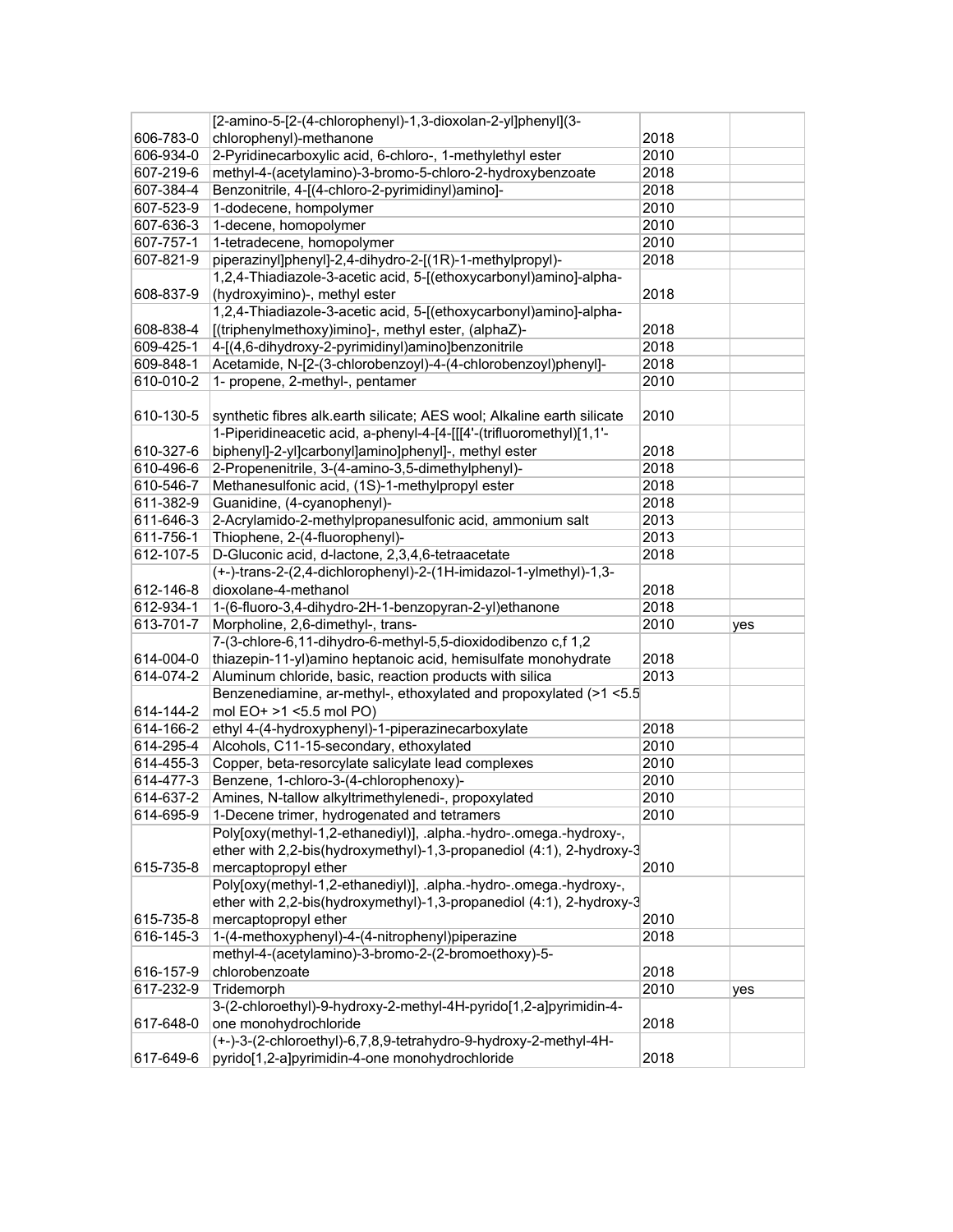|           | (-)-(3S,trans)-3-methyl-1-[(4-methylphenyl)sulfonyl]-4-phenyl-4-       |      |  |
|-----------|------------------------------------------------------------------------|------|--|
|           | piperidinecarboxylic acid (S)-alpha-                                   |      |  |
| 617-710-7 | methylbenzenemethanamine(1:1)                                          | 2018 |  |
| 617-719-6 | Amides, rape-oil, N-(hydroxyethyl), ethoxylated                        | 2010 |  |
|           | Hexane, 1,6-diisocyanato-, homopolymer, Me Et ketone oxime             |      |  |
| 617-779-3 | blocked                                                                | 2010 |  |
| 617-867-1 | methyl 2-[(dimethylamino)methylene]hydrazinecarboxylate                | 2018 |  |
|           | D-Glucitol, 1,5-anhydro-1-C-[3-[[5-(4-fluorophenyl)-2-thienyl]methyl]- |      |  |
| 617-901-5 | 4-methylphenyl]-, tetraacetate, (1S)-                                  | 2018 |  |
|           | 1-Tetradecene, polymer with 1-dodecene, hydrogenated (Consisting       |      |  |
| 618-141-7 | of 50 wt % or more of species of the same M.Wt)                        | 2010 |  |
|           | 1-Tetradecene, polymer with 1-dodecene, hydrogenated (Consisting       |      |  |
|           | of 50 wt % or more of species of the same M.Wt)                        | 2010 |  |
| 618-142-2 |                                                                        |      |  |
|           | 1-Tetradecene, polymer with 1-dodecene, hydrogenated (Consisting       |      |  |
| 618-143-8 | of 50 wt % or more of species of the same M.Wt)                        | 2010 |  |
| 618-144-3 | 1-Tetradecene, dimer with 1-dodecene, hydrogenated                     | 2010 |  |
| 618-804-0 | Butane, 2-ethoxy-2-methyl-                                             | 2010 |  |
| 618-837-0 | lodixanol                                                              | 2013 |  |
|           |                                                                        |      |  |
|           | Cyclopropanecarboxylic acid, 2-ethenyl-1-[[(1R,2R,4R)-2-[(5-hexen-     |      |  |
|           | 1-ylmethylamino)carbonyl]-4-[[7-methoxy-8-methyl-2-[4-(1-              |      |  |
|           | methylethyl)-2-thiazolyl]-4-                                           |      |  |
| 618-842-8 | quinolinyl]oxy]cyclopentyl]carbonyl]amino]-, ethyl ester, (1R,2S)-     | 2018 |  |
|           |                                                                        |      |  |
|           | Cyclopenta[c]cyclopropa[g][1,6]diazacyclotetradecine-12a(1H)-          |      |  |
|           | carboxylic acid, 2,3,3a,4,5,6,7,8,9,11a,12,13,14,14a-tetradecahydro-   |      |  |
|           | 2-[[7-methoxy-8-methyl-2-[4-(1-methylethyl)-2-thiazolyl]-4-            |      |  |
| 618-843-3 | quinolinyl]oxy]-5-methyl-4,14-dioxo-, ethyl ester, (2R,3aR,10Z         | 2018 |  |
|           |                                                                        |      |  |
|           | Cyclopenta[c]cyclopropa[g][1,6]diazacyclotetradecine-12a(1H)-          |      |  |
|           | carboxylic acid, 2,3,3a,4,5,6,7,8,9,11a,12,13,14,14a-tetradecahydro-   |      |  |
|           | 2-[[7-methoxy-8-methyl-2-[4-(1-methylethyl)-2-thiazolyl]-4-            |      |  |
| 618-844-9 | quinolinyl]oxy]-5-methyl-4,14-dioxo-, (2R,3aR,10Z,11aS,12aR,14         | 2018 |  |
|           | Cyclopenta[c]pyrrole-1-carboxylic acid, 2-[(2S)-2-amino-3,3-           |      |  |
|           | dimethyl-1-oxobutyl]octahydro-, 1,1-dimethylethyl ester,               |      |  |
| 618-866-9 | $(1S, 3aR, 6aS)$ -                                                     | 2018 |  |
| 618-882-6 | Alkanes, C10-20-branched and linear                                    | 2010 |  |
| 619-021-7 | Oxirane, 2-(4-chlorophenyl)-2-(1-cyclopropylethyl)-                    | 2010 |  |
|           | 4-Piperidinebutanoic acid, g-cyano-g-phenyl-1-(phenylmethyl)-,         |      |  |
| 619-050-5 | methyl ester                                                           | 2018 |  |
|           | (+-)-(R*,S*)-6-fluoro-3,4-dihydro-alpha-                               |      |  |
| 619-408-0 | [[(phenylmethyl)amino]methyl]-2H-1-benzopyran-2-methanol               | 2018 |  |
|           | 2-ethylhexyl 10-ethyl-4,4-dimethyl-7-oxo-8-oxa-3,5-dithia-4-           |      |  |
| 860-829-0 | stannatetradecanoate                                                   | 2010 |  |
|           | Reaction mass of Phenol, dodecyl-, sulfurized, calcium salts and       |      |  |
|           | benzene and butene and calcium carbonate and calcium                   |      |  |
| 903-161-3 | dihydroxide and sulphur trioxide                                       | 2013 |  |
|           | Reaction mass of Benzoic acid, 2-hydroxy-, mono-C>13-alkyl             |      |  |
|           | derivs., calcium salts (2:1) and Phenol, dodecyl-, sulfurized, calcium |      |  |
|           | salts and benzene and butene and calcium carbonate and calcium         |      |  |
|           |                                                                        |      |  |
| 903-162-9 | dihydroxide and sulphur trioxide                                       | 2018 |  |
|           | Reaction mass of chloro(methyl)silane and chlorodimethylsilane         |      |  |
|           | and dichloro(methyl)silane and dimethylsilane and tetramethylsilane    |      |  |
| 903-871-3 | and trichlorosilane                                                    | 2010 |  |
|           | Reaction mass of 2-ethylpropane-1,3-diol and 5-ethyl-1,3-dioxane-5-    |      |  |
| 904-153-2 | methanol and propylidynetrimethanol                                    | 2010 |  |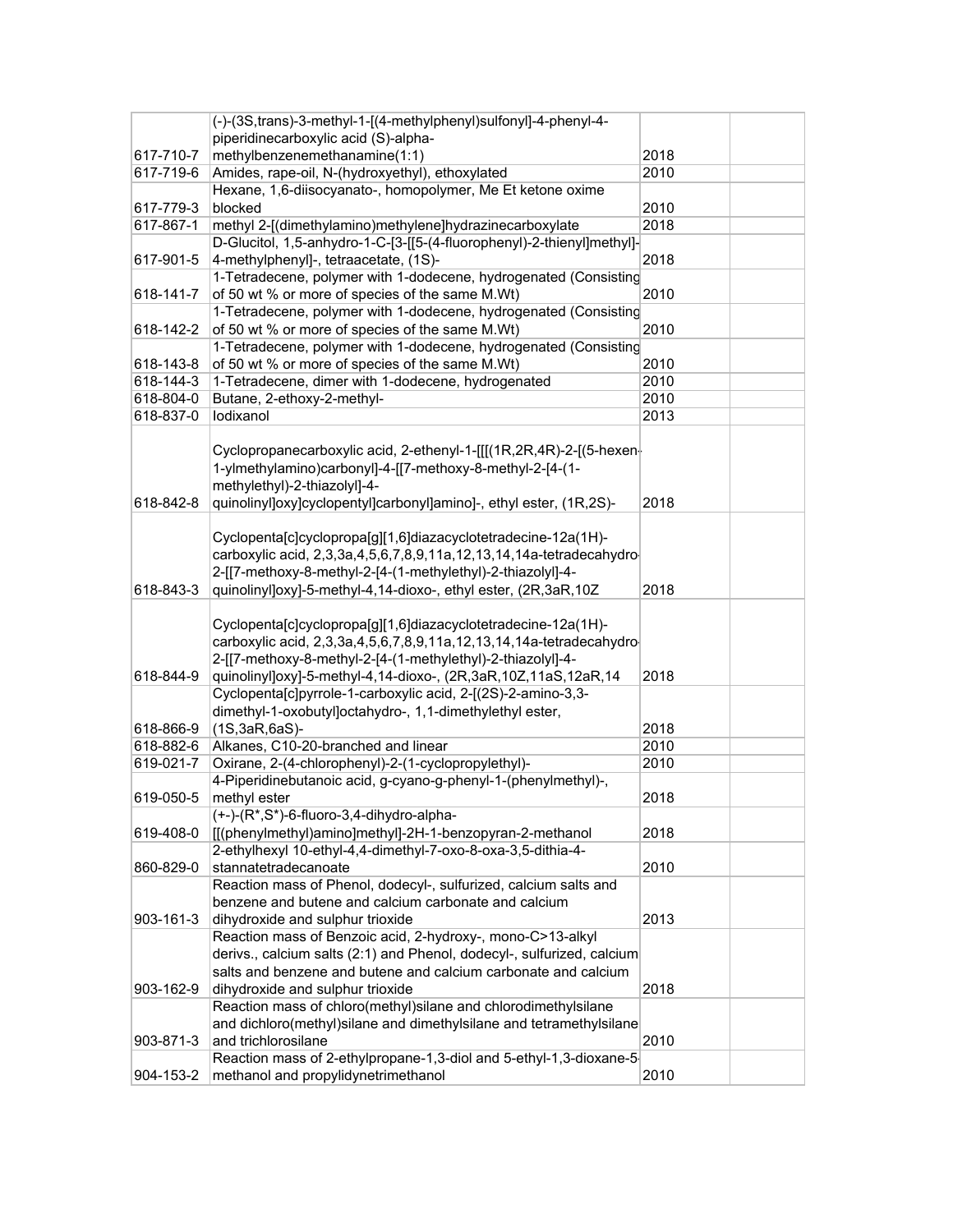| 904-167-9 | Reaction mass of Silicic acid, ethyl ester and tetraethyl orthosilicate 2018                         |      |     |
|-----------|------------------------------------------------------------------------------------------------------|------|-----|
| 905-806-4 | Reaction mass of 4,4'-methylenediphenyl diisocyanate and o-(p-<br>isocyanatobenzyl)phenyl isocyanate | 2010 |     |
|           | Reaction mass of 1,2-Propanediol, polymer with 1,1'-                                                 |      |     |
|           | methylenebis[isocyanatobenzene] and 1,3-Butanediol, polymer with                                     |      |     |
|           | 1-isocyanato-2-[(4-isocyanatophenyl)methyl]benzene and 1,1'-                                         |      |     |
|           | methylenebis[4-isocyanatobenzene] and 4,4'-Methylenediphenyl                                         |      |     |
| 905-809-0 |                                                                                                      | 2010 |     |
|           | diisocyanate<br>Reaction mass of 1,2-Propanediol, polymer with 1,1'-                                 |      |     |
|           | methylenebis[isocyanatobenzene] and 1,3-Butanediol, polymer with                                     |      |     |
|           | 1-isocyanato-2-[(4-isocyanatophenyl)methyl]benzene and 1,1'-                                         |      |     |
|           | methylenebis[4-isocyanatobenzene] and 4,4'-Methylenediphenyl                                         |      |     |
| 905-820-0 | diisocyanate                                                                                         | 2010 | yes |
|           | Reaction mass of 1,2-Propanediol, polymer with 1,1'-                                                 |      |     |
|           | methylenebis[isocyanatobenzene] and 1,3-Butanediol, polymer with                                     |      |     |
|           | 1-isocyanato-2-[(4-isocyanatophenyl)methyl]benzene and 1,1'-                                         |      |     |
|           | methylenebis[4-isocyanatobenzene] and 4,4'-Methylenediphenyl                                         |      |     |
| 905-821-6 | diisocyanate                                                                                         | 2013 |     |
|           | Reaction mass of 4,4'-Methylenediphenyl diisocyanate, oligomers                                      |      |     |
| 905-845-7 | and 4,4'-methylenediphenyl diisocyanate                                                              | 2010 |     |
|           | Reaction mass of dimethyl adipate and dimethyl glutarate and                                         |      |     |
| 906-170-0 | dimethyl succinate                                                                                   | 2010 |     |
|           | Reaction mass of decamethyltetrasiloxane and                                                         |      |     |
|           | dodecamethylpentasiloxane and hexamethyldisiloxane and                                               |      |     |
| 906-378-1 | octamethyltrisiloxane and tetradecamethylhexasiloxane                                                | 2010 |     |
| 906-513-4 | Reaction mass of butene and maleic anhydride and water                                               | 2013 |     |
| 906-627-4 | Reaction mass of cyclohexanol and cyclohexanone                                                      | ?    |     |
|           | Reaction mass of 2,2'-iminodiethanol and 2-(2-(2-                                                    |      |     |
|           | aminoethylamino)ethylamino)ethanol and 3,6,9-                                                        |      |     |
| 906-891-0 | triazaundecamethylenediamine and trientine                                                           | 2010 |     |
|           | Reaction mass of 2,2'-(Ethylenedioxy)diethanol 3,6,9-                                                |      |     |
| 906-939-0 | Trioxaundecane-1,11-diol                                                                             | ?    |     |
|           | Reaction mass of N,N'-ethane-1,2-diylbis(12-hydroxyoctadecan-1-                                      |      |     |
|           | amide) and Octadecanamide, 12-hydroxy-N-[2-[(1-                                                      |      |     |
| 907-495-0 | oxodecyl)amino]ethyl]- and Decanamide, N,N'-1,2-ethanediylbis-                                       | 2010 |     |
|           | Reaction mass of diisobutyl adipate and diisobutyl glutarate and                                     |      |     |
| 907-870-9 | diisobutyl succinate<br>Reaction mass of sodium carbonate and sodium                                 | 2010 |     |
| 908-019-4 | hydrogencarbonate                                                                                    | 2010 |     |
|           | reaction mass of calcium carbonate and calcium dihydroxide and                                       |      |     |
| 908-346-2 | calcium sulfate                                                                                      | 2010 |     |
|           | Reaction mass of sodium carbonate and sodium chloride and                                            |      |     |
| 908-570-0 | sodium sulphate                                                                                      | 2010 |     |
| 908-918-1 | Reaction mass of 2-methylbutyl acetate and pentyl acetate                                            | 2010 |     |
|           | Reaction mass of 5,12-dihydro-2,9-dimethylquino[2,3-b]acridine-                                      |      |     |
|           | 7,14-dione and 5,12-dihydro-2-methylquino[2,3-b]acridine-7,14-                                       |      |     |
| 909-082-0 | dione and 5,12-dihydroquino[2,3-b]acridine-7,14-dione                                                | 2010 | yes |
|           | Reaction mass of N,N-dimethyldecan-1-amide and N,N-                                                  |      |     |
| 909-125-3 | dimethyloctanamide                                                                                   | 2013 |     |
|           |                                                                                                      |      |     |
|           | Reaction mass of aluminium oxide and barium oxide, obtained by                                       |      |     |
| 909-409-7 | calcining witherite and europium(III) oxide and magnesium oxide                                      | 2018 | yes |
|           | Reaction mass of aluminium oxide and barium oxide, obtained by                                       |      |     |
|           | calcining witherite and europium(III) oxide and magnesium oxide                                      |      |     |
| 909-410-2 | and manganese oxide                                                                                  | 2018 | yes |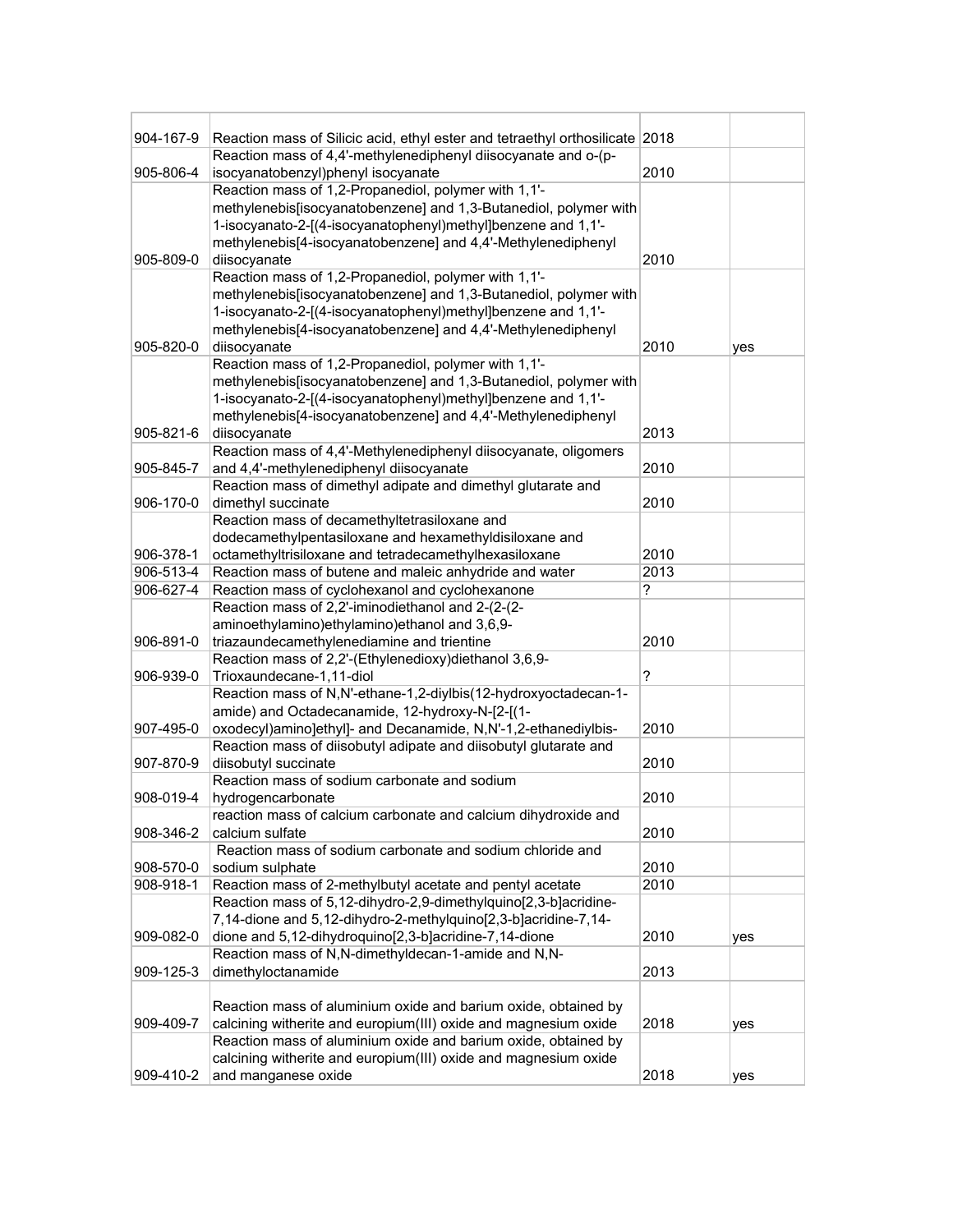|           | Reaction mass of aluminium and aluminium oxide and magnesium         |      |     |
|-----------|----------------------------------------------------------------------|------|-----|
| 910-038-8 | oxide and quartz (SiO2)                                              | 2010 |     |
|           | Reaction mass of aluminium and aluminium oxide and magnesium         |      |     |
| 910-038-8 | oxide and quartz (SiO2)                                              | 2010 |     |
|           | Reaction mass of disodium oxide and sodium hydride and sodium        |      |     |
| 910-212-3 | hydroxide                                                            | 2010 |     |
| 910-757-7 | Reaction mass of divinylbenzene and ethylstyrene                     | 2010 |     |
|           | Reaction mass of Phosphorous acid, tri-C12-14-alkyl esters and       |      |     |
| 911-489-3 | tridodecyl phosphate                                                 | 2013 |     |
|           | Reaction mass of sodium 1-methoxy-1-oxohexadecane-2-                 |      |     |
| 911-616-2 | sulphonate and sodium methyl 2-sulphooctadecanoate                   | 2010 |     |
|           | Reaction mass of 2-[[3,3'-dichloro-4'-[[1-[[(2,4-                    |      |     |
|           | dimethylphenyl)amino]carbonyl]-2-oxopropyl]azo][1,1'-biphenyl]-4-    |      |     |
|           | yl]azo]-3-oxo-N-(o-tolyl)butyramide and 2,2'-[(3,3'-dichloro[1,1'-   |      |     |
|           | biphenyl]-4,4'-diyl)bis(azo)]bis[N-(2-methylphenyl)-3-oxobutyramide] |      |     |
| 911-715-0 | а                                                                    | 2010 |     |
|           | Reaction mass of 1,3-dioxane-5,5-dimethanol and 1,3-Propanediol,     |      |     |
| 911-819-6 | 2-(hydroxymethyl)-2-[(methoxymethoxy)methyl]-                        | 2010 |     |
|           | Reaction mass of disodium hydrogenorthophosphate and sodium          |      |     |
| 913-413-4 | dihydrogenorthophosphate                                             | 2010 | yes |
|           | Reaction mass of ammonium sulphate and bis(hydroxylammonium)         |      |     |
| 914-294-1 | sulphate                                                             | 2010 |     |
|           | Reaction mass of Fatty acids, montan-wax and Fatty acids, montan-    |      |     |
| 914-459-8 | wax, calcium salts and Montan wax                                    | 2010 |     |
|           | Reaction mass of ammonium hydrogensulphite and ammonium              |      |     |
| 914-977-4 | sulphite                                                             | 2010 | yes |
| 915-037-6 | Reaction mass of calcium disilicide and calcium silicide             | 2010 |     |
| 915-260-9 | Reaction mas of                                                      | 2018 |     |
|           | Reaction mass of 2,4,6-tris(1-phenylethyl)phenol and bis(1-          |      |     |
| 915-333-5 | phenylethyl)phenol                                                   | 2010 |     |
|           | Reaction Mass of 2-ethylhexyl dihydrogen phosphate, compound         |      |     |
|           | with morpholine (1:2) and bis(2-ethylhexyl)hydrogen phosphate        |      |     |
|           | compound with morpholine (1:1) and lauric acid, compound with        |      |     |
| 915-372-8 | morpholine (1:1)                                                     | 2018 |     |
|           |                                                                      |      |     |
|           | Reaction mass of 4,4,13,13-tetraethoxy-3,14-dioxa-8,9-dithia-4,13-   |      |     |
|           | disilahexadecane and 4,4,14,14-tetraethoxy-3,15-dioxa-8,9,10-        |      |     |
|           | trithia-4,14-disilaheptadecane and 4,4,15,15-tetraethoxy-3,16-dioxa- |      |     |
| 915-673-4 | 8,9,10,11-tetrathia-4,15-disilaoctadecane and 4,4,16,16              | 2010 |     |
|           | Reaction mass of 3-[3-(2,3-dihydroxypropoxy)-2-                      |      |     |
|           | hydroxypropoxy]propane-1,2-diol and 3-(2,3-                          |      |     |
|           | dihydroxypropoxy)propane-1,2-diol and 3-[3-[3-(2,3-                  |      |     |
|           | dihydroxypropoxy)-2-hydroxypropoxy]-2-hydroxypropoxy]propane-        |      |     |
| 915-741-3 | $1,2$ -diol                                                          | 2010 |     |
|           |                                                                      |      |     |
| 917-485-8 | Hydrocarbons, C6, n-alkanes, isoalkanes, cyclics, n-hexane rich      | 2010 |     |
|           | Hydrocarbons, C13-C15, n-alkanes, isoalkanes, cyclics, < 2%          |      |     |
| 917-488-4 | aromatics                                                            | 2010 |     |
| 917-709-4 | 1-DECENE, DIMER                                                      | 2010 |     |
| 918-139-9 | o-Diaminotoluene, propoxylated (.1 - <8.5 mol PO)                    | 2010 |     |
| 918-167-1 | Hydrocarbons, C11-C12, isoalkanes, <2% aromatics                     | 2010 |     |
| 918-168-7 | Anode copper                                                         | 2010 |     |
| 918-284-0 | Hydrocarbons, C10, aromatics, >1% naphthalene                        | 2010 |     |
| 918-317-6 | Hydrocarbons, C10-C13, isoalkanes, cyclics, <2% aromatics            | 2010 |     |
| 918-452-0 | BLACK COPPER, COPPER SMELTING                                        | 2010 |     |
| 918-606-7 | methyl [4-(4-aminophenyl)-1-piperidinyl](phenyl)acetate              | 2018 |     |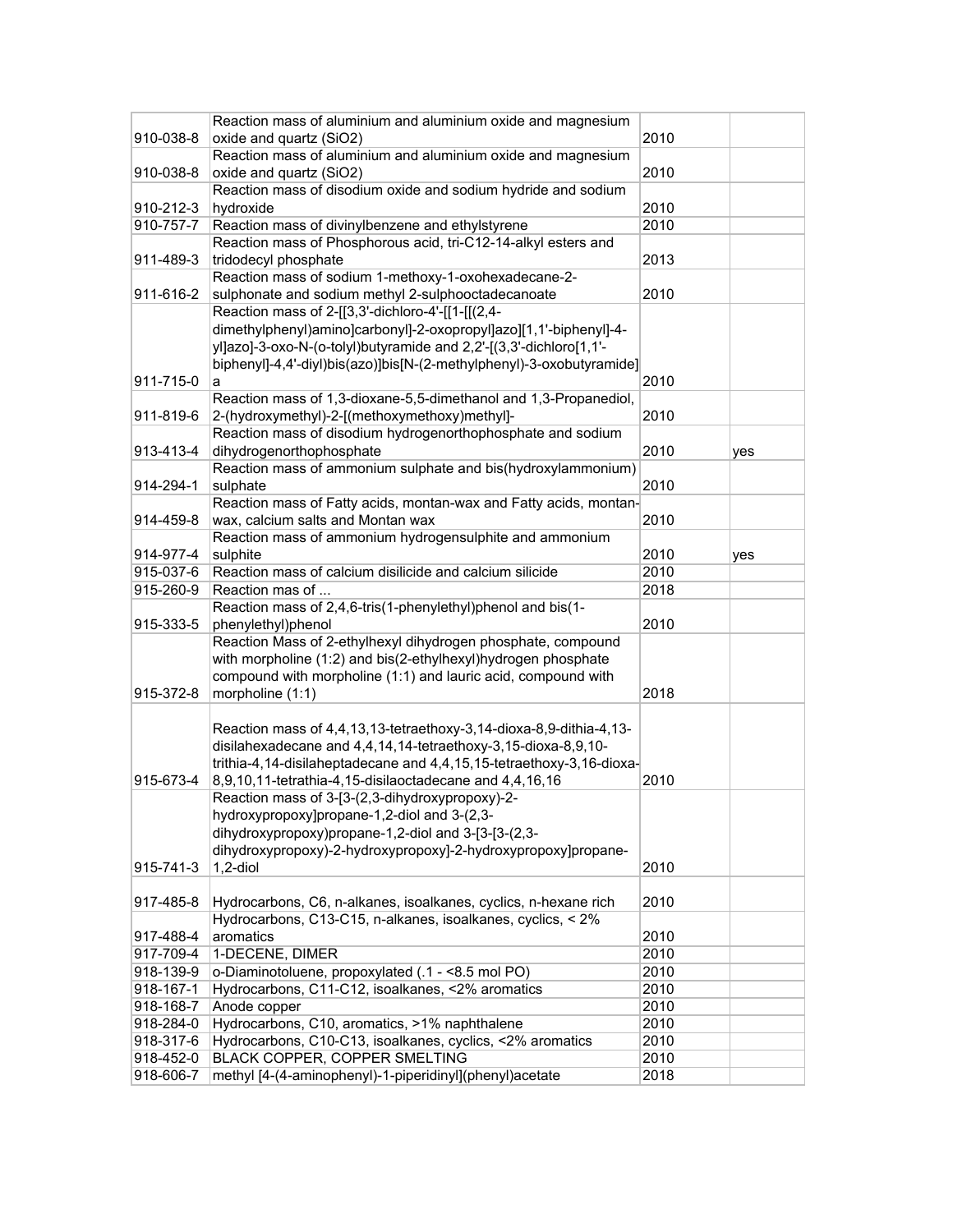| 918-811-1 | Hydrocarbons, C10, aromatics, <1% naphthalene                           | 2010 |     |
|-----------|-------------------------------------------------------------------------|------|-----|
| 918-973-3 | Hydrocarbons, C13-C16, isoalkanes, cyclics, <2% aromatics               | 2010 |     |
|           | Hydrocarbons, C16-C20, n-alkanes, isoalkanes, cyclics, aromatics        |      |     |
| 919-006-8 | $(2-30\% )$                                                             | 2010 |     |
|           | Hydrocarbons, C16-C20, n-alkanes, isoalkanes, cyclics, <2%              |      |     |
| 919-029-3 | aromatics                                                               | 2010 |     |
|           | (alphaS)-N,N-dimethyl-alpha-[2-(1-                                      |      |     |
|           | naphthalenyloxy)ethyl]benzenemethanamine, (1R,3S,4S,7R)-3-              |      |     |
|           |                                                                         |      |     |
|           | bromo-1,7-dimethyl-2-oxo-bicyclo 2.2.1 heptane-7-                       |      |     |
| 919-036-1 | methanesulfonate                                                        | 2018 |     |
|           | N,N-dimethyl-alpha-[2-(1-                                               |      |     |
| 919-074-9 | naphthalenyloxy)ethyl]benzenemethanamine hydrochloride                  | 2018 |     |
|           | Hydrocarbons, C6-C7, n-alkanes, isoalkanes, cyclics, < 5% n-            |      |     |
| 919-389-1 | hexane                                                                  | 2010 | yes |
|           | Hydrocarbons, C9-C12, n-alkanes, isoalkanes, cyclics, aromatics (2-     |      |     |
| 919-446-0 | 25%)                                                                    | 2010 | yes |
| 919-583-3 | CUPRO, COPPER PROCESSING                                                | 2010 |     |
|           | 4-amino-5-chloro-2,3-dihydro-N-[1-(3-methoxypropyl)-4-piperidinyl-7     |      |     |
| 919-806-7 | benzofurancarboxamide monohydrate                                       | 2018 |     |
|           | 1-tetradecene with 1-dodecene, homopolymer. Consisting of 50 wt         |      |     |
| 919-871-1 | % or more of species of the same M.Wt                                   | 2010 |     |
| 920-114-2 | Hydrocarbons, C14-C19, isoalkanes, cyclics, <2% aromatics               | 2010 | yes |
|           | Hydrocarbons, C14-C18, n-alkanes, isoalkanes, cyclics, aromatics,       |      |     |
| 920-360-0 | $(2-30\% )$                                                             | 2010 | yes |
| 920-632-9 | Slags, nickel smelting                                                  | 2010 |     |
| 920-750-0 | Hydrocarbons, C7-C9, n-alkanes, isoalkanes, cyclics                     | 2010 |     |
| 920-901-0 | Hydrocarbons, C11-C13, isoalkanes, <2% aromatics                        | 2010 |     |
|           | Hydrocarbons, C13-C18, n-alkanes, isoalkanes, cyclics, < 2%             |      |     |
| 921-050-8 | aromatics                                                               | 2010 |     |
|           |                                                                         |      |     |
|           | 2,3,4,6-tetra-O-acetyl-1-C-[3-[[5-(4-fluorophenyl)-2-thienyl]methyl]-4- |      |     |
| 921-285-6 | methylphenyl]-a-D-glucopyranose                                         | 2018 |     |
|           | Hydrocarbons, C13-C15, n-alkanes, isoalkanes, cyclics, <2%              |      |     |
| 921-303-2 | aromatics                                                               | 2010 |     |
|           | 6-[(S)-amino(4-chlorophenyl)(1-methyl-1H-imidazol-5-yl)methyl]-4-(3     |      |     |
|           | chlorophenyl)-1-methylquinolin-2(1H)-one, compound with (2R,3R)-        |      |     |
| 921-353-5 | 2,3-bis(benzoyloxy) succinic acid (1:1.5)                               | 2018 |     |
|           | reaction product of 1,2-dichloroethane and 1,1,2-trichloroethane        |      |     |
|           | and mixture of high-boiling chlorinated aromatic substances,            |      |     |
|           | chlorinated ethylenic hydrocarbons and alkanes of C6 and more           |      |     |
| 921-501-9 | oligomeric character                                                    | 2010 |     |
|           | (+-)-dibutyl 2-[1-[4-[2-amino-1-(4-chlorophenyl)-2-oxoethyl]-3-         |      |     |
|           | chlorophenyl]-1-hydrazinyl-2-ylidene]-1,3-dioxo-1,3-                    |      |     |
| 921-572-6 | propanediylbiscarbamate                                                 | 2018 |     |
| 921-577-3 | Hydrocarbons, C5, n-alkanes, isoalkanes                                 | 2010 |     |
| 921-614-3 | 1-tetradecene with 1-dodecene, trimer                                   | 2010 |     |
| 921-728-3 | Hydrocarbons, C7-C9, isoalkanes                                         | 2010 |     |
|           |                                                                         |      |     |
| 921-733-0 | Hydrocarbons, C6, n-alkanes, isoalkanes, cyclics, 5-80% n-hexane        | 2010 |     |
| 921-909-7 | 1,4-dichloro-2-(1,1,2,3,3,3-hexafluoropropoxy)benzene                   | 2010 |     |
| 922-017-0 | methyl [4-(4-nitrophenyl)-1-piperidinyl](phenyl)acetate                 | 2018 |     |
|           | methyl [[2-amino-5-(4-fluorobenzoyl)amino]iminomethyl]carbamate         |      |     |
| 922-022-8 | acetate(2:1)                                                            | 2018 |     |
| 922-116-9 | 4-amino-2-chloro-alpha-(4-chlorophenyl)benzeneacetamide                 | 2018 |     |
|           | "methyl (1R,2R,4S)-2-[hex-5-en-1-yl(methyl)carbamoyl]-4-[[2-(4-         |      |     |
| 922-147-8 | isopropyl-1,3-thiazol-2-yl)-7-methoxy-8-methylquinolin-4-               | 2018 |     |
|           | Hydrocarbons, C10-C13, aromatics, <1% naphthalene                       |      |     |
| 922-153-0 |                                                                         | 2010 |     |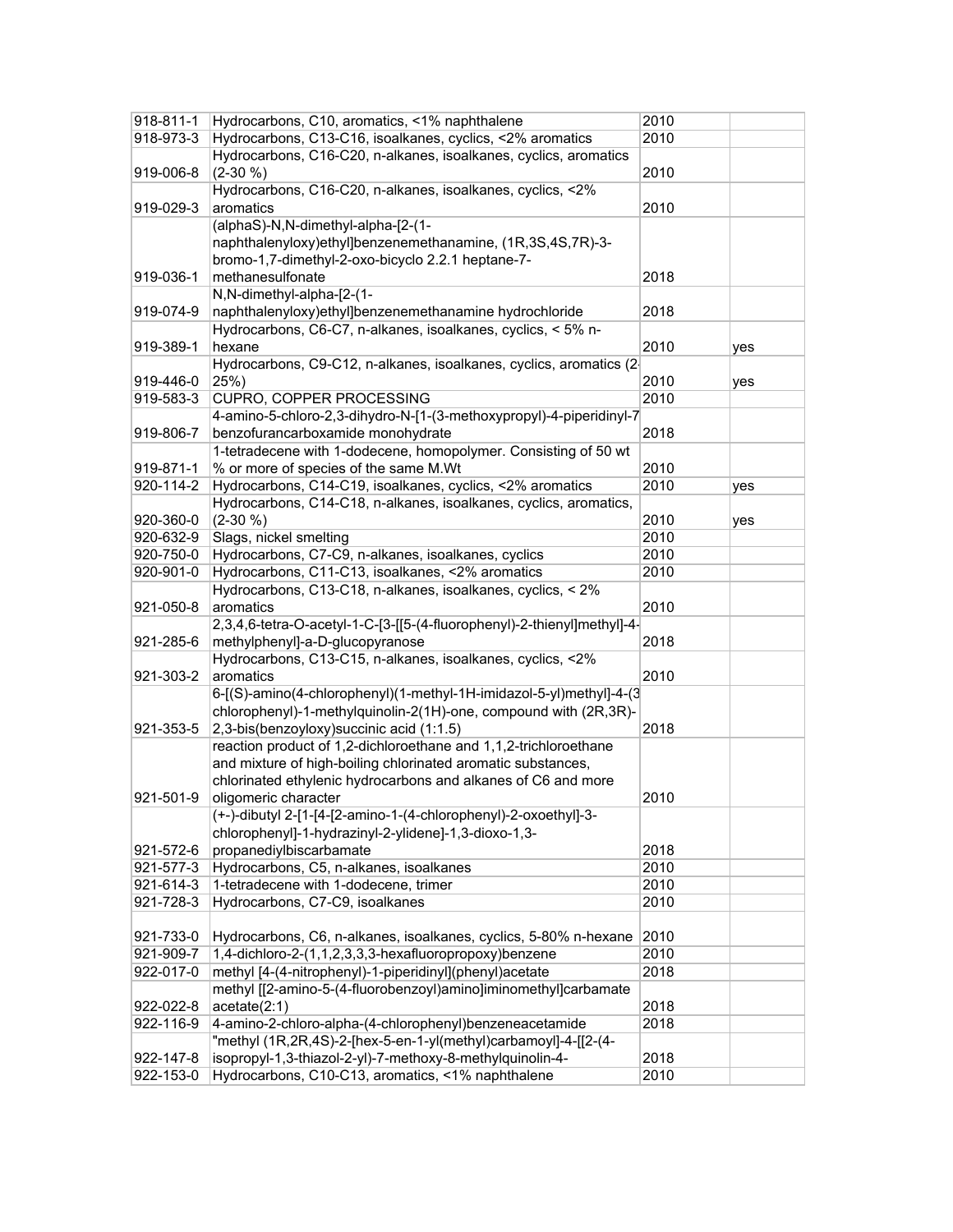|           | 1-Piperidinecarboxylic acid, 4-[(2-amino-4-chlorophenyl)amino]-,     |      |     |
|-----------|----------------------------------------------------------------------|------|-----|
| 922-440-0 | ethyl ester, hemisulfate                                             | 2018 |     |
| 922-670-1 | Sulfuric Acid, waste gas washing, copper smelting                    | 2010 |     |
|           | 1,2,4-Thiadiazole-3-acetic acid, 5-amino-alpha-                      |      |     |
| 922-929-9 | [(triphenylmethoxy)imino]-, monpotassium salt (1:1), (alphaZ)-       | 2018 |     |
| 923-037-2 | Hydrocarbons, C10-C12, isoalkanes, <2% aromatics                     | 2010 |     |
|           | Hydrocarbons, C16-C20, n-alkanes, isoalkanes, cyclics, < 2%          |      |     |
| 923-116-1 | aromatics                                                            | 2010 |     |
| 923-243-2 | <b>Blister copper</b>                                                | 2010 |     |
| 923-323-7 | 1-decene, trimer                                                     | 2010 |     |
| 924-156-2 | [5-(4-fluorophenyl)-2-thienyl](5-iodo-2-methylphenyl)methanone       | 2013 |     |
|           | Hydrocarbons, C6-C7, n-alkanes, isoalkanes, cyclics, >5% n-          |      |     |
| 924-168-8 | hexane                                                               | 2010 |     |
|           | 1-dodecene, homopolymer. Consisting of 50 wt % or more of            |      |     |
| 924-310-9 | species of the same M.Wt                                             | 2010 |     |
|           | Hydrocarbons, C14-C18, n-alkanes, isoalkanes, cyclics, < 2%          |      |     |
| 924-730-2 | aromatics                                                            | 2010 |     |
| 924-774-2 | Alkenes, C6-10, hydroformylation products, low-boiling               | 2010 |     |
| 924-978-1 | hydrocarbons, C6, n-alkanes, iso-alkanes, cyclics                    | 2010 |     |
|           | (R*,S*)-alpha-[[bis(phenylmethyl)amino]methyl]-6-fluoro-3,4-dihydro- |      |     |
| 925-054-0 | 2H-1-benzopyran-2-methanol monohydrochloride                         | 2018 |     |
|           |                                                                      |      |     |
| 925-292-5 | Hydrocarbons, C6, n-alkanes, iso-alkanes, cyclics, n-hexane rich     | 2010 |     |
|           | 1-decene, homopolymer. Consisting of 50 wt % or more of species      |      |     |
| 925-429-9 | of the same M.Wt                                                     | 2010 |     |
| 925-479-1 | C14-16-18 Alkyl phenol                                               | 2010 |     |
|           | 6-[(R)-amino(4-chlorophenyl)(1-methyl-1H-imidazol-5-yl)methyl]-4-(3  |      |     |
|           | chlorophenyl)-1-methylquinolin-2(1H)-one, compound with (2R,3R)-     |      |     |
| 925-510-9 | 2,3-bis(benzoyloxy) succinic acid (1:1.5)                            | 2018 |     |
|           | Hydrocarbons, C11-C14, n-alkanes, isoalkanes, cyclics, aromatics     |      |     |
| 925-653-7 | $(2-25%)$                                                            | 2010 |     |
| 925-894-8 | Hydrocarbons, C9-C11, cyclics, <2% aromatics                         | 2010 |     |
|           | Hydrocarbons, C11-C14, n-alkanes, isoalkanes, cyclics, <2%           |      |     |
| 926-141-6 | aromatics                                                            | 2010 |     |
| 926-605-8 | Hydrocarbons, C6-C7, isoalkanes, cyclics, <5% n-hexane               | 2010 |     |
| 926-607-9 | dibutyl N,N'-(1,3-dioxo-1,3-propanediyl)biscarbamate                 | 2018 |     |
|           | (+-)-4-amino-2-chloro-alpha-(4-chlorophenyl)benzeneacetonitrile      |      |     |
| 926-690-1 | sulfate(1:1)                                                         | 2018 |     |
|           |                                                                      |      |     |
|           | Man-made vitreous (silicate) fibres with random orientation with     |      |     |
|           | alkaline oxide and alkali earth oxide (Na2O+K2O+CaO+MgO+BaO)         |      |     |
| 926-771-1 | content greater than 18% by weight                                   | 2010 |     |
|           |                                                                      |      |     |
| 926-952-5 | Hydrocarbons, C9-C11, isoalkanes, cyclics, < 2% aromatics            | 2010 | yes |
| 927-003-8 | 1-tetradecene with 1-dodecene, dimer                                 | 2010 |     |
| 927-033-1 | Hydrocarbons, C7-C8, cyclics                                         | 2010 |     |
|           | Hydrocarbons, C9-C10, n-alkanes, isoalkanes, cyclics, <2%            |      |     |
| 927-241-2 | aromatics                                                            | 2010 |     |
|           | Benzenepropanamine, gamma-ethyl-3-methoxy-N,N,beta-trimethyl-,       |      |     |
| 927-258-5 | trifluoroacetate (1:1), (betaR,gammaR)-                              | 2018 |     |
|           | Hydrocarbons, C14-C18, n-alkanes, isoalkanes, cyclics, < 2%          |      |     |
| 927-301-8 | aromatics                                                            | 2010 |     |
| 927-510-4 | Hydrocarbons, C7, n-alkanes, isoalkanes, cyclics                     | 2010 | yes |
| 927-629-1 | RESIDUE, NICKEL MATTE LEACHING                                       | 2010 |     |
|           | Hydrocarbons, C14-C18, n-alkanes, isoalkanes, cyclics, <2%           |      |     |
| 927-632-8 | aromatics                                                            | 2010 |     |